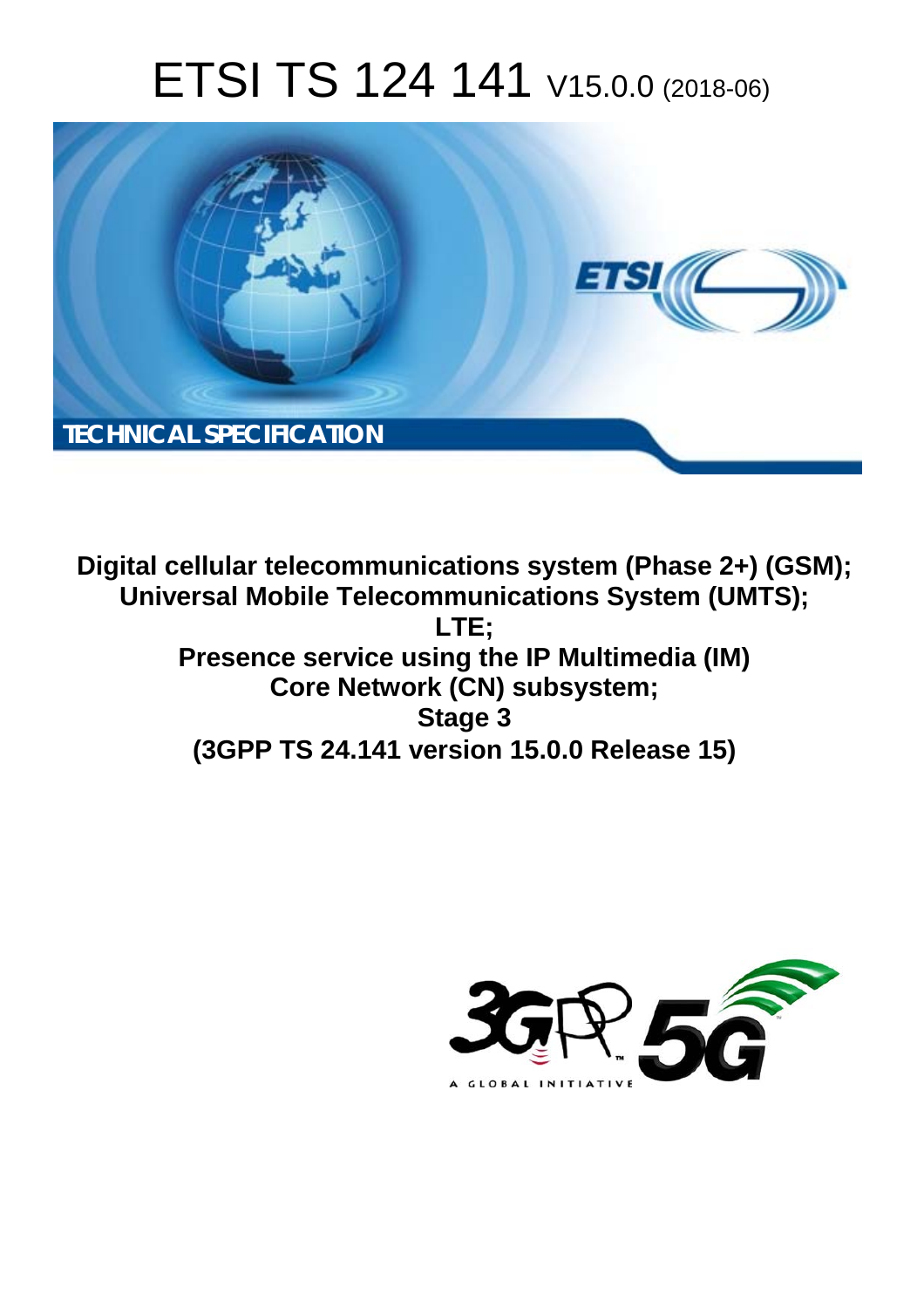Reference

RTS/TSGC-0124141vf00

Keywords GSM,LTE,UMTS

### *ETSI*

#### 650 Route des Lucioles F-06921 Sophia Antipolis Cedex - FRANCE

Tel.: +33 4 92 94 42 00 Fax: +33 4 93 65 47 16

Siret N° 348 623 562 00017 - NAF 742 C Association à but non lucratif enregistrée à la Sous-Préfecture de Grasse (06) N° 7803/88

#### *Important notice*

The present document can be downloaded from: <http://www.etsi.org/standards-search>

The present document may be made available in electronic versions and/or in print. The content of any electronic and/or print versions of the present document shall not be modified without the prior written authorization of ETSI. In case of any existing or perceived difference in contents between such versions and/or in print, the only prevailing document is the print of the Portable Document Format (PDF) version kept on a specific network drive within ETSI Secretariat.

Users of the present document should be aware that the document may be subject to revision or change of status. Information on the current status of this and other ETSI documents is available at <https://portal.etsi.org/TB/ETSIDeliverableStatus.aspx>

If you find errors in the present document, please send your comment to one of the following services: <https://portal.etsi.org/People/CommiteeSupportStaff.aspx>

#### *Copyright Notification*

No part may be reproduced or utilized in any form or by any means, electronic or mechanical, including photocopying and microfilm except as authorized by written permission of ETSI. The content of the PDF version shall not be modified without the written authorization of ETSI. The copyright and the foregoing restriction extend to reproduction in all media.

> © ETSI 2018. All rights reserved.

**DECT**TM, **PLUGTESTS**TM, **UMTS**TM and the ETSI logo are trademarks of ETSI registered for the benefit of its Members. **3GPP**TM and **LTE**TM are trademarks of ETSI registered for the benefit of its Members and of the 3GPP Organizational Partners. **oneM2M** logo is protected for the benefit of its Members.

**GSM**® and the GSM logo are trademarks registered and owned by the GSM Association.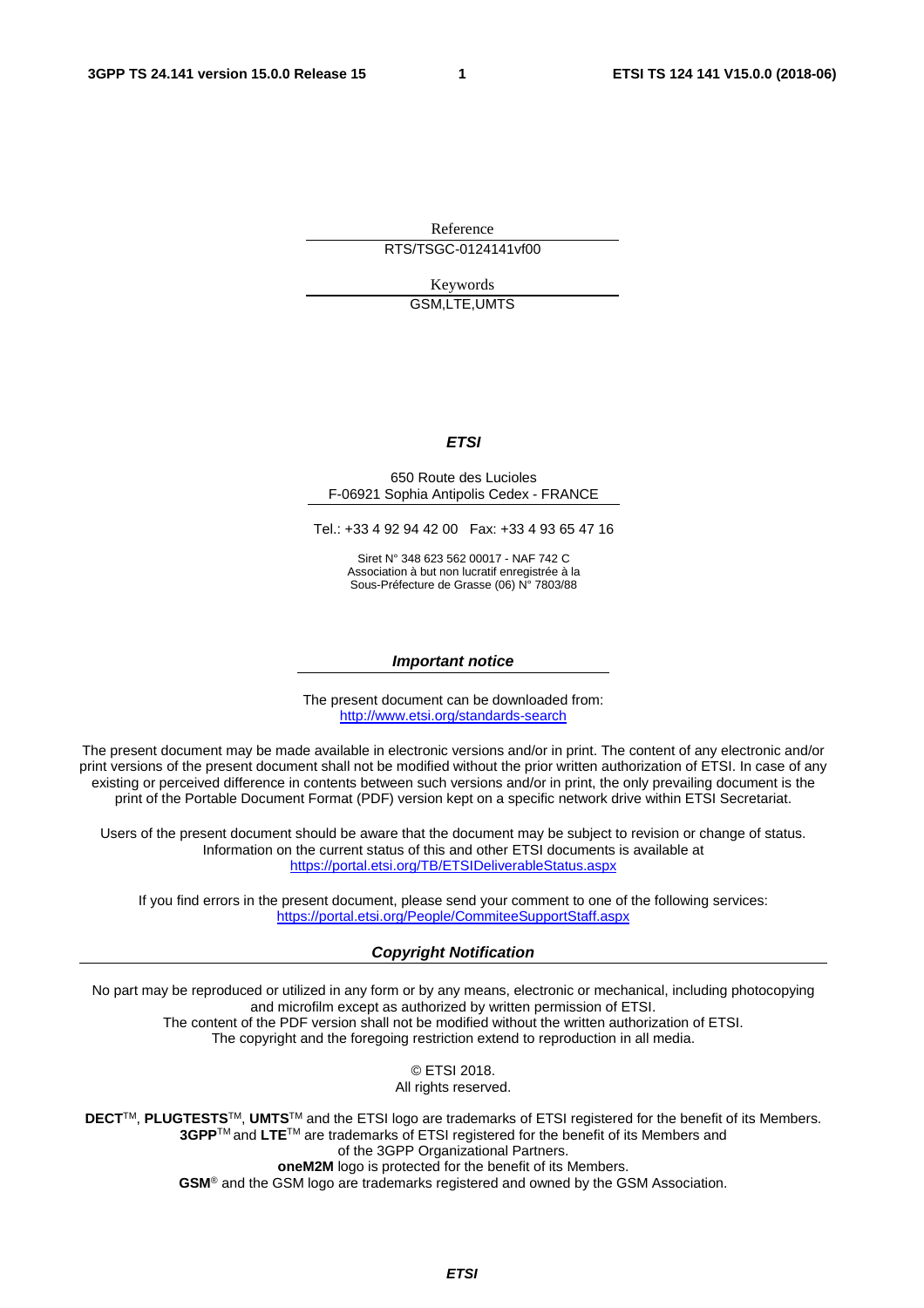## Intellectual Property Rights

#### Essential patents

IPRs essential or potentially essential to normative deliverables may have been declared to ETSI. The information pertaining to these essential IPRs, if any, is publicly available for **ETSI members and non-members**, and can be found in ETSI SR 000 314: *"Intellectual Property Rights (IPRs); Essential, or potentially Essential, IPRs notified to ETSI in respect of ETSI standards"*, which is available from the ETSI Secretariat. Latest updates are available on the ETSI Web server ([https://ipr.etsi.org/\)](https://ipr.etsi.org/).

Pursuant to the ETSI IPR Policy, no investigation, including IPR searches, has been carried out by ETSI. No guarantee can be given as to the existence of other IPRs not referenced in ETSI SR 000 314 (or the updates on the ETSI Web server) which are, or may be, or may become, essential to the present document.

### **Trademarks**

The present document may include trademarks and/or tradenames which are asserted and/or registered by their owners. ETSI claims no ownership of these except for any which are indicated as being the property of ETSI, and conveys no right to use or reproduce any trademark and/or tradename. Mention of those trademarks in the present document does not constitute an endorsement by ETSI of products, services or organizations associated with those trademarks.

## Foreword

This Technical Specification (TS) has been produced by ETSI 3rd Generation Partnership Project (3GPP).

The present document may refer to technical specifications or reports using their 3GPP identities, UMTS identities or GSM identities. These should be interpreted as being references to the corresponding ETSI deliverables.

The cross reference between GSM, UMTS, 3GPP and ETSI identities can be found under [http://webapp.etsi.org/key/queryform.asp.](http://webapp.etsi.org/key/queryform.asp)

## Modal verbs terminology

In the present document "**shall**", "**shall not**", "**should**", "**should not**", "**may**", "**need not**", "**will**", "**will not**", "**can**" and "**cannot**" are to be interpreted as described in clause 3.2 of the [ETSI Drafting Rules](https://portal.etsi.org/Services/editHelp!/Howtostart/ETSIDraftingRules.aspx) (Verbal forms for the expression of provisions).

"**must**" and "**must not**" are **NOT** allowed in ETSI deliverables except when used in direct citation.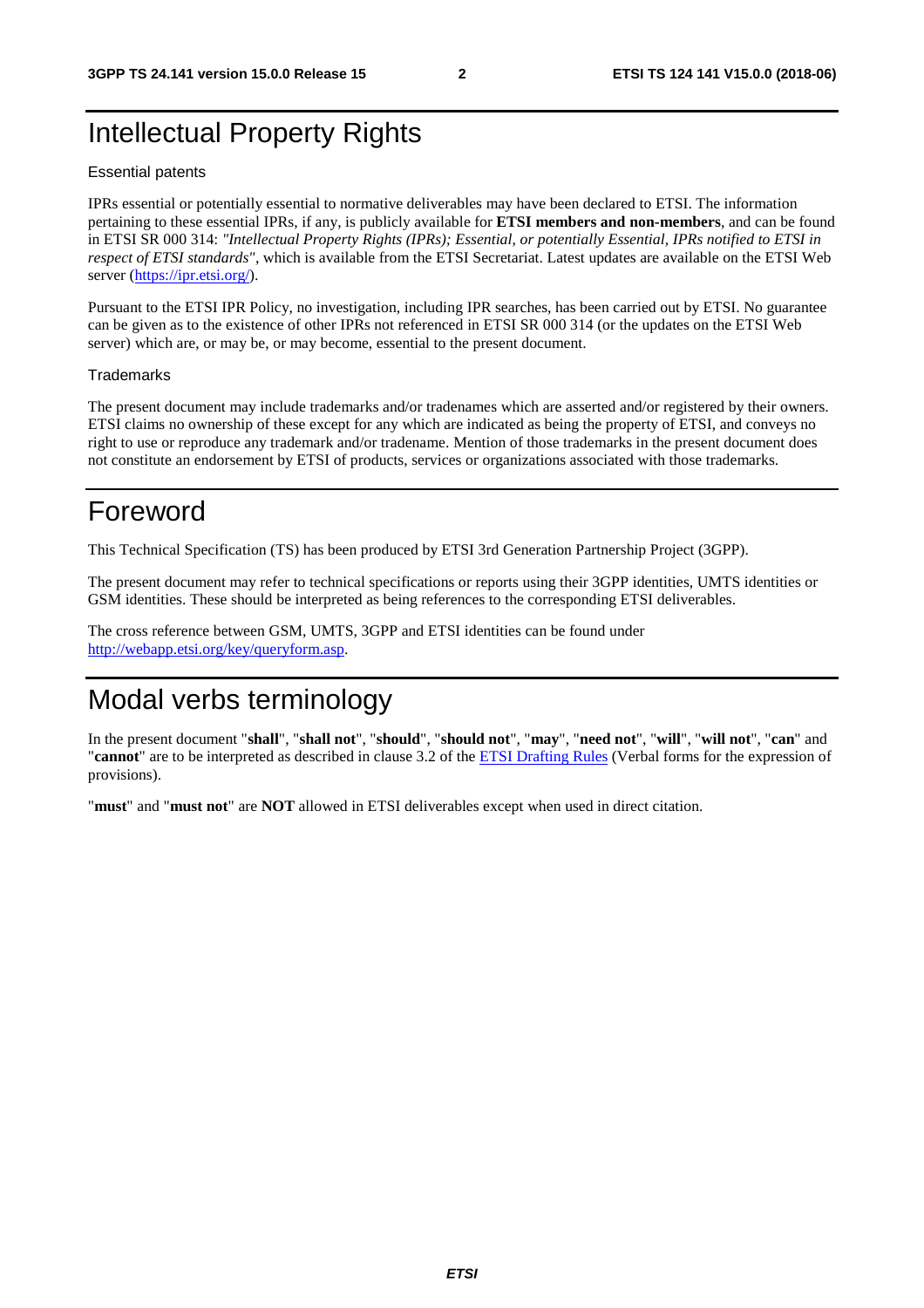$\mathbf{3}$ 

# Contents

| 1                  |                                                                                     |  |  |
|--------------------|-------------------------------------------------------------------------------------|--|--|
| 2                  |                                                                                     |  |  |
| 3                  |                                                                                     |  |  |
| 3.1                |                                                                                     |  |  |
| 3.2                |                                                                                     |  |  |
| 4                  |                                                                                     |  |  |
| 5                  |                                                                                     |  |  |
| 5.1                |                                                                                     |  |  |
| 5.2                |                                                                                     |  |  |
| 5.2.1              |                                                                                     |  |  |
| 5.2.2              |                                                                                     |  |  |
| 5.3                |                                                                                     |  |  |
| 5.3.1              |                                                                                     |  |  |
| 5.3.1.1            |                                                                                     |  |  |
| 5.3.1.2            |                                                                                     |  |  |
| 5.3.1.3            |                                                                                     |  |  |
| 5.3.1.4            |                                                                                     |  |  |
| 5.3.1.5            |                                                                                     |  |  |
| 5.3.1.6            |                                                                                     |  |  |
| 5.3.2              |                                                                                     |  |  |
| 5.3.2.1            |                                                                                     |  |  |
| 5.3.2.2<br>5.3.2.3 | Subscription for presence information state changes and notification acceptance13   |  |  |
| 5.3.2.4            | Subscription for presence information state changes of presentity collections13     |  |  |
| 5.3.2.5            |                                                                                     |  |  |
| 5.3.3              |                                                                                     |  |  |
| 5.3.3.1            |                                                                                     |  |  |
| 5.3.3.2            | Subscription acceptance to presence information and notification of state changes14 |  |  |
| 5.3.3.3            |                                                                                     |  |  |
| 5.3.3.4            | Subscription acceptance to watcher information and notification of state changes 15 |  |  |
| 5.3.3.5            |                                                                                     |  |  |
| 5.3.4              |                                                                                     |  |  |
| 5.3.4.1            |                                                                                     |  |  |
| 5.3.4.2            |                                                                                     |  |  |
| 5.3.4.3            |                                                                                     |  |  |
| 5.3.4.4            | Subscription acceptance and notification of state changes in XML document 16        |  |  |
| 5.3.5              |                                                                                     |  |  |
| 5.3.5.1            |                                                                                     |  |  |
| 5.3.5.2            |                                                                                     |  |  |
| 5.3.5.3            |                                                                                     |  |  |
|                    |                                                                                     |  |  |
| 6<br>6.1           |                                                                                     |  |  |
| 6.2                |                                                                                     |  |  |
| 6.2.1              |                                                                                     |  |  |
| 6.2.2              |                                                                                     |  |  |
| 6.2.3              |                                                                                     |  |  |
| 6.3                |                                                                                     |  |  |
| 6.3.1              |                                                                                     |  |  |
| 6.3.1.1            |                                                                                     |  |  |
|                    |                                                                                     |  |  |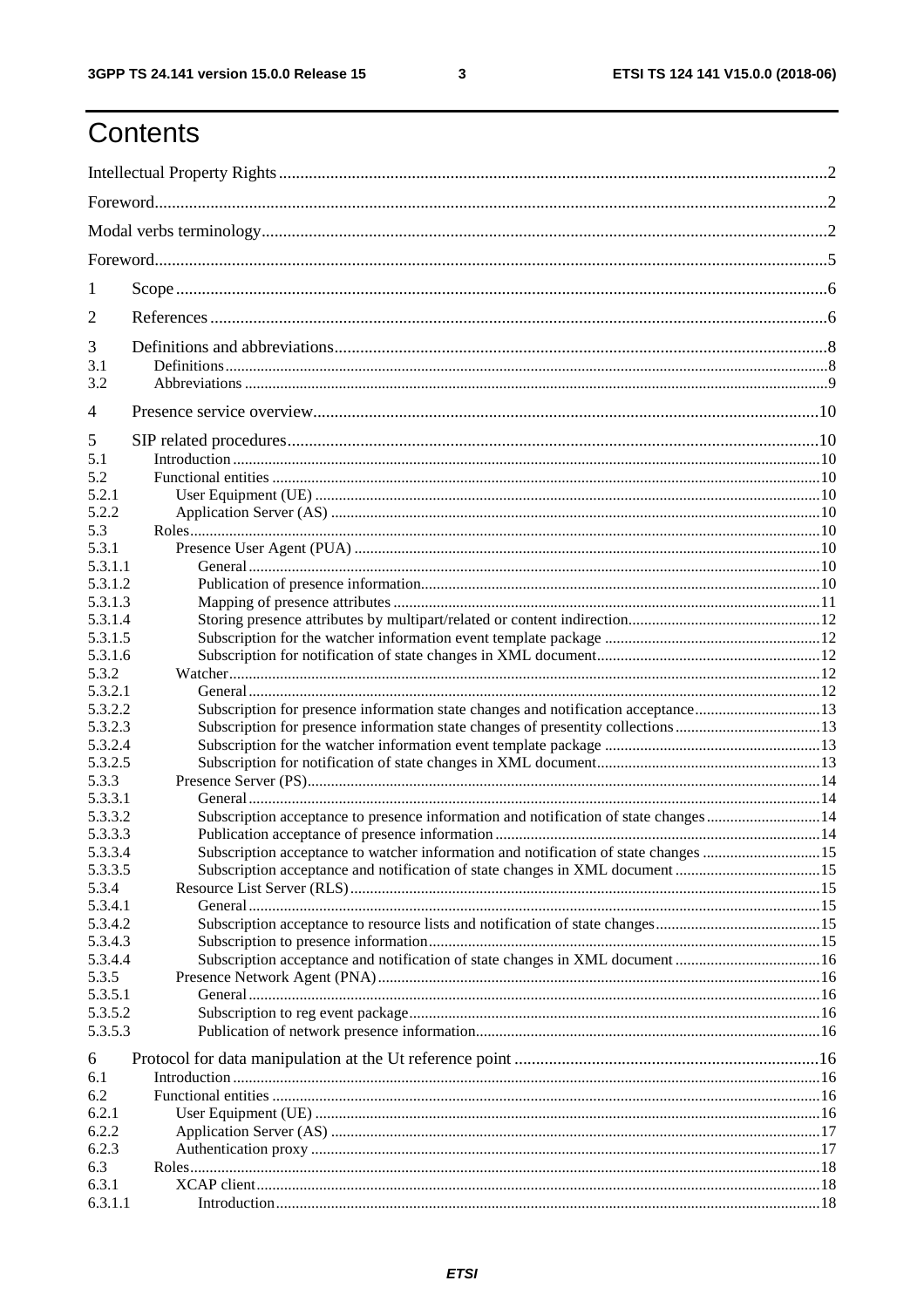| 6.3.1.2          |                                                                                                           |    |
|------------------|-----------------------------------------------------------------------------------------------------------|----|
| 6.3.1.3          |                                                                                                           |    |
| 6.3.1.4          |                                                                                                           |    |
| 6.3.2<br>6.3.2.1 |                                                                                                           |    |
| 6.3.2.2          |                                                                                                           |    |
| 6.3.2.3          |                                                                                                           |    |
| 6.3.2.4          |                                                                                                           |    |
| 7                |                                                                                                           |    |
| 7.1              |                                                                                                           |    |
| 7.2              |                                                                                                           |    |
| 7.3              |                                                                                                           |    |
|                  | <b>Annex A (informative):</b>                                                                             |    |
| A.1              |                                                                                                           |    |
|                  |                                                                                                           |    |
| A.2<br>A.2.1     |                                                                                                           |    |
| A.2.2            |                                                                                                           |    |
|                  |                                                                                                           |    |
| A.3<br>A.3.1     | Signalling flows demonstrating how watchers subscribe to presence event notification21                    |    |
| A.3.2            |                                                                                                           |    |
| A.3.2.1          |                                                                                                           |    |
| A.3.3            |                                                                                                           |    |
| A.3.3.1          | Watcher subscribing to his own resource list, UE in visited network - Successful subscription30           |    |
| A.3.3.2          | Watcher subscribing to a resource list, UE in visited network - successful subscription 41                |    |
| A.3.4<br>A.3.4.1 |                                                                                                           |    |
| A.3.5            |                                                                                                           |    |
| A.3.6            |                                                                                                           |    |
| A.3.6.1          | Watcher subscribing to changes made via XCAP in his resource list, UE in visited network -                |    |
|                  |                                                                                                           |    |
| A.4              | Signalling flows demonstrating how presentities update presence information 79                            |    |
| A.4.1            |                                                                                                           |    |
| A.4.2            |                                                                                                           |    |
| A.4.2.1<br>A.4.3 |                                                                                                           | 84 |
| A.4.3.1          |                                                                                                           |    |
|                  |                                                                                                           |    |
| A.5<br>A.5.1     |                                                                                                           |    |
| A.5.2            |                                                                                                           |    |
| A.5.2.1          |                                                                                                           |    |
| A.5.3            | Notification to resource list in a different network and notification to watcher in the visited network90 |    |
| A.5.3.1          |                                                                                                           |    |
| A.6              | PUA subscribing to his own watcher list and receiving notification of new watcher subscriptions96         |    |
| A.6.1            |                                                                                                           |    |
| A.6.2            | PUA subscribing to watcher list and receiving a notification of an already pending watcher subscription   |    |
|                  |                                                                                                           |    |
| A.7              |                                                                                                           |    |
| A.8              |                                                                                                           |    |
| A.8.1            |                                                                                                           |    |
| A.8.2            |                                                                                                           |    |
| A.8.3<br>A.8.4   | Signalling flows demonstrating how XCAP clients manipulate presence authorization policy118               |    |
|                  |                                                                                                           |    |
|                  | <b>Annex B</b> (informative):                                                                             |    |
|                  |                                                                                                           |    |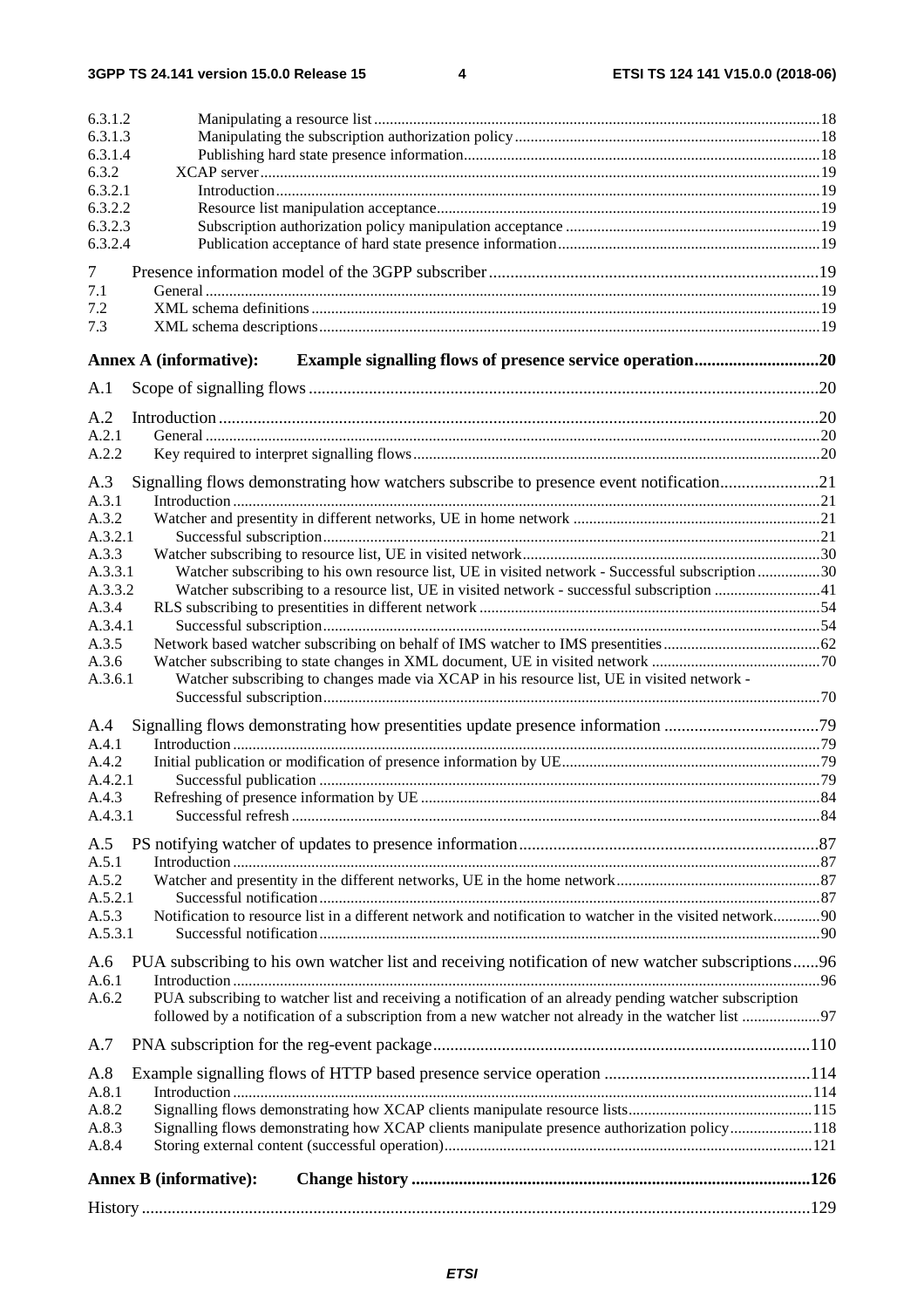## Foreword

This Technical Specification has been produced by the 3rd Generation Partnership Project (3GPP).

The contents of the present document are subject to continuing work within the TSG and may change following formal TSG approval. Should the TSG modify the contents of the present document, it will be re-released by the TSG with an identifying change of release date and an increase in version number as follows:

Version x.y.z

where:

- x the first digit:
	- 1 presented to TSG for information;
	- 2 presented to TSG for approval;
	- 3 or greater indicates TSG approved document under change control.
- y the second digit is incremented for all changes of substance, i.e. technical enhancements, corrections, updates, etc.
- z the third digit is incremented when editorial only changes have been incorporated in the document.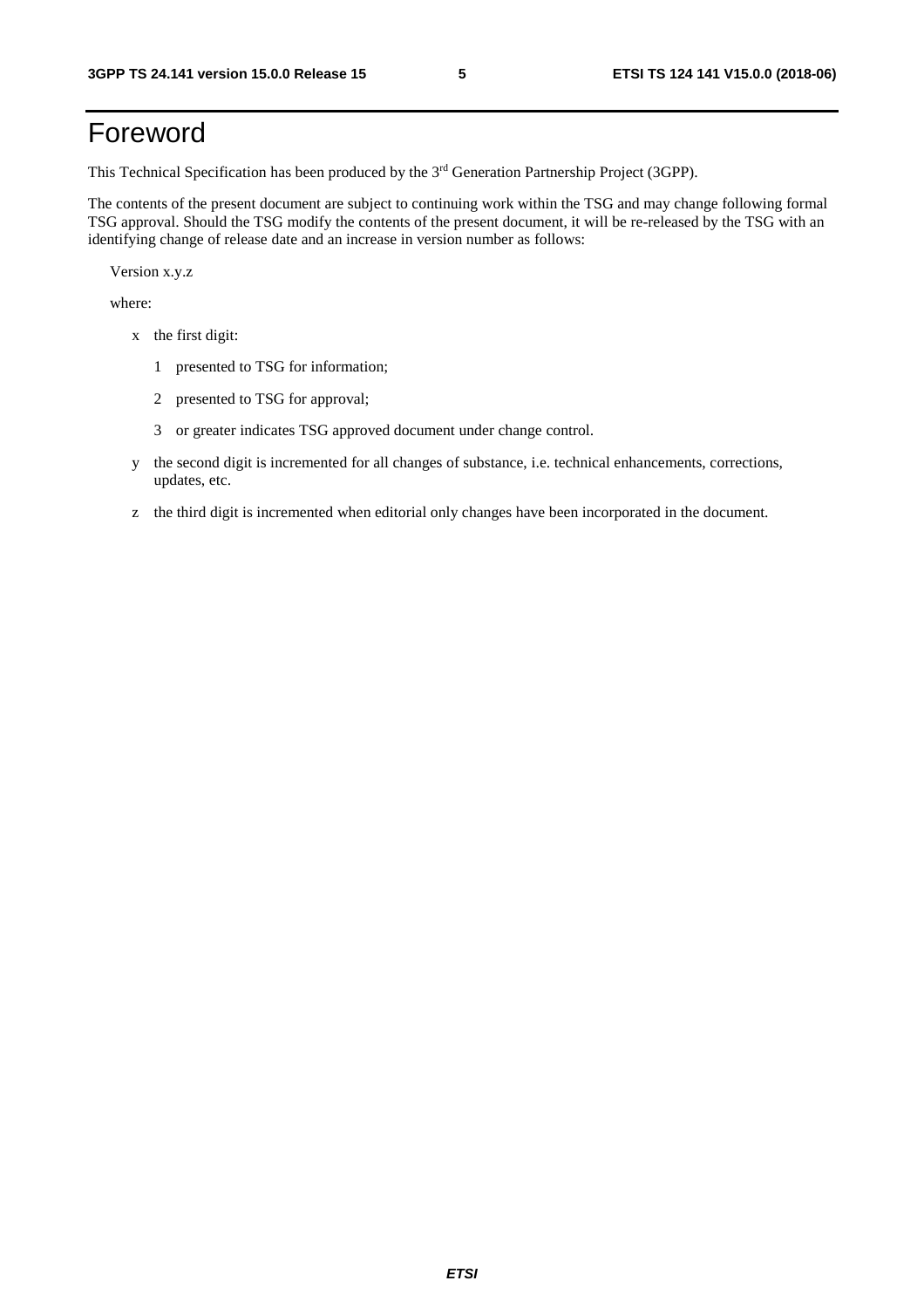## 1 Scope

The present document provides the protocol details for the presence service within the IP Multimedia (IM) Core Network (CN) subsystem based on the Session Initiation Protocol (SIP) and SIP Events as defined in 3GPP TS 24.229 [9].

Where possible the present document specifies the requirements for this protocol by reference to specifications produced by the IETF within the scope of SIP and SIP Events, either directly, or as modified by 3GPP TS 24.229 [9].

Requirements for manipulation of presence data are defined by use of a protocol at the Ut reference point based on XML Configuration Access Protocol (XCAP) (RFC 4825 [33]).

The present document is applicable to Application Servers (ASs) and User Equipment (UE) providing presence functionality.

## 2 References

The following documents contain provisions which, through reference in this text, constitute provisions of the present document.

- References are either specific (identified by date of publication, edition number, version number, etc.) or non-specific.
- For a specific reference, subsequent revisions do not apply.
- For a non-specific reference, the latest version applies. In the case of a reference to a 3GPP document (including a GSM document), a non-specific reference implicitly refers to the latest version of that document in the same Release as the present document.
- [1] 3GPP TR 21.905: "Vocabulary for 3GPP Specifications".
- [2] 3GPP TS 22.141: "Presence Service; Stage 1".
- [3] 3GPP TS 23.002: "Network architecture".
- [4] 3GPP TS 23.141: "Presence service; Architecture and functional description; Stage 2".
- [5] 3GPP TS 23.218: "IP Multimedia (IM) session handling; IM call model; Stage 2".
- [6] 3GPP TS 23.228: "IP Multimedia Subsystem (IMS); Stage 2".
- [7] 3GPP TS 24.109: "Bootstrapping interface (Ub) and Network application function interface (Ua); Protocol details".
- [8] 3GPP TS 24.228 Release 5: "Signalling flows for the IP multimedia call control based on Session Initiation Protocol (SIP) and Session Description Protocol (SDP); Stage 3".
- [9] 3GPP TS 24.229: "Internet Protocol (IP) multimedia call control protocol based on Session Initiation Protocol (SIP) and Session Description Protocol (SDP); Stage 3".
- [10] 3GPP TS 29.228: "IP Multimedia (IM) Subsystem Cx and Dx Interfaces; Signalling flows and message contents".
- [11] 3GPP TS 33.222: "Generic Authentication Architecture (GAA); Access to network application functions using Hypertext Transfer Protocol over Transport Layer Security (HTTPS)".
- [12] IETF RFC 2664 (1999): "FYI on Questions and Answers Answers to Commonly asked New Internet User Questions".
- [13] Void.
- [14] IETF RFC 2387 (August 1998): "The MIME Multipart/Related Content-type".
- [15] IETF RFC 2616 (June 1999): "Hypertext Transfer Protocol -- HTTP/1.1".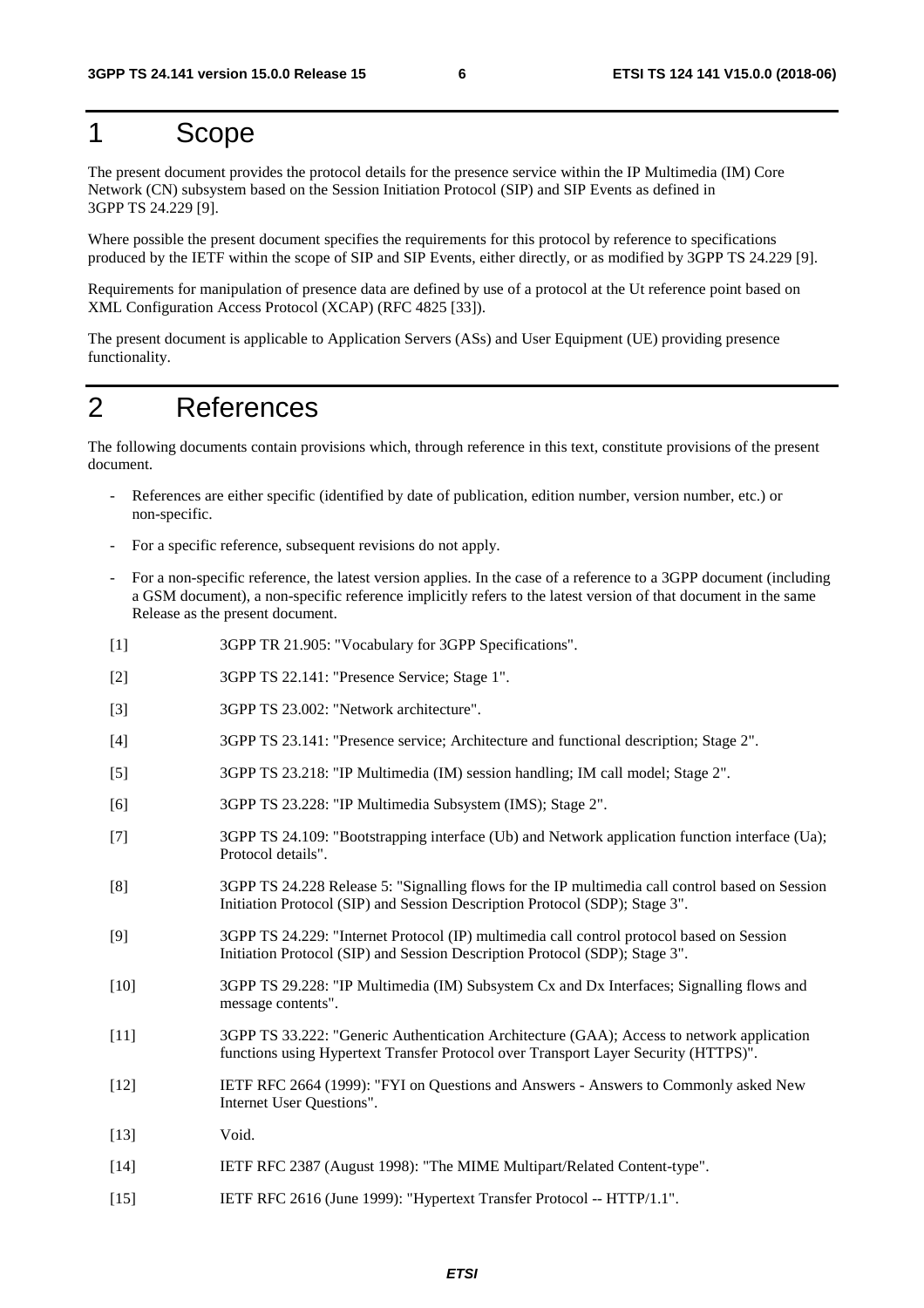[15A] IETF RFC 2617 (June 1999): " HTTP Authentication: Basic and Digest Access Authentication".

- [16] IETF RFC 2778 (2000): "A Model for Presence and Instant Messaging". [17] IETF RFC 3261 (June 2002): "SIP: Session Initiation Protocol". [18] IETF RFC 3263 (June 2002): "Session Initiation Protocol (SIP): Locating SIP Servers". [19] IETF RFC 6665 (July 2012): "SIP-Specific Event Notification". [20] IETF RFC 3310 (2002): "Hypertext Transfer Protocol (HTTP) Digest Authentication Using Authentication and Key Agreement (AKA)". [21] IETF RFC 3863 (August 2004): "Presence Information Data Format (PIDF)". [22] IETF RFC 4662 (August 2006): "A Session Initiation Protocol (SIP) Event Notification Extension for Resource Lists". [23] IETF RFC 3903 (October 2004): "Session Initiation Protocol (SIP) for Event State Publication". [24] IETF RFC 5263 (September 2008): "Session Initiation Protocol (SIP) extension for Partial Notification of Presence Information". [25] IETF RFC 5196 (September 2008): "Session Initiation Protocol (SIP) User Agent Capability Extension to Presence Information Data Format (PIDF)". [26] IETF RFC 4480 (July 2006): "RPID: Rich Presence Extensions to the Presence Information Data Format (PIDF)". [27] IETF RFC 3856 (August 2004): "A Presence Event Package for the Session Initiation Protocol (SIP)". [28] IETF RFC 3857 (August 2004): "A Watcher Information Event Template-Package for the Session Initiation Protocol (SIP)". [29] IETF RFC 3858 (August 2004): "An Extensible Markup Language (XML) Based Format for Watcher Information". [30] IETF RFC 4661 (September 2006): "An Extensible Markup Language (XML) Based Format for Event Notification Filtering". [31] IETF RFC 4660 (September 2006): "Functional Description of Event Notification Filtering". [32] IETF RFC 4482 (July 2006): "CIPID: Contact Information for the Presence Information Data Format". [33] IETF RFC 4825 (May 2007): "The Extensible Markup Language (XML) Configuration Access Protocol (XCAP)". [34] IETF RFC 4827 (May 2007): "An Extensible Markup Language (XML) Configuration Access Protocol (XCAP) Usage for Manipulating Presence Document Contents". [35] IETF RFC 5025 (December 2007): "Presence Authorization Rules". [35A] IETF RFC 4745 (February 2007): "Common Policy: A Document Format for Expressing Privacy Preferences". [36] IETF RFC 4826 (May 2007): "An Extensible Markup Language (XML) Formats for Representing Resource Lists". [37] IETF RFC 4119 (December 2005): "A Presence-based GEOPRIV Location Object Format". [38] IETF RFC 5262 (September 2008): "Presence Information Data Format (PIDF) Extension for Partial Presence".
	- [39] IETF RFC 5874 (May 2010): "An Extensible Markup Language (XML) Document Format for Indicating a Change in XML Configuration Access Protocol (XCAP) Resources".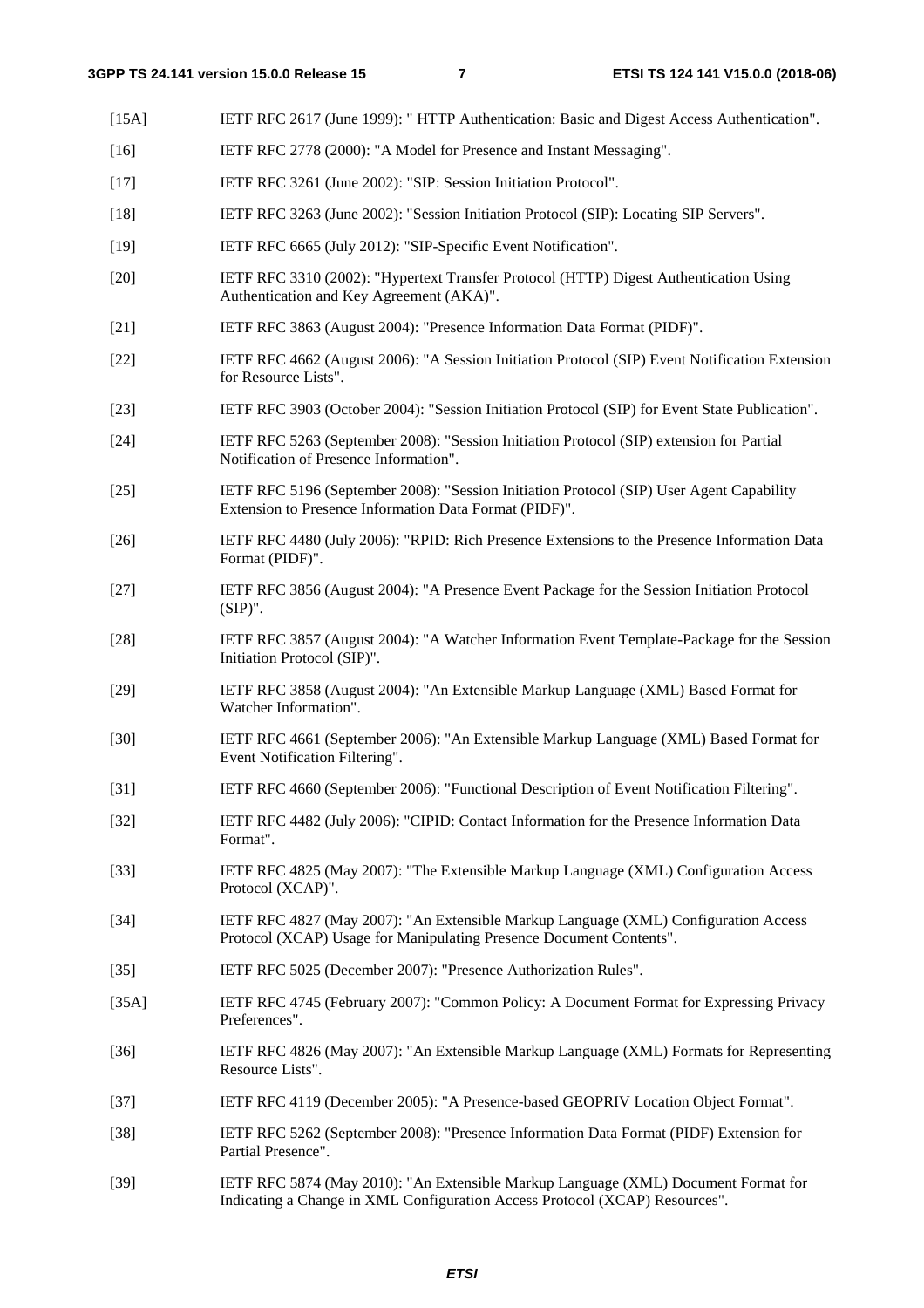- [40] IETF RFC 4483 (May 2006): "A Mechanism for Content Indirection in Session Initiation Protocol (SIP) Messages".
- [41] **Void.**
- [42] **Void.**
- [43] IETF RFC 5875 (May 2010): "An Extensible Markup Language (XML) Configuration Access Protocol (XCAP) Diff Event Package".
- [44] **IETF RFC 4479 (July 2006): "A Data Model for Presence".**
- [45] IETF RFC 5264 (September 2008): "Publication of Partial Presence Information".
- [46] 3GPP2 X.S0027-004: "Network Presence".
- [47] Void
- [48] 3GPP2 S.S0109: "Generic bootstrapping architecture"
- [49] 3GPP2 S.S0114: "Security mechanisms using GBA"
- [50] Void
- [51] 3GPP TS 33.310: "Network Domain Security (NDS); Authentication Framework (AF)".

## 3 Definitions and abbreviations

## 3.1 Definitions

For the purposes of the present document, the terms and definitions given in 3GPP TR 21.905 [1] and the following apply:

**subscription authorization policy:** a policy that determines which watchers are allowed to subscribe to diffa presentity's presence information

The subscription authorization policy also determines to which presentity's presence information the watcher has access.

For the purposes of the present document, the following terms and definitions given in 3GPP TS 23.141 [4] apply:

**Presence list server Presence Network Agent (PNA) Presence Server (PS) Presence User Agent (PUA)** 

For the purposes of the present document, the following terms and definitions from RFC 2778 [16] apply:

**Presence tuple Presentity**

For the purposes of the present document, the following terms and definitions from RFC 3903 [23] apply:

**Event Publication Agent (EPA) Event State Compositor (ESC)** 

For the purposes of the present document, the following terms and definitions from RFC 4825 [33] apply:

**XCAP client XCAP server** 

For the purposes of the present document, the following terms and definitions from RFC 4662 [22] apply:

### **Resource List Server (RLS)**

For the purposes of the present document, the following terms and definitions given in RFC 1594 [12].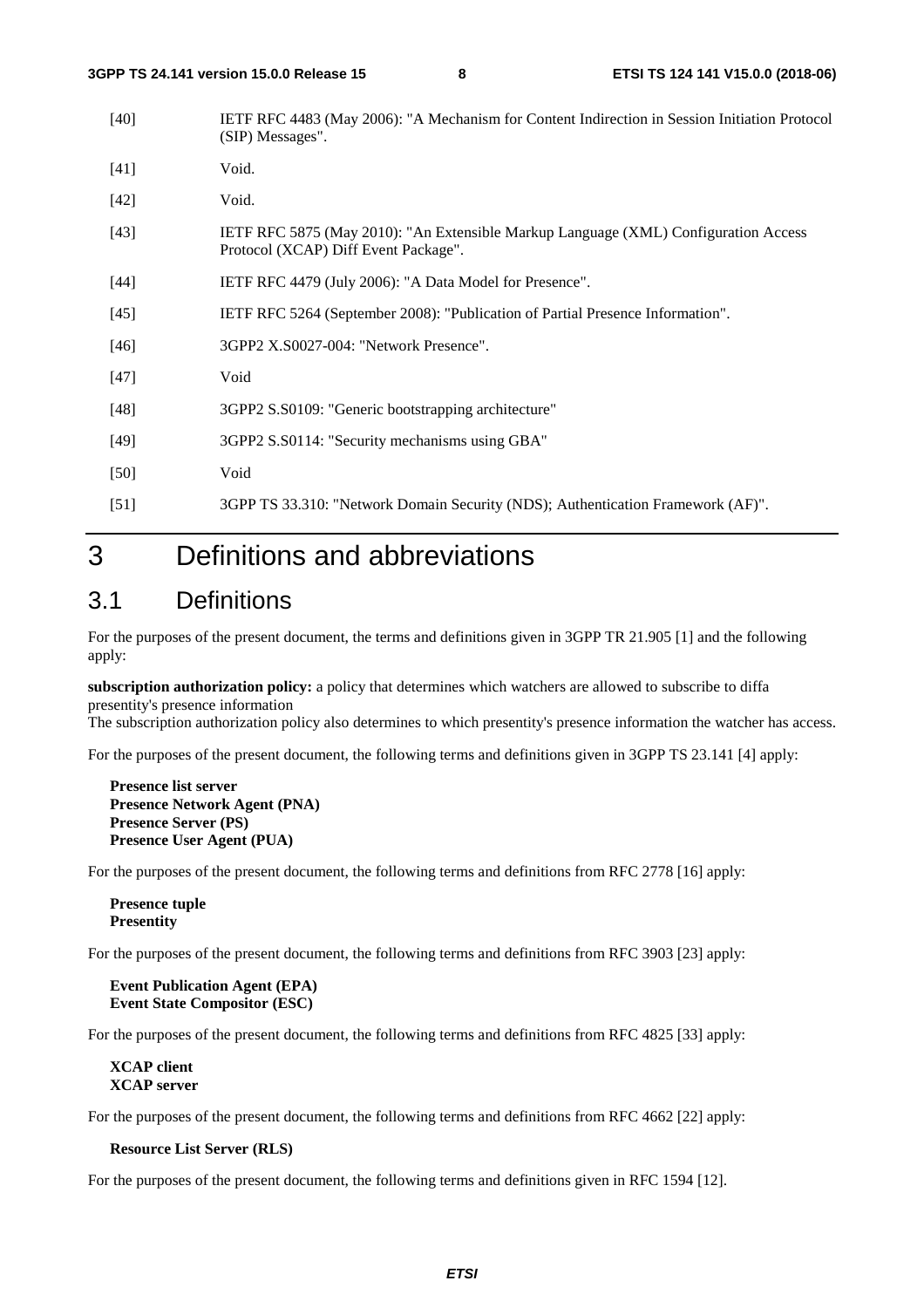#### **Fully-Qualified Domain Name (FQDN)**

For the purposes of the present document, the following terms and definitions given in RFC 3261 [17] apply:

**Final response Header Header field Method Request Response (SIP) transaction Status-code** (see RFC 3261 [17], subclause 7.2) **Tag** (see RFC 3261 [17], subclause 19.3)

For the purposes of the present document, the following terms and definitions given in 3GPP TS 23.002 [3], subclauses 4.1.1.1 and 4a.7 apply:

### **Call Session Control Function (CSCF) Home Subscriber Server (HSS)**

For the purposes of the present document, the following terms and definitions given in 3GPP TS 23.218 [5], subclause 3.1 apply:

**Filter criteria Initial filter criteria Subsequent request** 

For the purposes of the present document, the following terms and definitions given in 3GPP TS 23.228 [6], subclauses 4.3.3.1 and 4.6 apply:

**Interrogating-CSCF (I-CSCF) Proxy-CSCF (P-CSCF) Serving-CSCF (S-CSCF)** 

For the purposes of the present document, the following terms and definitions given in 3GPP TR 21.905 [1] apply:

### **User Equipment (UE)**

For the purposes of the present document, the following terms and definitions from 3GPP TS 33.222 [11] apply:

**Authentication Proxy** 

## 3.2 Abbreviations

For the purposes of the present document, the following abbreviations apply:

| AS          | <b>Application Server</b>               |
|-------------|-----------------------------------------|
| <b>AUID</b> | <b>Application Unique ID</b>            |
| <b>CN</b>   | Core Network                            |
| <b>CPIM</b> | Common Profile for Instant Messaging    |
| <b>CSCF</b> | Call Session Control Function           |
| <b>EPA</b>  | <b>Event Publication Agent</b>          |
| <b>ESC</b>  | <b>Event State Compositor</b>           |
| <b>HSS</b>  | Home Subscriber Server                  |
| <b>HTTP</b> | HyperText Transfer Protocol             |
| I-CSCF      | Interrogating - CSCF                    |
| IM          | IP Multimedia                           |
| ЮI          | Inter Operator Identifier               |
| <b>IP</b>   | Internet Protocol                       |
| <b>MIME</b> | Multipurpose Internet Mail Extensions   |
| P-CSCF      | Proxy - CSCF                            |
| <b>PIDF</b> | <b>Presence Information Data Format</b> |
| <b>PNA</b>  | Presence Network Agent                  |
| PS          | <b>Presence Server</b>                  |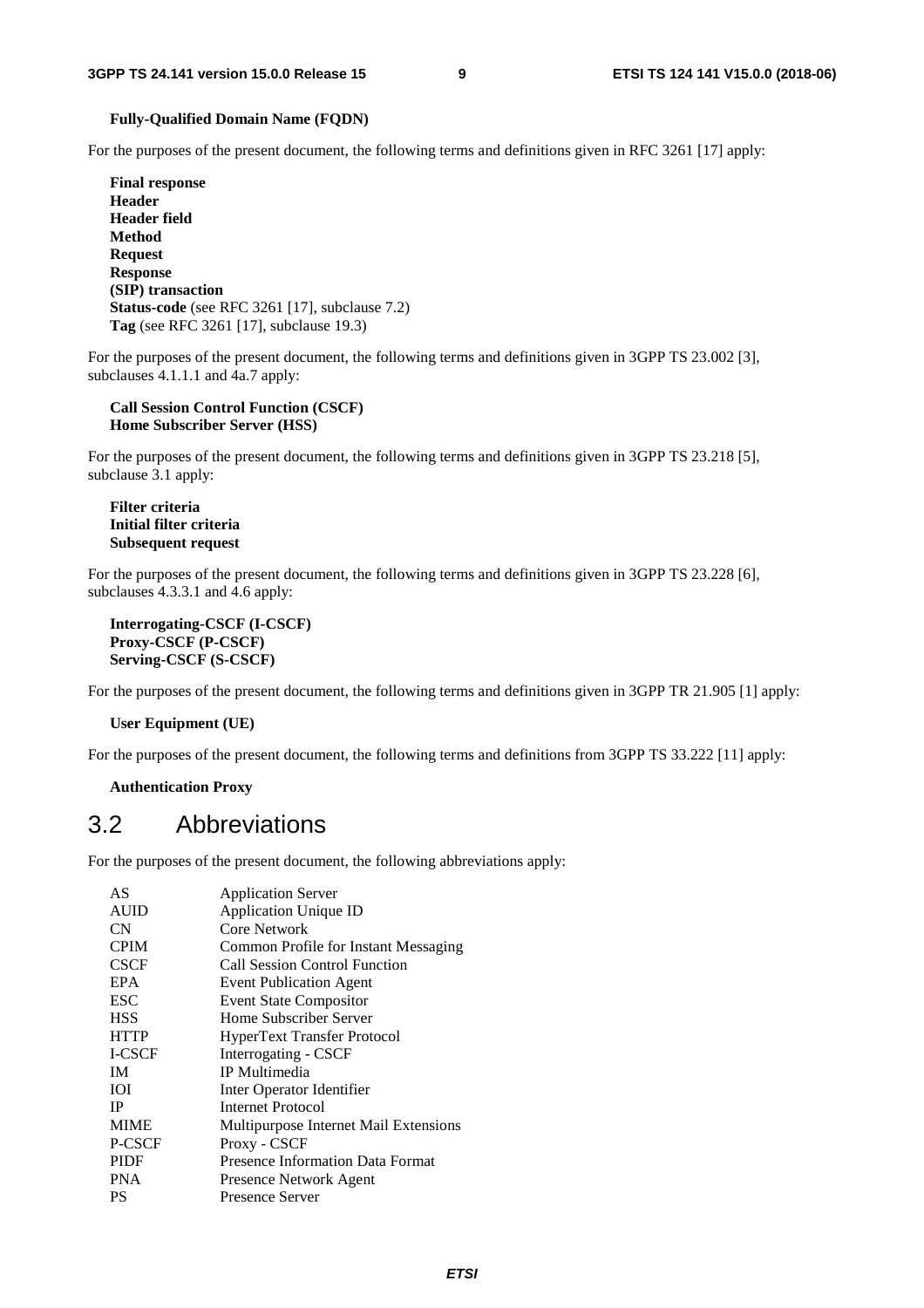| <b>PSI</b>    | Public Service Identity                  |
|---------------|------------------------------------------|
| <b>PUA</b>    | Presence User Agent                      |
| <b>RLMI</b>   | Resource List Meta-Information           |
| <b>RLS</b>    | <b>Resource List Server</b>              |
| <b>RPID</b>   | <b>Rich Presence Information Data</b>    |
| <b>S-CSCF</b> | Serving - CSCF                           |
| <b>SIP</b>    | <b>Session Initiation Protocol</b>       |
| <b>TLS</b>    | <b>Transport Layer Security</b>          |
| UE            | User Equipment                           |
| <b>URI</b>    | Universal Resource Identifier            |
| <b>XCAP</b>   | <b>XML Configuration Access Protocol</b> |
| <b>XML</b>    | Extensible Markup Language               |

## 4 Presence service overview

The presence service provides the ability for the home network to manage presence information of a user's device, service or service media even whilst roaming. A user's presence information may be obtained through input from the user, information supplied by network entities or information supplied by elements external to the home network. Consumers of presence information, watchers, may be internal or external to the home network. The architecture for the 3GPP presence service is specified in 3GPP TS 23.141 [4].

SIP and XCAP provide means to manipulate the presence status of a user. For details on the differences between those means refer to RFC 3903 [23] and RFC 4827 [34]. For details on the relationship of XCAP server to other roles see subclause 6.2.2.

## 5 SIP related procedures

- 5.1 Introduction
- 5.2 Functional entities

## 5.2.1 User Equipment (UE)

A UE shall implement the role of a PUA (see subclause 5.3.1), a watcher (see subclause 5.3.2) or both.

## 5.2.2 Application Server (AS)

An AS may implement one or more of the roles of a PUA (see subclause 5.3.1), watcher (see subclause 5.3.2), PS (see subclause 5.3.3), RLS (see subclause 5.3.4), or PNA (see subclause 5.3.5).

## 5.3 Roles

## 5.3.1 Presence User Agent (PUA)

## 5.3.1.1 General

A PUA is an entity that provides presence information to a PS.

In addition to the procedures specified in subclause 5.3.1, the PUA shall support the procedures specified in 3GPP TS 24.229 [9] appropriate to the functional entity in which the PUA is implemented.

## 5.3.1.2 Publication of presence information

When the PUA intends to publish its own view of the presentity's presence information, it shall generate a PUBLISH request by acting as an Event Publication Agent (EPA) in accordance with RFC 3903 [23].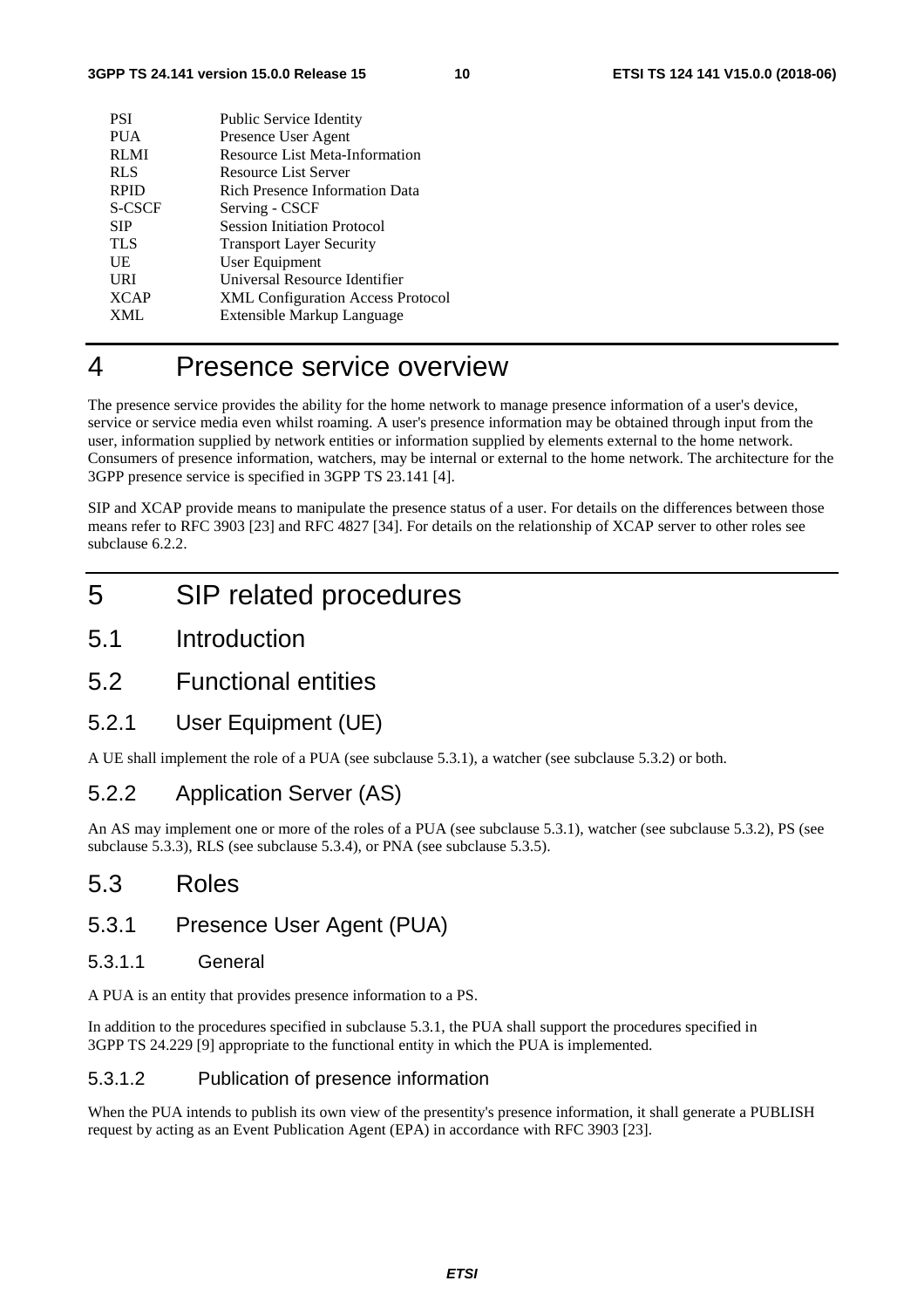NOTE 1: The contents of the presence event package containing the event state of the EPA, and how such information is constructed, are outside the scope of this version of the specification. However implementations will need to take into account the reporting needs of the EPA, and also the needs of the EPA to override information published by another EPA relating to the same presentity.

The PUA shall implement the "application/pidf+xml" content type as described in RFC 3863 [21] ,the Presence Information Data Format (PIDF) extensions defined in RFC 4480 [26].

The PUA may implement the PIDF extensions defined in RFC 4482 [32].

The PUA may implement location information according to the format defined in RFC 4119 [37].

NOTE 2: The categorization of presence attributes to generic information attributes and communication address specific attributes is done using the  $\langle$  person $\rangle$  and  $\langle$  tuple $\rangle$  elements as defined in RFC 4479 [44].

The PUA shall implement RFC 5196 [25] if it wants to make use of SIP user agent capabilities in the presence document. The extension may be used for describing the type of the service described by the presence tuple.

The PUA may implement RFC 5264 [45] if it wants to use the partial publication mechanism. The first partial PUBLISH request shall contain the full state. The PUA uses the "application/pidf-diff+xml" content type as described in RFC 5262 [38].

The PUA shall update the presence information, either 600 s before the publication expiration time if the publication period indicated from the PS in the response to the PUBLISH request was for greater than 1 200 s, or when half of the time has expired if the publication period was for 1 200 s or less, unless the PUA has determined that an update to the presence information is not required.

When the PUA intends to show different value of the same presence attribute to different watchers, the PUA shall publish a tuple or person element for every value it intends to show, all including a different value of the same presence attribute. The PUA shall label different information with different value of the <class> element in every published tuple or person element as defined in RFC 4480 [26]. The PUA shall also authorize different tuples to different watchers or watcher groups by manipulating the subscription authorization policy as defined in subclause 6.3.1.2.

If a local configuration information limiting the rate at which PUA is allowed to generate PUBLISH requests is available, then PUA shall take that information into account. Such local configuration information could be e.g. the shortest time period between consecutive PUBLISH requests.

## 5.3.1.3 Mapping of presence attributes

The eXtensible Markup Language (XML) Schema Definition of the "application/pidf+xml" format covers the definition of the 3GPP subscriber's presence attributes and the PUA shall perform the following mapping:

- the communication address (containing communication means, status and contact address) attribute and the priority attribute are represented by a <tuple> element including a basic <status> element and a <contact> elements containing a priority attribute as defined in RFC 3863 [21].

The PUA represents subscriber specific information by including a <person> element defined in RFC 4479 [44]. The person element may contain e.g. <activities> and <place-type> elements both defined in RFC 4480 [26]. Further PIDF extensions as defined in RFC 4482 [32] can also be used.

NOTE 1: RFC 4479 [44] defines also a <device> element which can be used to present device specific information.

- the text attribute is represented by the <note> element as defined in RFC 3863 [21] for <tuple> elements and in RFC 4479 [44] for <person> and <device> elements; and
- the location attribute is represented by the elements defined in RFC 4119 [37] and the <place-type> element defined in RFC 4480 [26].
- NOTE 2: Only information elements either relevant for the application or recommended by the presence-data model RFC 4479 [44] are included in the PUBLISH request. Attributes not relevant or available (e.g. the text attribute or the location attribute) are omitted.

Additional extensions can be used to express application specific attributes, but their usage is outside the scope of this version of the specification.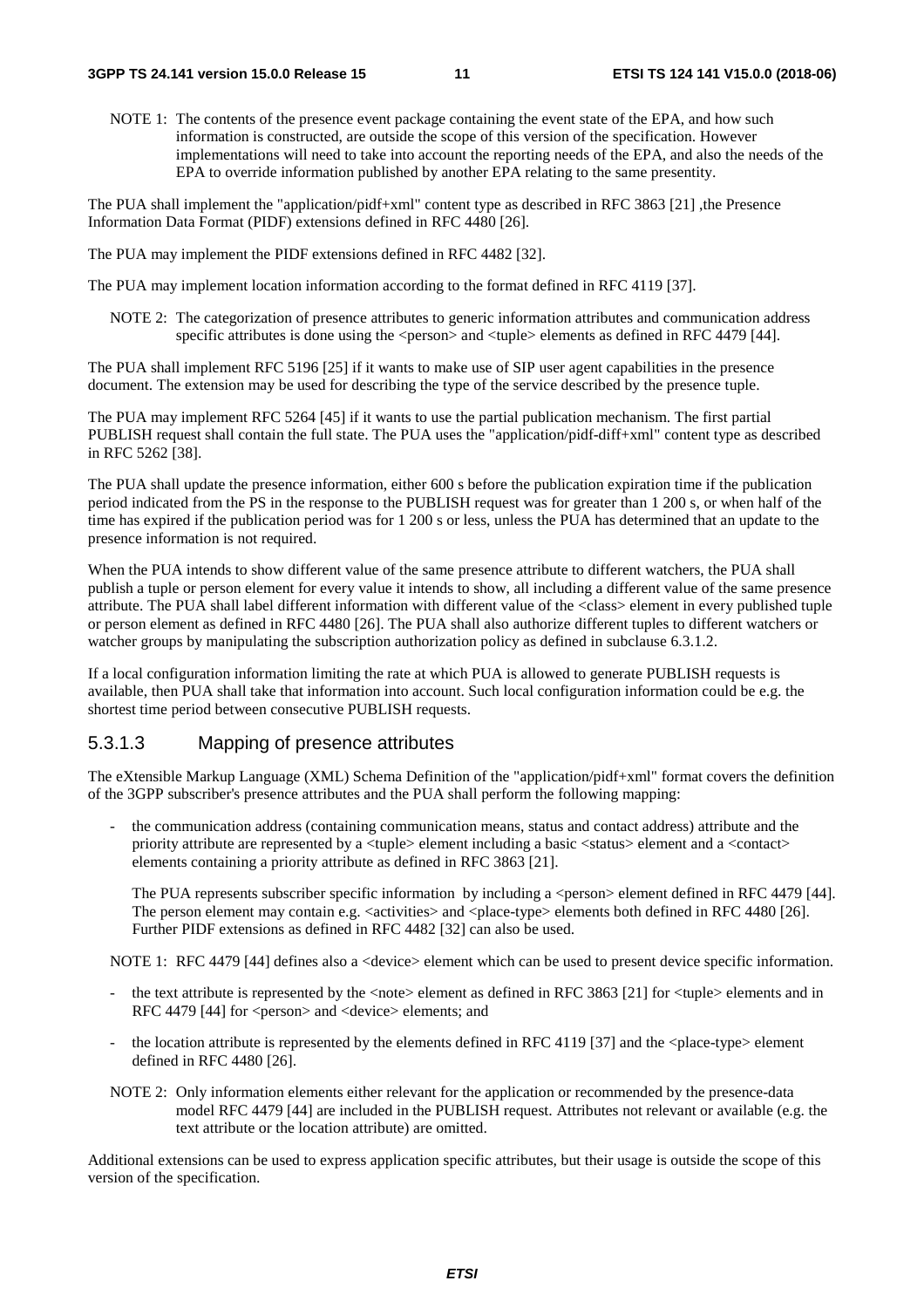## 5.3.1.4 Storing presence attributes by multipart/related or content indirection

The PUA shall implement the "multipart/related" content type as described in RFC 2387 [14] if it wants to aggregate other Multipurpose Internet Mail Extensions (MIME) objects with the "application/pidf+xml" content type.

When a presence attribute has a value of a MIME object, the PUA shall either:

- a) publish the presence document and the MIME object utilizing the "multipart/related" content-type in the PUBLISH request; or
- b) make use of content indirection.

When the PUA decides to use the content indirection mechanism for publishing an initial or modified value of a presence attribute the PUA shall:

- a) store the MIME object behind an HTTP URI on the PS or ensure that the MIME object and a HTTP URL pointing to that MIME object already exists on the PS; or
- b) use the "multipart/related" content type as described in RFC 2387 [14] with the content indirection mechanism as specified in RFC 4483 [40] for the publication of presence information format as follows:
	- set a CID URI referencing to other MIME multipart body. The other multipart body contains the content indirection information which is represented as the value of an XML element;
	- include the presence document of the format "application/pidf+xml" or "application/pidf-diff+xml" in the root of the body of the "multipart/related" content; and
	- specify the part having information about the MIME object by using the "message/external-body" content type, defining the HTTP URI, versioning information and other information about the MIME object as described in RFC 4483 [40].
- NOTE 1: The versioning information is used for determining whether or not the MIME object indirectly referenced by a URI has changed or not;

When storing a MIME object on the PS the PUA shall:

- a) construct as many HTTP URIs as the number of objects to be stored; and
- b) formulate every HTTP URI according to a predefined directory structure.
- NOTE 2: The PUA has the root directory for storing the MIME objects on the PS preconfigured.
- NOTE 3: The PUA needs to store the MIME objects on the PS behind the HTTP URI(s) created previously using standard HTTP procedures as defined in RFC 2616 [15].

### 5.3.1.5 Subscription for the watcher information event template package

Upon activation of the presence service, the PUA application may subscribe for the watcher information state changes in accordance with RFC 3857 [28] and RFC 3858 [29]. Subscription is according to RFC 6665 [19] as per 3GPP TS 24.229 [9].

The PUA application may include filters in the body of the SUBSCRIBE request in accordance with RFC 4661 [30], and RFC 4660 [31] as updated by RFC 6665 [19].

## 5.3.1.6 Subscription for notification of state changes in XML document

In order to get notifications of changes to XML documents manipulated via the Ut reference point the PUA may generate a SUBSCRIBE request in accordance with RFC 5875 [43] and RFC 6665 [19].

## 5.3.2 Watcher

### 5.3.2.1 General

A watcher is an entity that subscribes to or requests presence information about a presentity from the PS.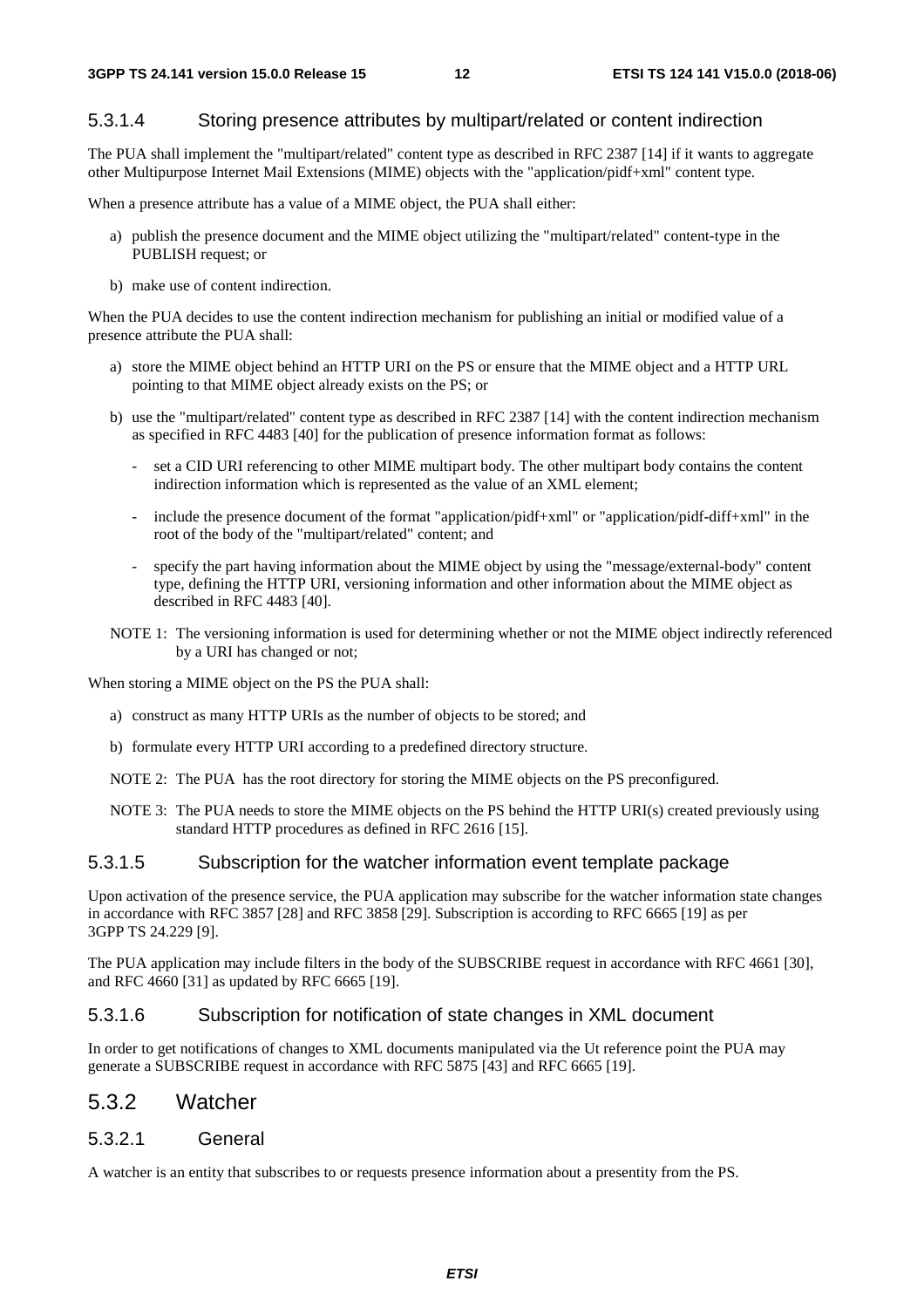In addition to the procedures specified in subclause 5.3.2, the watcher shall support the procedures specified in 3GPP TS 24.229 [9] appropriate to the functional entity in which the watcher is implemented.

### 5.3.2.2 Subscription for presence information state changes and notification acceptance

When the watcher intends to subscribe for presence information state changes of a presentity, it shall generate a SUBSCRIBE request in accordance with RFC 6665 [19] and RFC 3856 [27].

The watcher shall implement the "application/pidf+xml" content type as described in RFC 3863 [21] , the PIDF extensions defined in RFC 4480 [26].

The watcher may implement the PIDF extensions defined in RFC 4482 [32].

The watcher may implement location information according to the format defined in RFC 4119 [37].

The watcher shall implement RFC 5196 [25] if it wants to make use of SIP user agent capabilities extensions included in the presence document. The extension may be used by the watcher for interpreting the type of the service described by the presence tuple.

The watcher may include filters in the body of the SUBSCRIBE request in accordance with RFC 4661 [30], and RFC 4660 [31] as updated by RFC 6665 [19].

The watcher may indicate its support for partial notification using the Accept header field in accordance with RFC 5263 [24].

The watcher shall interpret the received presence information according to RFC 4479 [44] and the following:

- a) a  $\epsilon$  person beloment as defined in RFC 4479 [44] means information about the presentity;
- b) a tuple including a <relationship> element defined in RFC 4480 [26] means information about an alternate contact to the presentity;
- c) a tuple contains communication means specific information. The communication means described by the tuple is deduced from the URI scheme of the contact address information present in the <contact> element as defined in RFC 3863 [21]. If the URI scheme of the contact address information provides ambiguous information about the communication means, the watcher shall further examine other elements of the tuple to decide the communication mean. Such elements can be the  $\langle$ methods $\rangle$  element, any of the different media type specific elements as defined in RFC 5196 [25].
- d) a <device> element as defined in RFC 4479 [44] means information about a device.

Additional extensions can be used to express application specific attributes, but their usage is outside the scope of this version of the specification.

### 5.3.2.3 Subscription for presence information state changes of presentity collections

When the watcher intends to subscribe for presence information state changes of a presentity collection, it shall generate a SUBSCRIBE request in accordance with RFC 4662 [22], additionally to the procedures described in subclause 5.3.2.2.

### 5.3.2.4 Subscription for the watcher information event template package

Upon activation of the presence service, the watcher may subscribe recursively for the watcher information state changes in accordance with RFC 3857 [28] and RFC 3858 [29]. Subscription is according to RFC 6665 [19] as per 3GPP TS 24.229 [9].

The watcher may include filters in the body of the SUBSCRIBE request in accordance with RFC 4661 [30], and RFC 4660 [31] as updated by RFC 6665 [19].

## 5.3.2.5 Subscription for notification of state changes in XML document

In order to get notifications of changes to XML documents manipulated via the Ut reference point the watcher may generate a SUBSCRIBE request in accordance with RFC 5875 [43] and RFC 6665 [19] as per 3GPP TS 24.229 [9].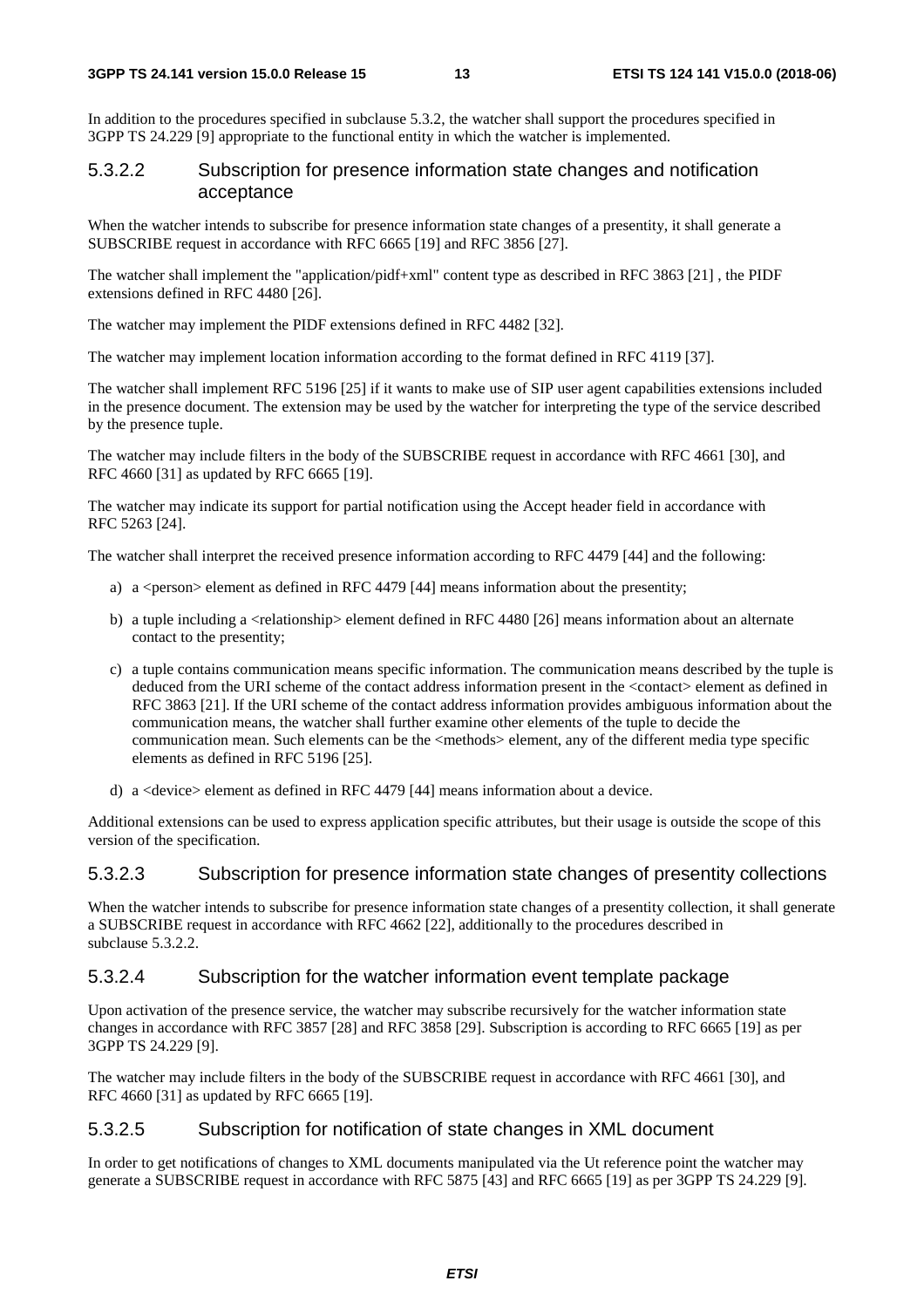## 5.3.3 Presence Server (PS)

### 5.3.3.1 General

A PS is an entity that accepts, stores, and distributes presence information.

In addition to the procedures specified in subclause 5.3.3, the PS shall support the procedures specified in 3GPP TS 24.229 [9] appropriate to the functional entity in which the PS is implemented.

## 5.3.3.2 Subscription acceptance to presence information and notification of state changes

When the PS receives a SUBSCRIBE request for the presence information event package, the PS shall first attempt to verify the identity of the source of the SUBSCRIBE request as described in 3GPP TS 24.229 [9] subclause 5.7.1.4, then perform authorization according to 3GPP TS 24.229 [9] subclause 5.7.1.5. In case of successful subscription, the PS shall generate a response to the SUBSCRIBE request and notifications in accordance with RFC 6665 [19] and RFC 3586 [27].

Additionally, in the special case of a watcher subscription if the subscription authorization policy results in the action to confirm the watcher subscription from the PUA and the PUA has a valid watcher information subscription, see RFC 3857 [28], then, the PS shall inform the PUA about the watcher subscription attempt.

If the watcher has indicated the need for partial notification using the Accept header field, then the PS shall generate partial notifications in accordance with RFC 5263 [24] and RFC 5262 [38].

If the body of the SUBSCRIBE request from the watcher contains filters, the PS shall apply the requested filtering function on notifications in accordance with RFC 4661 [30], and RFC 4660 [31] as updated by RFC 6665 [19].

If the watcher has indicated support for the "multipart/related" content type using the Accept header field, then the PS may generate notifications using "multipart/related" content type which aggregates "application/pidf+xml" formatted presence information with other MIME objects in accordance with RFC 2387 [14]. In this case, the PS shall modify the value of the presence attribute in the PIDF document to refer to the MIME object included in the corresponding MIME multipart body. If the watcher has not indicated support for the "multipart/related" or a MIME object cannot be accessed by the PS, the PS should exclude the presence attribute from the notification.

NOTE: How the PS takes presence information from various presence sources, in order to generate a final presence document, is outside the scope of this version of the specification. Implementations need a flexible approach to composition policy and therefore to the collection, filtering and composition of presence documents.

## 5.3.3.3 Publication acceptance of presence information

The PS shall act as an Event State Compositor (ESC).

When the PS receives a PUBLISH request, the PS shall first verify the identity of the source of the PUBLISH request as described in 3GPP TS 24.229 [9] subclause 5.7.1.4, then perform authorization according to 3GPP TS 24.229 [9] subclause 5.7.1.5. In case of successful authentication and authorization, the PS shall process the PUBLISH request in accordance with RFC 3903 [23].

If the PUBLISH request contains the "application/pidf-diff+xml" content-type as described in RFC 5262 [38], the PS shall process the PUBLISH request in accordance with RFC 3903 [23] and RFC 5264 [45].

If the PUBLISH request contains the "multipart/related" content type and the PS supports the content type, the PS shall process the content as follows:

- if a MIME multipart contains a MIME object of a content type supported by the PS, either store the MIME object in case of initial publication or replace an existing content in case of modify operation; and
- if a multipart includes the "message/external-body" content type and the content indirection as described in RFC 4483 [40] is supported by the PS, ensure that it has access to the MIME object indicated by the URI and that the MIME object exists; and associate the value of the presence attribute that refers to the MIME object with the MIME object and additional information about it.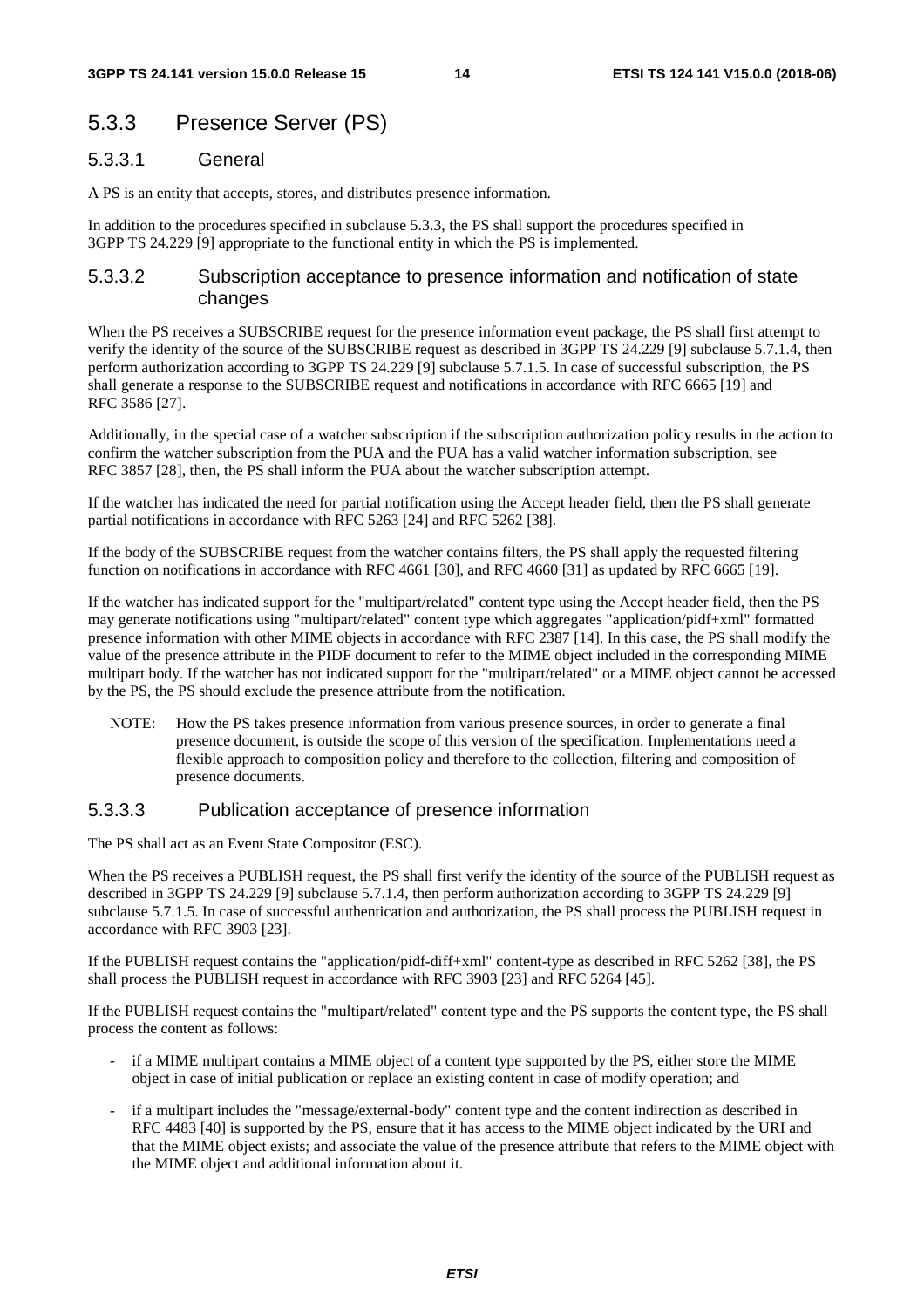If the PS does not support the content type used for publishing MIME objects then the PS shall send a 415 (Unsupported Media Type) response and indicate the supported content types in the Accept header.

NOTE: If the PS receives a HTTP request for storing a MIME object on the PS ,meaning that the HTTP URI points to a predefined directory reserved for storing MIME objects and the request is an HTTP PUT request, the PS replaces any existing content referenced by the Request-URI with the content of the request. If the Request-URI points to an uncreated directory, the PS creates the directory, stores the content there and associates the content with the Request-URI. For all requests, i.e. HTTP PUT, HTTP GET and HTTP DELETE requests, the PS generates an appropriate response in accordance with RFC 2616 [15].

To receive 3GPP2 IP-CAN network presence information from the PNA, the PS shall support the XML extension defined in 3GPP2 X.S0027-004 [46].

## 5.3.3.4 Subscription acceptance to watcher information and notification of state changes

When the PS receives a SUBCRIBE request for the watcher information event template package, the PS shall first verify the identity of the source of the SUBSCRIBE request as described in 3GPP TS 24.229 [9] subclause 5.7.1.4, then perform authorization according to 3GPP TS 24.229 [9] subclause 5.7.1.5. In case of successful subscription, the PS shall generate a response to the SUBSCRIBE request and notifications in accordance with RFC 6665 [19], RFC 3857 [28] and RFC 3858 [29].

If the body of the SUBSCRIBE request from the PUA contains filters, the PS shall apply the requested filtering function on notifications in accordance with RFC 4661 [30], and RFC 4660 [31] as updated by RFC 6665 [19].

## 5.3.3.5 Subscription acceptance and notification of state changes in XML document

When the PS receives a SUBSCRIBE request having the Event header value "xcap-diff", the PS shall first verify the identity of the source of the SUBSCRIBE request as described in 3GPP TS 24.229 [9] subclause 5.7.1.4, then it shall perform authorization as described in 3GPP TS 24.229 [9] subclause 5.7.1.5. Afterwards, the PS shall generate a response to the SUBSCRIBE request and notifications in accordance with RFC 5875 [43] and RFC 6665 [19].

## 5.3.4 Resource List Server (RLS)

## 5.3.4.1 General

The Resource List Server (RLS) is an implementation of the presence list server. The RLS is an entity that accepts subscriptions to resource lists and sends notifications to update subscribers of the state of the resources in a resource list.

In addition to the procedures specified in subclause 5.3.4, the RLS shall support the procedures specified in 3GPP TS 24.229 [9] appropriate for an AS in which the RLS is implemented.

## 5.3.4.2 Subscription acceptance to resource lists and notification of state changes

When the RLS receives a SUBSCRIBE request for the presence information event package of a presentity collection, the RLS shall first verify the identity of the source of the SUBSCRIBE request as described in 3GPP TS 24.229 [9] subclause 5.7.1.4, then perform authorization according to 3GPP TS 24.229 [9] subclause 5.7.1.5. In case of successful subscription, the RLS shall generate a response to the SUBSCRIBE request and notifications in accordance with RFC 6665 [19] and RFC 4662 [22] by adding a Require header field with value "eventlist".

If the body of the SUBSCRIBE request from the watcher contains filters, the RLS shall apply the requested filtering function on notifications in accordance with RFC 4661 [30], and RFC 4660 [31] as updated by RFC 6665 [19].

## 5.3.4.3 Subscription to presence information

When the RLS receives a SUBSCRIBE request for the presence information event package of a presentity collection and installs the corresponding subscription, the RLS shall resolve the list URI to individual URIs and generate SUBSCRIBE requests for each of the individual URIs as per the procedures in RFC 6665 [19], RFC 3856 [27] and RFC 4662 [22] if the state information for the resource represented by the individual URI is otherwise not available.

For internal virtual subscriptions, the detection of loops potentially caused by lists of lists is possible in RLS. However for back-end subscriptions (see RFC 4662 [22]), the detection of such situations is not possible in RLS. To prevent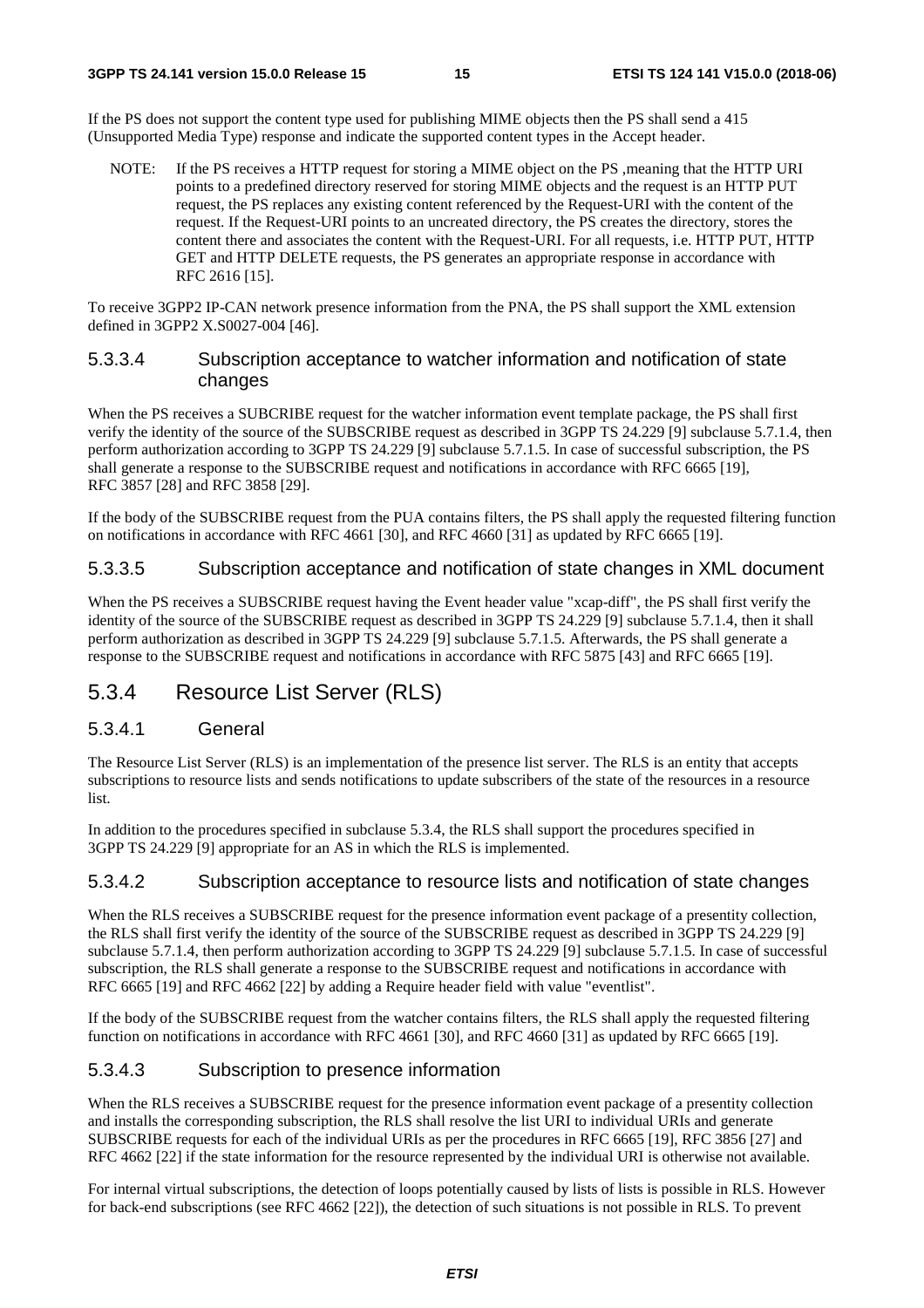loops in subscriptions to non-local resources the RLS shall not insert "eventlist" in the "Supported" header of back-end subscriptions.

## 5.3.4.4 Subscription acceptance and notification of state changes in XML document

When the RLS receives a SUBSCRIBE request having the Event header value "xcap-diff", the RLS shall first verify the identity of the source of the SUBSCRIBE request as described in 3GPP TS 24.229 [9] subclause 5.7.1.4, then it shall perform authorization as described in 3GPP TS 24.229 [9] subclause 5.7.1.5. Afterwards, the RLS shall generate a response to the SUBSCRIBE request and notifications in accordance with RFC 5875 [43] and RFC 6665 [19].

## 5.3.5 Presence Network Agent (PNA)

## 5.3.5.1 General

In addition to the procedures specified in subclause 5.3.5, the PNA shall support the procedures specified in 3GPP TS 24.229 [9] appropriate to the functional entity in which the PNA is implemented.

The PNA can collect presence information about the presentity from a number of core network entities. The PNA can combine information from various core network entities to form more complete presence information.

Among these core network entities, the S-CSCF uses SIP to deliver presence information to the PNA over the Pi reference point as specified in subclause 5.3.5.2.

NOTE: As part of the configuration of AS to provide a presence system, appropriate settings are downloaded to the initial filter criteria in the S-CSCF to ensure this occurs. The PNA will receive third-party REGISTER requests as specified in 3GPP TS 24.229 [9] subclauses 5.4.1.7 and 5.7.1.1.

## 5.3.5.2 Subscription to reg event package

On receiving a third-party REGISTER request which contains an Expires header with a non-zero value, the PNA shall, if no subscription already exists, subscribe to the reg event package for a particular user at the S-CSCF, as described in 3GPP TS 24.229 [9] subclause 5.7.1.1. As a result, the S-CSCF will then provide the presence-related information as reg event packages in NOTIFY requests to the PNA.

On receiving a third-party REGISTER request, the PNA may, if a subscription already exists, resubscribe to the reg event package for a particular user at the S-CSCF, as described in 3GPP TS 24.229 [9] subclause 5.7.1.1. As a result, the S-CSCF will then provide the presence-related information as reg event packages in NOTIFY requests to the PNA.

## 5.3.5.3 Publication of network presence information

To publish network presence information received from 3GPP2 IP-CAN, the PNA shall follow the procedures defined in 3GPP2 X.S0027-004 [46].

## 6 Protocol for data manipulation at the Ut reference point

## 6.1 Introduction

XML Configuration Access Protocol (XCAP) is used to store, alter and delete data related to the presence service. XCAP is designed according to the Hypertext Transfer Protocol (HTTP) framework, and uses the HTTP methods PUT, GET and DELETE for communication over the Ut reference point. The general information that can be manipulated is user groups, subscription authorization policy, resource lists, hard state presence publication, MIME objects referenced from the hard state presence information, etc. Soft state presence information manipulated with a PUBLISH request is not manipulated by the mechanism provided over the Ut reference point.

## 6.2 Functional entities

## 6.2.1 User Equipment (UE)

The UE implements the XCAP client role as described in subclause 6.3.1.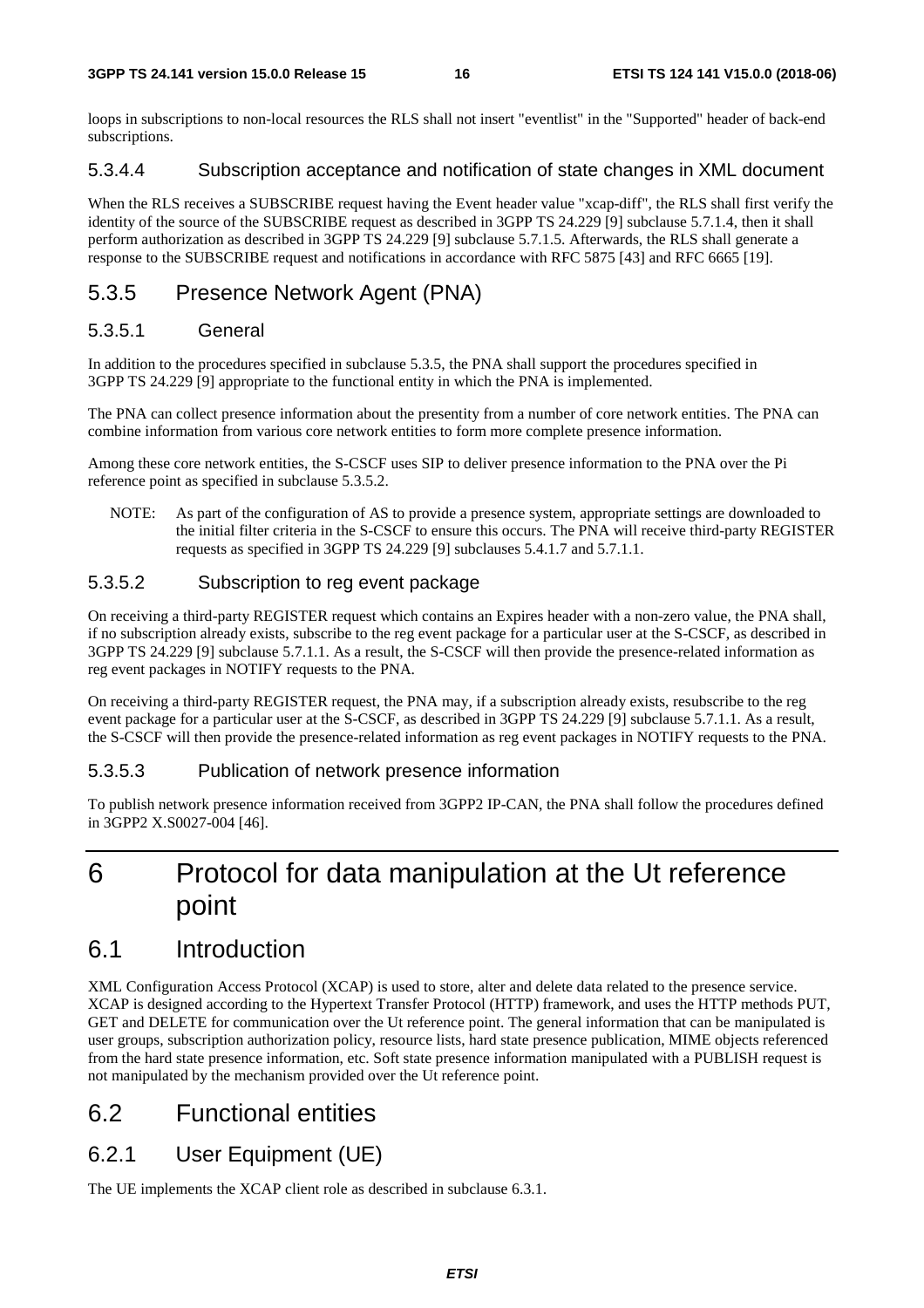For accessing presence servers in 3GPP system:

- 1) The UE shall implement HTTP digest AKA (see RFC 3310 [20]) and it shall initiate a bootstrapping procedure with the bootstrapping server function located in the home network, as described in 3GPP TS 24.109 [7].
- 2) The UE shall acquire the subscriber's certificate from PKI portal by using a bootstrapping procedure, as described in 3GPP TS 24.109 [7];
- 3) The UE shall implement HTTP digest authentication (see RFC 2617 [15A]); and
- 4) The UE shall implement Transport Layer Security (TLS) according to the TLS profile specified in 3GPP TS 33.310 [r33310] annex E. The UE shall be able to authenticate the network application function based on the received certificate during TLS handshaking phase.

For accessing presence servers in 3GPP2 system, the subscriber shall be authenticated by the presence server. subscriber authentication may be performed by the operator using proprietary or non-3G standardized methods. GBA defined in 3GPP2 S.S0109 [48] may also be used. If GBA based subscriber authentication is used, then the following shall apply:

- 1) The UE shall implement bootsrapping procedures as specified in 3GPP2 S.S0109 [48]; and
- 2) The UE shall implement TLS with pre-shared keys method specified in clause 5 of 3GPP2 S.S0114 [49].

## 6.2.2 Application Server (AS)

If an AS implements the role of a PS (see subclause 5.3.3) or of a RLS (see subclause 5.3.4), then the AS shall also implement the role of a XCAP server (see subclause 6.3.2).

If there is no authentication proxy in the network, then the AS in 3GPP system shall:

- 1) implement the role of a network application function, as described in 3GPP TS 24.109 [7];
- 2) implement TLS according to the TLS profile specified in 3GPP TS 33.310 [51] annex E;
- 3) implement HTTP digest authentication (see RFC 2617 [15A]); and
- 4) support certificate authentication.

For 3GPP2 system, the authentication proxy does not apply. If GBA based authentication is used by an AS in 3GPP2 system, then the AS shall:

- 1) implement the role of a network application function, as described in 3GPP2 S.S0114 [49]; and
- 2) implement TLS with pre-shared keys method specified in clause 5 of 3GPP2 S.S0114 [49].

## 6.2.3 Authentication proxy

For 3GPP2 system, this subclause does not apply.

The generic requirements for an authentication proxy are defined in 3GPP TS 24.109 [7].

In addition an authentication proxy acting within the scope of presence shall:

- 1) verify the content of the "X-3GPP-Intended-Identity" header in case it is available in HTTP requests; and
- 2) indicate an asserted identity of the user in the "X-3GPP-Asserted-Identity" header in HTTP requests sent to the AS.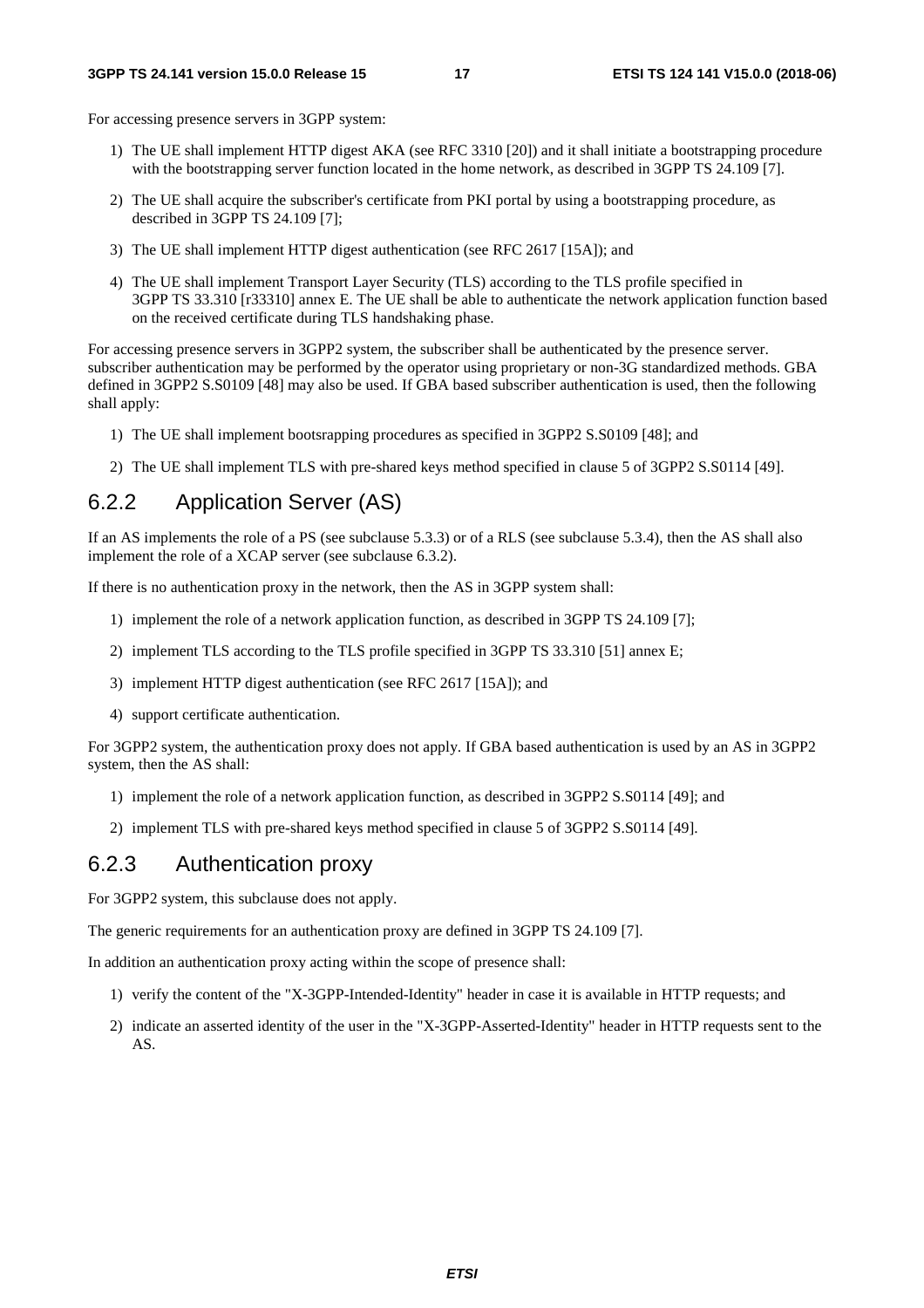## 6.3 Roles

## 6.3.1 XCAP client

## 6.3.1.1 Introduction

The XCAP client is a logical function as defined in RFC 4825 [33]. The XCAP client provides the means to manipulate the data such as user groups, subscription authorization policy, resource lists, hard state presence infromation, MIME objects referenced from the hard state presence information, etc.

NOTE: In order to be able to manipulate data stored on the XCAP server, the XCAP client has the root directory on the XCAP server pre-configured or uses some means to discover it. Discovery mechanisms are outside the scope of the present document.

## 6.3.1.2 Manipulating a resource list

When the XCAP client intends to manipulate a resource list, it shall generate an HTTP PUT, HTTP GET or HTTP DELETE request in accordance with RFC 2616 [15], RFC 4825 [33] and RFC 4826 [36].

### 6.3.1.3 Manipulating the subscription authorization policy

When the XCAP client intends to manipulate the subscription authorization policy, it shall generate an HTTP PUT, HTTP GET or HTTP DELETE request in accordance with RFC 2616 [15], RFC 4825 [33], RFC 4745 [35A], and RFC 5025 [35].

When the XCAP client intends to authorize particular watchers or watcher groups, the XCAP client shall authorize those watchers in <one> and <many> child elements of the <identity> element as specified in RFC 4745 [35A].

When the XCAP client intends to time-restrict presence attributes, the XCAP client shall define time periods in <validity> elements as specified in RFC 4745 [35A].

When the XCAP client intends to provide certain presence attributes to particular watchers or watcher groups and not others, the XCAP client shall permit those presence attributes in the <transformations> element as specified in RFC 5025 [35].

When the XCAP client intends to authorize providing a particular presence attribute to different watchers or watcher groups depending on the value of that attribute, the XCAP client shall specify those attribute values in the <transformations> element as specified in RFC 5025 [35].

## 6.3.1.4 Publishing hard state presence information

The XCAP client shall implement RFC 4827 [34] in order to be able to manipulate hard state presence information. Hard state presence information uses the same format as soft state information, namely "application/pidf+xml" content type as described in RFC 3863 [21] together with any of its extensions.

When the hard state presence information contains one or more MIME objects to be aggregated with the "application/pidf+xml" content type and any of its extensions, the XCAP client shall:

- a) construct as many HTTP URIs as the number of objects to be stored and formulate every HTTP URI according to a predefined directory structure;
- NOTE: In order to be able to manipulate data stored on the XCAP server, the XCAP client has the root directory on the XCAP server pre-configured or use some means to discover it. Discovery mechanisms are outside the scope of the present document.
- b) store the objects on the XCAP server behind the HTTP URI(s) created in the previous step using standard HTTP procedures as defined in RFC 2616 [15];
- c) include every HTTP URI as a value of the corresponding XML element in the published "application/pidf+xml" presence document referencing the stored object(s) in the previous step; and
- d) publish the hard state presence information according to RFC 4827 [34].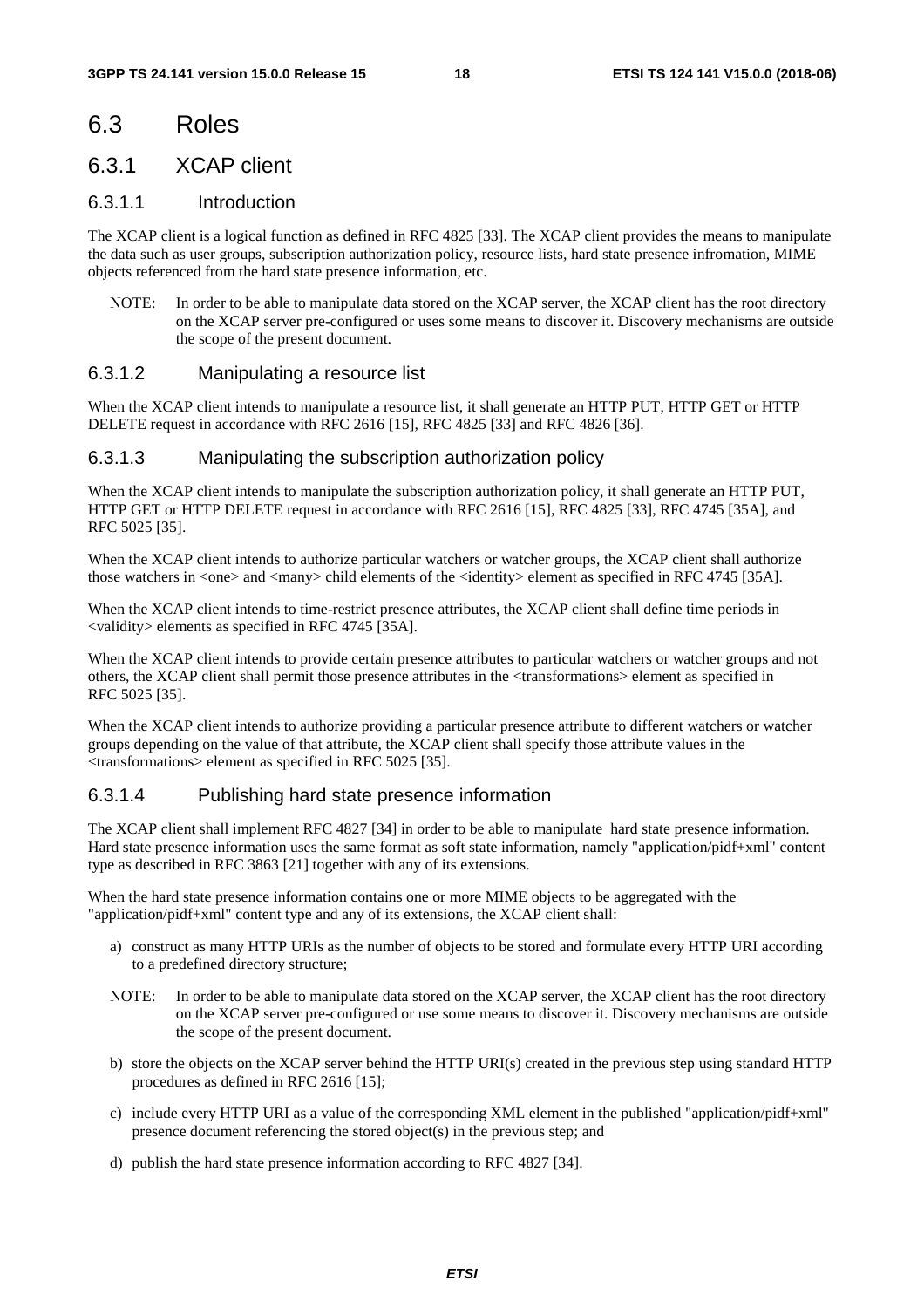## 6.3.2 XCAP server

## 6.3.2.1 Introduction

The XCAP server is a logical function as defined in RFC 4825 [33]. The XCAP server can store data such as user groups, subscription authorization policy, resource lists, hard state presence information, MIME objects referenced from the hard state presence information, etc.

## 6.3.2.2 Resource list manipulation acceptance

When the XCAP server receives an HTTP PUT, HTTP GET or HTTP DELETE request for manipulating or fetching a resource list, the XCAP server shall first authenticate the request in accordance with 3GPP TS 24.109 [7] and then perform authorization. Afterwards the XCAP server shall perform the requested action and generate a response in accordance with RFC 2616 [15], RFC 4825 [33] and RFC 4826 [36].

## 6.3.2.3 Subscription authorization policy manipulation acceptance

When the XCAP server receives an HTTP PUT, HTTP GET or HTTP DELETE request for manipulating or fetching of the subscription authorization policy, the XCAP server shall first authenticate the request in accordance with 3GPP TS 24.109 [7] and then perform authorization. Afterwards the XCAP server shall perform the requested action and generate a response in accordance with RFC 2616 [15], RFC 4825 [33], RFC 4745 [35A], and RFC 5025 [35].

## 6.3.2.4 Publication acceptance of hard state presence information

When the XCAP server receives an HTTP PUT, HTTP GET or HTTP DELETE request for publishing, fetching or deleting of hard state presence information, the XCAP server shall first authenticate the request in accordance with 3GPP TS 24.109 [7] and then perform authorization. Afterwards the XCAP server shall:

- a) if the HTTP URI points to a predefined directory reserved for storing MIME objects and the request is an HTTP PUT request, replace any existing content referenced by the Request-URI with the content of the request;
- b) if the Request-URI points to an uncreated directory and the request is HTTP PUT, create the directory, store the content there and associate the content with the Request-URI. For all requests, i.e. HTTP PUT, HTTP GET and HTTP DELETE requests, generate an appropriate response in accordance with RFC 2616 [15]; or
- c) if the HTTP URI points to an XCAP directory and the Application Unique ID (AUID) part of the HTTP URI is set to "pidf-manipulation", process the request and generate an appropriate response in accordance with RFC 4825 [33], RFC 4827 [34] and RFC 2616 [15].

## 7 Presence information model of the 3GPP subscriber

7.1 General

Void.

7.2 XML schema definitions

Void.

7.3 XML schema descriptions

Void.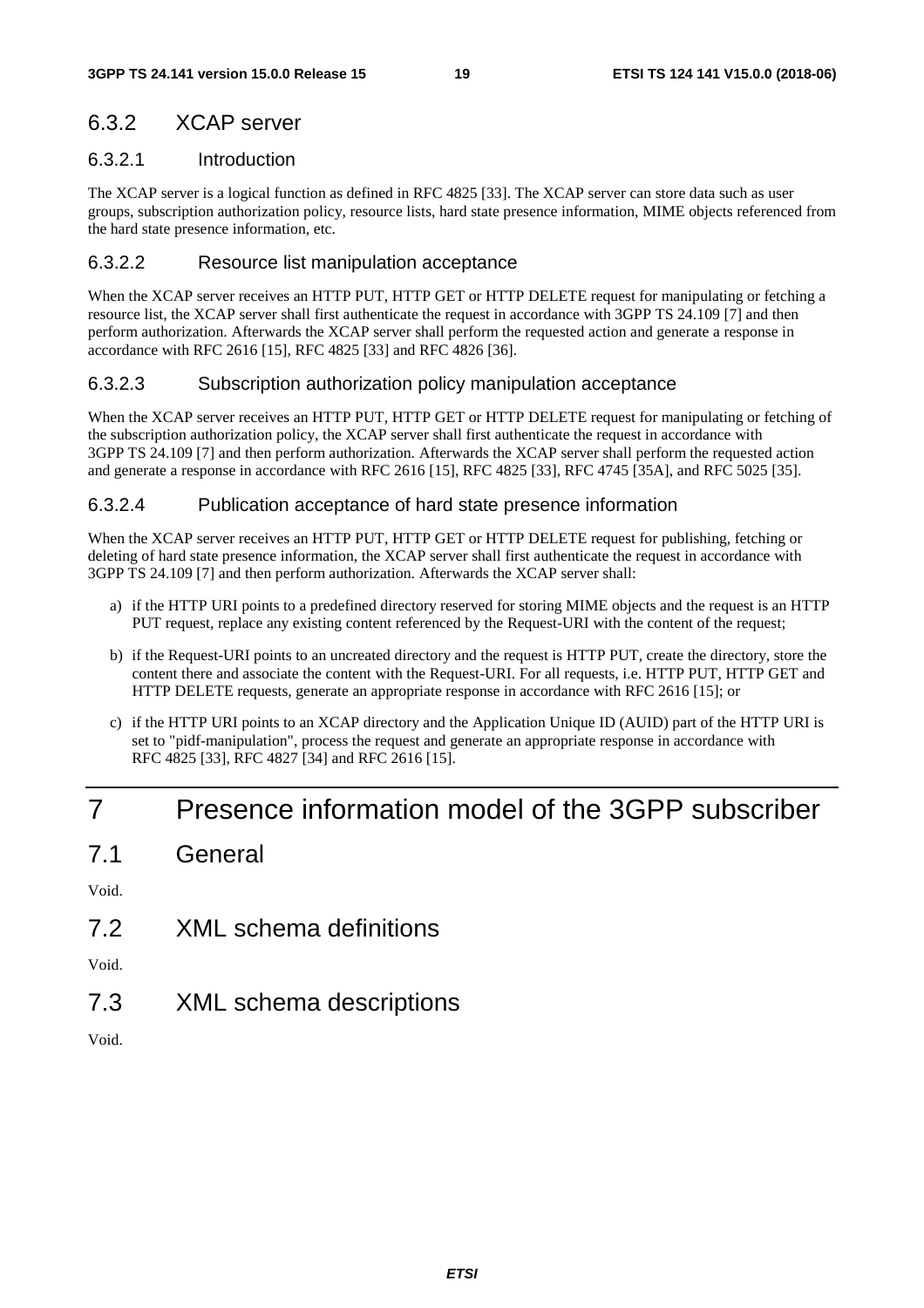## Annex A (informative): Example signalling flows of presence service operation

## A.1 Scope of signalling flows

This annex gives examples of signalling flows for the presence service within the IP Multimedia (IM) Core Network (CN) subsystem based on the Session Initiation Protocol (SIP) and SIP Events.

These signalling flows provide detailed signalling flows, which expand on the overview information flows provided in 3GPP TS 23.141 [4].

## A.2 Introduction

## A.2.1 General

The signalling flows provided in this annex follow the methodology developed in 3GPP TS 24.228 [8]. The following additional considerations apply:

- a) 3GPP TS 24.228 [8] shows separate signalling flows with no configuration hiding between networks, and with configuration hiding between networks. There is no presence specific functionality associated with this hiding, and therefore such separate signalling flows are not show in the present document; and
- b) 3GPP TS 24.228 [8] does not show the functionality between the S-CSCF and the AS. As the presence service depends on the functionality provided by various AS, the signalling flows between S-CSCF and AS are shown in the present document.

## A.2.2 Key required to interpret signalling flows

The key to interpret signalling flows specified in 3GPP TS 24.228 [8] subclauses 4.1 and 4.2 applies with the additions specified below.

- rls.home1.net: an RLS in the home network of the watcher;
- rls.home2.net: an RLS in the home network of the service provider, but not the home network of the watcher;
- ps.home1.net: a PS in the home network of the publisher;
- ps.home2.net: a PS in the home network of the service provider, but not in that of the watcher;
- user1 list1@home1.net: a resource list being subscribed to on a RLS in the home network;
- user2\_list1@home2.net: a resource list being subscribed to on a RLS in the home network of the service provider, but not the home network of the subscriber;
- user1\_public1@home1.net: presentity being watched, own watcher list;
- user3\_public1@home3.net: presentity being watched.

As in 3GPP TS 24.228 [8], in order to differentiate between SIP methods and other protocol messages, the message name is preceded with the associated protocol for all non-SIP messages. Where the XCAP is used to map an HTTP URI to an XML document, the protocol name "XCAP" is used for both the HTTP request and HTTP response.

Each signalling flow table contains descriptions for headers where the content of the header is new to that signalling flow, as is already performed in 3GPP TS 24.228 [8].

However, 3GPP TS 24.228 [8] includes extensive descriptions for the contents of various headers following each of the tables representing the contents of the signalling flows. Where the operation of the header is identical to that shown in 3GPP TS 24.228 [8], then such text is not reproduced in the present document.

Additional text may also be found on the contents of headers within 3GPP TS 24.228 [8] in addition to the material shown in the present document.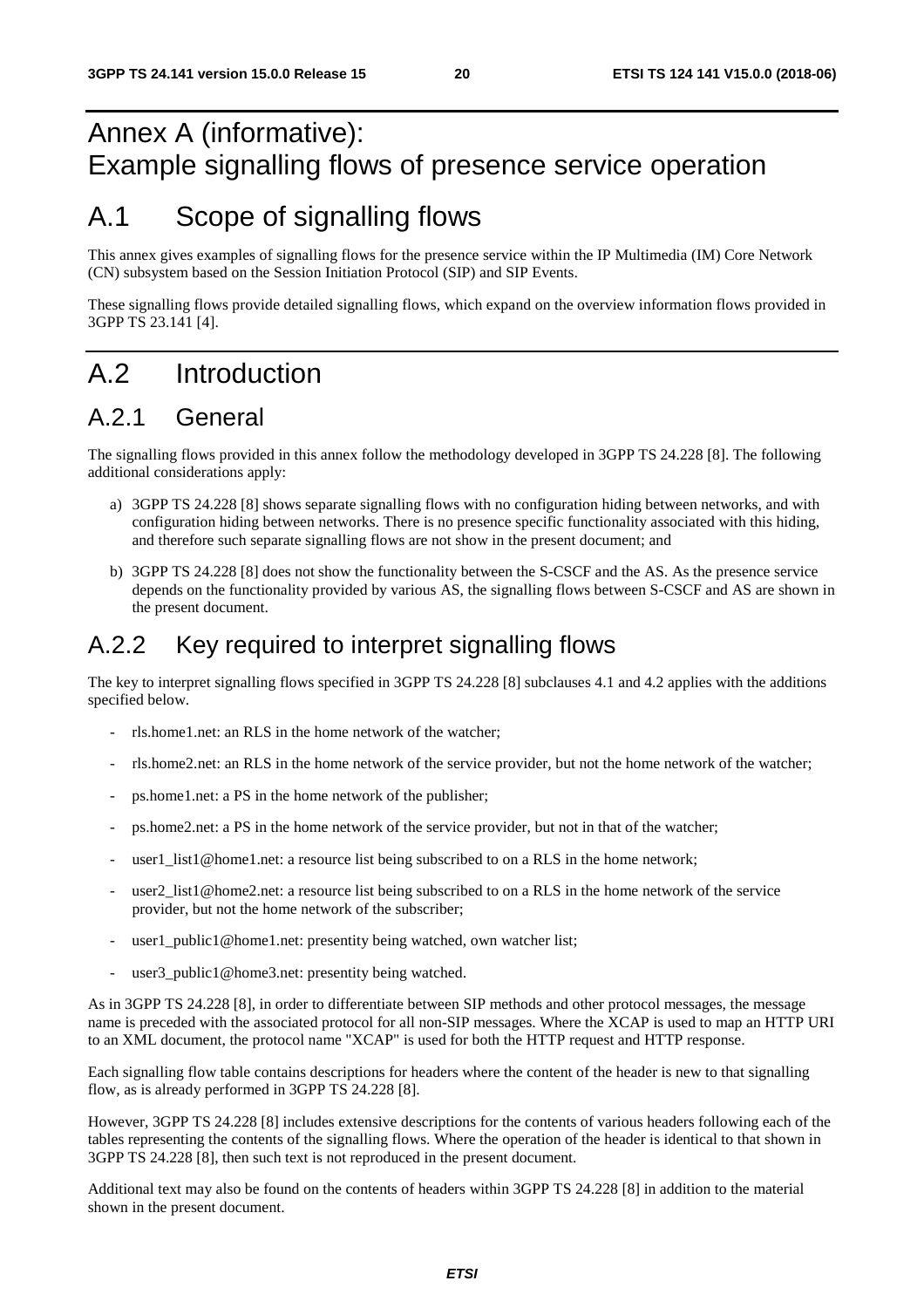## A.3 Signalling flows demonstrating how watchers subscribe to presence event notification

## A.3.1 Introduction

The subclause covers the signalling flows that show how watchers can request presence information about a presentity.

For the routing of the Public Service Identity (PSI) towards the AS, there are two scenarios:

Subclause A.3.3.2 shows the case where the I-CSCF forwards the SUBSCRIBE request directly to the RLS when the RLS is located within the same network. There is another scenario where the I-CSCF forwards the SUBSCRIBE request towards the RLS, being involved with the S-CSCF located in the same network, but this scenario is not described in the present document.

## A.3.2 Watcher and presentity in different networks, UE in home network

## A.3.2.1 Successful subscription



**Figure A.3.2.1-1: Watcher subscribing for presence information**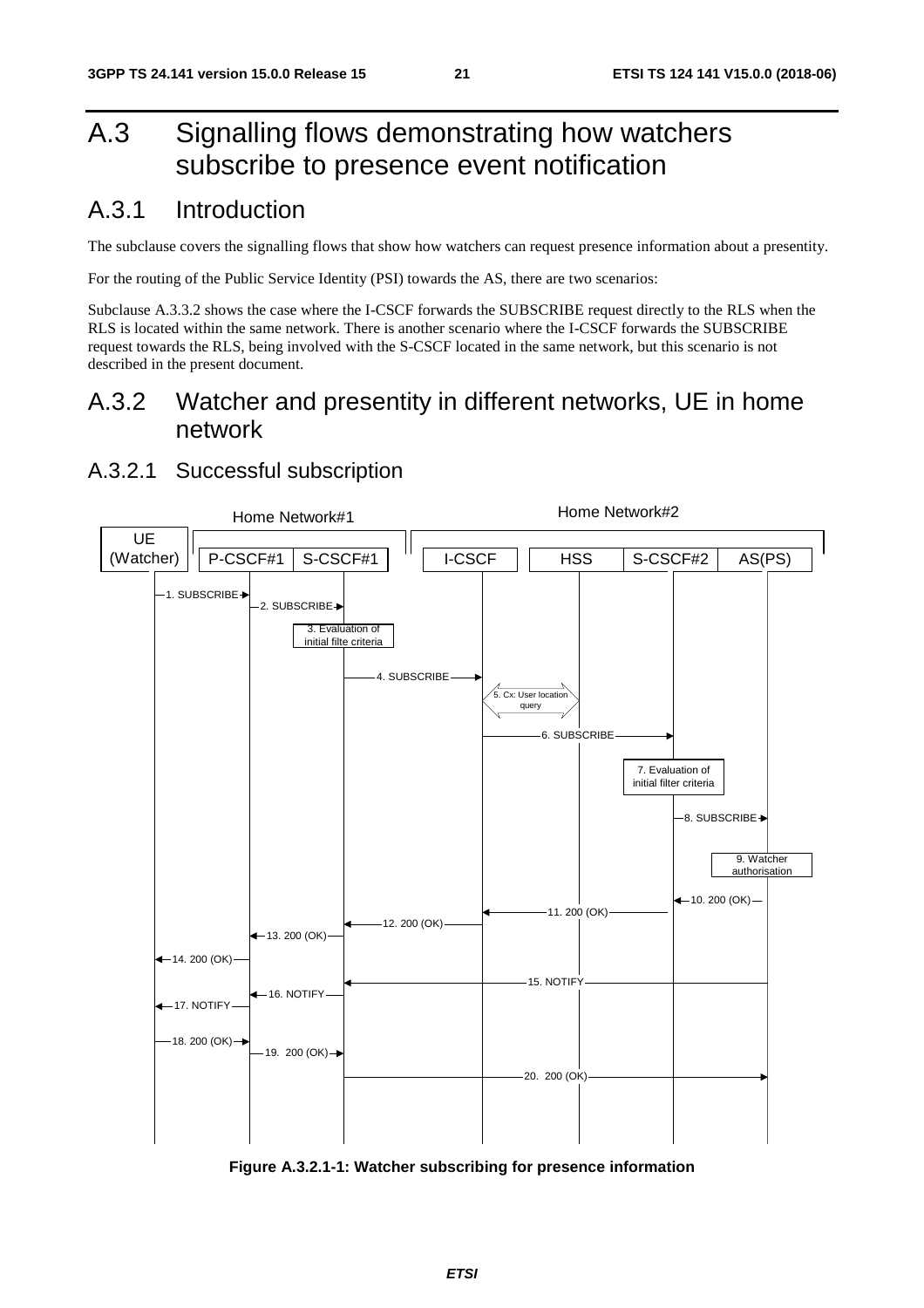Figure A.3.2.1-1 shows a watcher subscribing to presence event notification about a presentity. The presentity is in a different IM CN subsystem. The details of the signalling flows are as follows:

#### 1. **SUBSCRIBE request (UE (watcher) to P-CSCF) - see example in table A.3.2.1-1**

 A watcher agent in a UE wishes to watch a presentity, or certain presence information of the presentity. To initiate a subscription, the UE generates a SUBSCRIBE request containing the "presence" event that it wishes to be notified of, together with an indication of the length of time this periodic subscription should last and the support for partial notification.

### **Table A.3.2.1-1: SUBSCRIBE request (UE (watcher) to P-CSCF)**

```
SUBSCRIBE sip:user2_public1@home2.net SIP/2.0 
Via: SIP/2.0/UDP [5555::aaa:bbb:ccc:ddd]:1357;comp=sigcomp;branch=z9hG4bKnashds7 
Max-Forwards: 70 
P-Access-Network-Info: 3GPP-UTRAN-TDD; utran-cell-id-3gpp=234151D0FCE11 
Route: <sip:pcscf1.visited1.net:7531;lr;comp=sigcomp>, <sip:orig@scscf1.home1.net;lr> 
P-Preferred-Identity: <sip:user1_public1@home1.net> 
Privacy: none 
From: <sip:user1_public1@home1.net>;tag=31415 
To: <sip:user2_public1@home2.net> 
Call-ID: b89rjhnedlrfjflslj40a222 
CSeq: 61 SUBSCRIBE 
Require: sec-agree 
Proxy-Require: sec-agree 
Security-Verify: ipsec-3gpp; q=0.1; alg=hmac-sha-1-96; spi-c=98765432; spi-s=87654321; port-
     c=8642; port-s=7531 
Event: presence 
Expires: 7200 
Accept: application/pidf+xml;q=0.3, application/pidf-diff+xml;q=1 
Contact: <sip:[5555::aaa:bbb:ccc:ddd]:1357;comp=sigcomp> 
Content-Length: 0
```
**Request-URI:** Public user identity whose events the subscriber subscribes to.

**Event:** This field is populated with the value "presence" to specify the use of the presence package.

**Accept:** This field is populated with the value 'application/pidf+xml' and 'application/pidf-diff+xml', latter one with higher preference.

**To:** Same as the Request-URI.

#### 2. **SUBSCRIBE request (P-CSCF to S-CSCF) - see example in table A.3.2.1-2**

 The P-CSCF looks up the serving network information for the public user identity that was stored during the registration procedure. The SUBSCRIBE request is forwarded to S-CSCF. A Route header is inserted into SUBSCRIBE request. The information for the Route header is taken from the service route determined during registration.

### **Table A.3.2.1-2: SUBSCRIBE request (P-CSCF to S-CSCF)**

```
SUBSCRIBE sip:user2_public1@home2.net SIP/2.0 
Via: SIP/2.0/UDP pcscf1.home1.net;branch=z9hG4bK240f34.1, SIP/2.0/UDP 
      [5555::aaa:bbb:ccc:ddd]:1357;comp=sigcomp;branch=z9hG4bKnashds7 
P-Access-Network-Info: 
Max-Forwards: 69 
P-Asserted-Identity: <sip:user1_public1@home1.net> 
P-Charging-Vector: icid-value="AyretyU0dm+6O2IrT5tAFrbHLso=023551024" 
Privacy: 
Route: <sip:orig@scscf1.home1.net;lr> 
Record-Route: <sip:pcscf1.home1.net;lr> 
From: 
To: 
Call-ID: 
CSeq:
Event: 
Expires: 
Accept: 
Contact: 
Content-Length:
```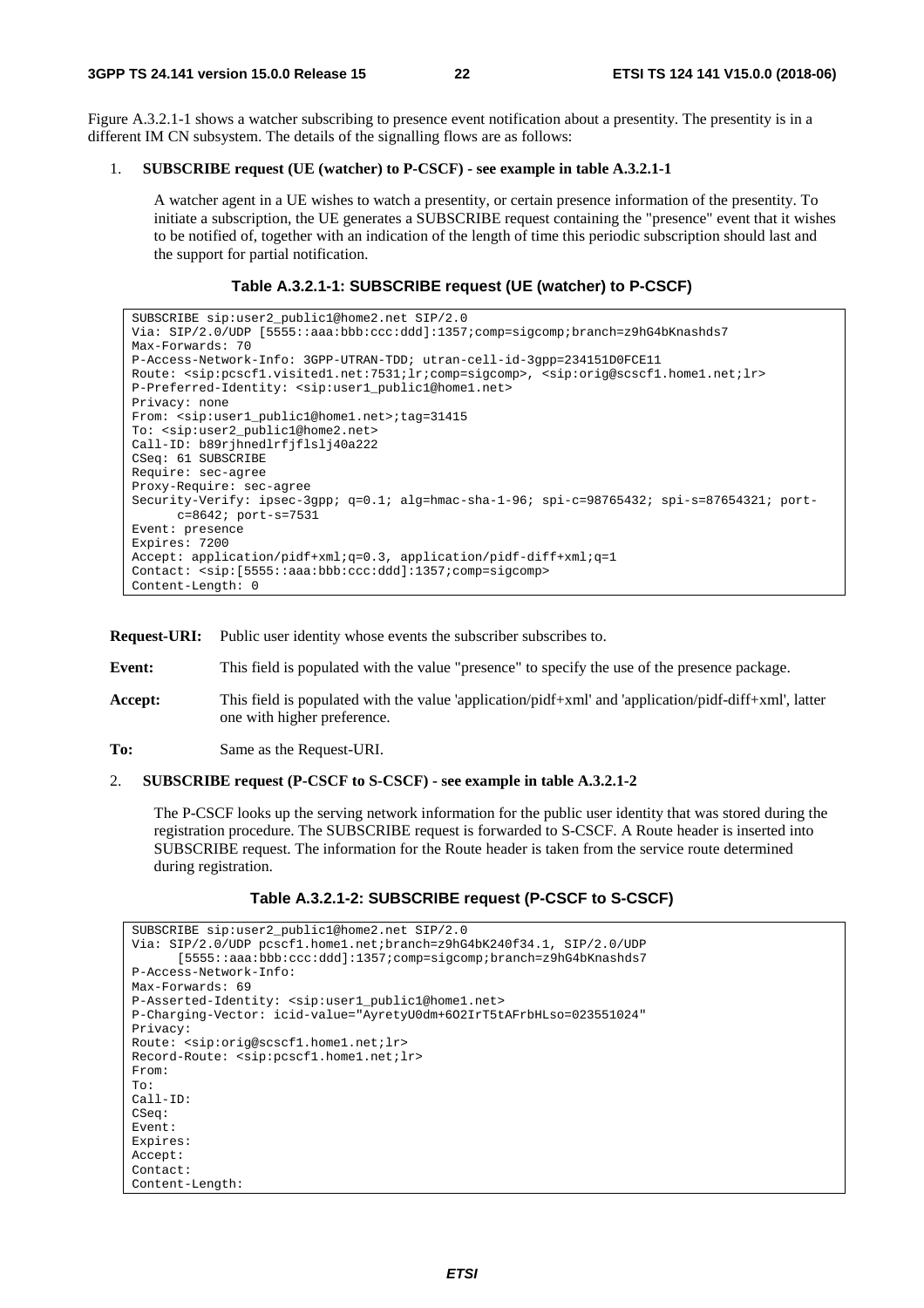### 3. **Evaluation of initial filter criteria**

 S-CSCF#1 validates the service profile of this subscriber and evaluates the initial filter criteria. In this example, no AS is assumed to be involved.

#### 4. **SUBSCRIBE request (S-CSCF to I-CSCF) - see example in table A.3.2.1-4**

 S-CSCF#1 performs an analysis of the destination address, and determines the network operator to whom the destination subscriber belongs. Since the originating operator does not desire to keep their internal configuration hidden, S-CSCF#1 forwards the SUBSCRIBE request directly to the I-CSCF in the destination network.

#### **Table A.3.2.1-4: SUBSCRIBE (S-CSCF to I-CSCF)**

```
SUBSCRIBE sip:user2_public1@home2.net SIP/2.0 
Via: SIP/2.0/UDP scscf1.home1.net;branch=z9hG4bK351g45.1, SIP/2.0/UDP 
      pcscf1.home1.net;branch=z9hG4bK240f34.1, SIP/2.0/UDP 
      [5555::aaa:bbb:ccc:ddd]:1357;comp=sigcomp;;branch=z9hG4bKnashds7 
Max-Forwards: 68 
P-Asserted-Identity: <sip:user1_public1@home1.net>, <tel:+1-212-555-1111> 
P-Charging-Vector: icid-value="AyretyU0dm+6O2IrT5tAFrbHLso=023551024"; orig-ioi=home1.net 
Privacy: 
Record-Route: <sip:scscf1.home1.net;lr>, <sip:pcscf1.home1.net;lr> 
From: 
To:Call-ID: 
CSeq: 
Event: 
Expires: 
Accept: 
Contact: 
Content-Length:
```
#### 5. **Cx: User Location Query procedure**

 The I-CSCF sends a query to the HSS to find out the S-CSCF of the called user. The HSS responds with the address of the current S-CSCF for the terminating subscriber.

For detailed message flows see 3GPP TS 29.228 [10].

 Table A.3.2.1-5a provides the parameters in the SIP SUBSCRIBE request (flow 4), which are sent to the HSS.

| Table A.3.2.1-5a: Cx: User location query procedure (I-CSCF to HSS) |  |  |
|---------------------------------------------------------------------|--|--|
|---------------------------------------------------------------------|--|--|

| Message source<br>and destination | Cx: Information<br>element name | Information source in<br><b>SIP SUBSCRIBE</b> | <b>Description</b>                                             |
|-----------------------------------|---------------------------------|-----------------------------------------------|----------------------------------------------------------------|
| <b>I-CSCF to HSS</b>              | User Public Identity            | Request-URI                                   | This information element indicates<br>the public user identity |
|                                   |                                 |                                               |                                                                |

 Table A.3.2.1-5b provides the parameters sent from the HSS that need to be mapped to the SIP SUBSCRIBE request (flow 6) and sent to the S-CSCF.

#### **Table A.3.2.1-5b: Cx: User location query procedure (HSS to I-CSCF)**

| Message source  | <b>Cx: Information</b> | <b>Mapping to SIP header</b> | <b>Description</b>                                                  |
|-----------------|------------------------|------------------------------|---------------------------------------------------------------------|
| and destination | element name           | in SIP SUBSCRIBE             |                                                                     |
| HSS to I-CSCF   | S-CSCF name            | Route header field           | This information indicates the serving<br>ICSCF's name of that user |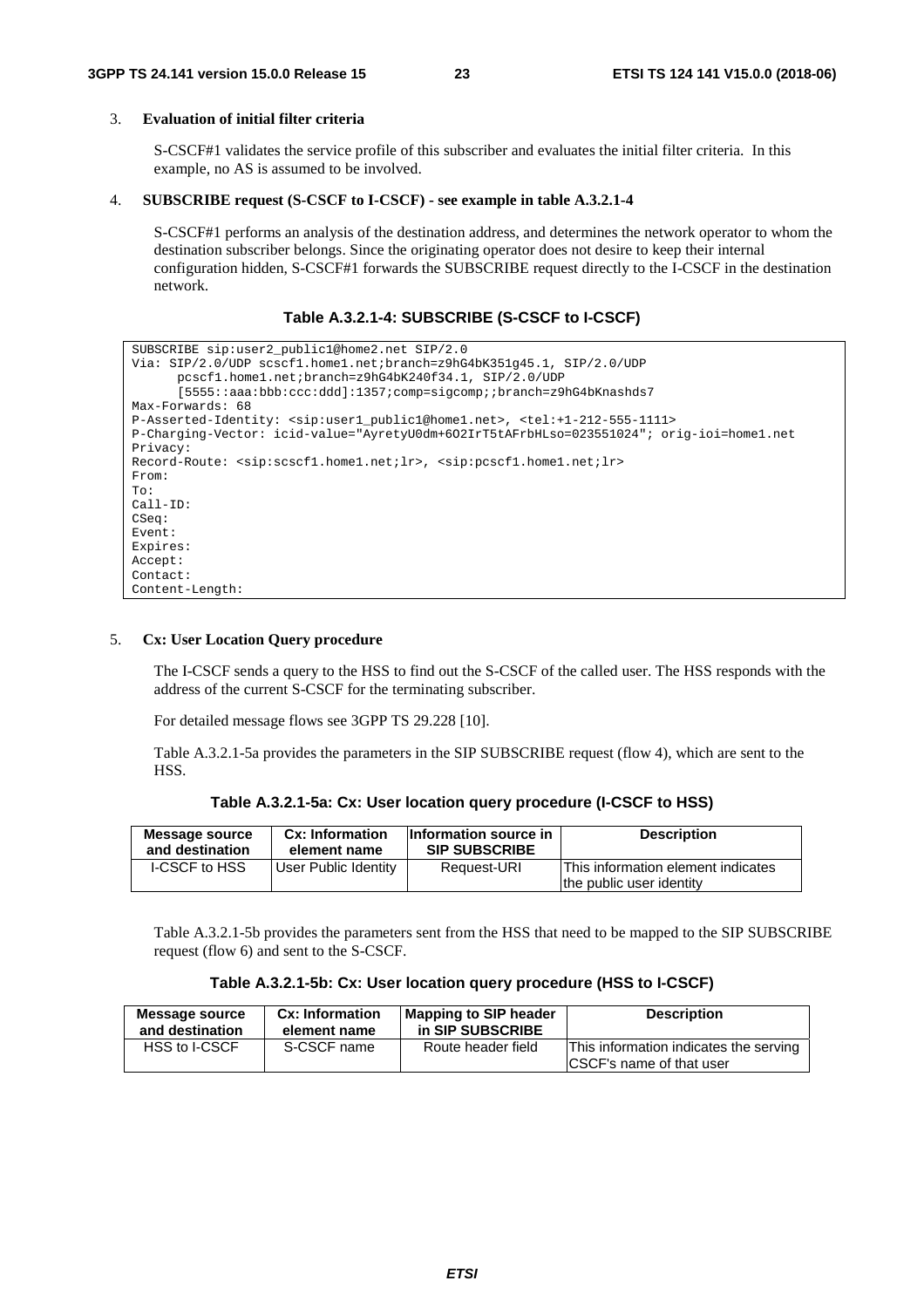### 6. **SUBSCRIBE request (I-CSCF to S-CSCF) - see example in table A.3.2.1-6**

The I-CSCF forwards the SUBSCRIBE request to the S-CSCF (S-CSCF#2) that will handle the termination.

```
Table A.3.2.1-6: SUBSCRIBE request (I-CSCF to S-CSCF)
```

```
SUBSCRIBE sip:user2_public1@home2.net SIP/2.0 
Via: SIP/2.0/UDP icscf2_s.home2.net;branch=z9hG4bK871y12.1, SIP/2.0/UDP 
      scscf1.home1.net;branch=z9hG4bK351g45.1, SIP/2.0/UDP 
      pcscf1.home1.net;branch=z9hG4bK240f34.1, SIP/2.0/UDP 
      [5555::aaa:bbb:ccc:ddd]:1357;comp=sigcomp;branch=z9hG4bKnashds7 
Max-Forwards: 67 
P-Asserted-Identity: 
P-Charging-Vector: 
Privacy: 
Route: <sip:scscf2.home2.net;lr> 
Record-Route: 
From: 
To: 
Call-ID: 
CSeq: 
Event: 
Expires: 
Accept: 
Contact: 
Content-Length:
```
NOTE: The I-CSCF does not add itself to the Record-Route header, as it has no need to remain in the signalling path for the subsequent requests.

#### 7. **Evaluation of initial filter criteria**

 S-CSCF#2 validates the service profile of this subscriber and evaluates the initial filter criteria. For sip:user2\_public1@home2.net S-CSCF#2 has termination initial filter criteria with Service Point Trigger of Method = SUBSCRIBE and Event = "presence" that informs the S-CSCF to route the SUBSCRIBE request to the AS ps.home2.net. The S-CSCF#2 has preconfigured information not to create a Record-Route entry for this request.

#### 8. **SUBSCRIBE request (S-CSCF to PS) – see example in table A.3.2.1-8**

The S-CSCF forwards the SUBSCRIBE request to the PS.

```
Table A.3.2.1-8: SUBSCRIBE request (S-CSCF to PS)
```

```
SUBSCRIBE sip:user2_public1@home2.net SIP/2.0 
Via: SIP/2.0/UDP scscf2.home2.net;branch=z9hG4bK764z87.1, SIP/2.0/UDP 
      icscf2_s.home2.net;branch=z9hG4bK871y12.1, SIP/2.0/UDP 
      scscf1.home1.net;branch=z9hG4bK351g45.1, SIP/2.0/UDP 
      pcscf1.home1.net;branch=z9hG4bK240f34.1, SIP/2.0/UDP 
      [5555::aaa:bbb:ccc:ddd]:1357;comp=sigcomp;branch=z9hG4bKnashds7 
Max-Forwards: 66 
P-Asserted-Identity: 
P-Charging-Vector: icid-value="AyretyU0dm+6O2IrT5tAFrbHLso=023551024"; orig-ioi=home1.net 
P-Charging-Function-Addresses: ccf=[5555::b99:c88:d77:e66]; ccf=[5555::a55:b44:c33:d22]; 
      ecf=[5555::1ff:2ee:3dd:4ee]; ecf=[5555::6aa:7bb:8cc:9dd] 
Privacy: 
Route: <sip:ps.home2.net;lr>, <sip:scscf2.home2.net;lr> 
Record-Route: 
From: 
To: 
Call-ID: 
CSeq: 
Event: 
Expires: 
Accept: 
Contact: 
Content-Length:
```
**P-Charging-Vector:** The S-CSCF stores the originating Inter Operator Identifier (IOI) parameter received and populates the identifier of its own network to the originating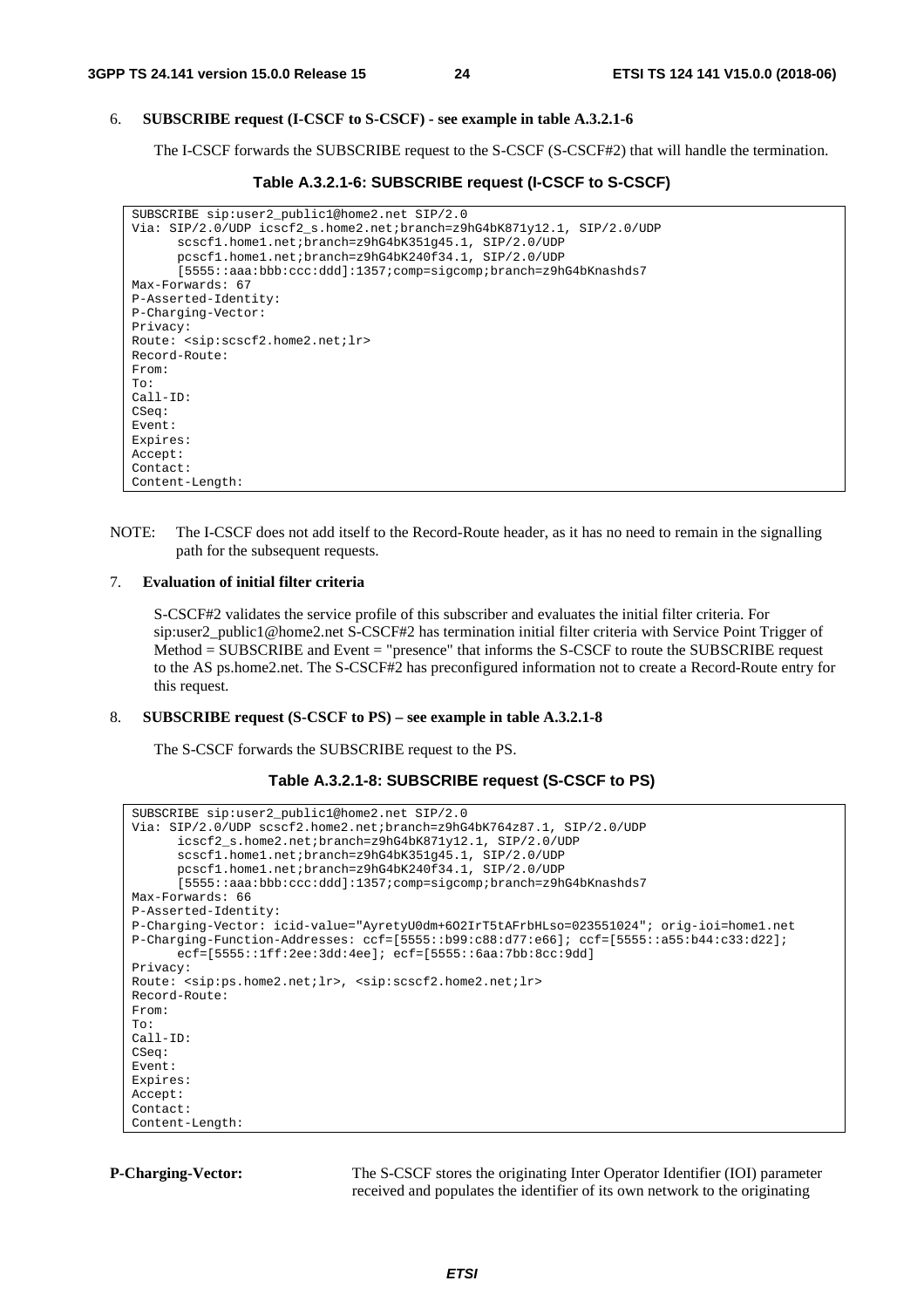Inter Operator Identifier (IOI) parameter of this header and removes the terminating IOI parameter.

**P-Charging-Function-Addresses:** The S-CSCF populates the P-Charging-Function-Addresses header field to be passed to the PS.

#### 9. **Authorization of watcher**

 The PS performs the necessary authorization checks on the originator to ensure it is allowed to watch the presentity. In this example all privacy conditions are met, so the PS sends a 200 (OK) response to the S-CSCF.

 In the case where the privacy/authorization checks failes, then a necessary 2xx or 4xx response will be sent to the S-CSCF. The selection of the correct response code depends on the presentity's subscription authorization policy document.

### 10. **200 (OK) response (PS to S-CSCF) - see example in table A.3.2.1-10**

The PS sends the response to S-CSCF#2.

**Table A.3.2.1-10: 200 (OK) response (PS to S-CSCF)** 

```
SIP/2.0 200 OK 
Via: SIP/2.0/UDP scscf2.home2.net;branch=z9hG4bK764z87.1, SIP/2.0/UDP 
icscf2_s.home2.net;branch=z9hG4bK871y12.1, SIP/2.0/UDP 
      scscf1.home1.net;branch=z9hG4bK351g45.1, SIP/2.0/UDP 
      pcscf1.home1.net;branch=z9hG4bK240f34.1, SIP/2.0/UDP 
      [5555::aaa:bbb:ccc:ddd]:1357;comp=sigcomp;branch=z9hG4bKnashds7 
P-Charging-Vector: icid-value="AyretyU0dm+6O2IrT5tAFrbHLso=023551024"; orig-ioi=home1.net; 
      term-ioi=home2.net 
P-Charging-Function-Addresses: ccf=[5555::b99:c88:d77:e66]; ccf=[5555::a55:b44:c33:d22]; 
      ecf=[5555::1ff:2ee:3dd:4ee]; ecf=[5555::6aa:7bb:8cc:9dd] 
Record-Route: 
From: 
To: <sip:user2_public1@home2.net>;tag=151170 
Call-ID: 
CSeq: 
Expires: 
Contact: <sip:ps.home2.net> 
Content-Length:
```

```
P-Charging-Vector: The PS stores the originating Inter Operator Identifier (IOI) parameter 
                                    received and populates the identifier of its own network to the terminating 
                                    Inter Operator Identifier (IOI) parameter of this header. 
P-Charging-Function-Addresses: The PS stores the P-Charging-Function-Addresses header field and passes
```
this header to the S-CSCF.

#### 11. **200 (OK) response (S-CSCF to I-CSCF) - see example in table A.3.2.1-11**

S-CSCF#2 forwards the response to I-CSCF#2.

```
Table A.3.2.1-11: 200 (OK) response (S-CSCF to I-CSCF)
```

| SIP/2.0 200 OK                                                          |
|-------------------------------------------------------------------------|
| Via: SIP/2.0/UDP icscf2 s.home2.net;branch=z9hG4bK871y12.1, SIP/2.0/UDP |
| scscf1.home1.net;branch=z9hG4bK351q45.1, SIP/2.0/UDP                    |
| pcscf1.home1.net;branch=z9hG4bK240f34.1, SIP/2.0/UDP                    |
| [5555::aaa:bbb:ccc:ddd]:1357;comp=sigcomp;branch=z9hG4bKnashds7         |
| P-Charging-Vector:                                                      |
| P-Charging-Function-Addresses:                                          |
| Record-Route:                                                           |
| From:                                                                   |
| To:                                                                     |
| $Call-ID:$                                                              |
| CSeq:                                                                   |
| Expires:                                                                |
| Contact:                                                                |
| Content-Length:                                                         |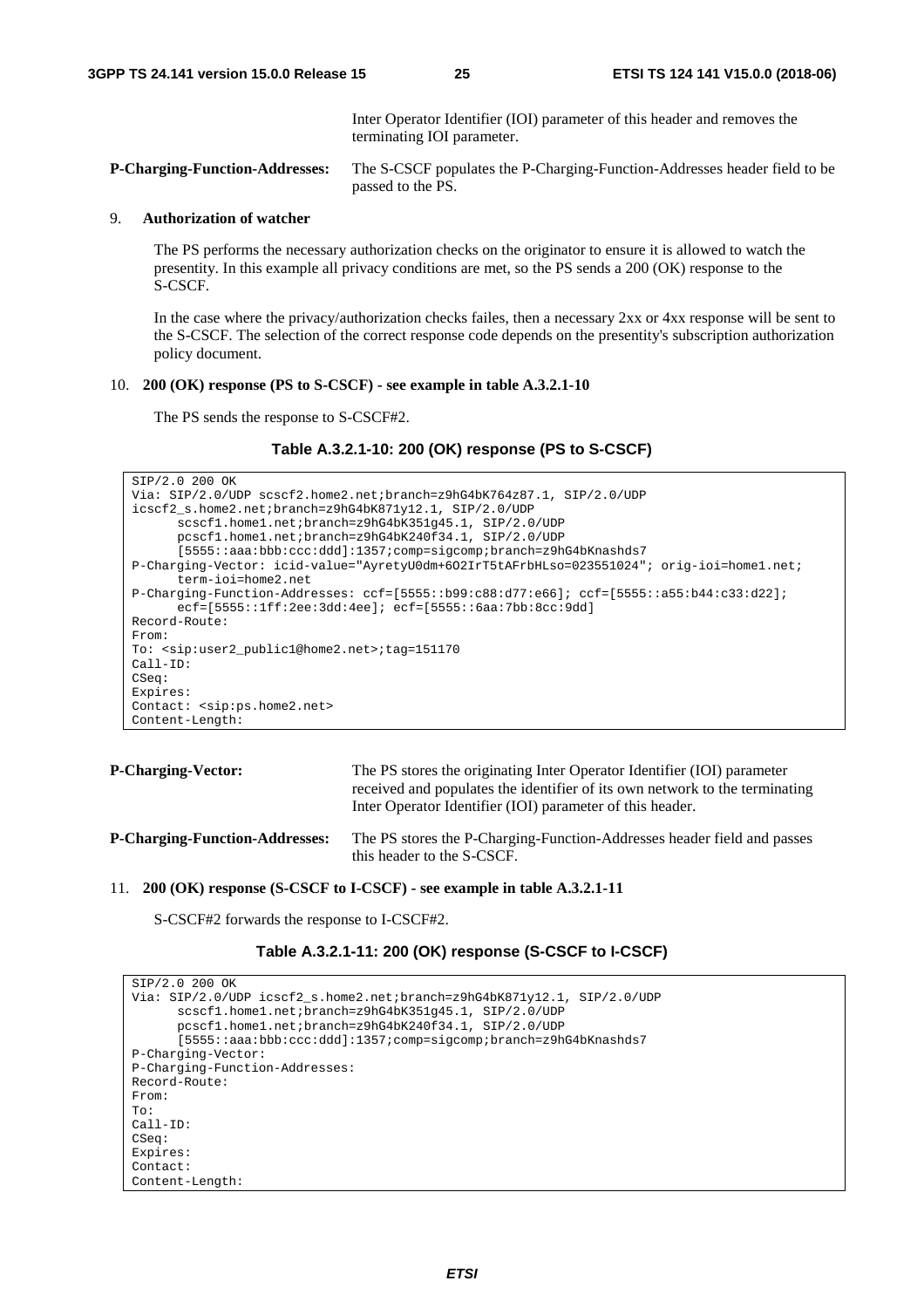| <b>P-Charging-Vector:</b>             | The S-CSCF stores the originating Inter Operator Identifier (IOI) parameter<br>received and populates the identifier of its own network to the terminating<br>Inter Operator Identifier (IOI) parameter of this header. |
|---------------------------------------|-------------------------------------------------------------------------------------------------------------------------------------------------------------------------------------------------------------------------|
| <b>P-Charging-Function-Addresses:</b> | The S-CSCF stores the P-Charging-Function-Addresses header field and<br>passes this header to the I-CSCF.                                                                                                               |

#### 12. **200 (OK) response (I-CSCF to S-CSCF) - see example in table A.3.2.1-12**

I-CSCF#2 forwards the response to S-CSCF#1.

| Table A.3.2.1-12: 200 (OK) response (I-CSCF to S-CSCF) |  |  |
|--------------------------------------------------------|--|--|
|--------------------------------------------------------|--|--|

```
SIP/2.0 200 OK 
Via: SIP/2.0/UDP scscf1.home1.net;branch=z9hG4bK351g45.1, SIP/2.0/UDP 
      pcscf1.home1.net;branch=z9hG4bK240f34.1, SIP/2.0/UDP 
      [5555::aaa:bbb:ccc:ddd]:1357;comp=sigcomp;branch=z9hG4bKnashds7 
P-Charging-Vector: 
Record-Route: 
From: 
To: 
Call-ID: 
CSeq: 
Expires: 
Contact: 
Content-Length:
```
#### 13. **200 (OK) response (S-CSCF to P-CSCF) - see example in table A.3.2.1-13**

S-CSCF#1 forwards the response to P-CSCF#1.

```
Table A.3.2.1-13: 200 (OK) response (S-CSCF to P-CSCF)
```

```
SIP/2.0 200 OK 
Via: SIP/2.0/UDP pcscf1.home1.net;branch=z9hG4bK240f34.1, SIP/2.0/UDP 
      [5555::aaa:bbb:ccc:ddd]:1357;comp=sigcomp;branch=z9hG4bKnashds7 
P-Charging-Vector: icid-value="AyretyU0dm+6O2IrT5tAFrbHLso=023551024" 
Record-Route: 
From: 
To: 
Call-ID: 
CSeq: 
Expires: 
Contact: 
Content-Length:
```
#### 14. **200 (OK) response (P-CSCF to UE) - see example in table A.3.2.1-14**

P-CSCF#1 forwards the response to the watcher agent in the UE.

**Table A.3.2.1-14: 200 (OK) response (P-CSCF to UE)** 

```
SIP/2.0 200 OK 
Via: SIP/2.0/UDP [5555::aaa:bbb:ccc:ddd]:1357;comp=sigcomp;branch=z9hG4bKnashds7 
Record-Route: <sip:orig@scscf1.home1.net;lr>, <sip:pcscf1.home1.net:7531;lr;comp=sigcomp> 
From: 
To: 
Call-ID: 
CSeq: 
Expires: 
Contact: 
Content-Length:
```
#### 15. **NOTIFY request (PS to S-CSCF) - see example in table A.3.2.1-15**

 As soon as the PS sends a 200 (OK) response to accept the subscription, it sends a NOTIFY request with the current state of the presentity's presence information that the watcher has subscribed and been authorized to. The NOTIFY request is sent to S-CSCF#1. Based on the Accept header field of the SUBSCRIBE request, the PS decides to use partial notification to provide changes of presence information.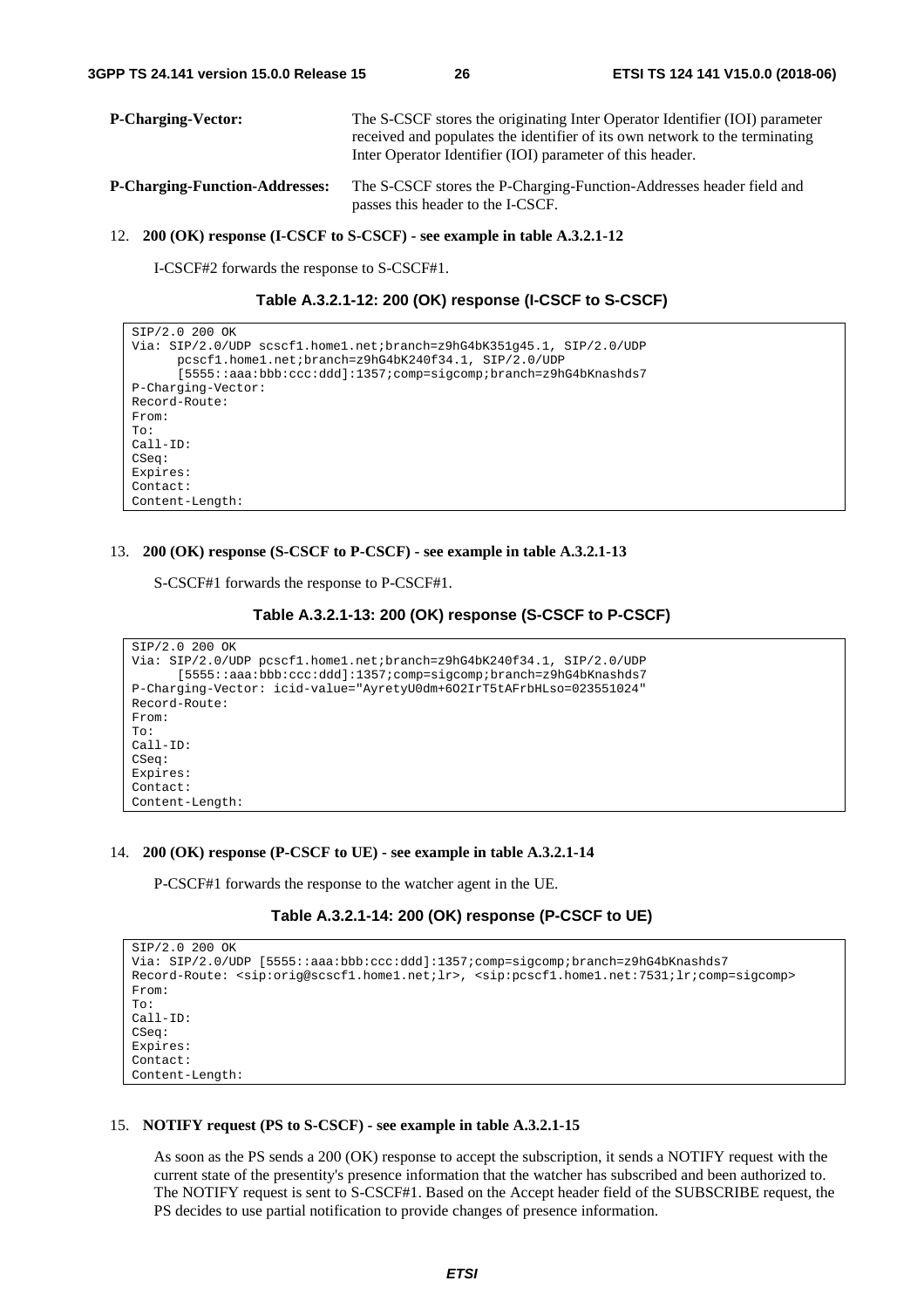| Table A.3.2.1-15: NOTIFY request (PS to S-CSCF) |  |  |
|-------------------------------------------------|--|--|
|-------------------------------------------------|--|--|

```
NOTIFY sip:[5555::aaa:bbb:ccc:ddd]:1357;comp=sigcomp SIP/2.0 
Via: SIP/2.0/UDP ps.home2.net;branch=z9hG4bK348923.1 
Max-Forwards: 70 
P-Charging-Vector: icid-value="AyretyU0dm+6O2IrT5tAFrbHLso=123551024"; orig-ioi=home2.net 
P-Charging-Function-Addresses: ccf=[5555::b99:c88:d77:e66]; ccf=[5555::a55:b44:c33:d22]; 
      ecf=[5555::1ff:2ee:3dd:4ee]; ecf=[5555::6aa:7bb:8cc:9dd] 
Route: <sip:scscf1.home1.net;lr>, <sip:pcscf1.home1.net;lr> 
From: <sip:user2_public1@home2.net>;tag=151170 
To: <sip:user1_public1@home1.net>;tag=31415 
Call-ID: b89rjhnedlrfjflslj40a222 
CSeq: 42 NOTIFY 
Subscription-State: active ;expires=7200 
Event: presence 
Contact: <sip:ps.home2.net> 
Content-Type: application/pidf-diff +xml 
Content-Length: (...) 
<?xml version="1.0" encoding="UTF-8"?> 
    <diff:pidf-full xmlns="urn:ietf:params:xml:ns:pidf" 
              xmlns:diff="urn:ietf:params:xml:ns:pidf-diff" 
              xmlns:rpid="urn:ietf:params:xml:ns:pidf:rpid" 
              xmlns:dm="urn:ietf:params:xml:ns:pidf:data-model" 
              xmlns:pcp="urn:ietf:params:xml:ns:pidf:caps" 
              xmlns:c="urn:ietf:params:xml:ns:pidf:cipid" 
        entity="pres:user2_public1@home2.net"
         version="1"> 
      <tuple id="a8098a.672364762364"> 
        <status> 
          <basic>open</basic> 
        </status> 
        <rpid:class>sip</rpid:class> 
        <rpid:privacy><text/></rpid:privacy> 
        <rpid:status-icon>http://example.com/~user2/icon.gif</rpid:status-icon> 
        <pcp:servcaps> 
        <pcp:video>false</pcp:video> 
        <pcp:audio>true</pcp:audio> 
        </pcp:servcaps> 
        <contact priority="0.8">sip:user2_public1@home2.net</contact> 
        <note xml:lang="en">Don't Disturb Please!</note> 
        <note xml:lang="fr">Ne derangez pas, s'il vous plait</note> 
        <timestamp>2003-08-27T11:49:29Z</timestamp> 
      </tuple> 
      <tuple id="jklhgf9788934774.78"> 
        <status> 
          <basic>open</basic> 
        </status> 
        <rpid:class>assistant</rpid:class> 
        <rpid:relationship><rpid:assistant/></rpid:relationship> 
        <contact priority="1.0">tel:+1-212-555-2222</contact> 
        <note xml:lang="en">She's my secretary</note> 
        <timestamp>2003-08-27T11:49:29Z</timestamp> 
      </tuple> 
      <dm:person id="s438"> 
        <rpid:class>presentity</rpid:class> 
        <c:homepage>http://example.com/~user2</c:homepage> 
        <c:card>http://example.com/~user2/card.vcd</c:card> 
        <rpid:activities><rpid:meeting/></rpid:activities> 
        <rpid:place-type until="2003-08-27T17:30:00Z"><rpid:office/></rpid:place-type> 
      </dm:person> 
    </diff:pidf-full>
```

| <b>P-Charging-Vector:</b>             | The PS populates the icid parameter with a globally unique identifier and<br>adds the identifier of its own network to the originating Inter Operator<br>Identifier (IOI) parameter of this header. |
|---------------------------------------|-----------------------------------------------------------------------------------------------------------------------------------------------------------------------------------------------------|
| <b>P-Charging-Function-Addresses:</b> | The PS populates the P-Charging-Function-Addresses header field to be<br>passed to the S-CSCF.                                                                                                      |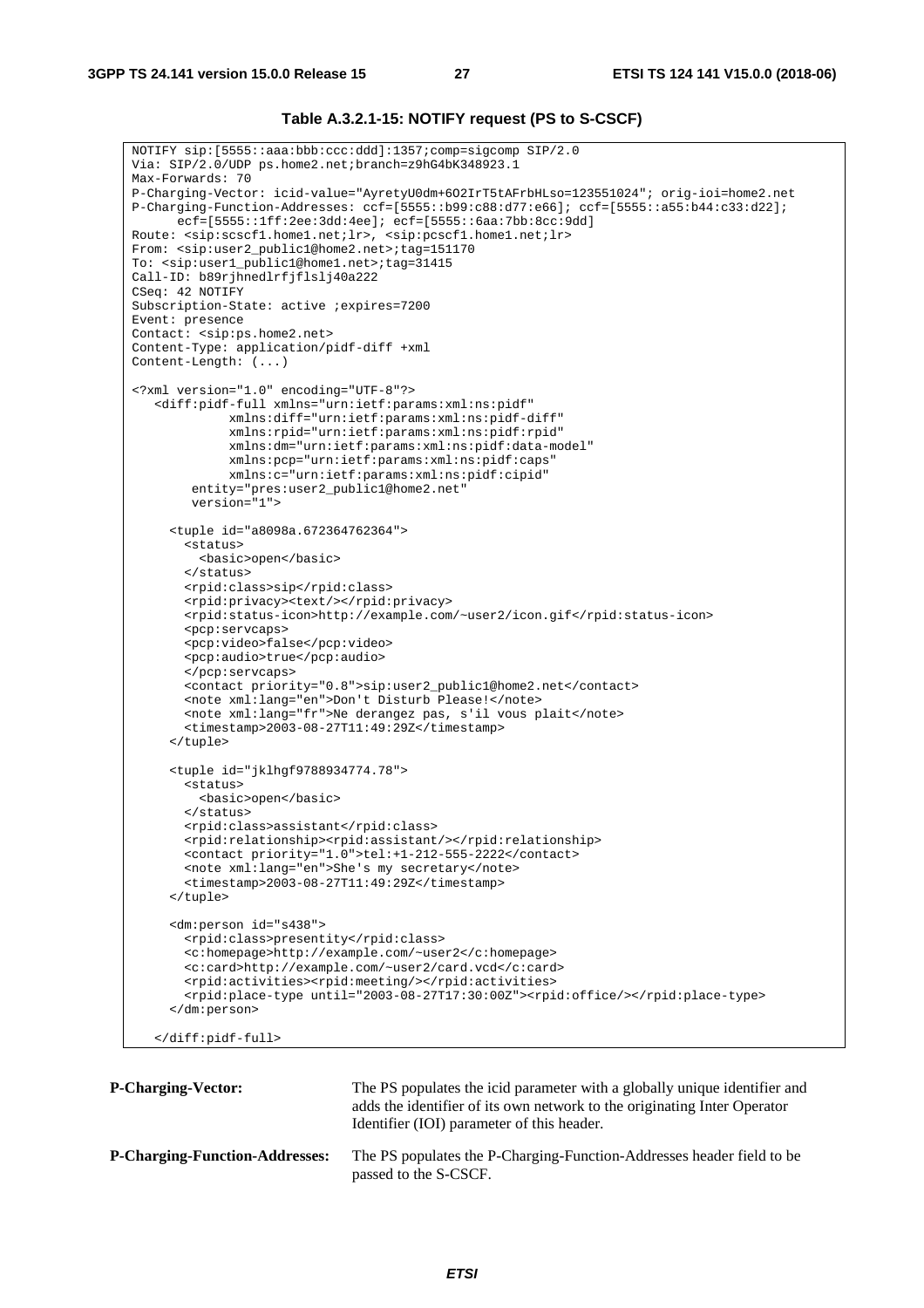**Content-Type:** Set to the preferred value of the Accept header received in the SUBSCRIBE request.

 The message body in the NOTIFY request that carries the presence information of the presentity is formed as indicated in RFC 3863 [21], RFC 4480 [26], RFC 5196 [25], RFC 4482 [32], RFC 5263 [24] and RFC 4479 [44].

#### 16. **NOTIFY request (S-CSCF to P-CSCF) - see example in table A.3.2.1-16**

The S-CSCF#1 forwards the NOTIFY request to P-CSCF#1.

#### **Table A.3.2.1-16: NOTIFY request (S-CSCF to P-CSCF)**

```
NOTIFY sip:[5555::aaa:bbb:ccc:ddd]:1357;comp=sigcomp SIP/2.0 
Via: SIP/2.0/UDP scscf1.home1.net;branch=z9hG4bK351g45.1, SIP/2.0/UDP 
      ps.home2.net;branch=z9hG4bK348923.1 
Max-Forwards: 69 
P-Charging-Vector: icid-value="AyretyU0dm+6O2IrT5tAFrbHLso=123551024" 
P-Charging-Function-Addresses: 
Privacy: 
Record-Route: <sip:scscf1.home1.net;lr> 
Route: sip:<pcscf1.home1.net;lr> 
From: 
To: 
Call-ID: 
CSeq: 
Subscription-State: 
Event: 
Contact: 
Content-Type: 
Content-Length: 
(…)
```
(…)

| <b>P-Charging-Vector:</b>             | The S-CSCF stores the originating Inter Operator Identifier (IOI) parameter<br>of this header and removes the parameter from this header. |
|---------------------------------------|-------------------------------------------------------------------------------------------------------------------------------------------|
| <b>P-Charging-Function-Addresses:</b> | The S-CSCF stores the P-Charging-Function-Addresses header field and<br>passes this header to the P-CSCF.                                 |

#### 17. **NOTIFY request (P-CSCF to UE) - see example in table A.3.2.1-17**

The P-CSCF forwards the NOTIFY request to the watcher in the UE.

#### **Table A.3.2.1-17: NOTIFY request (P-CSCF to UE)**

```
NOTIFY sip:[5555::aaa:bbb:ccc:ddd]:1357;comp=sigcomp SIP/2.0 
Via: SIP/2.0/UDP pcscf1.home1.net;branch=z9hG4bK240f34.1, SIP/2.0/UDP 
      scscf1.home1.net;branch=z9hG4bK351g45.1, SIP/2.0/UDP ps.home2.net;branch=z9hG4bK348923.1 
Max-Forwards: 68 
Record-Route: <sip:scscf1.home1.net;lr>, <sip:pcscf1.home1.net:7531;lr;comp=sigcomp> 
Privacy: 
From: 
To: 
Call-ID: 
CSeq: 
Subscription-State: 
Event: 
Contact: 
Content-Type: 
Content-Length:
```
### 18. **200 (OK) response (UE to P-CSCF) - see example in table A.3.2.1-18**

The UE generates a 200 (OK) response to the NOTIFY request.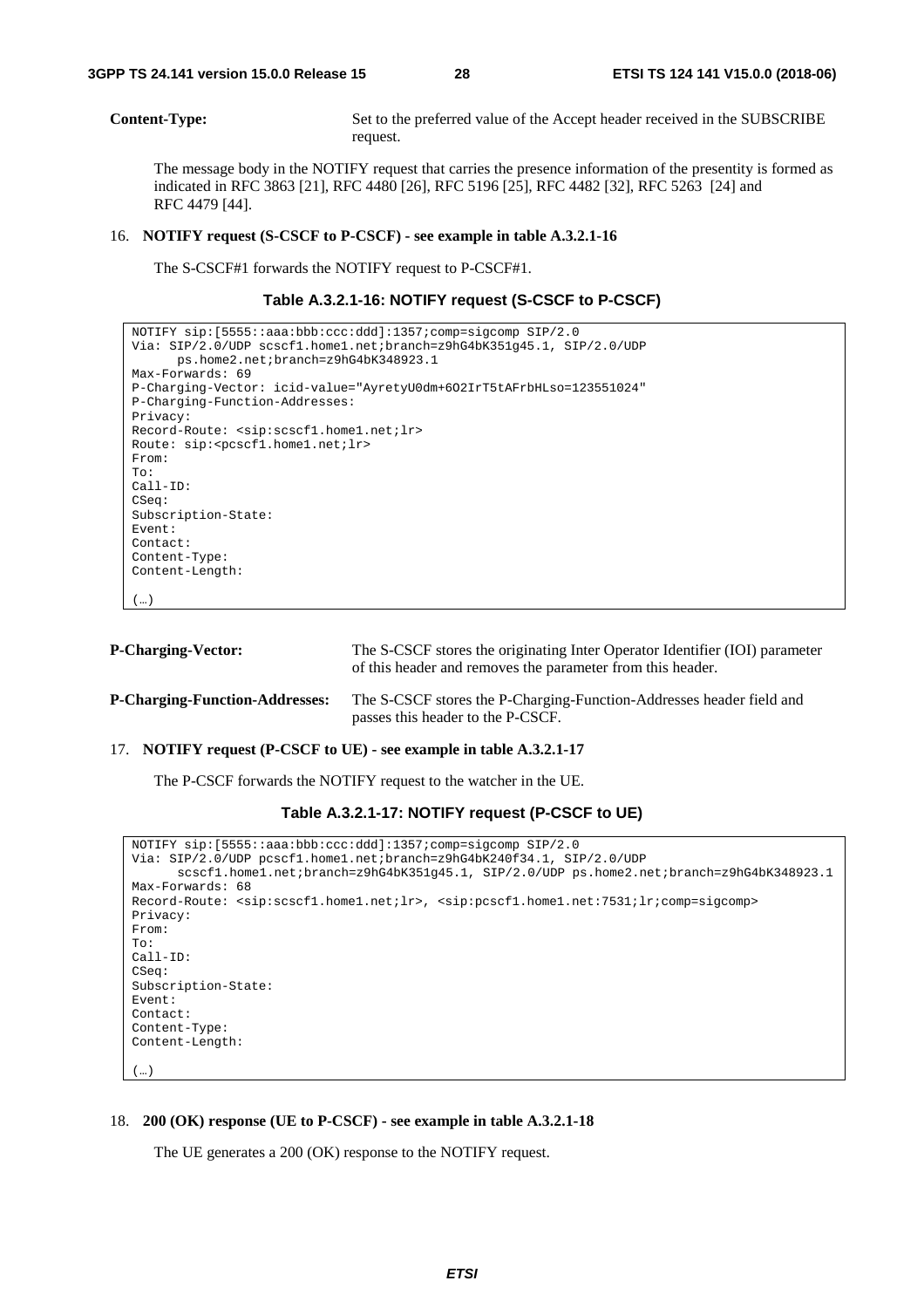| SIP/2.0 200 OK                                                                           |
|------------------------------------------------------------------------------------------|
| Via: SIP/2.0/UDP pcscf1.home1.net;branch=z9hG4bK240f34.1, SIP/2.0/UDP                    |
| scscf2.home2.net;branch=z9hG4bK764z87.1, SIP/2.0/UDP ps.home2.net;branch=z9hG4bK348923.1 |
| P-Access-Network-Info: 3GPP-UTRAN-TDD; utran-cell-id-3qpp=234151D0FCE11                  |
| From:                                                                                    |
| To:                                                                                      |
| $Call-ID:$                                                                               |
| CSeq:                                                                                    |
| Content-Length: 0                                                                        |

**Table A.3.2.1-18: 200 (OK) response (UE to P-CSCF)** 

### 19. **200 (OK) response (P-CSCF to S-CSCF) – see example in table A.3.2.1-19**

The P-CSCF forwards the 200 (OK) response to S-CSCF#1.

```
Table A.3.2.1-19: 200 (OK) response (P-CSCF to S-CSCF)
```

```
SIP/2.0 200 OK 
Via: SIP/2.0/UDP scscf1.home1.net;branch=z9hG4bK351g45.1, SIP/2.0/UDP 
     ps.home2.net;branch=z9hG4bK348923.1 
P-Access-Network-Info: 
From: 
To: 
Call-ID: 
CSeq: 
Content-Length:
```
#### 20. **200 (OK) response (S-CSCF to P-S) - see example in table A.3.2.1-20**

S-CSCF#2 forwards the 200 (OK) response to the PS.

### **Table A.3.2.1-20: 200 (OK) response (S-CSCF to PS)**

```
SIP/2.0 200 OK 
Via: SIP/2.0/UDP ps.home2.net;branch=z9hG4bK348923.1 
From: 
To: 
Call-ID: 
CSeq: 
Content-Length:
```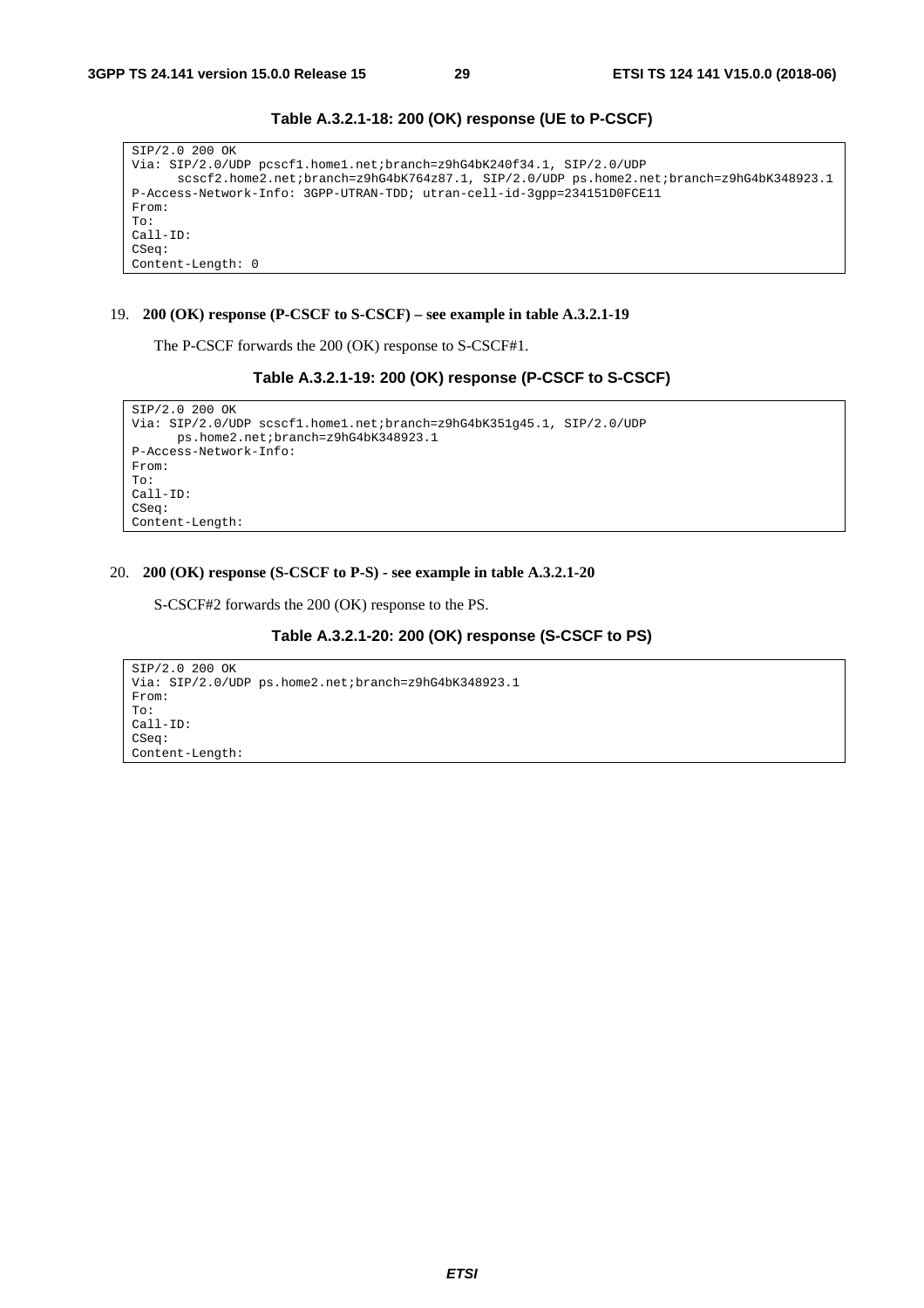- A.3.3 Watcher subscribing to resource list, UE in visited network
- A.3.3.1 Watcher subscribing to his own resource list, UE in visited network Successful subscription





Figure A.3.3.1-1 shows a watcher subscribing to resource list event notification. The details of the signalling flows are as follows:

## 1. **SUBSCRIBE request (UE to P-CSCF) – see example in table A.3.3.1-1**

 A watcher agent in a UE wishes to watch a number of presentities, or certain presence information of these presentities. The list of presentities are identified by a SIP URI. In order to initiate a subscription to the RLS, the UE generates a SUBSCRIBE request indicating support for "eventlist", together with an indication of the length of time this periodic subscription should last.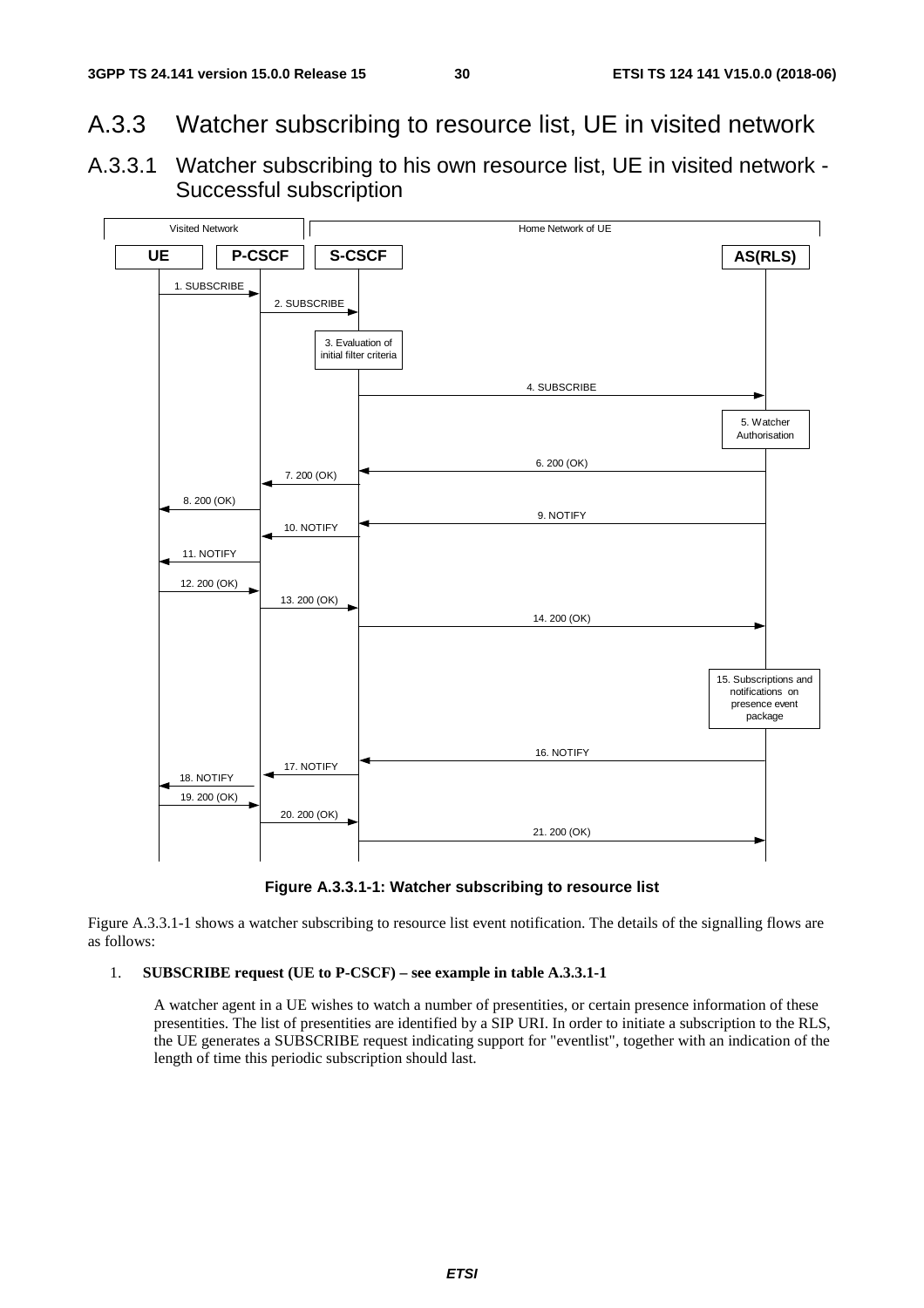| SUBSCRIBE sip:user1 list1@home1.net SIP/2.0                                                                                                                         |  |  |  |  |
|---------------------------------------------------------------------------------------------------------------------------------------------------------------------|--|--|--|--|
| Via: SIP/2.0/UDP [5555::aaa:bbb:ccc:ddd]:1357;comp=sigcomp;branch=z9hG4bKehuefdam                                                                                   |  |  |  |  |
| Max-Forwards: 70                                                                                                                                                    |  |  |  |  |
| P-Access-Network-Info: 3GPP-UTRAN-TDD; utran-cell-id-3qpp=234151D0FCE11                                                                                             |  |  |  |  |
| Route: <sip:pcscfl.visitedl.net:7531;lr;comp=sigcomp>, <sip:orig@scscfl.homel.net;lr></sip:orig@scscfl.homel.net;lr></sip:pcscfl.visitedl.net:7531;lr;comp=sigcomp> |  |  |  |  |
| P-Preferred-Identity: <sip:user1 public1@home1.net=""></sip:user1>                                                                                                  |  |  |  |  |
| Privacy: none                                                                                                                                                       |  |  |  |  |
| From: <sip:user1 public1@home1.net="">;taq=31415</sip:user1>                                                                                                        |  |  |  |  |
| To: <sip:user1_list1@home1.net></sip:user1_list1@home1.net>                                                                                                         |  |  |  |  |
| Call-ID: b89rjhnedlrfjflslj40a222                                                                                                                                   |  |  |  |  |
| CSeq: 123 SUBSCRIBE                                                                                                                                                 |  |  |  |  |
| Require: sec-agree                                                                                                                                                  |  |  |  |  |
| Proxy-Require: sec-agree                                                                                                                                            |  |  |  |  |
| Security-Verify: ipsec-3qpp; q=0.1; alq=hmac-sha-1-96; spi-c=98765432; spi-s=87654321; port-                                                                        |  |  |  |  |
| $c = 8642;$ port-s=7531                                                                                                                                             |  |  |  |  |
| Event: presence                                                                                                                                                     |  |  |  |  |
| Supported: eventlist                                                                                                                                                |  |  |  |  |
| Expires: 7200                                                                                                                                                       |  |  |  |  |
| Accept: application/pidf+xml, application/rlmi+xml, multipart/related                                                                                               |  |  |  |  |
| Contact: $\langle$ sip:[5555::aaa:bbb:ccc:ddd]:1357;comp=sigcomp>                                                                                                   |  |  |  |  |
| Content-Length: 0                                                                                                                                                   |  |  |  |  |

**Table A.3.3.1-1: SUBSCRIBE request (UE to P-CSCF)** 

**Request-URI:** SIP URI of the resource list representing the collection of public user identities whose events the subscriber subscribes to.

**Event:** This field is populated with the value "presence" to specify the use of the presence package.

- **Accept:** This field is populated with the value "application/pidf+xml", "application/rlmi+xml" and "multipart/related" indicating that the UE supports both body types for the eventlist extension additionally to PIDF.
- **Supported:** This field is populated with the value "eventlist" to specify the support for the eventlist extension.

**To:** Same as the Request-URI.

#### 2. **SUBSCRIBE request (P-CSCF to S-CSCF) – see example in table A.3.3.1-2**

 The P-CSCF looks up the serving network information for the public user identity that was stored during the registration procedure. The SUBSCRIBE request is forwarded to S-CSCF#1. A Route header is inserted into SUBSCRIBE request. The information for the Route header is taken from the service route determined during registration.

### **Table A.3.3.1-2: SUBSCRIBE request (P-CSCF to S-CSCF)**

```
SUBSCRIBE sip:user1_list1@home1.net SIP/2.0 
Via: SIP/2.0/UDP pcscf1.visited1.net;branch=z9hG4bK120f34.1, SIP/2.0/UDP 
      [5555::aaa:bbb:ccc:ddd]:1357;comp=sigcomp;branch=z9hG4bKehuefdam 
P-Access-Network-Info: 
Route: <sip:orig@scscf1.home1.net;lr> 
Max-Forwards: 69 
P-Asserted-Identity: <sip:user1_public1@home1.net> 
P-Charging-Vector: icid-value="AyretyU0dm+6O2IrT5tAFrbHLso=223551024" 
Privacy: 
Record-Route: <sip:pcscf1.visited1.net;lr> 
Route: <sip:scscf1.home1.net;lr> 
From: 
To: 
Call-ID: 
CSeq: 
Event: 
Supported: 
Expires: 
Accept: 
Contact: 
Content-Length:
```
3. **Evaluation of initial filter criteria**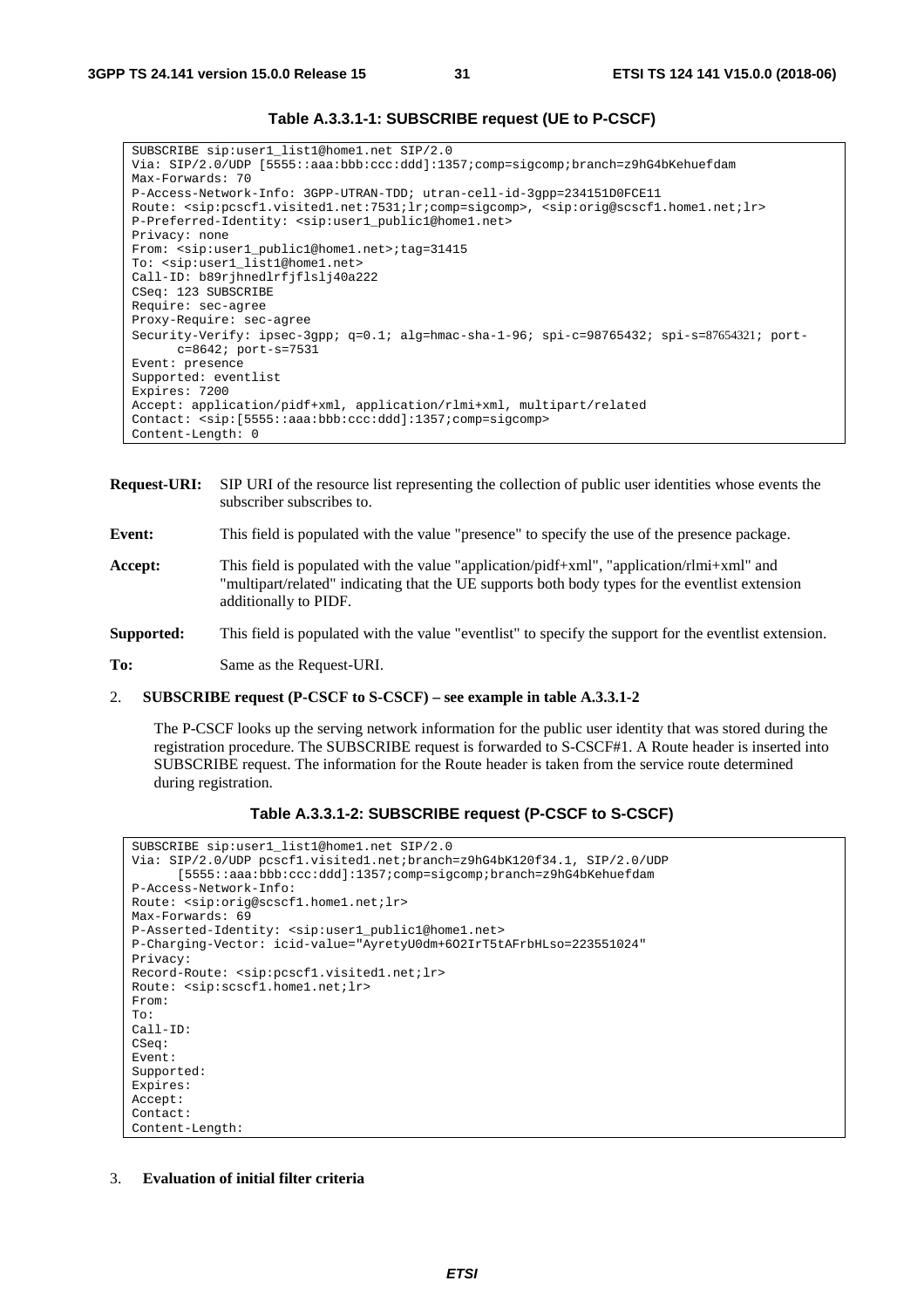The S-CSCF validates the service profile of this subscriber and evaluates the initial filter criteria. Assuming that sip:user1\_list1@home1.net is a statically created PSI, sip:user1\_list1@home1.net is included in the service profile as part of an originating initial Filter Criteria with Service Trigger Point of Method = SUBSCRIBE AND Supported = "eventlist" AND Request-URI = sip:user1\_list1@home1.net that informs the S-CSCF to route the SUBSCRIBE request to the AS sip:rls.home1.net.

If there is no initial filter criteria for this PSI (sip:user1  $list1@home1.net$ ), the assumption is that the PSI is a sub domain-based PSI. The procedure defined in RFC 3263 [18] with DNS NAPTR and SRV queries may then be used to get the IP address of the AS home1.net.

#### 4. **SUBSCRIBE request (S-CSCF to RLS) – see example in table A.3.3.1-4**

The S-CSCF forwards the SUBSCRIBE request to the RLS.

```
Table A.3.3.1-4: SUBSCRIBE request (S-CSCF to RLS)
```

```
SUBSCRIBE sip:user1_list1@home1.net SIP/2.0 
Via: SIP/2.0/UDP scscf1.home1.net;branch=z9hG4bK344a65.1, SIP/2.0/UDP 
      pcscf1.visited1.net;branch=z9hG4bK120f34.1, SIP/2.0/UDP 
      [5555::aaa:bbb:ccc:ddd]:1357;comp=sigcomp;branch=z9hG4bKehuefdam 
Max-Forwards: 68 
P-Access-Network-Info: 
P-Asserted-Identity: <sip:user1_public1@home1.net>, <tel:+1-212-555-1111> 
P-Charging-Vector: icid-value="AyretyU0dm+6O2IrT5tAFrbHLso=223551024"; orig-ioi=home1.net 
P-Charging-Function-Addresses: ccf=[5555::b99:c88:d77:e66]; ccf=[5555::a55:b44:c33:d22]; 
      ecf=[5555::1ff:2ee:3dd:4ee]; ecf=[5555::6aa:7bb:8cc:9dd] 
Privacy: 
Record-Route: <sip:orig@scscf1.home1.net;lr>, <sip:pcscf1.visited1.net;lr> 
Route: <sip:rls.home1.net;lr>, <sip:orig@scscf1.home1.net;lr> 
From: 
To: 
Call-ID: 
CSeq: 
Event: 
Supported: 
Expires: 
Accept: 
Contact: 
Content-Length:
```

| <b>P-Charging-Vector:</b>             | The S-CSCF populates the identifier of its own network to the originating<br>Inter Operator Identifier (IOI) parameter of this header. |
|---------------------------------------|----------------------------------------------------------------------------------------------------------------------------------------|
| <b>P-Charging-Function-Addresses:</b> | The S-CSCF populates the P-Charging-Function-Addresses header field to be<br>passed to the RLS.                                        |

#### 5. **Authorization of watcher**

 The RLS performs the necessary authorization checks on the originator to ensure that he/she is authorized to use the resource list. In this example this condition has been met, so the PS sends a 200 (OK) response to the S-CSCF. If the previous condition failed, then a 403 (Forbidden) response would be sent to the S-CSCF.

### 6. **200 (OK) response (RLS to S-CSCF) - see example in table A.3.3.1-6**

The RLS sends the response to the S-CSCF.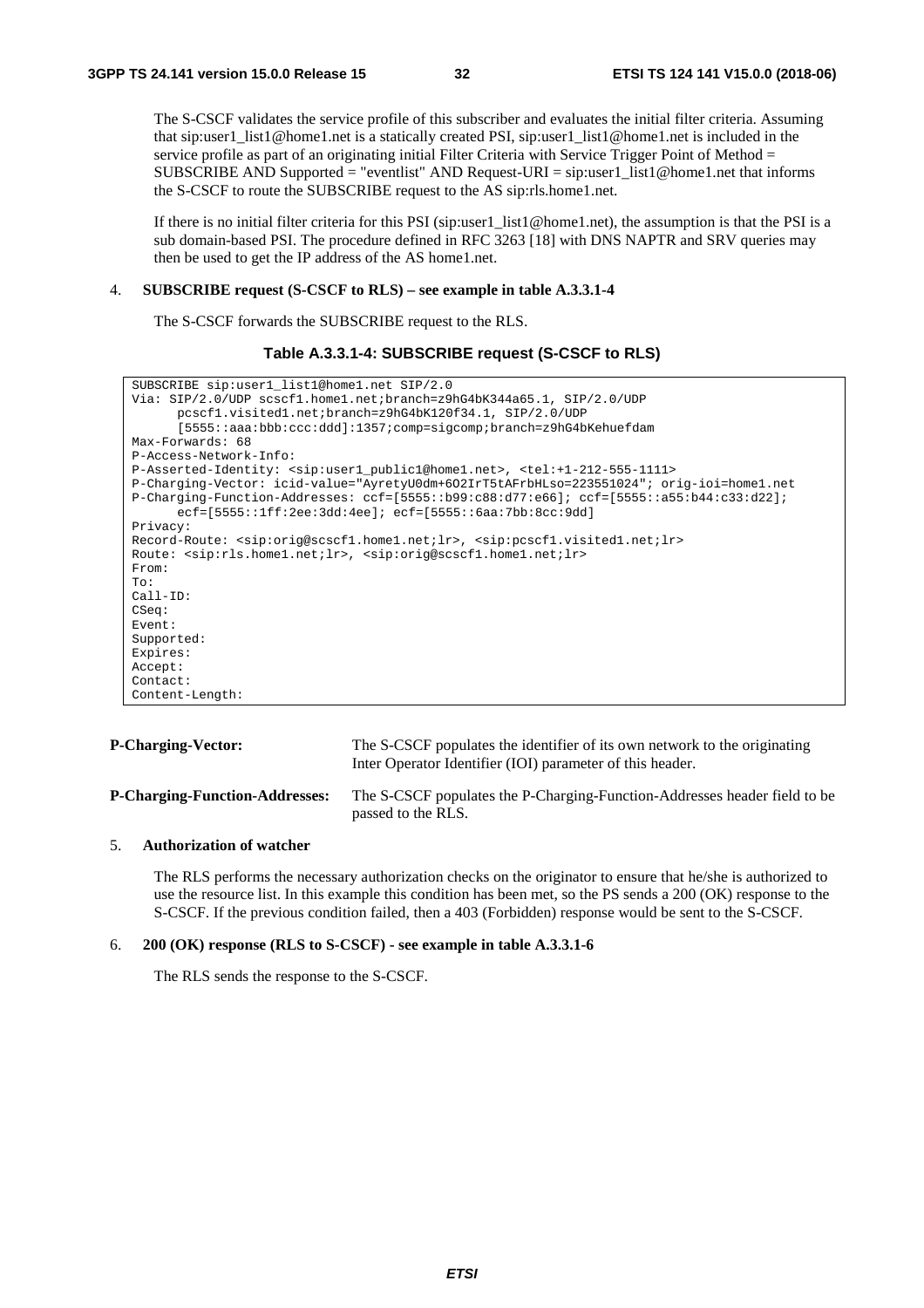```
SIP/2.0 200 OK 
Via: SIP/2.0/UDP scscf1.home1.net;branch=z9hG4bK344a65.1, SIP/2.0/UDP 
      pcscf1.visited1.net;branch=z9hG4bK120f34.1, SIP/2.0/UDP 
      [5555::aaa:bbb:ccc:ddd]:1357;comp=sigcomp;branch=z9hG4bKehuefdam 
P-Charging-Vector: icid-value="AyretyU0dm+6O2IrT5tAFrbHLso=223551024"; orig-ioi=home1.net; 
      term-ioi=home1.net 
Record-Route: 
From: 
To: <sip:user1_list1@home1.net>;tag=151170 
Call-ID: 
CSeq: 
Require: eventlist 
Expires: 
Contact: 
Content-Length: 0
```
**Table A.3.3.1-6: 200 (OK) response (RLS to S-CSCF)** 

**P-Charging-Vector:** The RLS stores the terminating Inter Operator Identifier (IOI) parameter and populates the identifier of its own network to the terminating Inter Operator Identifier (IOI) parameter of this header.

#### 7. **200 (OK) response (S-CSCF to P-CSCF) - see example in table A.3.3.1-7**

The S-CSCF forwards the response to the P-CSCF.

```
Table A.3.3.1-7: 200 (OK) response (S-CSCF to P-CSCF)
```

```
SIP/2.0 200 OK 
Via: SIP/2.0/UDP pcscf1.visited1.net;branch=z9hG4bK120f34.1, SIP/2.0/UDP 
      [5555::aaa:bbb:ccc:ddd]:1357;comp=sigcomp;branch=z9hG4bKehuefdam 
P-Charging-Vector: icid-value="AyretyU0dm+6O2IrT5tAFrbHLso=223551024" 
Record-Route: 
From: 
To: 
Call-ID: 
CSeq: 
Require: 
Expires: 
Contact: 
Content-Length:
```
**P-Charging-Vector:** The S-CSCF stores the terminating Inter Operator Identifier (IOI) parameter received.

```
8. 200 (OK) response (P-CSCF to UE) - see example in table A.3.3.1-8
```
The P-CSCF forwards the response to the watcher agent in the UE.

#### **Table A.3.3.1-8: 200 (OK) response (P-CSCF to UE)**

```
SIP/2.0 200 OK 
Via: SIP/2.0/UDP [5555::aaa:bbb:ccc:ddd]:1357;comp=sigcomp;branch=z9hG4bKehuefdam 
Record-Route: <sip:orig@scscf1.home1.net;lr>, <sip:pcscf1.visited1.net:7531;lr;comp=sigcomp> 
From: 
T<sub>O</sub>:
Call-ID: 
CSeq: 
Require: 
Expires: 
Contact:
Content-Length:
```
#### 9. **NOTIFY request (RLS to S-CSCF) - see example in table A.3.3.1-9**

The RLS generates a NOTIFY request including the RLMI document as a result of the SUBSCRIBE request.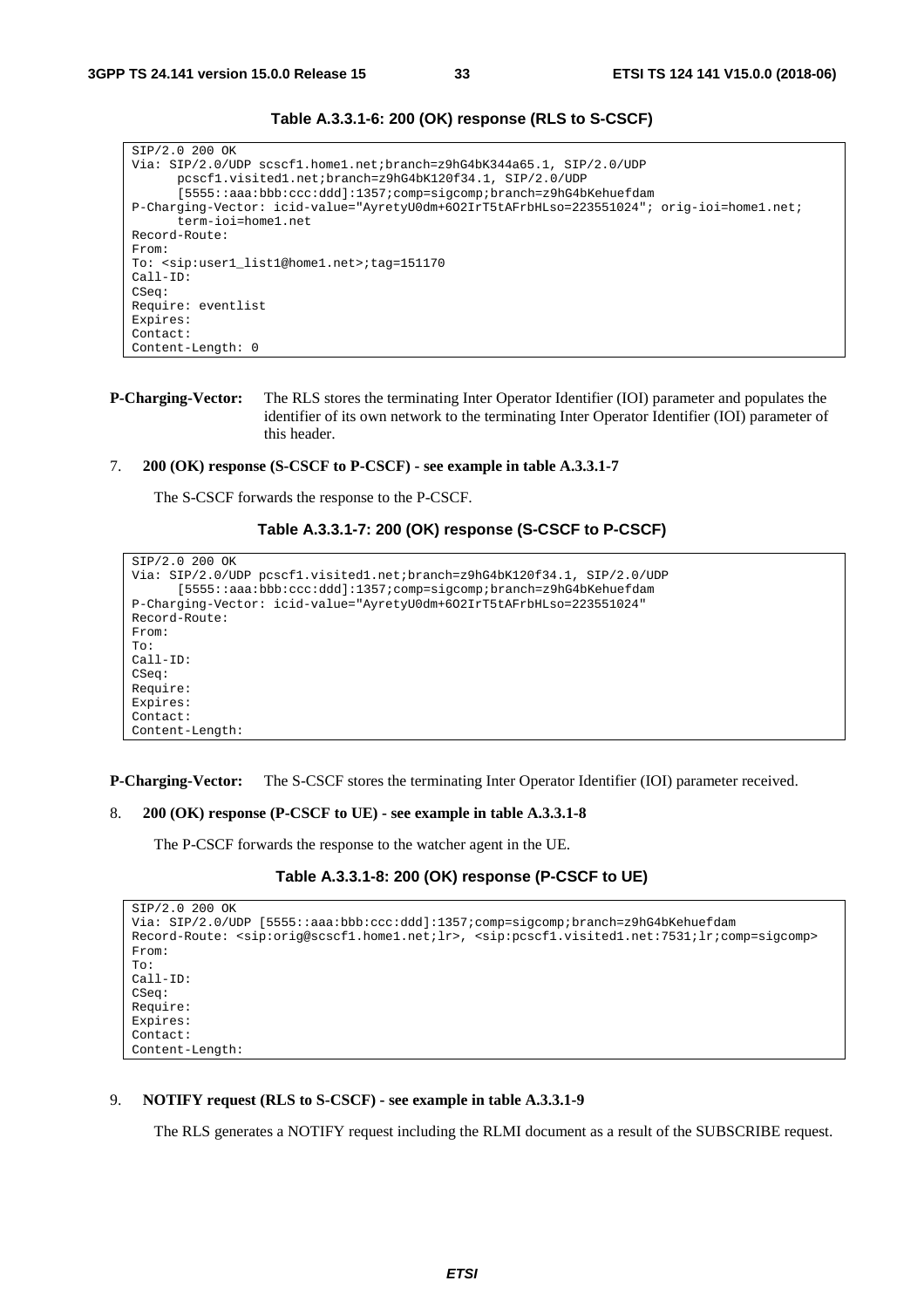```
NOTIFY sip:[5555::aaa:bbb:ccc:ddd]:1357;comp=sigcomp SIP/2.0 
Via: SIP/2.0/UDP rls.home1.net;branch=z9hG4bK240f34.1 
Max-Forwards: 70 
P-Charging-Vector: icid-value="AyretyU0dm+6O2IrT5tAFrbHLso=323551024"; orig-ioi=home1.net 
P-Charging-Function-Addresses: ccf=[5555::b99:c88:d77:e66]; ccf=[5555::a55:b44:c33:d22]; 
      ecf=[5555::1ff:2ee:3dd:4ee]; ecf=[5555::6aa:7bb:8cc:9dd] 
Route: <sip:scscf1.home1.net;lr>, <sip:pcscf1.visited1.net;lr> 
From: <sip:user1_list1@home1.net>;tag=151170 
To: <sip:user1_public1@home1.net>;tag=31415 
Call-ID: b89rjhnedlrfjflslj40a222 
CSeq: 89 NOTIFY 
Subscription-State: active;expires=7200 
Require: eventlist 
Event: presence 
Contact: <sip:rls.home1.net> 
Content-Type: application/rlmi+xml;charset="UTF-8" 
Content-Length: 
<?xml version="1.0" encoding="UTF-8"?> 
   <list xmlns="urn:ietf:params:xml:ns:rmli" 
       uri="sip:user1_list1@home1.net" version="1" fullState="true"> 
      <resource uri="pres:user2_public1@home2.net"> 
        <name>Kovacs Janos</name> 
        <instance id="hqzsuxtfyq" state="active" cid="ZvSvkz@rls.home1.net"/> 
      </resource> 
      <resource uri="pres:user3_public1@home3.net"> 
        <name>Szabo Bela</name> 
        <instance id="aakdsjklsa" state="active" cid="HJjbssk@rls.home1.net"/> 
      </resource> 
   </list>
```

| Table A.3.3.1-9 NOTIFY request (RLS to S-CSCF) |  |
|------------------------------------------------|--|
|------------------------------------------------|--|

```
P-Charging-Vector: The RLS inserts this header and populates the icid parameters with a globally
                                    unique value and adds the identifier of its own network to the originating 
                                    Inter Operator Identifier (IOI) parameter of this header. 
P-Charging-Function-Addresses: The RLS populates the P-Charging-Function-Addresses header field to be 
                                    passed to the S-CSCF.
```
#### 10. **NOTIFY request (S-CSCF to P-CSCF) - see example in table A.3.3.1-10**

The S-CSCF forwards the NOTIFY request to the P-CSCF.

```
Table A.3.3.1-10: NOTIFY request (S-CSCF to P-CSCF)
```

```
NOTIFY sip:[5555::aaa:bbb:ccc:ddd]:1357;comp=sigcomp SIP/2.0 
Via: SIP/2.0/UDP scscf1.home1.net;branch=z9hG4bK332b23.1, SIP/2.0/UDP 
     rls.home1.net;branch=z9hG4bK240f34.1 
Max-Forwards: 69 
P-Charging-Vector: icid-value="AyretyU0dm+6O2IrT5tAFrbHLso=323551024" 
P-Charging-Function-Addresses: 
Route: <sip:pcscf1.visited1.net;lr> 
Record-Route: <sip:scscf1.home1.net;lr> 
From: 
T<sub>O</sub>:
Call-ID: 
CSeq: 
Subscription-State: 
Require: 
Event: 
Contact: 
Content-Length:
```

| × | <br>۰. |
|---|--------|

**P-Charging-Vector:** The S-CSCF stores originating Inter Operator Identifier (IOI) parameter received. **P-Charging-Function-Addresses:** The S-CSCF stores the P-Charging-Function-Addresses header field and passes this header to the P-CSCF.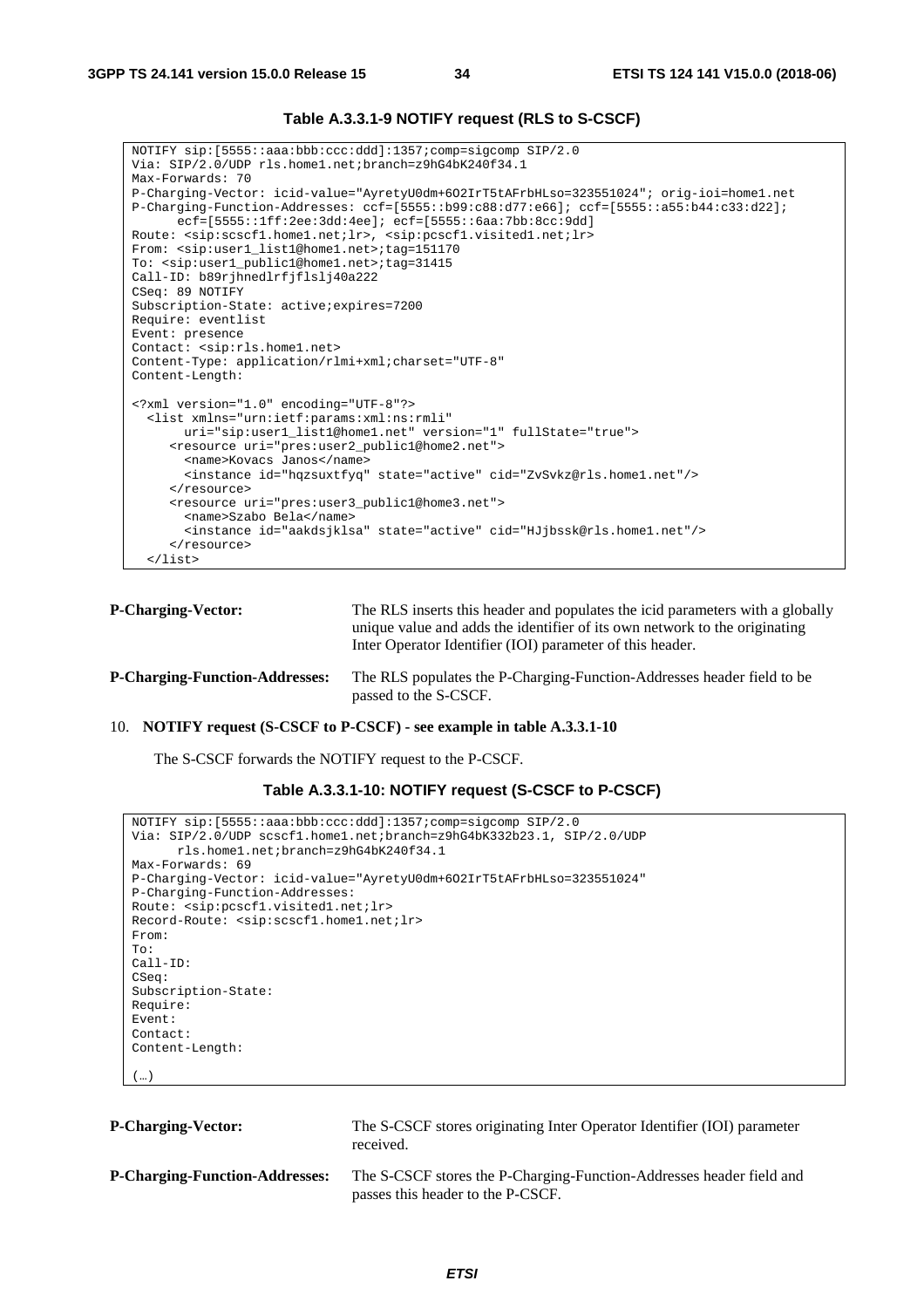$(\ldots)$ 

### 11. **NOTIFY request (P-CSCF to UE) – see example in table A.3.3.1-11**

The P-CSCF forwards the NOTIFY request to the watcher in the UE.

**Table A.3.3.1-11: NOTIFY request (P-CSCF to UE)** 

```
NOTIFY sip:[5555::aaa:bbb:ccc:ddd]:1357;comp=sigcomp SIP/2.0 
Via: SIP/2.0/UDP pcscf1.visited1.net;branch=240f34.1, SIP/2.0/UDP 
      scscf1.home1.net;branch=z9hG4bK332b23.1, SIP/2.0/UDP 
      rls.home1.net;branch=z9hG4bK240f34.1 
Max-Forwards: 68 
Record-Route: <sip:scscf1.home1.net;lr>, <sip:pcscf1.visited1.net:7531;lr;comp=sigcomp> 
From: 
To: 
Call-ID: 
CSeq:
Subscription-State: 
Require: 
Event: 
Contact: 
Content-Length:
```
#### 12. **200 (OK) response (UE to P-CSCF) – see example in table A.3.3.1-12**

The UE acknowledges the NOTIFY request with a 200 (OK) response to the P-CSCF.

**Table A.3.3.1-12: 200 (OK) response (UE to P-CSCF)** 

```
SIP/2.0 200 OK 
Via: SIP/2.0/UDP pcscf1.visited1.net;branch=240f34.1, SIP/2.0/UDP 
      scscf1.home1.net;branch=z9hG4bK332b23.1, SIP/2.0/UDP 
      rls.home1.net;branch=z9hG4bK240f34.1 
P-Access-Network-Info: 3GPP-UTRAN-TDD; utran-cell-id-3gpp=234151D0FCE11 
From: 
To: 
Call-ID: 
CSeq: 
Content-Length: 0
```
#### 13. **200 (OK) response (P-CSCF to S-CSCF) – see example in table A.3.3.1-13**

The P-CSCF forwards the 200 (OK) response to the S-CSCF.

```
Table A.3.3.1-13: 200 (OK) response (P-CSCF to S-CSCF)
```

```
SIP/2.0 200 OK 
Via: SIP/2.0/UDP scscf1.home1.net;branch=z9hG4bK332b23.1, SIP/2.0/UDP 
      rls.home1.net;branch=z9hG4bK240f34.1 
P-Access-Network-Info: 
P-Charging-Vector: icid-value="AyretyU0dm+6O2IrT5tAFrbHLso=323551024" 
From: 
To: 
Call-ID: 
CSeq: 
Content-Length:
```
#### 14. **200 (OK) response (S-CSCF to RLS) - see example in table A.3.3.1-14**

The S-CSCF#2 forwards the response to the RLS in the home network of the UE.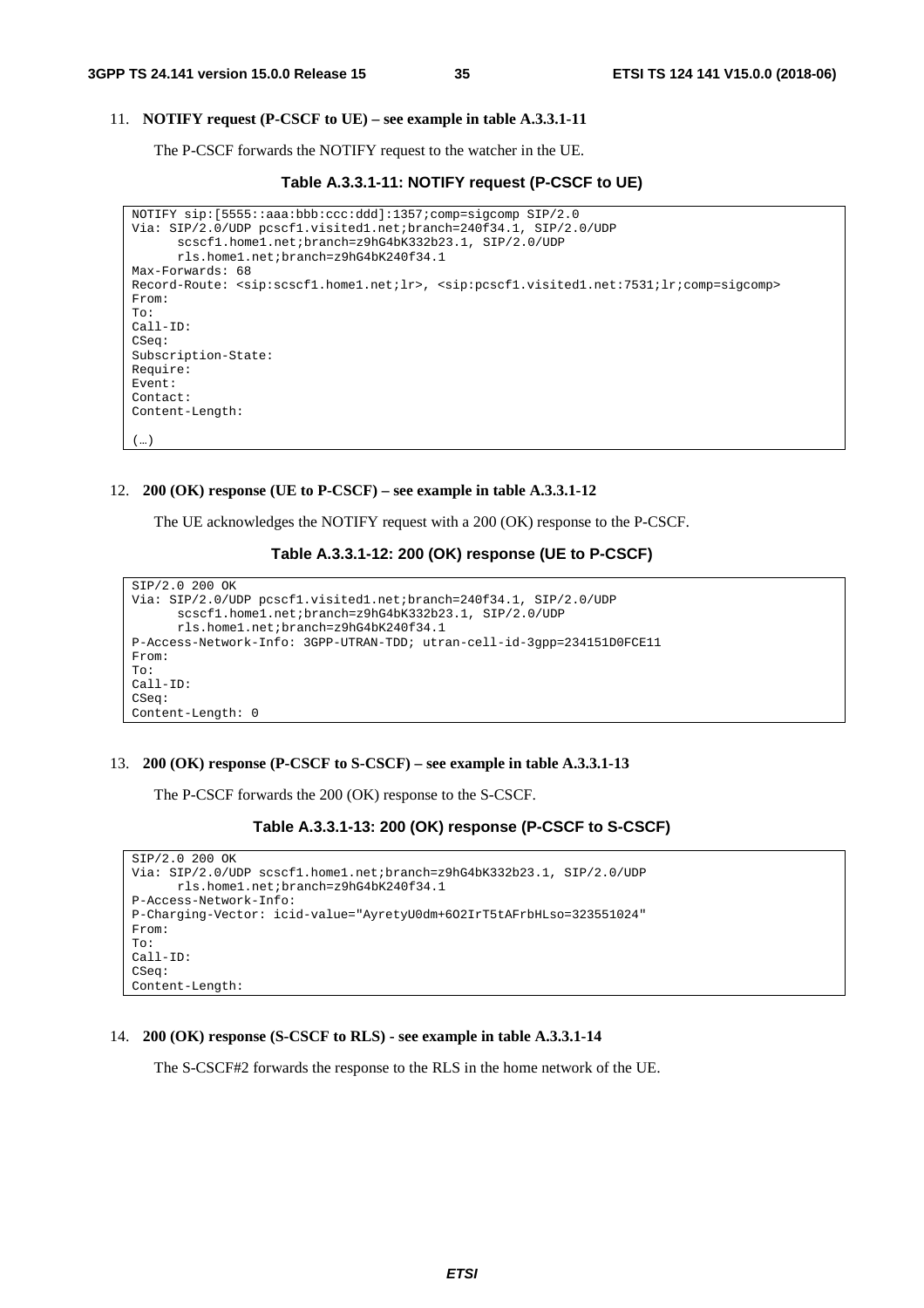```
SIP/2.0 200 OK 
Via: SIP/2.0/UDP rls.home1.net;branch=z9hG4bK240f34.1 
P-Access-Network-Info: 
P-Charging-Vector: icid-value="AyretyU0dm+6O2IrT5tAFrbHLso=323551024"; orig-ioi=home1.net; 
      term-ioi=home1.net 
From: 
To: 
Call-ID: 
CSeq: 
Content-Length:
```
# **Table A.3.3.1-14: 200 (OK) response (S-CSCF to RLS)**

**P-Charging-Vector:** The S-CSCF inserts the originating Inter Operator Identifier (IOI) parameter received and populates the identifier of its own network to the terminating Inter Operator Identifier (IOI) parameter of this header.

#### 15. **Subscriptions and notifications on presence event package**

 After the RLS generated a NOTIFY request to inform the UE about the subscription state, the RLS generates the necessary SUBSCRIBE requests to the presentities present in the resource list as described in subclause A.3.4.1. As soon as it receives NOTIFY request(s) about a state change in one or more presentities, it generates a NOTIFY request.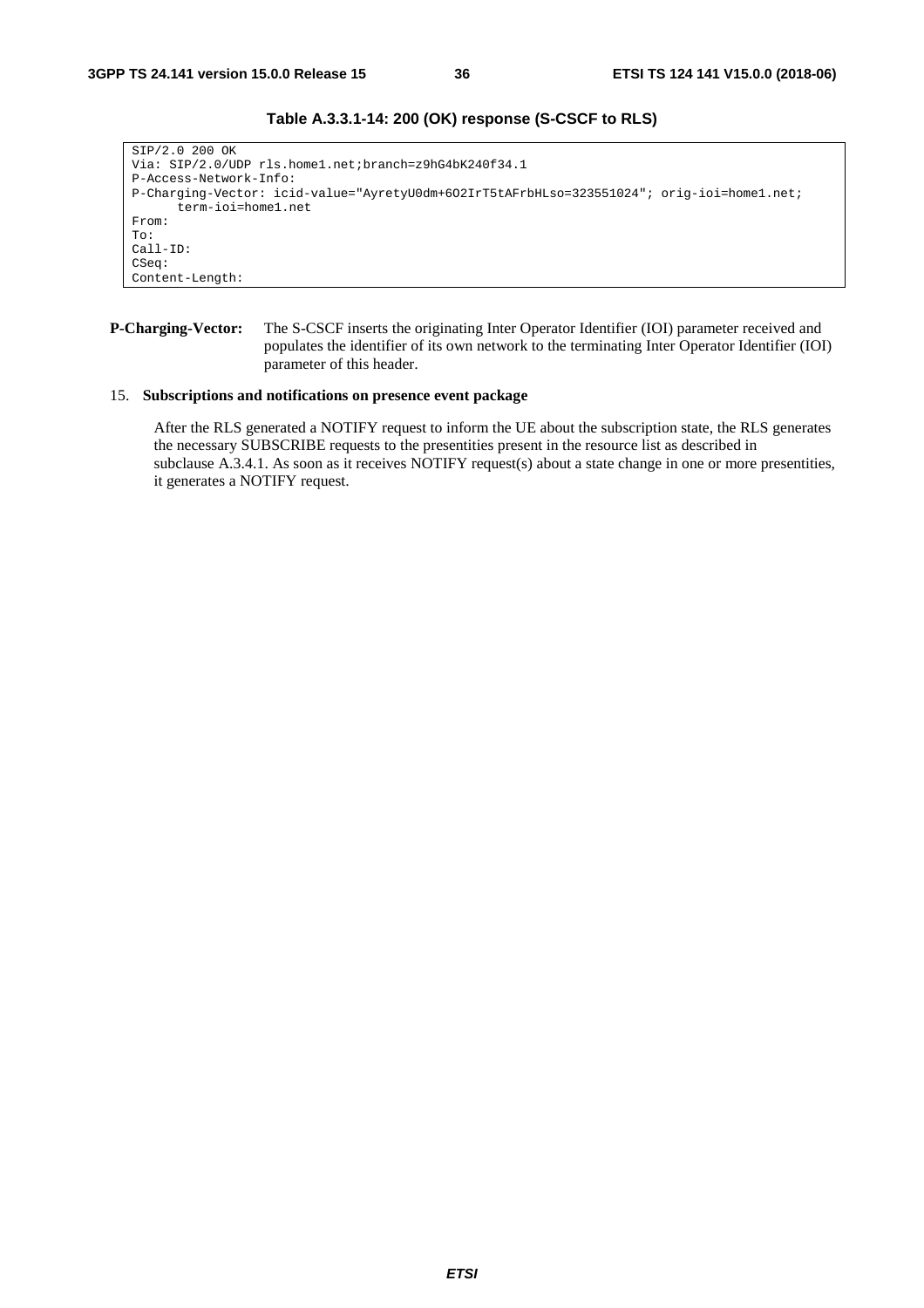## 16. **NOTIFY request (RLS to S-CSCF) – see example in table A.3.3.1-16**

 The RLS copies the body of the incoming NOTIFY request(s) into the body of the outgoing NOTIFY request using MIME type multipart/related. Further notification sent by the RLS may contain either the full or the partial set of presence information (only the presence information that has changed since the last notification) as described in RFC 4662 [22].

 In this example it is assumed that the RLS has received two NOTIFY requests from presentities sip:user2\_public1@home2.net and sip:user3\_public1@home3.net before generating the NOTIFY request in table A.3.3.1-16 to the UE.

**Table A.3.3.1-16 NOTIFY request (RLS to S-CSCF)** 

```
NOTIFY sip:[5555::aaa:bbb:ccc:ddd]:1357;comp=sigcomp SIP/2.0 
Via: SIP/2.0/UDP rls.home1.net;branch=z9hG4bK240f34.1 
Max-Forwards: 70 
P-Charging-Vector: icid-value="AyretyU0dm+6O2IrT5tAFrbHLso=423551024"; orig-ioi=home1.net 
P-Charging-Function-Addresses: ccf=[5555::b99:c88:d77:e66]; ccf=[5555::a55:b44:c33:d22]; 
     ecf=[5555::1ff:2ee:3dd:4ee]; ecf=[5555::6aa:7bb:8cc:9dd] 
Route: <sip:scscf1.home1.net;lr>, <sip:pcscf1.visited1.net;lr> 
From: <sip:user1_list1@home1.net>;tag=151170 
To: <sip:user1_public1.home1.net>;tag=31415 
Call-ID: b89rjhnedlrfjflslj40a222 
CSeq: 90 NOTIFY 
Subscription-State: active;expires=5000 
Require: eventlist 
Event: presence 
Contact: <sip:rls.home1.net> 
Content-Type: multipart/related;type="application/rlmi+xml"; 
      start="<nXYxAE@rls.home1.net>";boundary="50UBfW7LSCVLtggUPe5z" 
Content-Length: (...) 
--50UBfW7LSCVLtggUPe5z 
Content-Transfer-Encoding: binary 
Content-ID: <nXYxAE@rls.home1.net> 
Content-Type: application/rlmi+xml;charset="UTF-8" 
<?xml version="1.0" encoding="UTF-8"?> 
   <list xmlns="urn:ietf:params:xml:ns:rmli" 
        uri="sip:user1_list1@home1.net" version="1" fullState="true"> 
      <resource uri="pres:user2_public1@home2.net"> 
        <name>Kovacs Janos</name> 
        <instance id="hqzsuxtfyq" state="active" cid="ZvSvkz@rls.home1.net"/> 
      </resource> 
      <resource uri="pres:user3_public1@home3.net"> 
        <name>Szabo Bela</name> 
        <instance id="aakdsjklsa" state="active" cid="HJjbssk@rls.home1.net"/> 
      </resource> 
   </list> 
--50UBfW7LSCVLtggUPe5z 
Content-Transfer-Encoding: binary 
Content-ID: <ZvSvkz@rls.home1.net> 
Content-Type: application/pidf+xml;charset="UTF-8" 
<?xml version="1.0" encoding="UTF-8"?> 
    <presence xmlns="urn:ietf:params:xml:ns:pidf" 
              xmlns:rpid="urn:ietf:params:xml:ns:pidf:rpid" 
              xmlns:dm="urn:ietf:params:xml:ns:pidf:data-model" 
              xmlns:pcp="urn:ietf:params:xml:ns:pidf:caps" 
              xmlns:c="urn:ietf:params:xml:ns:pidf:cipid" 
              entity="pres:user2_public1@home2.net"> 
      <tuple id="a8098a.672364762364"> 
        <status> 
          <basic>open</basic> 
        </status> 
        <rpid:class>sip</rpid:class> 
        <rpid:privacy><text/></rpid:privacy> 
        <rpid:status-icon>http://example.com/~user2/icon.gif</rpid:status-icon> 
        <pcp:servcaps> 
          <pcp:video>false</pcp:video> 
          <pcp:audio>true</pcp:audio> 
        </pcp:servcaps> 
        <contact priority="0.8">sip:user2_public1@home2.net</contact> 
        <note xml:lang="en">Don't Disturb Please!</note>
```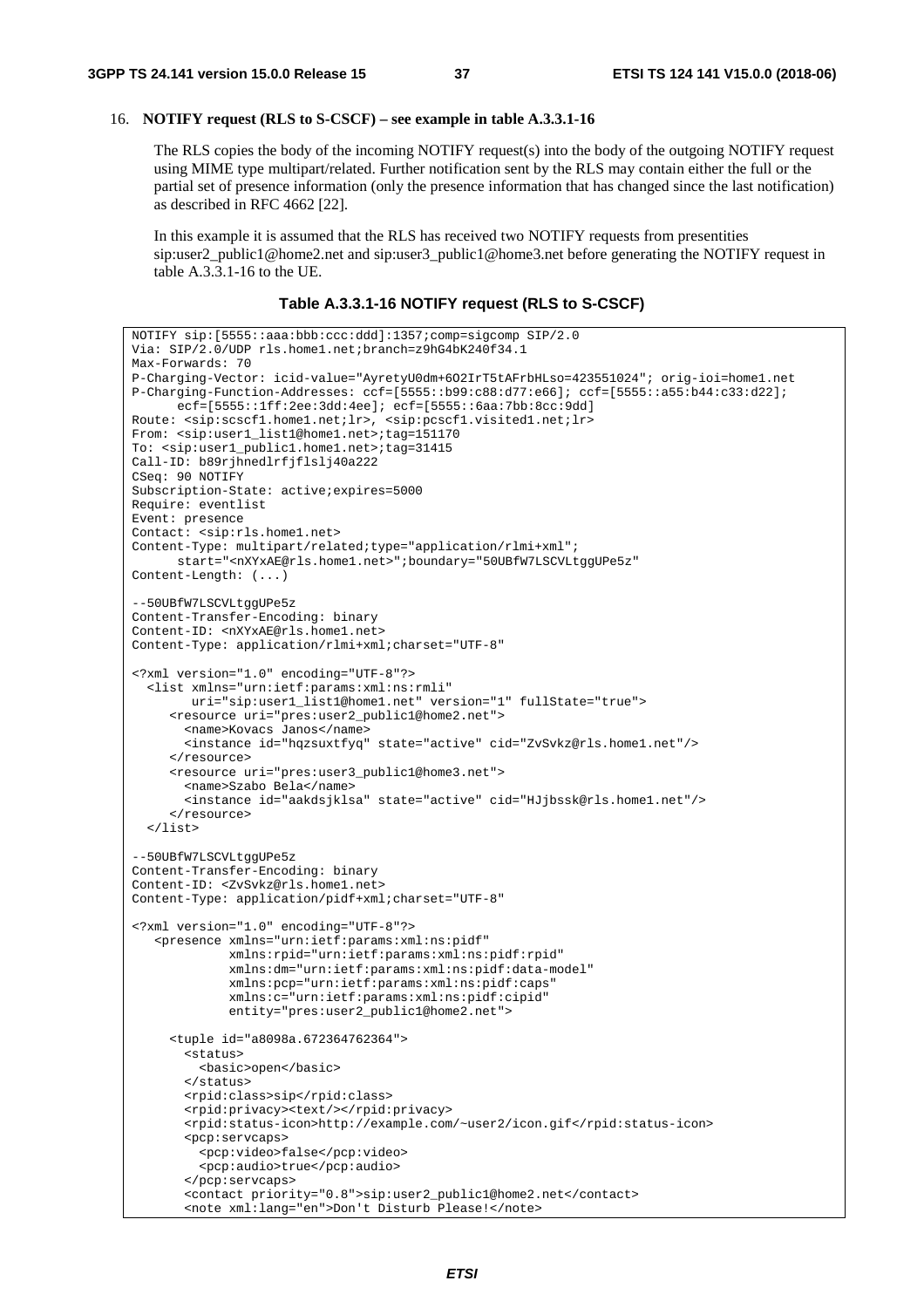```
 <note xml:lang="fr">Ne derangez pas, s'il vous plait</note> 
        <timestamp>2003-08-27T11:49:29Z</timestamp> 
      </tuple> 
      <tuple id="jklhgf9788934774.78"> 
        <status> 
          <basic>open</basic> 
        </status> 
        <rpid:class>assistant</rpid:class> 
        <rpid:relationship><rpid:assistant/></rpid:relationship> 
        <contact priority="1.0">tel:+1-212-555-2222</contact> 
        <note xml:lang="en">She's my secretary</note> 
        <timestamp>2003-08-27T11:49:29Z</timestamp> 
      </tuple> 
      <dm:person> 
        <rpid:class>presentity</rpid:class> 
        <c:homepage>http://example.com/~user2</c:homepage> 
        <c:card>http://example.com/~user2/card.vcd</c:card> 
        <rpid:activities><rpid:meeting/></rpid:activities> 
        <rpid:place-type until="2003-08-27T17:30:00Z"><rpid:office/></rpid:place-type> 
      </dm:person> 
    </presence> 
--50UBfW7LSCVLtggUPe5z 
Content-Transfer-Encoding: binary 
Content-ID: <ZvSvkz@pres.example.com> 
Content-Type: application/pidf+xml;charset="UTF-8" 
<?xml version="1.0" encoding="UTF-8"?> 
 <presence xmlns="urn:ietf:params:xml:ns:pidf" 
              xmlns:rpid="urn:ietf:params:xml:ns:pidf:rpid" 
              xmlns:dm="urn:ietf:params:xml:ns:pidf: data-model" 
              xmlns:pcp="urn:ietf:params:xml:ns:pidf:caps" 
               entity="pres:user3_public1@home3.net"> 
      <tuple id="h7833hjkk.dsajfjdsaf"> 
        <status> 
          <basic>closed</basic> 
        </status> 
        <rpid:class>sip</rpid:class> 
        <rpid:privacy><rpid:text/></rpid:privacy> 
        <pcp:servcaps> 
        <pcp:video>false</pcp:video> 
        <pcp:audio>true</pcp:audio> 
        </pcp:servcaps> 
        <contact priority="0.8">sip:user3_public1@home3.net</contact> 
        <note xml:lang="en">Don't Disturb Please!</note> 
        <note xml:lang="hu">Senki se merjen zavarni!</note> 
        <timestamp>2003-08-27T11:48:59Z</timestamp> 
      </tuple> 
      <tuple id="sajdhdsahjh75vvcb774.78"> 
        <status> 
          <basic>open</basic> 
        </status> 
        <rpid:class>supervisor</rpid:class> 
        <rpid:relationship><rpid:supervisor/></rpid:relationship> 
        <contact priority="1.0">tel:+1-858-204-9141</contact> 
        <note xml:lang="en">He's my supervisor</note> 
       \timestimestamp>2003-08-27T11:48:59Z</timestamp>
      </tuple> 
      <dm:person> 
        <c:homepage>http://example.com/~user3</c:homepage> 
        <c:card>http://example.com/~user3/card.vcd</c:card> 
        <rpid:class>presentity</rpid:class> 
       <rpid:activities><rpid:wacation/></rpid:activities>
        <rpid:place-type until="2003-09-10T17:30:00Z"><rpid:ship/></rpid:place-type> 
      </dm:person> 
    </presence>
```
--50UBfW7LSCVLtggUPe5z--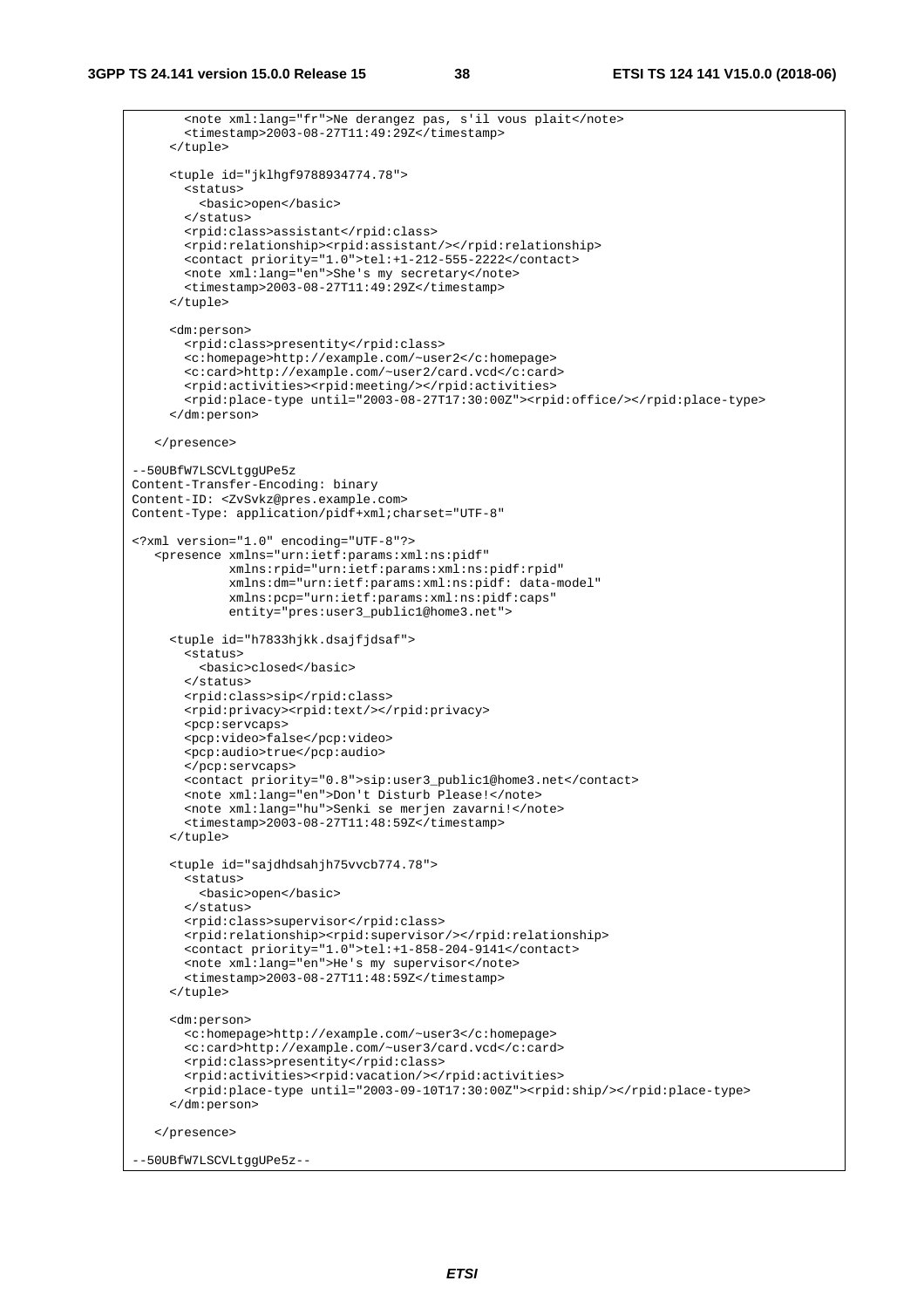| <b>P-Charging-Vector:</b>             | The RLS inserts this header and populates the icid parameters with a globally<br>unique value and adds the identifier of its own network to the originating<br>Inter Operator Identifier (IOI) parameter of this header. |  |  |
|---------------------------------------|--------------------------------------------------------------------------------------------------------------------------------------------------------------------------------------------------------------------------|--|--|
| <b>P-Charging-Function-Addresses:</b> | The RLS populates the P-Charging-Function-Addresses header field to be<br>passed to the S-CSCF.                                                                                                                          |  |  |
| <b>Content-Type:</b>                  | Set to the value of the Accept: header received in the SUBSCRIBE request.                                                                                                                                                |  |  |
|                                       |                                                                                                                                                                                                                          |  |  |

 The message body in the NOTIFY request that carries the presence information of the presentity is formed as indicated in RFC 4662 [22], RFC 4479 [44], RFC 4480 [26], RFC 4482 [32] and RFC 5196 [25].

#### 17. **NOTIFY request (S-CSCF to P-CSCF) - see example in table A.3.3.1-17**

The S-CSCF forwards the NOTIFY request to the P-CSCF.

```
Table A.3.3.1-17: NOTIFY request (S-CSCF to P-CSCF)
```

```
NOTIFY sip:[5555::aaa:bbb:ccc:ddd]:1357;comp=sigcomp SIP/2.0 
Via: SIP/2.0/UDP scscf1.home1.net;branch=z9hG4bK332b23.1, SIP/2.0/UDP 
      rls.home1.net;branch=z9hG4bK240f34.1 
Max-Forwards: 69 
P-Charging-Vector: icid-value="AyretyU0dm+6O2IrT5tAFrbHLso=423551024" 
P-Charging-Function-Addresses: 
Route: <sip:pcscf1.visited1.net;lr> 
Record-Route: <sip:scscf1.home1.net;lr> 
From: 
To: 
Call-ID: 
CSeq:
Subscription-State: 
Require: 
Event: 
Contact: 
Content Type: 
Content-Length: 
(…)
```

| <b>P-Charging-Vector:</b>             | The RLS stores the originating Inter Operator Identifier (IOI) parameter<br>received.                     |
|---------------------------------------|-----------------------------------------------------------------------------------------------------------|
| <b>P-Charging-Function-Addresses:</b> | The S-CSCF stores the P-Charging-Function-Addresses header field and<br>passes this header to the P-CSCF. |

#### 18. **NOTIFY request (P-CSCF to UE) - see example in table A.3.3.1-18**

The P-CSCF forwards the NOTIFY request to the watcher in the UE.

# **Table A.3.3.1-18: NOTIFY request (P-CSCF to UE)**

```
NOTIFY sip:[5555::aaa:bbb:ccc:ddd]:1357;comp=sigcomp SIP/2.0 
Via: SIP/2.0/UDP pcscf1.visited1.net;branch=240f34.1, SIP/2.0/UDP 
      scscf1.home1.net;branch=z9hG4bK332b23.1, SIP/2.0/UDP 
      rls.home1.net;branch=z9hG4bK240f34.1 
Max-Forwards: 68 
Record-Route: <sip:scscf1.home1.net;lr>, <sip:pcscf1.visited1.net:7531;lr;comp=sigcomp> 
From: 
To: 
Call-ID: 
CSeq: 
Subscription-State: 
Require: 
Event: 
Content-Type: 
Content-Length: 
(\ldots)
```
19. **200 (OK) response (UE to P-CSCF) – see example in table A.3.3.1-19**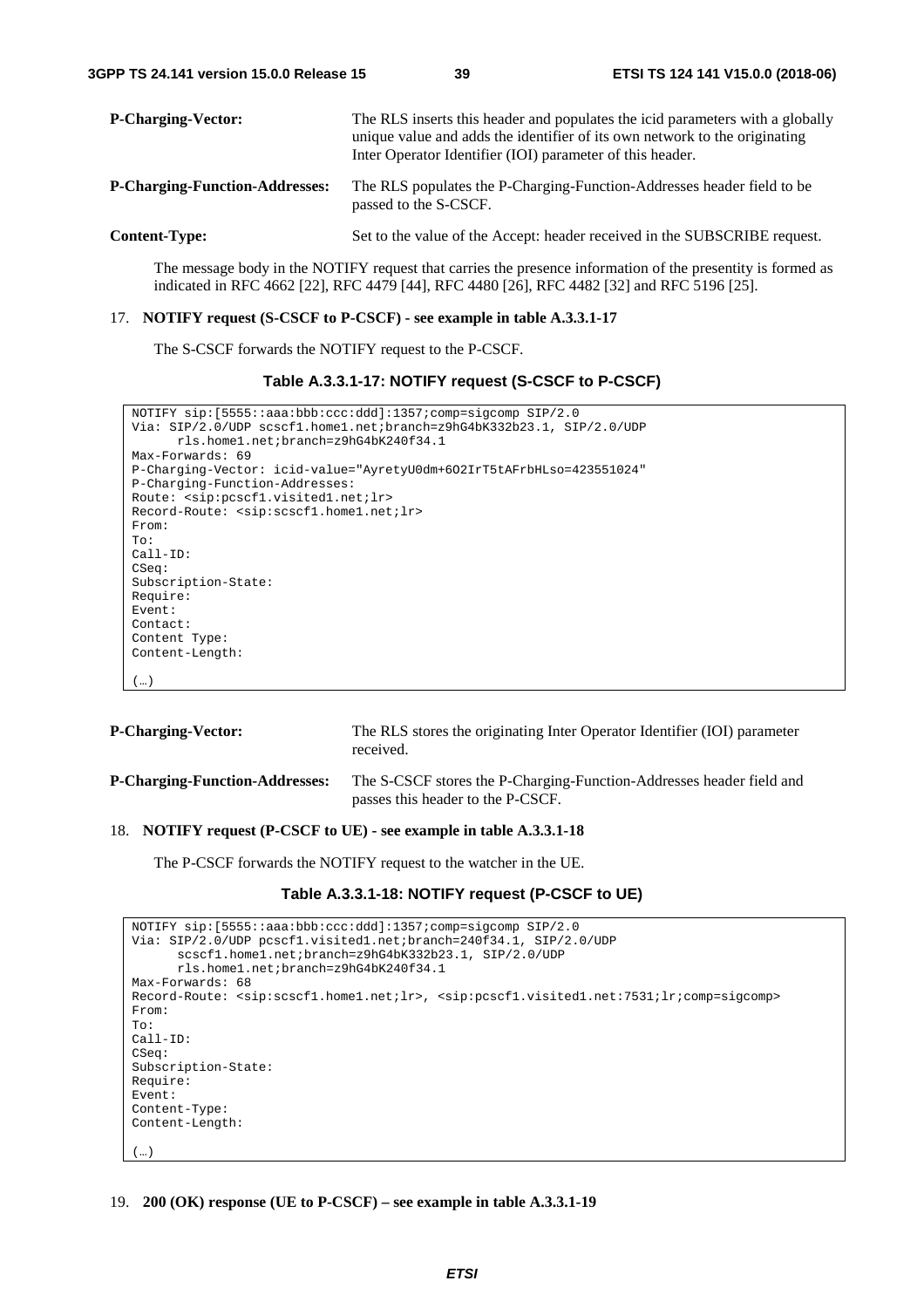The UE acknowledges the NOTIFY request with a 200 (OK) response to the P-CSCF.

**Table A.3.3.1-19: 200 (OK) response (UE to P-CSCF)** 

```
SIP/2.0 200 OK 
Via: SIP/2.0/UDP pcscf1.visited1.net;branch=240f34.1, SIP/2.0/UDP 
      scscf1.home1.net;branch=z9hG4bK332b23.1, SIP/2.0/UDP 
      rls.home1.net;branch=z9hG4bK240f34.1 
P-Access-Network-Info: 3GPP-UTRAN-TDD; utran-cell-id-3gpp=234151D0FCE11 
From: 
To: 
Call-ID: 
CSeq: 
Content-Length: 0
```
#### 20. **200 (OK) response (P-CSCF to S-CSCF) - see example in table A.3.3.1-20**

The P-CSCF forwards the 200 (OK) response to the S-CSCF.

```
Table A.3.3.1-20: 200 (OK) response (P-CSCF to S-CSCF)
```

```
SIP/2.0 200 OK 
Via: SIP/2.0/UDP scscf1.home1.net;branch=z9hG4bK332b23.1, SIP/2.0/UDP 
     rls.home1.net;branch=z9hG4bK240f34.1 
P-Access-Network-Info: 
P-Charging-Vector: icid-value="AyretyU0dm+6O2IrT5tAFrbHLso=423551024" 
From: 
To: 
Call-ID: 
CSeq: 
Content-Length:
```
#### 21. **200 (OK) response (S-CSCF to RLS) - see example in table A.3.3.1-21**

The S-CSCF#2 forwards the response to the RLS in the home network of the UE.

## **Table A.3.3.1-21: 200 (OK) response (S-CSCF to RLS)**

```
SIP/2.0 200 OK 
Via: SIP/2.0/UDP rls.home1.net;branch=z9hG4bK240f34.1 
P-Access-Network-Info: 
P-Charging-Vector: icid-value="AyretyU0dm+6O2IrT5tAFrbHLso=423551024"; orig-ioi=home1.net; 
      term-ioi=home1.net 
From: 
To: 
Call-ID: 
CSeq: 
Content-Length:
```
**P-Charging-Vector:** The S-CSCF inserts the originating Inter Operator Identifier (IOI) parameter received and populates the identifier of its own network to the terminating Inter Operator Identifier (IOI) parameter of this header.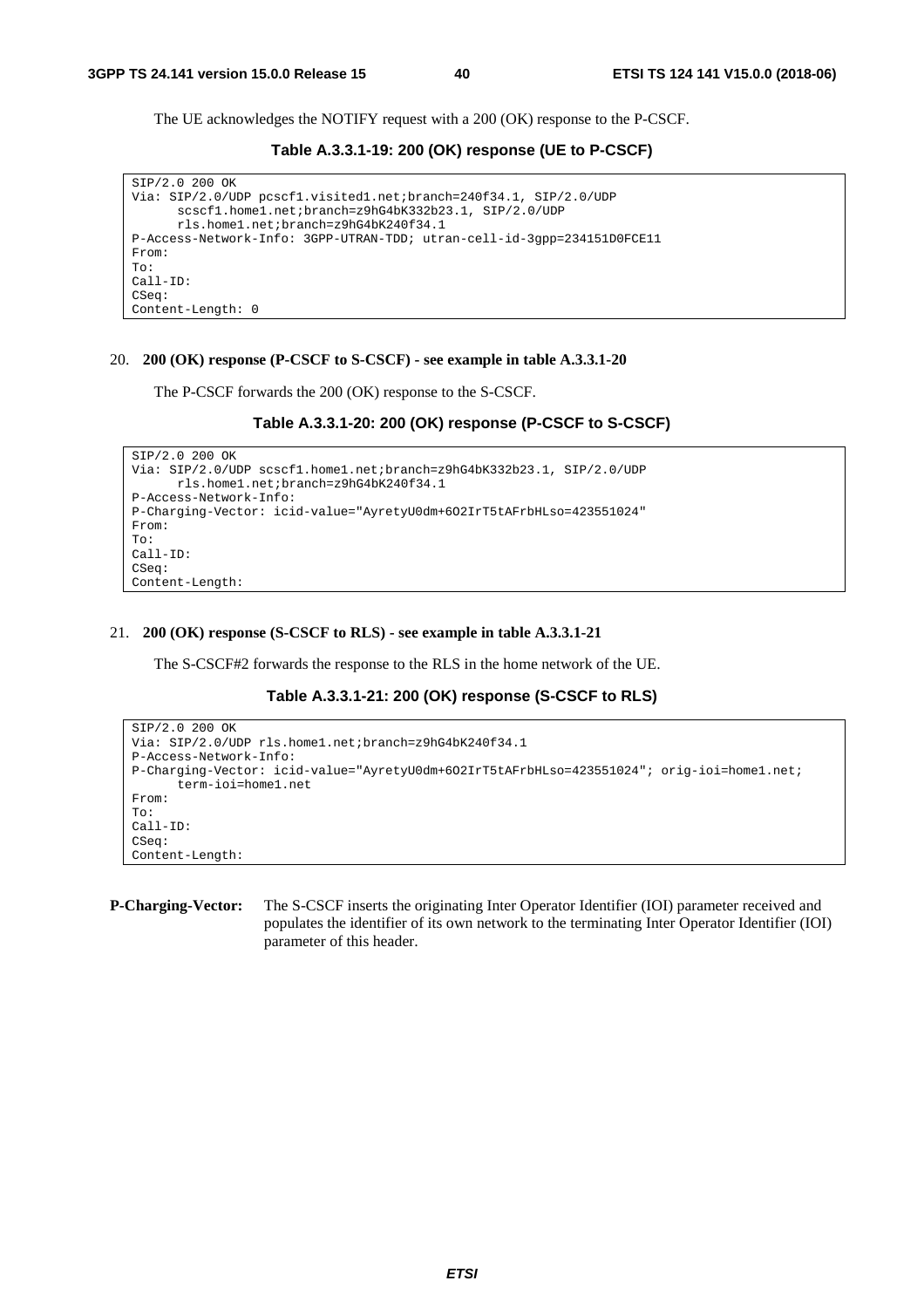A.3.3.2 Watcher subscribing to a resource list, UE in visited network successful subscription



**Figure A.3.3.2-1 Watcher subscribing to resource list**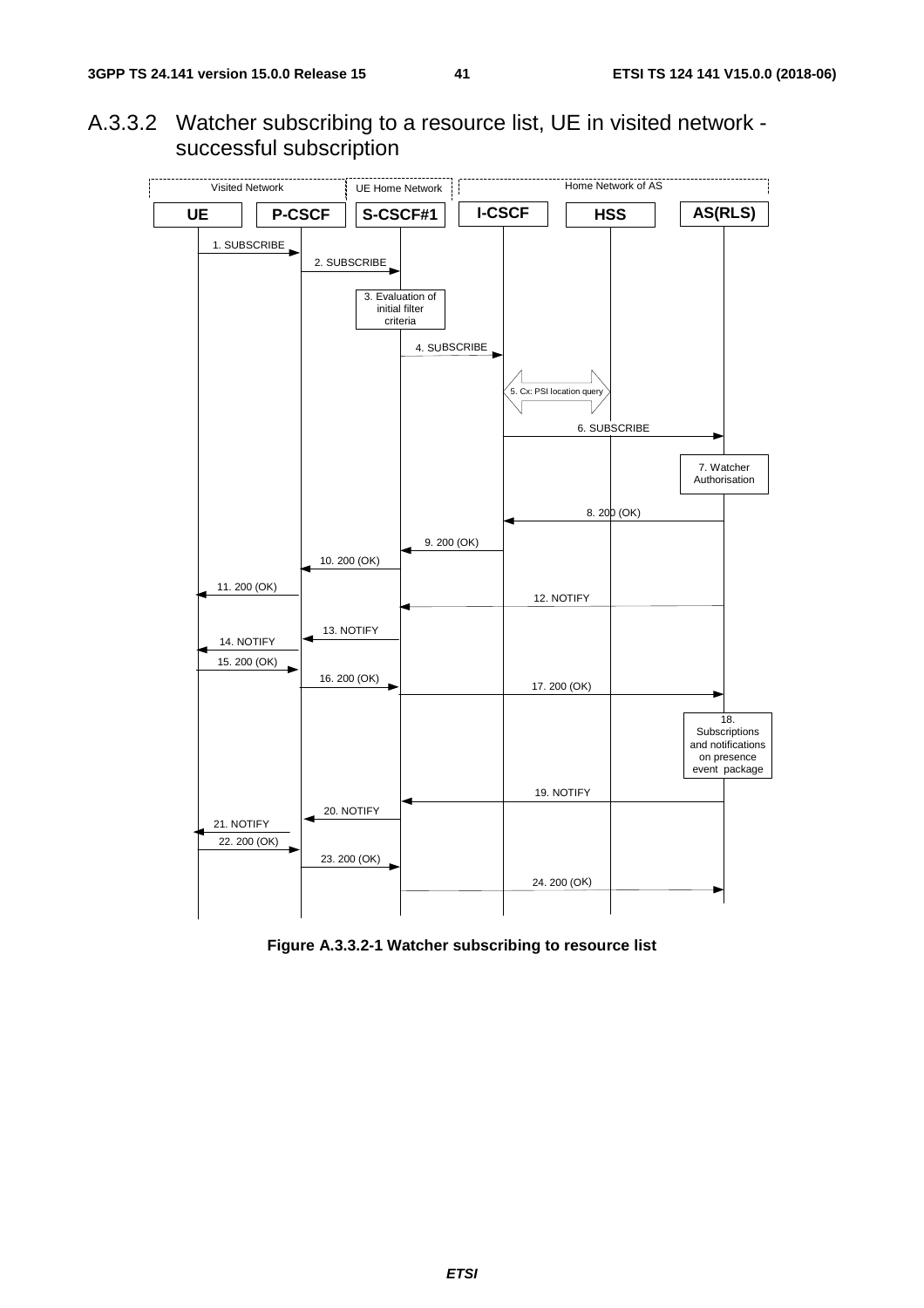Figure A.3.3.2-1 shows a watcher subscribing to resource list event notification. The details of the signalling flows are as follows:

## 1. **SUBSCRIBE request (UE to P-CSCF) - see example in table A.3.3.2-1**

 A watcher agent in a UE wishes to watch a number of presentities, or certain presence information of these presentities. The list of presentities are identified by a SIP URI. In order to initiate a subscription to the RLS, the UE generates a SUBSCRIBE request indicating support for "eventlist", together with an indication of the length of time this periodic subscription should last.

## **Table A.3.3.2-1: SUBSCRIBE request (UE to P-CSCF)**

```
SUBSCRIBE sip:user2_list1@home2.net SIP/2.0 
Via: SIP/2.0/UDP [5555::aaa:bbb:ccc:ddd]:1357;comp=sigcomp;branch=z9hG4bKehuefdam 
Max-Forwards: 70 
P-Access-Network-Info: 3GPP-UTRAN-TDD; utran-cell-id-3gpp=234151D0FCE11 
Route: <sip:pcscf1.visited1.net:7531;lr;comp=sigcomp>, <sip:orig@scscf1.home1.net;lr> 
P-Preferred-Identity: <sip:user1_public1@home1.net> 
Privacy: none 
From: <sip:user1_public1@home1.net>;tag=31415 
To: <sip:user2_list1@home1.net> 
Call-ID: b89rjhnedlrfjflslj40a222 
CSeq: 123 SUBSCRIBE 
Require: sec-agree 
Proxy-Require: sec-agree 
Security-Verify: ipsec-3gpp; q=0.1; alg=hmac-sha-1-96; spi-c=98765432; spi-s=87654321; port-
     c=8642; port-s=7531 
Event: presence 
Supported: eventlist 
Expires: 7200 
Accept: application/pidf+xml, application/rlmi+xml, multipart/related 
Contact: <sip:[5555::aaa:bbb:ccc:ddd]:1357;comp=sigcomp> 
Content-Length: 0
```

| <b>Request-URI:</b> | SIP URI of the resource list representing the collection of public user identities whose events the<br>subscriber subscribes to.                                                                   |
|---------------------|----------------------------------------------------------------------------------------------------------------------------------------------------------------------------------------------------|
| Event:              | This field is populated with the value "presence" to specify the use of the presence package.                                                                                                      |
| Accept:             | This field is populated with the value "application/pidf+xml", "application/ $r$ lmi+xml" and<br>"multipart/related" indicating that the UE supports the eventlist extension additionally to PIDF. |
| Supported:          | This field is populated with the value "eventilist" to specify the support for the eventilist extension.                                                                                           |
| To:                 | Same as the Request-URI.                                                                                                                                                                           |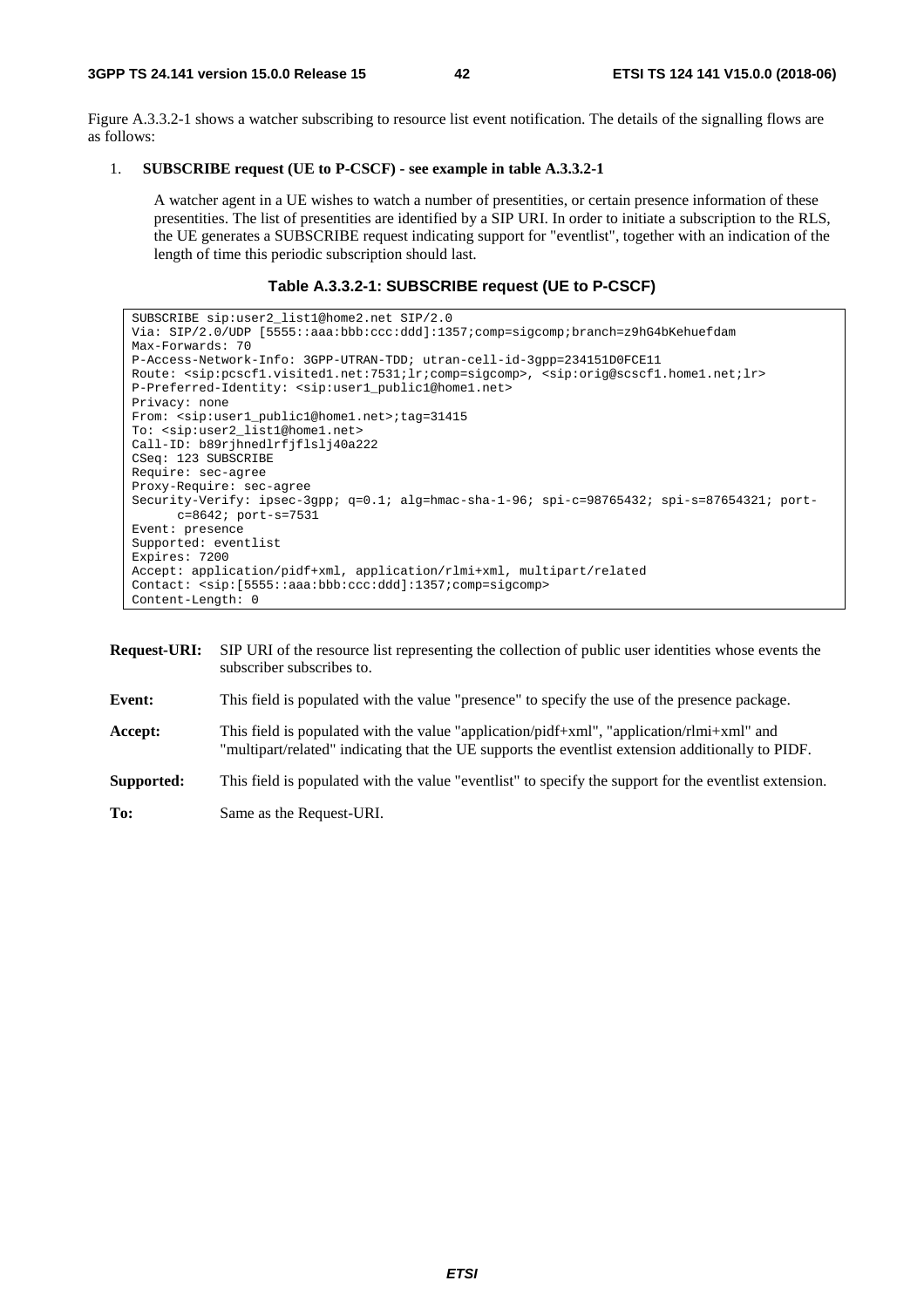## 2. **SUBSCRIBE request (P-CSCF to S-CSCF) - see example in table A.3.3.2-2**

 The P-CSCF looks up the serving network information for the public user identity that was stored during the registration procedure. The SUBSCRIBE request is forwarded to S-CSCF#1. A Route header is inserted into SUBSCRIBE request. The information for the Route header is taken from the service route determined during registration.

# **Table A.3.3.2-2: SUBSCRIBE request (P-CSCF to S-CSCF)**

```
SUBSCRIBE sip:user2_list1@home2.net SIP/2.0 
Via: SIP/2.0/UDP pcscf1.visited1.net;branch=z9hG4bK120f34.1, SIP/2.0/UDP 
      [5555::aaa:bbb:ccc:ddd]:1357;comp=sigcomp;branch=z9hG4bKehuefdam 
P-Access-Network-Info: 
Route: <sip:orig@scscf1.home1.net;lr> 
Max-Forwards: 69 
P-Asserted-Identity: <sip:user1_public1@home1.net> 
P-Charging-Vector: icid-value="AyretyU0dm+6O2IrT5tAFrbHLso=023551024" 
Privacy: 
Record-Route: <sip:pcscf1.visited1.net;lr> 
Route: <sip:scscf1.home1.net;lr> 
From: 
To: 
Call-ID: 
CSeq: 
Event: 
Supported: 
Expires: 
Accept: 
Contact: 
Content-Length:
```
# 3. **Evaluation of initial filter criteria**

 S-CSCF#1 validates the service profile of this subscriber and evaluates the initial filter criteria. In this example, no AS is assumed to be involved.

# 4. **SUBSCRIBE request (S-CSCF to I-CSCF) - see example in table A.3.3.2-4**

 S-CSCF#1 performs an analysis of the destination address. As the destination address points to a resource that is in a different network as the S-CSCF, the S-CSCF sends the request to the I-CSCF of home2.net.

```
Table A.3.3.2-4: SUBSCRIBE request (S-CSCF to I-CSCF)
```

```
SUBSCRIBE sip:user2_list1@home2.net SIP/2.0 
Via: SIP/2.0/UDP scscf1.home1.net;branch=z9hG4bK344a65.1, SIP/2.0/UDP 
      pcscf1.visited1.net;branch=z9hG4bK120f34.1, SIP/2.0/UDP 
      [5555::aaa:bbb:ccc:ddd]:1357;comp=sigcomp;branch=z9hG4bKehuefdam 
Max-Forwards: 68 
P-Asserted-Identity: <sip:user1_public1@home1.net>, <tel:+1-212-555-1111> 
P-Charging-Vector: icid-value="AyretyU0dm+6O2IrT5tAFrbHLso=023551024"; orig-ioi=home1.net 
P-Charging-Function-Addresses: ccf=[5555::b99:c88:d77:e66]; ccf=[5555::a55:b44:c33:d22]; 
      ecf=[5555::1ff:2ee:3dd:4ee]; ecf=[5555::6aa:7bb:8cc:9dd] 
Privacy: 
Record-Route: <orig@sip:scscf1.home1.net;lr>, <sip:pcscf1.visited1.net;lr> 
From: 
To: 
Call-ID: 
CSeq: 
Event: 
Supported: 
Expires: 
Accept: 
Contact: 
Content-Length:
```
# 5. **PSI location query**

 The I-CSCF sends a query to the HSS to find the RLS where sip:user2\_list1@home2.net is hosted. The HSS responds with the address of the RLS.

For detailed message flows see 3GPP TS 29.228 [10].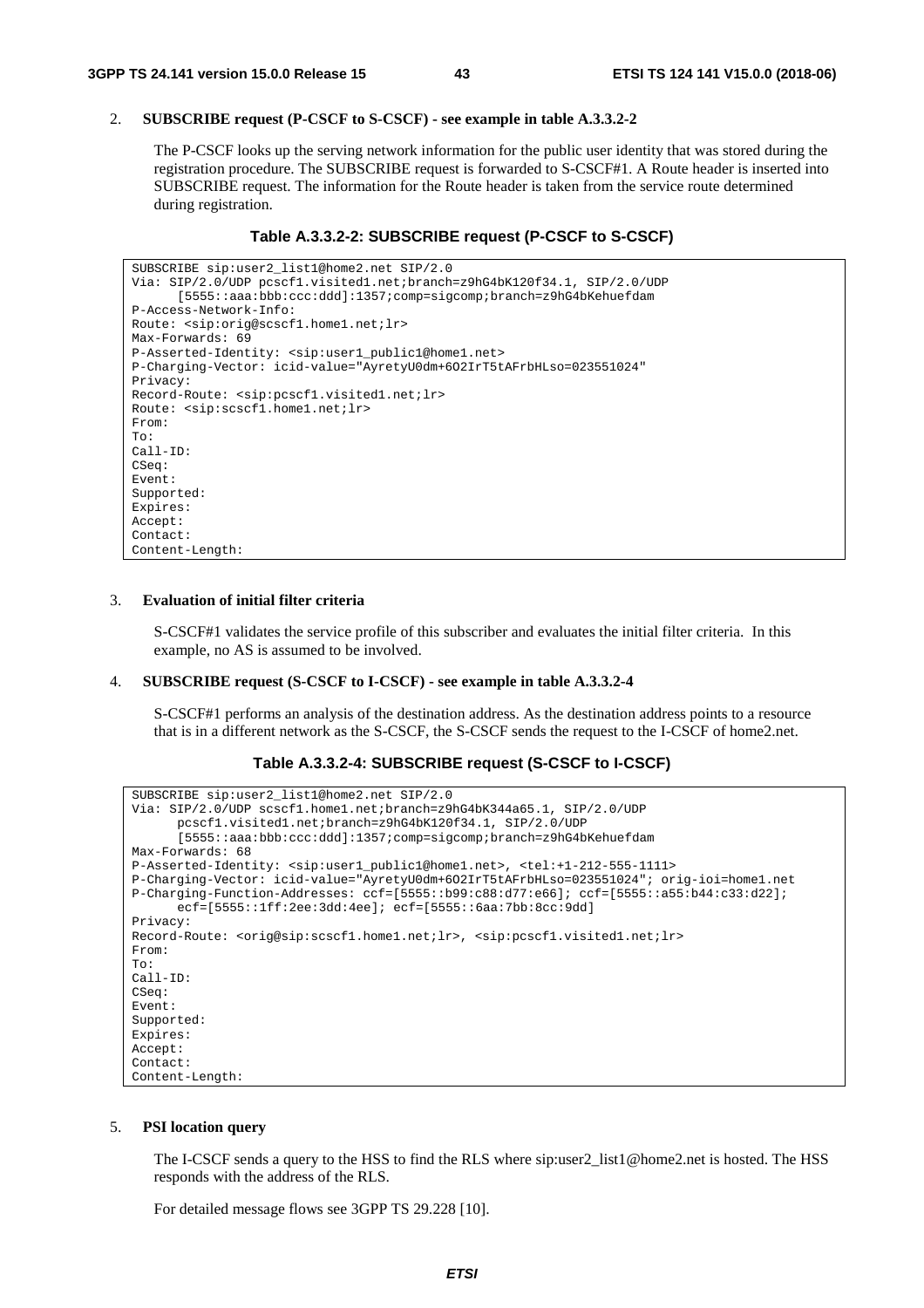Table A.3.3.2-5a provides the parameters in the SIP SUBSCRIBE request (flow 4), which are sent to the HSS.

| Message source & | Cx: Information                | Information source | <b>Description</b>                                          |
|------------------|--------------------------------|--------------------|-------------------------------------------------------------|
| destination      | element name                   | in SIP SUBSCRIBE   |                                                             |
| I-CSCF to HSS    | User Public<br><b>Identity</b> | Request-URI:       | This information<br>element indicates the<br>PSI of the RLS |

**Table A.3.3.2-5a Cx: User location query procedure (I-CSCF to HSS)** 

 Table A.3.3.2-5b provides the parameters sent from the HSS that need to be mapped to SIP SUBSCRIBE (flow 6) and sent to S-CSCF.

| Table A.3.3.2-5b Cx: User location query procedure (HSS to I-CSCF) |  |  |  |
|--------------------------------------------------------------------|--|--|--|
|--------------------------------------------------------------------|--|--|--|

| Message source &<br>destination | Cx: Information<br>element name | <b>Mapping to SIP</b><br>header in SIP<br><b>SUBSCRIBE</b> | <b>Description</b>                                   |
|---------------------------------|---------------------------------|------------------------------------------------------------|------------------------------------------------------|
| HSS to I-CSCF                   | S-CSCF name                     | Route header field                                         | This information indicates<br>the address of the RLS |

## 6. **SUBSCRIBE request (I-CSCF to RLS) - see example in table A.3.3.2-6**

The I-CSCF forwards the SUBSCRIBE request to the RLS.

```
Table A.3.3.2-6: SUBSCRIBE request (I-CSCF to S-CSCF)
```

```
SUBSCRIBE sip:user2_list1@home2.net SIP/2.0 
Via: SIP/2.0/UDP icscf2_s.home2.net;branch=z9hG4bK871y12.1, SIP/2.0/UDP 
      scscf1.home1.net;branch=z9hG4bK344a65.1, SIP/2.0/UDP 
      pcscf1.visited1.net;branch=z9hG4bK120f34.1, SIP/2.0/UDP 
      [5555::aaa:bbb:ccc:ddd]:1357;comp=sigcomp;branch=z9hG4bKehuefdam 
Max-Forwards: 67 
P-Asserted-Identity: 
P-Charging-Vector: 
Privacy: 
Record-Route: 
Route: <sip:rls.home2.net;lr> 
From: 
To: 
Call-ID: 
CSeq: 
Event: 
Supported: 
Expires: 
Accept: 
Contact: 
Content-Length:
```
#### 7. **Authorization of watcher**

 The RLS performs the necessary authorization checks on the originator to ensure that he/she is authorized to use the resource list. In this example this condition has been met, so the PS sends a 200 (OK) response to the S-CSCF. If the previous condition failed, then a 403 (Forbidden) response would be sent to the S-CSCF.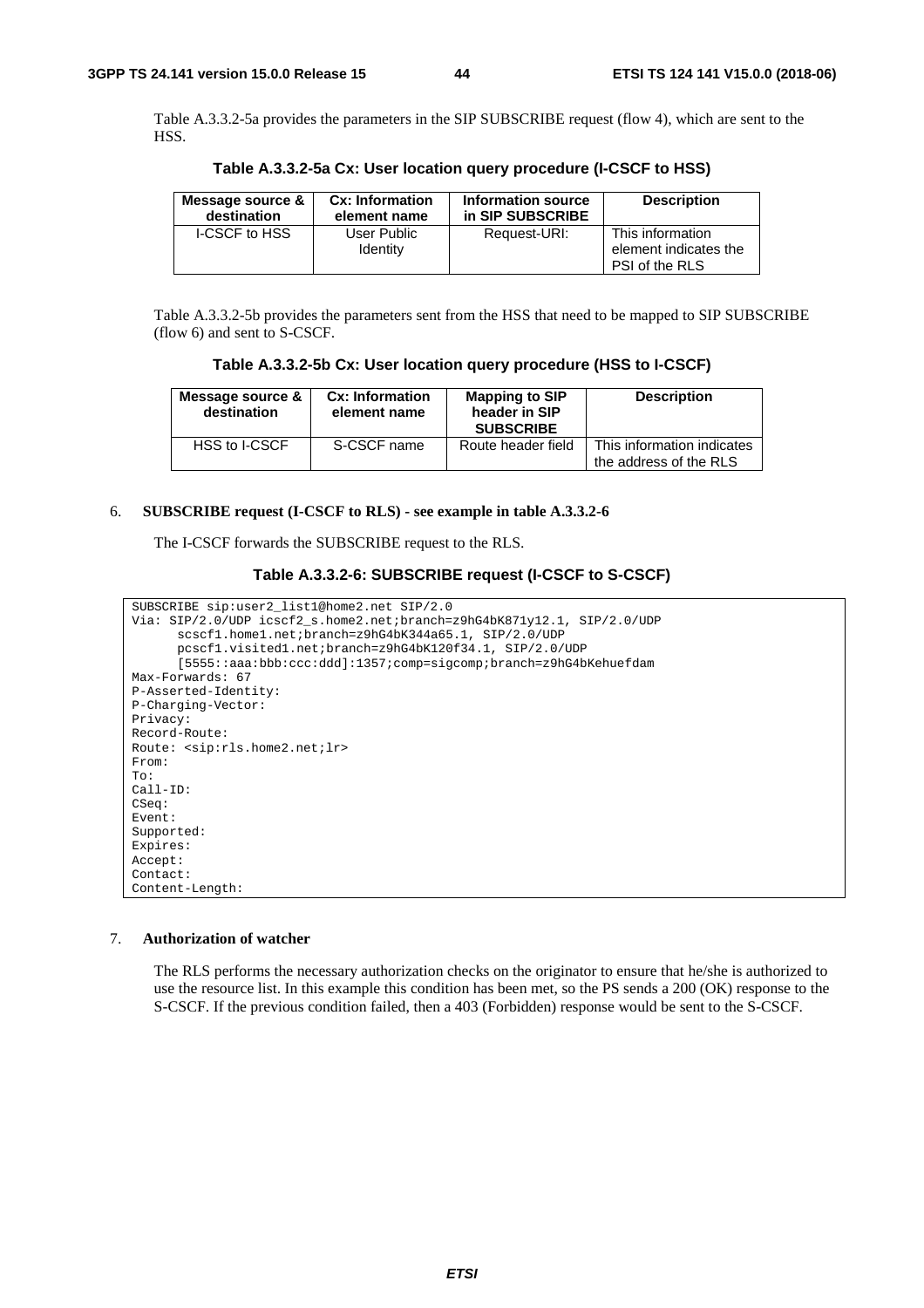# 8. **200 (OK) response (RLS to I-CSCF) - see example in table A.3.3.2-8**

The RLS sends the response to the S-CSCF.

```
Table A.3.3.2-8: 200 (OK) response (RLS to I-CSCF)
```

```
SIP/2.0 200 OK 
Via: SIP/2.0/UDP icscf2_s.home2.net;branch=z9hG4bK871y12.1, SIP/2.0/UDP 
      scscf1.home1.net;branch=z9hG4bK344a65.1, SIP/2.0/UDP 
      pcscf1.visited1.net;branch=z9hG4bK120f34.1, SIP/2.0/UDP 
      [5555::aaa:bbb:ccc:ddd]:1357;comp=sigcomp;branch=z9hG4bKehuefdam 
P-Charging-Vector: icid-value="AyretyU0dm+6O2IrT5tAFrbHLso=023551024"; orig-ioi=home1.net; 
      term-ioi=home2.net 
P-Charging-Function-Addresses: ccf=[5555::b99:c88:d77:e66]; ccf=[5555::a55:b44:c33:d22]; 
      ecf=[5555::1ff:2ee:3dd:4ee]; ecf=[5555::6aa:7bb:8cc:9dd] 
Record-Route: 
From: 
To: <sip:user2_list1@home2.net>;tag=151170 
Call-ID: 
CSeq: 
Require: eventlist 
Expires: 
Contact: <sip:rls.home2.net> 
Content-Length: 0
```

| <b>P-Charging-Vector:</b>             | The RLS stores the originating Inter Operator Identifier (IOI) parameter and<br>populates the identifier of its own network to the terminating Inter Operator<br>Identifier (IOI) parameter of this header. |
|---------------------------------------|-------------------------------------------------------------------------------------------------------------------------------------------------------------------------------------------------------------|
| <b>P-Charging-Function-Addresses:</b> | The RLS stores the P-Charging-Function-Addresses header field and passes<br>this header to the I-CSCF.                                                                                                      |

# 9. **200 (OK) response (I-CSCF to S-CSCF) - see example in table A.3.3.2-9**

The I-CSCF forwards the response to the S-CSCF.

# **Table A.3.3.2-9: 200 (OK) response (I-CSCF to S-CSCF)**

```
SIP/2.0 200 OK 
Via: SIP/2.0/UDP scscf1.home1.net;branch=z9hG4bK344a65.1, SIP/2.0/UDP 
      pcscf1.visited1.net;branch=z9hG4bK120f34.1, SIP/2.0/UDP 
      [5555::aaa:bbb:ccc:ddd]:1357;comp=sigcomp;branch=z9hG4bKehuefdam 
P-Charging-Vector: 
Record-Route: 
From: 
To: 
Call-ID: 
CSeq: 
Require: 
Expires: 
Contact:
Content-Length: 0
```
**P-Charging-Vector:** The RLS stores the header and passes this header to the S-CSCF.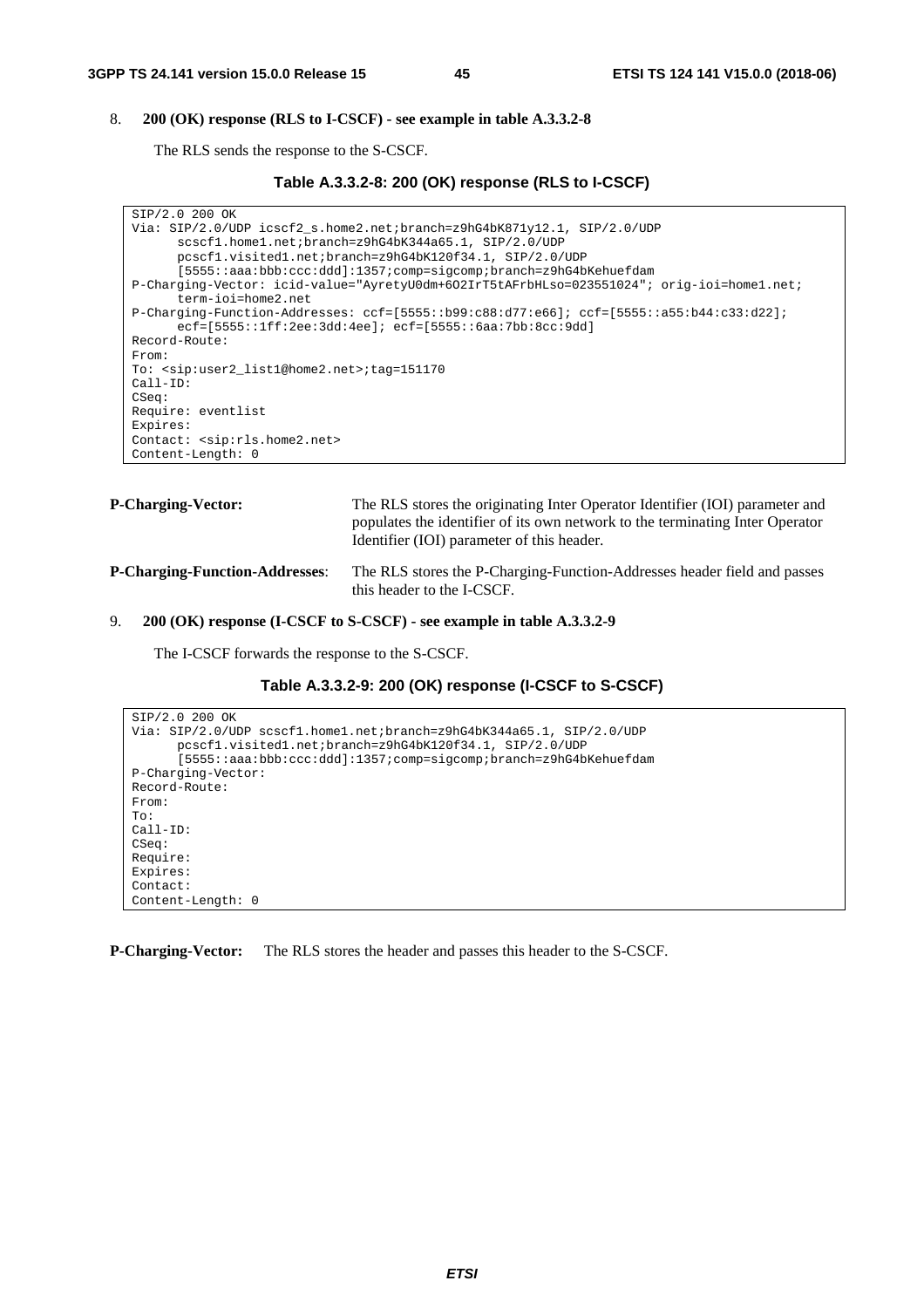## 10. **200 (OK) response (S-CSCF to P-CSCF) - see example in table A.3.3.2-10**

The S-CSCF forwards the response to the P-CSCF.

```
Table A.3.3.2-10: 200 (OK) response (S-CSCF to P-CSCF)
```

```
SIP/2.0 200 OK 
Via: SIP/2.0/UDP pcscf1.visited1.net;branch=z9hG4bK120f34.1, SIP/2.0/UDP 
      [5555::aaa:bbb:ccc:ddd]:1357;comp=sigcomp;branch=z9hG4bKehuefdam 
P-Charging-Vector: icid-value="AyretyU0dm+6O2IrT5tAFrbHLso=023551024" 
Record-Route: 
From: 
To: 
Call-ID: 
CSeq: 
Require: 
Expires: 
Contact: 
Content-Length:
```
**P-Charging-Vector:** The S-CSCF stores the terminating Inter Operator Identifier (IOI) parameter.

## 11. **200 (OK) response (P-CSCF to UE) - see example in table A.3.3.2-11**

The P-CSCF forwards the response to the watcher agent in the UE.

```
Table A.3.3.2-11: 200 (OK) response (P-CSCF to UE)
```

```
SIP/2.0 200 OK 
Via: SIP/2.0/UDP [5555::aaa:bbb:ccc:ddd]:1357;comp=sigcomp;branch=z9hG4bKehuefdam 
Record-Route: <sip:orig@scscf1.home1.net;lr>, <sip:pcscf1.home1.net:7531;lr;comp=sigcomp> 
From: 
To: 
Call-ID: 
CSeq: 
Require: 
Expires: 
Contact: 
Content-Length:
```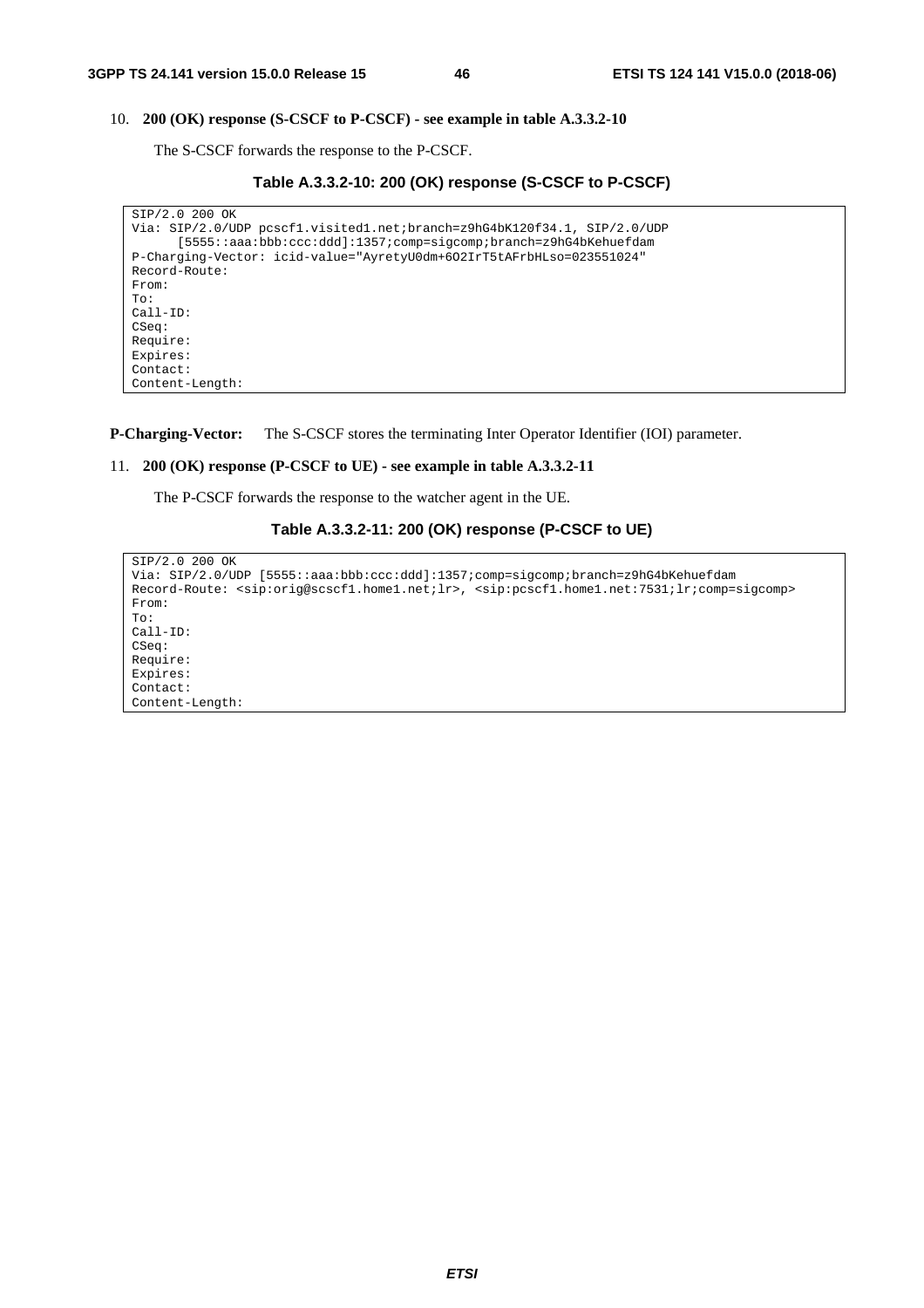## 12. **NOTIFY request (RLS to S-CSCF) – see example in table A.3.3.2-12**

The RLS generates a NOTIFY request including the RLMI document as a result of the SUBSCRIBE request.

```
Table A.3.3.2-12: NOTIFY request (RLS to S-CSCF)
```

```
NOTIFY sip:[5555::aaa:bbb:ccc:ddd]:1357;comp=sigcomp SIP/2.0 
Via: SIP/2.0/UDP rls.home2.net;branch=z9hG4bK240f34.1 
Max-Forwards: 70 
P-Charging-Vector: icid-value="AyretyU0dm+6O2IrT5tAFrbHLso=123551024"; orig-ioi=home1.net 
Route: <sip:scscf1.home1.net;lr>, <sip:pcscf1.visited1.net;lr>
From: <sip:user2_list1@home1.net>;tag=151170 
To: <sip:user1_public1.home1.net>;tag=31415 
Call-ID: b89rjhnedlrfjflslj40a222 
CSeq: 89 NOTIFY 
Subscription-State: active;expires=5000 
Require: eventlist 
Event: presence 
Contact: <sip:rls.home1.net> 
Content-Type: application/rlmi+xml;charset="UTF-8" 
Content-Length: (...) 
<?xml version="1.0" encoding="UTF-8"?> 
   <list xmlns="urn:ietf:params:xml:ns:rmli" 
        uri="sip:user1_list1@home1.net" version="1" fullState="true"> 
      <resource uri="pres:user2_public1@home2.net"> 
        <name>Kovacs Janos</name> 
        <instance id="hqzsuxtfyq" state="active" cid="ZvSvkz@rls.home2.net"/> 
      </resource> 
      <resource uri="pres:user3_public1@home2.net"> 
        <name>Szabo Bela</name> 
        <instance id="aakdsjklsa" state="active" cid="HJjbssk@rls.home2.net"/> 
      </resource> 
   </list>
```
**P-Charging-Vector:** The RLS populates the icid parameter with a globally unique value and populates the identifier of its own network to the originating Inter Operator Identifier (IOI) parameter of this header.

#### 13. **NOTIFY request (S-CSCF to P-CSCF) - see example in table A.3.3.2-13**

The S-CSCF#1 forwards the NOTIFY request to the P-CSCF.

```
Table A.3.3.2-13: NOTIFY request (S-CSCF to P-CSCF)
```

```
NOTIFY sip:[5555::aaa:bbb:ccc:ddd]:1357;comp=sigcomp SIP/2.0 
Via: SIP/2.0/UDP scscf1.home1.net;branch=z9hG4bK332b23.1, SIP/2.0/UDP 
      rls.home2.net;branch=z9hG4bK240f34.1 
P-Charging-Vector: icid-value="AyretyU0dm+6O2IrT5tAFrbHLso=123551024" 
P-Charging-Function-Addresses: ccf=[5555::b99:c88:d77:e66]; ccf=[5555::a55:b44:c33:d22]; 
      ecf=[5555::1ff:2ee:3dd:4ee]; ecf=[5555::6aa:7bb:8cc:9dd] 
Max-Forwards: 69 
Record-Route: <sip:scscf1.home1.net;lr> 
Route: <sip:pcscf1.visited1.net;lr> 
From: 
To: 
Call-ID: 
CSeq: 
Subscription-State: 
Require: 
Event: 
Contact: 
Content-Type: 
Content-Length: 
(…)
```
**P-Charging-Vector:** The S-CSCF stores the originating Inter Operator Identifier (IOI) parameter.

**P-Charging-Function-Addresses:** The RLS populates the P-Charging-Function-Addresses header field to be passed to the I-CSCF.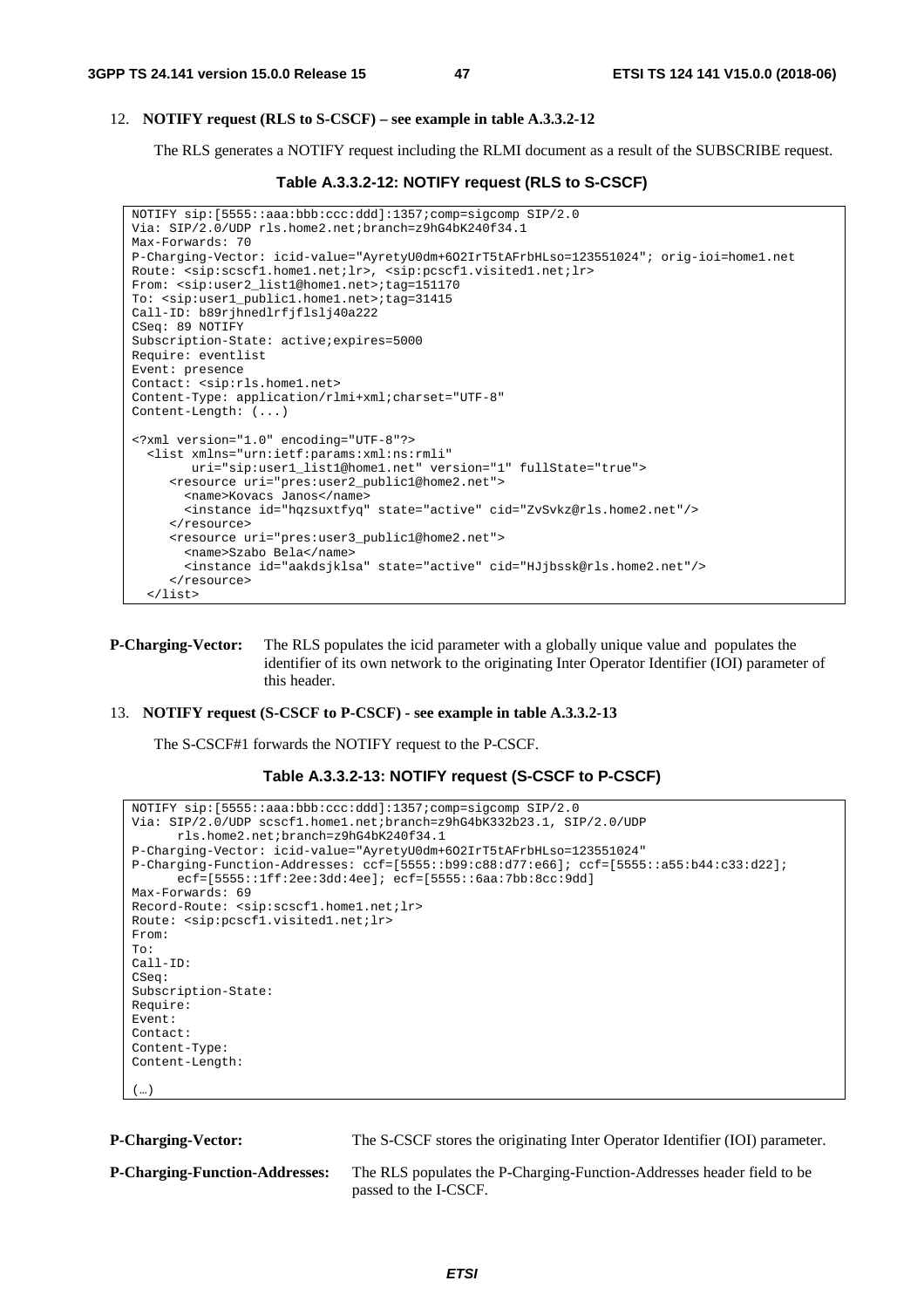$(\ldots)$ 

## 14. **NOTIFY request (P-CSCF to UE) - see example in table A.3.3.2-14**

The P-CSCF forwards the NOTIFY request to the watcher in the UE.

```
Table A.3.3.2-14: NOTIFY request (P-CSCF to UE)
```

```
NOTIFY sip:[5555::aaa:bbb:ccc:ddd]:1357;comp=sigcomp SIP/2.0 
Via: SIP/2.0/UDP pcscf1.visited1.net;branch=240f34.1, SIP/2.0/UDP 
      scscf1.home1.net;branch=z9hG4bK332b23.1, SIP/2.0/UDP 
      rls.home2.net;branch=z9hG4bK240f34.1 
Max-Forwards: 68 
Record-Route: <sip:scscf1.home1.net;lr>, <sip:pcscf1.home1.net:7531;lr;comp=sigcomp> 
From: 
To: 
Call-ID: 
CSeq:
Subscription-State: 
Require: 
Event: Contact: 
Content-Type: 
Content-Length:
```
#### 15. **200 (OK) response (UE to P-CSCF) - see example in table A.3.3.2-15**

The UE acknowledges the NOTIFY request with a 200 (OK) to the P-CSCF.

**Table A.3.3.2-15: 200 (OK) response (UE to P-CSCF)** 

```
SIP/2.0 200 OK 
Via: SIP/2.0/UDP pcscf1.visited1.net;branch=240f34.1, SIP/2.0/UDP 
      scscf1.home1.net;branch=z9hG4bK332b23.1, SIP/2.0/UDP 
      rls.home2.net;branch=z9hG4bK240f34.1 
P-Access-Network-Info: 3GPP-UTRAN-TDD; utran-cell-id-3gpp=234151D0FCE11 
From: 
To: 
Call-ID: 
CSeq: 
Content-Length: 0
```
## 16. **200 (OK) response (P-CSCF to S-CSCF) – see example in table A.3.3.2-16**

The P-CSCF forwards the 200 (OK) response to the S-CSCF#1.

```
Table A.3.3.2-16: 200 (OK) response (P-CSCF to S-CSCF)
```

```
SIP/2.0 200 OK 
Via: SIP/2.0/UDP scscf1.home1.net;branch=z9hG4bK332b23.1, SIP/2.0/UDP 
      rls.home2.net;branch=z9hG4bK240f34.1 
P-Access-Network-Info: 
P-Charging-Vector: icid-value="AyretyU0dm+6O2IrT5tAFrbHLso=123551024" 
From: 
To: 
Call-ID: 
CSeq: 
Content-Length:
```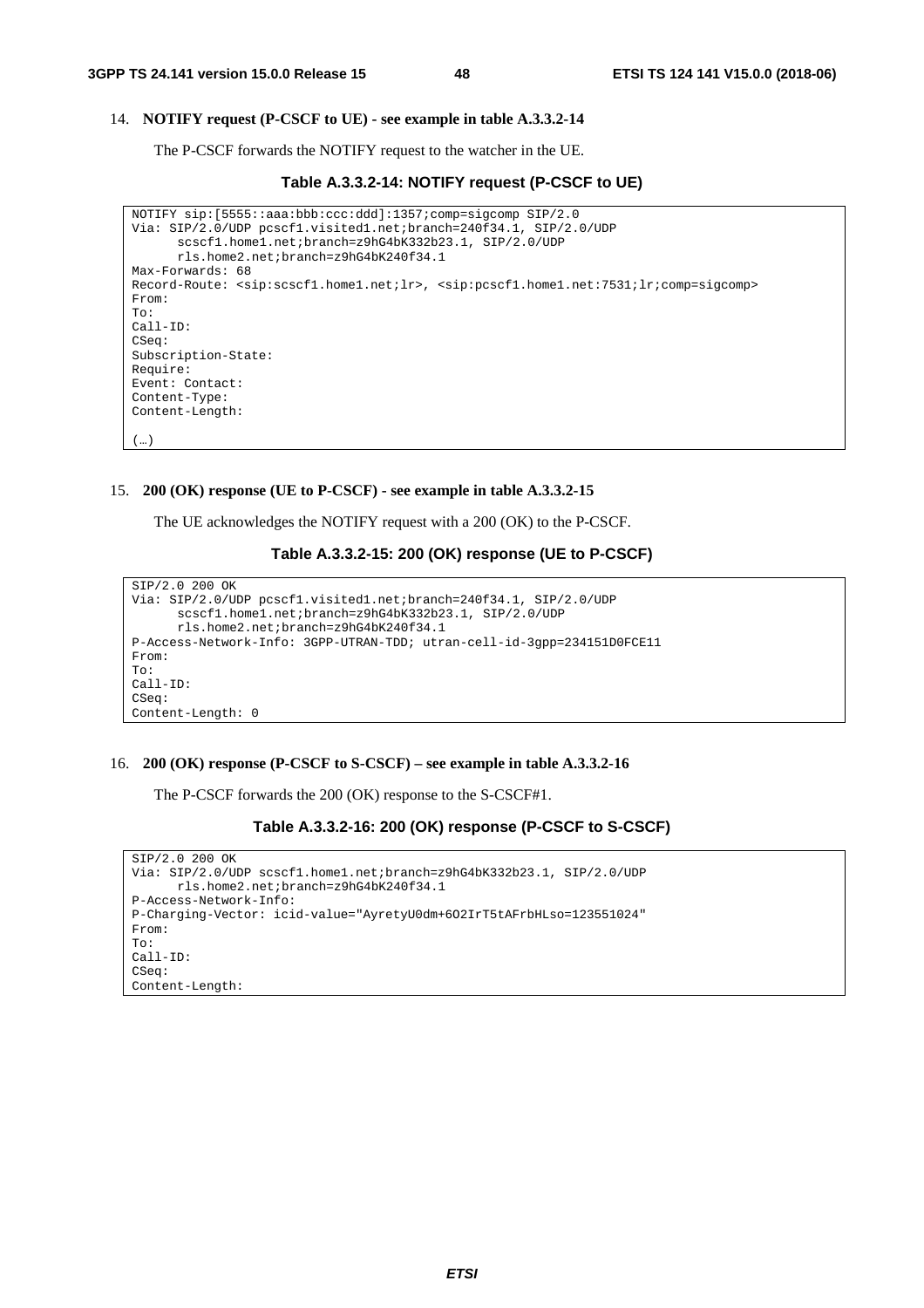#### 17. **200 (OK) response (S-CSCF to RLS) - see example in table A.3.3.2-17**

The S-CSCF#1 forwards the response to the RLS in the home network of the UE.

**Table A.3.3.2-17: 200 (OK) response (S-CSCF to RLS)** 

```
SIP/2.0 200 OK 
Via: SP/2.0/UDP rls.home2.net;branch=z9hG4bK240f34.1 
P-Charging-Vector: icid-value="AyretyU0dm+6O2IrT5tAFrbHLso=123551024"; orig-ioi=home1.net: 
      term-ioi=home1.net 
From: 
To: 
Call-ID: 
CSeq: 
Content-Length:
```
## **P-Charging-Vector:** The S-CSCF inserts the originating Inter Operator Identifier (IOI) parameter received and populates the identifier of its own network to the terminating Inter Operator Identifier (IOI) parameter of this header.

## 18. **Subscriptions and notifications on presence event package**

 After the RLS generated a 200 (OK) response to the SUBSCRIBE request from the UE, it generates the necessary SUBSCRIBE requests to the presentities present in the resource list as described in subclause A.3.4.1. As soon as it receives NOTIFY request(s) about a state change in one or more presentities, it generates a NOTIFY request.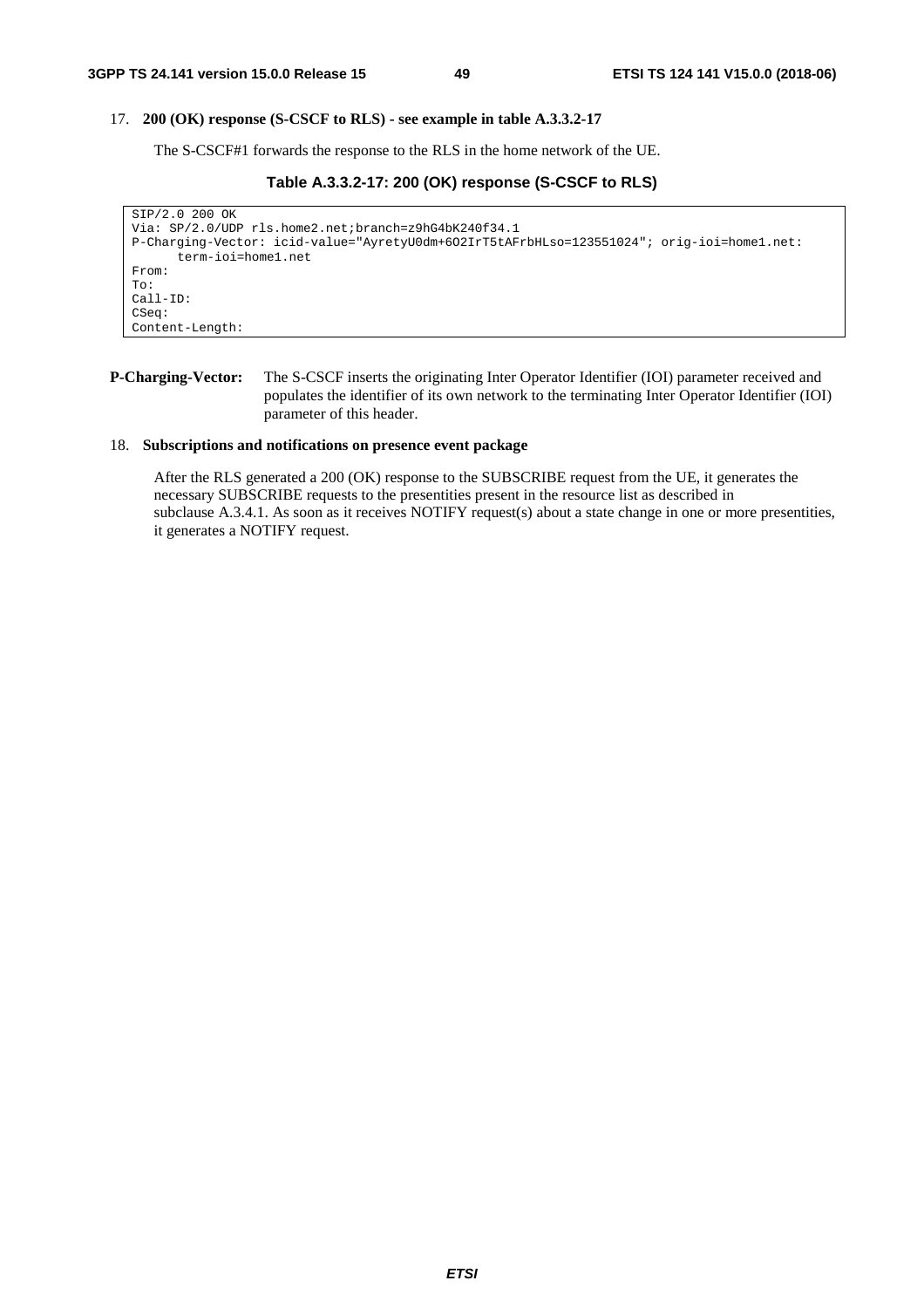# 19. **NOTIFY request (RLS to S-CSCF) – see example in table A.3.3.2-19**

 The RLS copies the body of the incoming NOTIFY request(s) into the body of the outgoing NOTIFY request using MIME type multipart/related. Further notification sent by the RLS contain may contain either the full or the partial set of presence information (only the presence information that has changed since the last notification) as described in RFC 4662 [22].

 In this example it is assumed that the RLS receives two NOTIFY requests from presentities sip:user2\_public1@home2.net and sip:user3\_public1@home3.net before generating the NOTIFY request in subclause A.3.3.2-23 to the UE.

**Table A.3.3.2-19: NOTIFY request (RLS to S-CSCF)** 

```
NOTIFY sip:[5555::aaa:bbb:ccc:ddd]:1357;comp=sigcomp SIP/2.0 
Via: SIP/2.0/UDP rls.home2.net;branch=z9hG4bK240f34.1 
Max-Forwards: 70 
P-Charging-Vector: icid-value="AyretyU0dm+6O2IrT5tAFrbHLso=223551024"; orig-ioi=home1.net 
Route: <sip:scscf1.home1.net;lr>, <sip:pcscf1.visited1.net;lr> 
From: <sip:user2_list1@home1.net>;tag=151170 
To: <sip:user1_public1.home1.net>;tag=31415 
Call-ID: b89rjhnedlrfjflslj40a222 
CSeq: 89 NOTIFY 
Subscription-State: active;expires=5000 
Require: eventlist 
Event: presence 
Contact: <sip:rls.home2.net> 
Content-Type: multipart/related;type="application/rlmi+xml"; 
        start="<nXYxAE@rls.home2.net>";boundary="50UBfW7LSCVLtggUPe5z" 
Content-Length: (...) 
--50UBfW7LSCVLtggUPe5z 
Content-Transfer-Encoding: binary 
Content-ID: <nXYxAE@rls.home2.net> 
Content-Type: application/rlmi+xml;charset="UTF-8" 
<?xml version="1.0" encoding="UTF-8"?> 
   <list xmlns="urn:ietf:params:xml:ns:rmli" 
         uri="sip:user1_list1@home1.net" version="1" fullState="true"> 
      <resource uri="pres:user2_public1@home2.net"> 
        <name>Kovacs Janos</name> 
        <instance id="hqzsuxtfyq" state="active" cid="ZvSvkz@rls.home2.net"/> 
      </resource> 
      <resource uri="pres:user3_public1@home3.net"> 
        <name>Szabo Bela</name> 
        <instance id="aakdsjklsa" state="active" cid="HJjbssk@rls.home2.net"/> 
      </resource> 
    </list> 
--50UBfW7LSCVLtggUPe5z 
Content-Transfer-Encoding: binary 
Content-ID: <ZvSvkz@rls.home2.net> 
Content-Type: application/pidf+xml;charset="UTF-8" 
<?xml version="1.0" encoding="UTF-8"?> 
    <presence xmlns="urn:ietf:params:xml:ns:pidf" 
              xmlns:rpid="urn:ietf:params:xml:ns:pidf:rpid" 
              xmlns:dm="urn:ietf:params:xml:ns:pidf:data-model" 
              xmlns:pcp="urn:ietf:params:xml:ns:pidfcaps" 
              xmlns:c="urn:ietf:params:xml:ns:pidf:cipid" 
              entity="pres:user2_public1@home2.net"> 
      <tuple id="a8098a.672364762364"> 
        <status> 
          <basic>open</basic> 
        </status> 
        <rpid:class>sip</rpid:class> 
        <rpid:privacy><text/></rpid:privacy> 
        <rpid:status-icon>http://example.com/~user2/icon.gif</rpid:status-icon> 
        <pcp:servcaps> 
        <pcp:video>false</pcp:video> 
        <pcp:audio>true</pcp:audio> 
        </pcp:servcaps> 
        <contact priority="0.8">sip:user2_public1@home2.net</contact> 
        <note xml:lang="en">Don't Disturb Please!</note> 
        <note xml:lang="fr">Ne derangez pas, s'il vous plait</note> 
       \timestimestamp>2003-08-27T11:49:29Z</timestamp>
```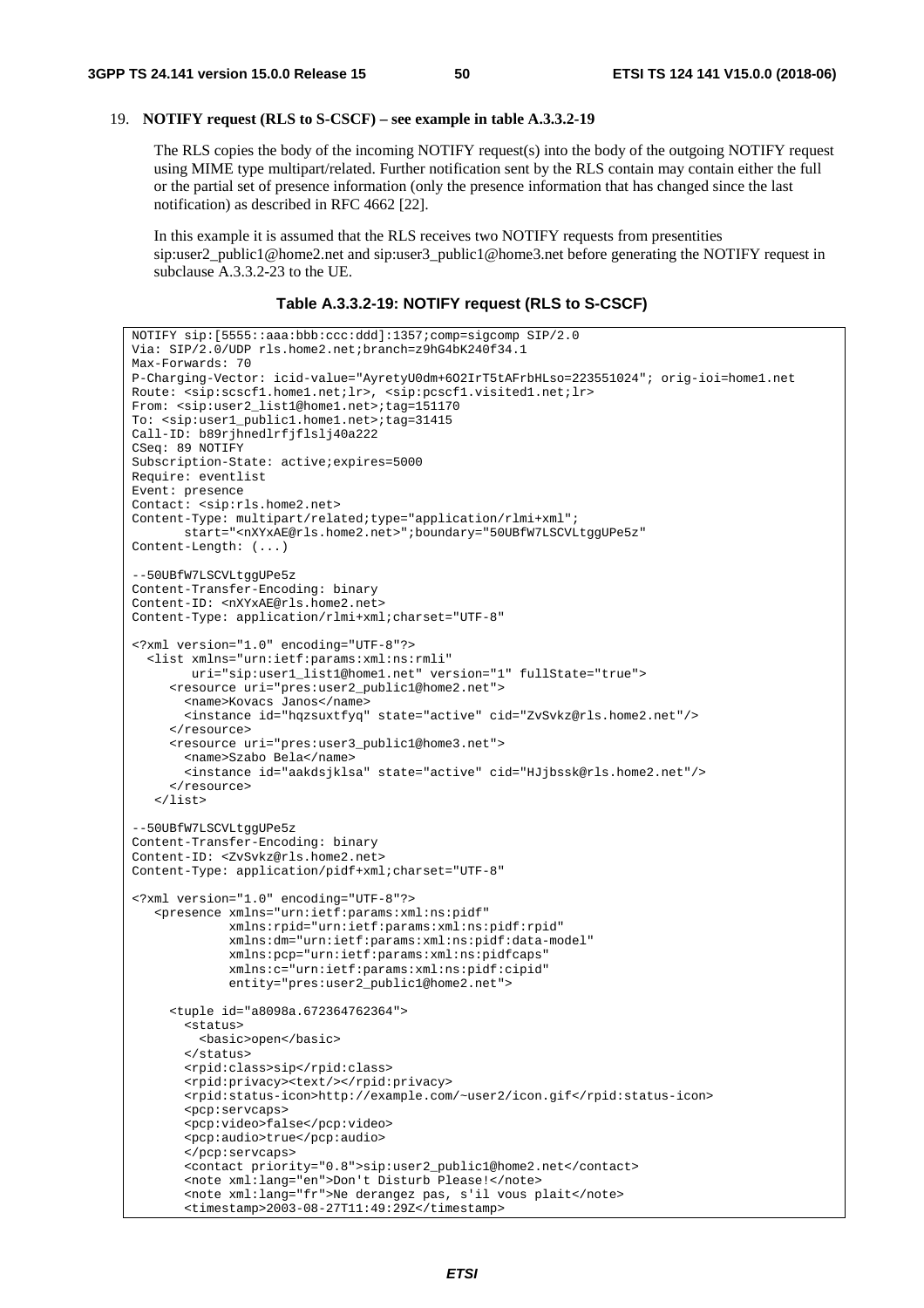| <tuple id="jklhgf9788934774.78"></tuple>                                                                              |  |
|-----------------------------------------------------------------------------------------------------------------------|--|
| <status></status>                                                                                                     |  |
| <basic>open</basic>                                                                                                   |  |
|                                                                                                                       |  |
| <rp:class>assistant</rp:class>                                                                                        |  |
| <rpid:relationship><rpid:assistant></rpid:assistant></rpid:relationship>                                              |  |
| <contact priority="1.0">tel:+1-212-555-2222</contact>                                                                 |  |
| <note xml:lang="en">She's my secretary</note>                                                                         |  |
| <timestamp>2003-08-27T11:49:29Z</timestamp>                                                                           |  |
|                                                                                                                       |  |
| <dm:person></dm:person>                                                                                               |  |
| <rpid:class>presentity</rpid:class>                                                                                   |  |
| <c:homepage>http://example.com/~user2</c:homepage>                                                                    |  |
| <c:card>http://example.com/~user2/card.vcd</c:card>                                                                   |  |
| <rpid:activities><rpid:meeting></rpid:meeting></rpid:activities>                                                      |  |
| <rpid:place-type until="2003-08-27T17:30:00Z"><rpid:office></rpid:office></rpid:place-type>                           |  |
|                                                                                                                       |  |
|                                                                                                                       |  |
|                                                                                                                       |  |
| --50UBfW7LSCVLtggUPe5z                                                                                                |  |
| Content-Transfer-Encoding: binary                                                                                     |  |
| Content-ID: <zvsvkz@pres.example.com></zvsvkz@pres.example.com>                                                       |  |
| Content-Type: application/pidf+xml;charset="UTF-8"                                                                    |  |
| xml version="1.0" encoding="UTF-8"?                                                                                   |  |
| <presence <="" td="" xmlns="urn:ietf:params:xml:ns:pidf"><td></td></presence>                                         |  |
| xmlns: rpid="urn: ietf: params: xml: ns: pidf: rpid"                                                                  |  |
| xmlns:dm="urn:ietf:params:xml:ns:pidf:data-model"                                                                     |  |
| xmlns: pcp="urn: ietf: params: xml: ns: pidf: caps"                                                                   |  |
| entity="pres:user3_public1@home3.net">                                                                                |  |
|                                                                                                                       |  |
| <tuple id="h7833hjkk.dsajfjdsaf"></tuple>                                                                             |  |
| <status><br/><basic>closed</basic></status>                                                                           |  |
|                                                                                                                       |  |
| <rpid:class>sip</rpid:class>                                                                                          |  |
| <rpid:privacy><rpid:text></rpid:text></rpid:privacy>                                                                  |  |
| <pcp:servcaps></pcp:servcaps>                                                                                         |  |
| <pcp:video>false</pcp:video>                                                                                          |  |
| <pcp:audio>true</pcp:audio>                                                                                           |  |
|                                                                                                                       |  |
| <contact priority="0.8">sip:user3_public1@home3.net</contact>                                                         |  |
| <note xml:lang="en">Don't Disturb Please!</note><br><note xml:lang="hu">Senki se merjen zavarni!</note>               |  |
| <timestamp>2003-08-27T11:48:59Z</timestamp>                                                                           |  |
|                                                                                                                       |  |
|                                                                                                                       |  |
| <tuple id="sajdhdsahjh75vvcb774.78"></tuple>                                                                          |  |
| <status></status>                                                                                                     |  |
| <basic>open</basic>                                                                                                   |  |
|                                                                                                                       |  |
| <rpid:class>supervisor</rpid:class><br><rpid:relationship><rpid:supervisor></rpid:supervisor>&gt;</rpid:relationship> |  |
| <contact priority="1.0">tel:+1-858-204-9141</contact>                                                                 |  |
| <note lang="en" xml:="">He's my supervisor</note>                                                                     |  |
| <timestamp>2003-08-27T11:48:59Z</timestamp>                                                                           |  |
|                                                                                                                       |  |
|                                                                                                                       |  |
| <dm:person></dm:person>                                                                                               |  |
| <c:homepage>http://example.com/~user3</c:homepage><br><c:card>http://example.com/~user3/card.vcd</c:card>             |  |
| <rpid:class>presentity</rpid:class>                                                                                   |  |
| <rpid:activities><rpid:vacation></rpid:vacation></rpid:activities>                                                    |  |
| <rpid:place-type until="2003-09-10T17:30:00Z"><rpid:ship></rpid:ship></rpid:place-type>                               |  |
|                                                                                                                       |  |
|                                                                                                                       |  |
|                                                                                                                       |  |
| --50UBfW7LSCVLtggUPe5z--                                                                                              |  |
|                                                                                                                       |  |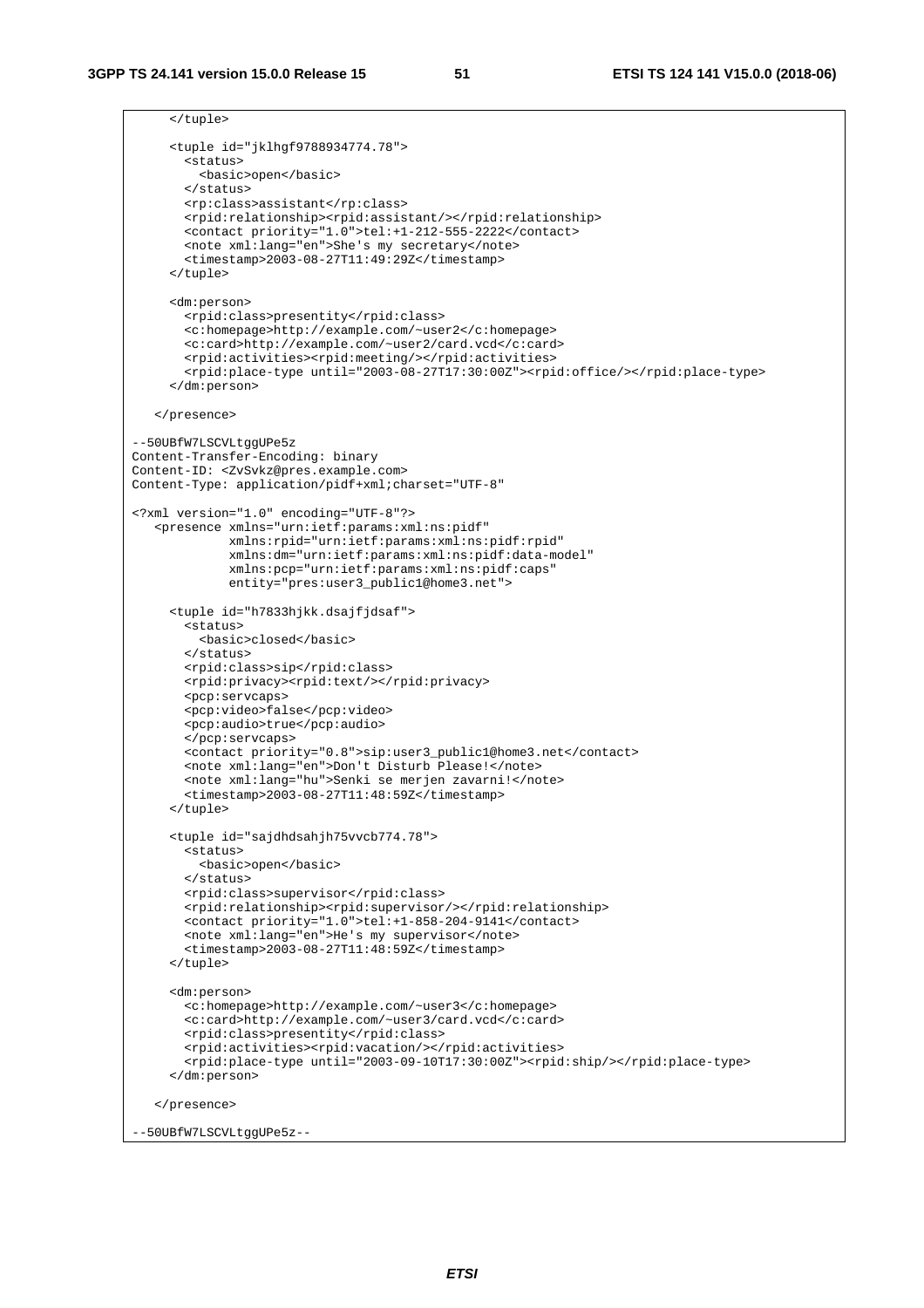**P-Charging-Vector:** The RLS populates the icid parameter with a globally unique value and populates the identifier of its own network to the originating Inter Operator Identifier (IOI) parameter of this header.

**Content-Type:** Set to the value of the Accept: header received in the SUBSCRIBE request.

 The message body in the NOTIFY request that carries the presence information of the presentity is formed as indicated in RFC 4662 [22], RFC 4479 [44], RFC 4480 [26], RFC 4482 [32] and RFC 5196 [25].

#### 20. **NOTIFY request (S-CSCF to P-CSCF) - see example in table A.3.3.2-20**

The S-CSCF#1 forwards the NOTIFY request to the P-CSCF.

## **Table A.3.3.2-20: NOTIFY request (S-CSCF to P-CSCF)**

```
NOTIFY sip:[5555::aaa:bbb:ccc:ddd]:1357;comp=sigcomp SIP/2.0 
Via: SIP/2.0/UDP scscf1.home1.net;branch=z9hG4bK332b23.1, SIP/2.0/UDP 
      rls.home2.net;branch=z9hG4bK240f34.1 
Max-Forwards: 69 
P-Charging-Vector: icid-value="AyretyU0dm+6O2IrT5tAFrbHLso=223551024" 
P-Charging-Function-Addresses: ccf=[5555::b99:c88:d77:e66]; ccf=[5555::a55:b44:c33:d22]; 
      ecf=[5555::1ff:2ee:3dd:4ee]; ecf=[5555::6aa:7bb:8cc:9dd] 
Route: <sip:pcscf1.visited1.net;lr> 
Record-Route: <sip:scscf1.home1.net;lr> 
From: 
To: 
Call-ID: 
CSeq: 
Subscription-State: 
Require: 
Event: 
Contact: 
Content-Type: 
Content-Length: 
(…)
```

| <b>P-Charging-Vector:</b>             | The S-CSCF stores the terminating Inter Operator Identifier (IOI) parameter<br>received.           |
|---------------------------------------|----------------------------------------------------------------------------------------------------|
| <b>P-Charging-Function-Addresses:</b> | The S-CSCF populates the P-Charging-Function-Addresses header field to be<br>passed to the P-CSCF. |

# 21. **NOTIFY request (P-CSCF to UE) - see example in table A.3.3.2-21**

The P-CSCF forwards the NOTIFY request to the watcher in the UE.

#### **Table A.3.3.2-21: NOTIFY request (P-CSCF to UE)**

```
NOTIFY sip:[5555::aaa:bbb:ccc:ddd]:1357;comp=sigcomp SIP/2.0 
Via: SIP/2.0/UDP pcscf1.visited1.net;branch=240f34.1, SIP/2.0/UDP 
      scscf1.home1.net;branch=z9hG4bK332b23.1SIP/2.0/UDP rls.home2.net;branch=z9hG4bK240f34.1 
Max-Forwards: 68 
Record-Route: <sip:scscf1.home1.net;lr>, <sip:pcscf1.home1.net:7531;lr;comp=sigcomp> 
From: 
To: 
Call-ID: 
CSeq: 
Subscription-State: 
Require: 
Event: 
Contact: 
Content-Type: 
Content-Length: 
(…)
```
#### 22. **200 (OK) response (UE to P-CSCF) - see example in table A.3.3.2-22**

The UE acknowledges the NOTIFY request with a 200 (OK) to the P-CSCF.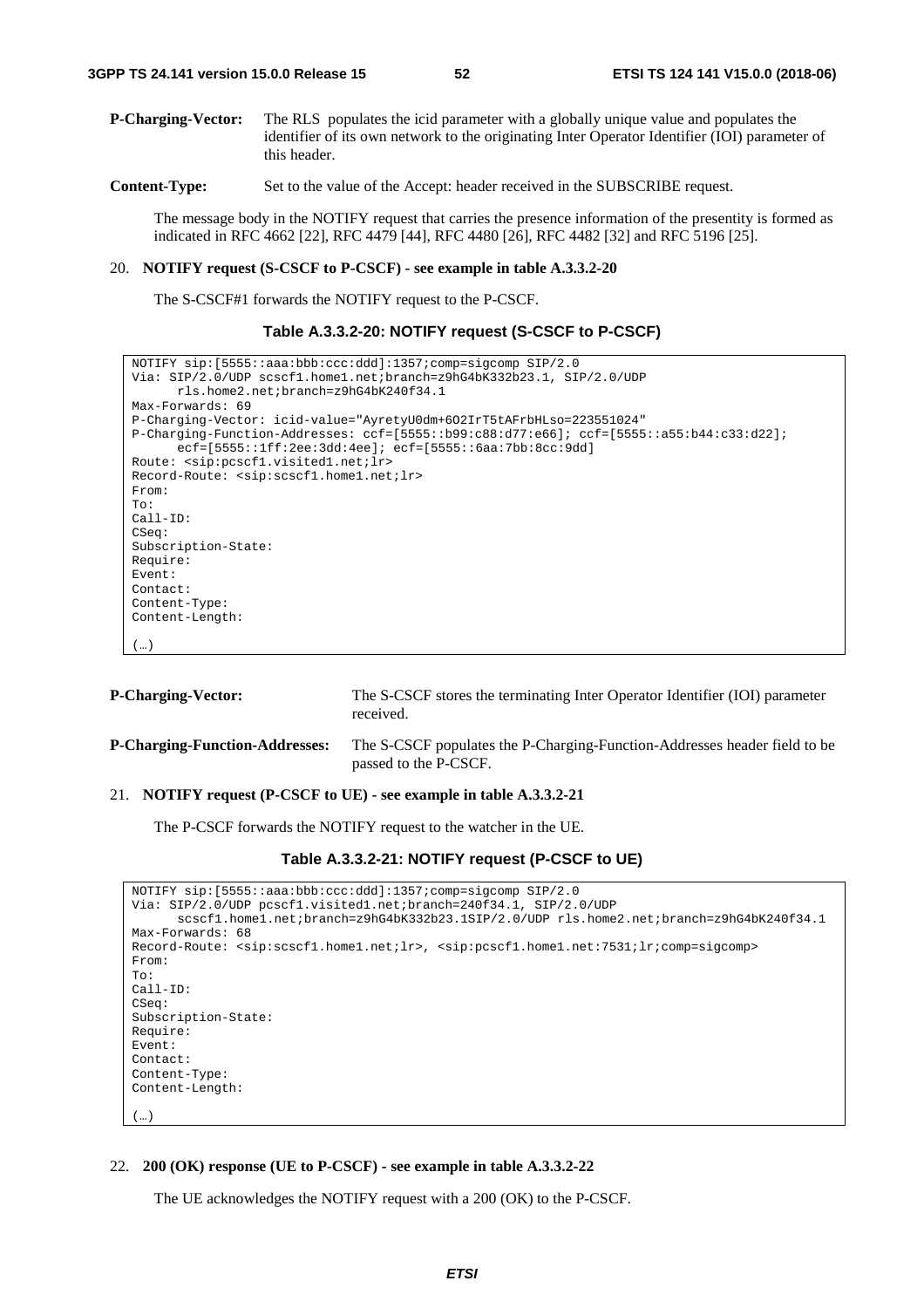| SIP/2.0 200 OK                                                                         |
|----------------------------------------------------------------------------------------|
| Via: SIP/2.0/UDP pcscf1.visited1.net;branch=240f34.1, SIP/2.0/UDP                      |
| scscfl.homel.net;branch=z9hG4bK332b23.1SIP/2.0/UDPrls.home2.net;branch=z9hG4bK240f34.1 |
| P-Access-Network-Info: 3GPP-UTRAN-TDD; utran-cell-id-3qpp=234151D0FCE11                |
| From:                                                                                  |
| To:                                                                                    |
| $Call-ID:$                                                                             |
| CSeq:                                                                                  |
| Content-Length: 0                                                                      |

**Table A.3.3.2-22: 200 (OK) response (UE to P-CSCF)** 

## 23. **200 (OK) response (P-CSCF to S-CSCF) – see example in table A.3.3.2-23**

The P-CSCF forwards the 200 (OK) response to the S-CSCF#1.

```
Table A.3.3.2-23: 200 (OK) response (P-CSCF to S-CSCF)
```

```
SIP/2.0 200 OK 
Via: SIP/2.0/UDP scscf1.home1.net;branch=z9hG4bK332b23.1, SIP/2.0/UDP 
      rls.home2.net;branch=z9hG4bK240f34.1 
P-Charging-Vector: icid-value="AyretyU0dm+6O2IrT5tAFrbHLso=223551024", orig-ioi=hom1.net, 
      term-ioi=visited1.net 
P-Access-Network-Info: 
From: 
To: 
Call-ID: 
CSeq: 
Content-Length:
```
#### 24. **200 (OK) response (S-CSCF to RLS) – see example in table A.3.3.2-24**

The S-CSCF#2 forwards the response to the RLS in the home network of the UE.

## **Table A.3.3.2-24: 200 (OK) response (S-CSCF to RLS)**

```
SIP/2.0 200 OK 
Via: SIP/2.0/UDP rls.home2.net;branch=z9hG4bK240f34.1 
P-Charging-Vector: icid-value="AyretyU0dm+6O2IrT5tAFrbHLso=223551024", orig-ioi=hom1.net; 
      term-ioi=home1.net 
From: 
To: 
Call-ID: 
CSeq: 
Content-Length:
```
**P-Charging-Vector:** The S-CSCF inserts the originating Inter Operator Identifier (IOI) parameter received and populates the identifier of its own network to the originating Inter Operator Identifier (IOI) parameter of this header.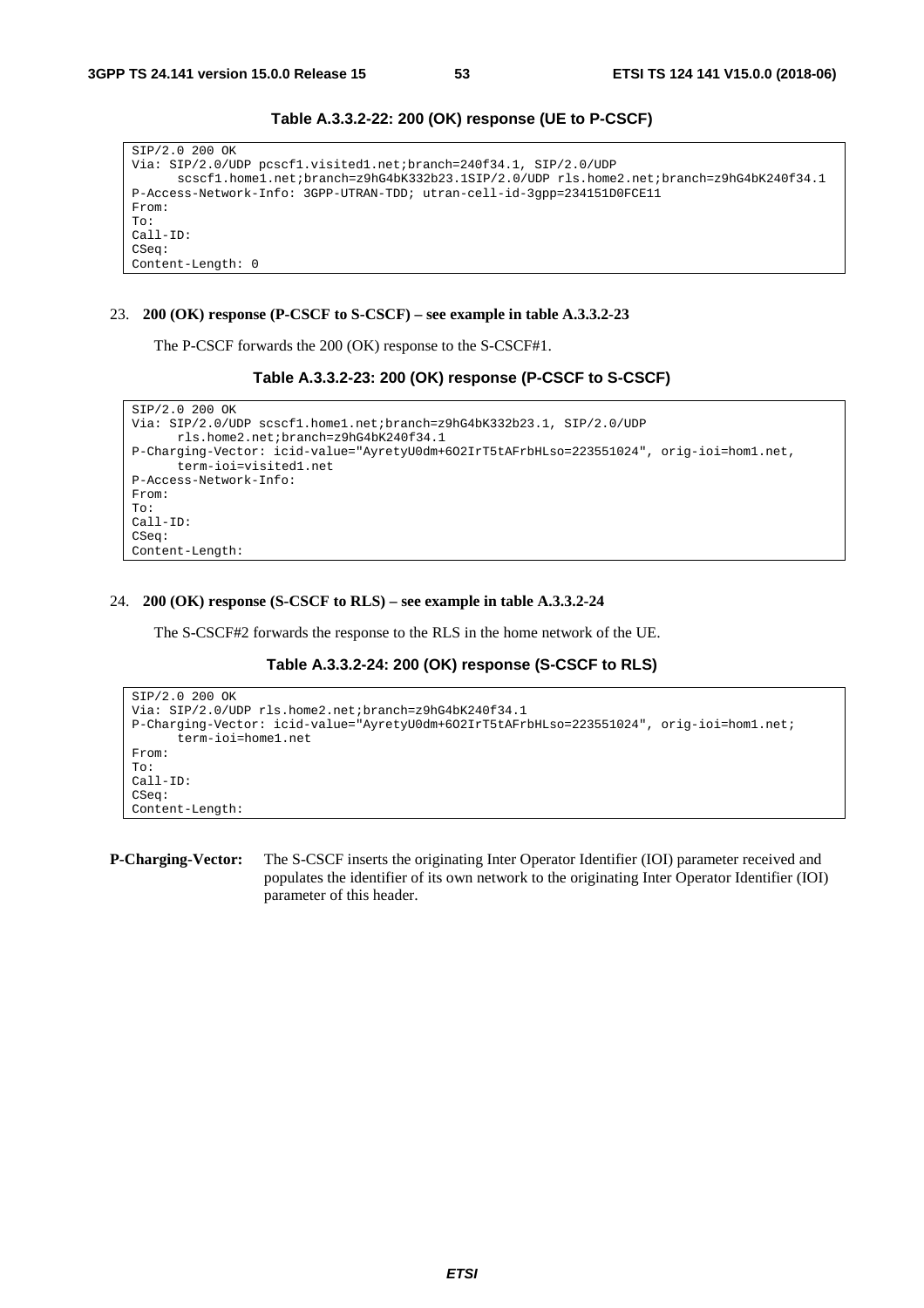# A.3.4 RLS subscribing to presentities in different network



# A.3.4.1 Successful subscription

**Figure A.3.4.1-1 RLS subscribing to presentities in different network** 

Figure A.3.4.1-1 shows the RLS subscribing to presence event notification about a presentity. The presentity is in a different IM CN subsystem. The details of the signalling flows are as follows:

# 1. **SUBSCRIBE request (RLS to S-CSCF) – see example in table A.3.4.1-1**

 The RLS resolves the watcher's resource address (the address is received according to subclause A.3.3) and subscribes to presence event notification at all the presentities that are represented by the resource list SIP URI. The home network of these presentities can be different or in the same network, as the RLS. In this example only a single subscription is shown where the home network of the presentity is another network. Subscriptions to other presentities follow a similar procedure. To initiate a subscription, the RLS generates a SUBSCRIBE request containing the "presence" event that it wishes to be notified of, together with an indication of the length of time this periodic subscription should last. The RLS sends the SUBSCRIBE request to the S-CSCF of "sip:user1\_public1@home1.net" (S-CSCF#1). The address of S-CSCF#1 is either remembered from previous transactions (when "sip:user1\_public1@home1.net" has subscribed for the resource list) or queried by the RLS using the Sh interface.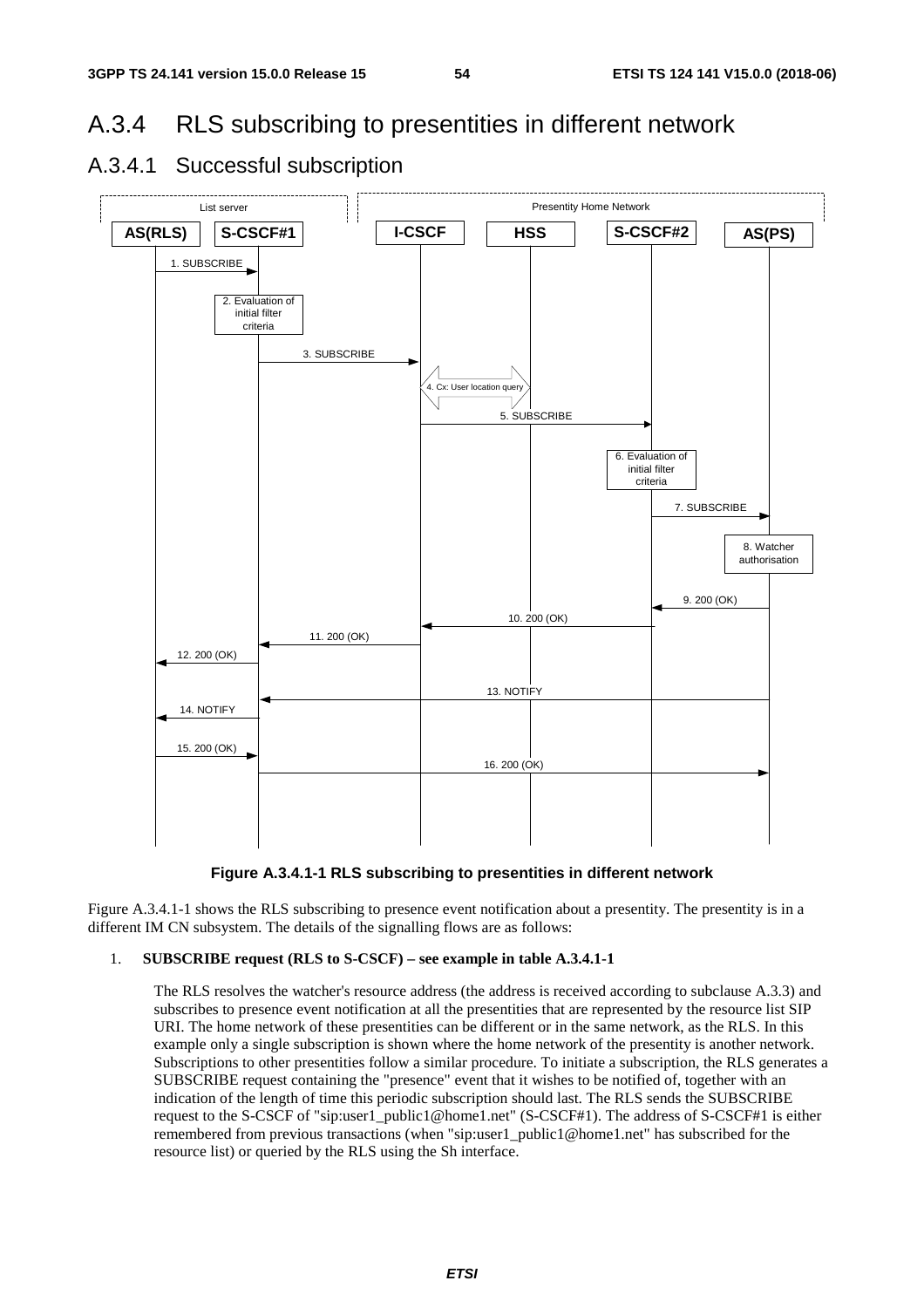# **Table A.3.4.1-1 SUBSCRIBE request (RLS to S-CSCF)**

```
SUBSCRIBE sip:user2_public1@home2.net SIP/2.0 
Via: SIP/2.0/UDP rls.home1.net;branch=z9hG4bKehuefdam 
Max-Forwards: 70 
Route: <sip:scscf1.home1.net;lr> 
P-Asserted-Identity: <sip:user1_public1@home1.net> 
P-Charging-Vector: icid-value="AyretyU0dm+6O2IrT5tAFrbHLso=323551024"; orig-ioi=home1.net 
P-Charging-Function-Addresses: ccf=[5555::b99:c88:d77:e66]; ccf=[5555::a55:b44:c33:d22]; 
      ecf=[5555::1ff:2ee:3dd:4ee]; ecf=[5555::6aa:7bb:8cc:9dd] 
From: <sip:user1_public1@home1.net>;tag=31415 
To: <sip:user2_public1@home2.net> 
Call-ID: q987a9a87g087abgf7qyg7ag 
CSeq: 123 SUBSCRIBE 
Event: presence 
Expires: 7200 
Accept: application/pidf+xml 
Contact: <sip:rls.home1.net> 
Content-Length: 0
```

| <b>Request-URI:</b>                   | Public user identity whose events the RLS subscribes to.                                                                                                                                           |  |
|---------------------------------------|----------------------------------------------------------------------------------------------------------------------------------------------------------------------------------------------------|--|
| <b>P-Charging-Vector:</b>             | The RLS populates the icid parameter with a new globally unique value and<br>populates the originating Inter Operator Identifier (IOI) parameter with the<br>identifier of its own network of RLS. |  |
| <b>P-Charging-Function-Addresses:</b> | The RLS populates the P-Charging-Function-Addresses header field to be<br>passed to the S-CSCF.                                                                                                    |  |
| To:                                   | Same as the Request-URI.                                                                                                                                                                           |  |
| Event:                                | This field is populated with the value "presence" to specify the use of the<br>presence package.                                                                                                   |  |
| Accept:                               | This field is populated with the value "application/pidf+xml".                                                                                                                                     |  |

### 2. **Evaluation of initial filter criteria**

 S-CSCF#1 validates the service profile of this subscriber and evaluates the initial filter criteria. In this example, no AS is assumed to be involved.

#### 3. **SUBSCRIBE request (S-CSCF to I-CSCF) – see example in table A.3.4.1-3**

 S-CSCF#1 performs an analysis of the destination address, and determines the network operator to whom the destination subscriber belongs. S-CSCF#1 forwards the request to the I-CSCF.

## **Table A.3.4.1-3 SUBSCRIBE request (S-CSCF to I-CSCF)**

```
SUBSCRIBE sip:user2_public1@home2.net SIP/2.0 
Via: SIP/2.0/UDP scscf1.home1.net;branch=z9hG4bKehuehjgt, SIP/2.0/UDP 
      rls.home1.net;branch=z9hG4bKehuefdam 
Max-Forwards: 69 
Record-Route: <sip:orig@scscf1.home1.net;lr> 
P-Asserted-Identity: 
P-Charging-Vector: 
From: 
To: 
Call-ID: 
CSeq: 
Event: 
Expires: 
Accept: 
Contact: 
Content-Length:
```
**P-Charging-Vector:** The S-CSCF stores the originating Inter Operator Identifier (IOI) parameter received.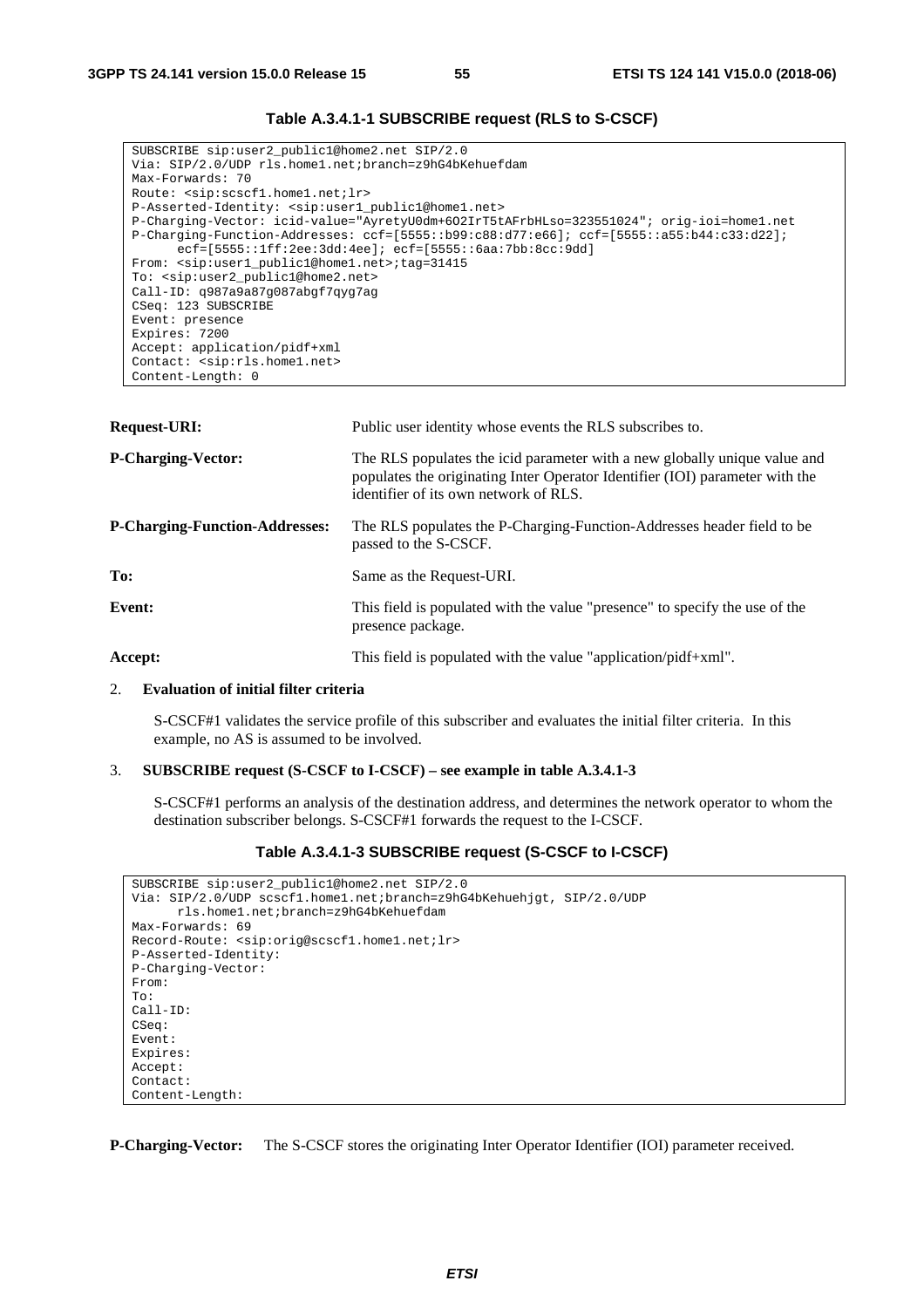## 4. **Cx: User Location Query procedure**

 The I-CSCF sends a query to the HSS to find out the S-CSCF of the presentity. The HSS responds with the address of the current S-CSCF for the presentity.

For detailed message flows see 3GPP TS 29.228 [10].

 Table A.3.4.1-4a provides the parameters in the SIP SUBSCRIBE request (flow 3), which are sent to the HSS.

#### **Table A.3.4.1-4a: Cx: User location query procedure (I-CSCF to HSS)**

| <b>Message source</b> | Cx: Information         | Information source | <b>Description</b>                                             |
|-----------------------|-------------------------|--------------------|----------------------------------------------------------------|
| and destination       | element name            | in SIP SUBSCRIBE   |                                                                |
| I-CSCF to HSS         | User Public<br>Identitv | Request-URI        | This information element indicates<br>the public user identity |

 Table A.3.4.1-4b provides the parameters sent from the HSS that need to be mapped to SIP SUBSCRIBE request (flow 5) and sent to the S-CSCF.

**Table A.3.4.1-4b: Cx: User location query procedure (HSS to I-CSCF)** 

| Message source  | <b>Cx: Information</b> | <b>Mapping to SIP header</b> | <b>Description</b>                                                  |
|-----------------|------------------------|------------------------------|---------------------------------------------------------------------|
| and destination | element name           | in SIP SUBSCRIBE             |                                                                     |
| HSS to I-CSCF   | S-CSCF name            | Route header field           | This information indicates the serving<br>ICSCF's name of that user |

#### 5. **SUBSCRIBE request (I-CSCF to S-CSCF) - see example in table A.3.4.1-5**

The I-CSCF forwards the SUBSCRIBE request to the S-CSCF#2 that will handle the termination.

## **Table A.3.4.1-5: SUBSCRIBE request (I-CSCF to S-CSCF)**

```
SUBSCRIBE sip:user2_public1@home2.net SIP/2.0 
Via: SIP/2.0/UDP icscf2_s.home2.net;branch=z9hG4bKj5hgrt2o, SIP/2.0/UDP 
      scscf1.home1.net;branch=z9hG4bKehuehjgt, SIP/2.0/UDP
      rls.home1.net;branch=z9hG4bKehuefdam 
Max-Forwards: 68 
P-Asserted-Identity: 
P-Charging-Vector: icid-value="AyretyU0dm+6O2IrT5tAFrbHLso=323551024"; orig-ioi=home1.net; 
Route: <sip:scscf2.home2.net;lr> 
Record-Route: 
From: 
To: 
Call-ID: 
CSeq: 
Event: 
Expires: 
Accept: 
Contact:
Content-Length:
```
# 6. **Evaluation of initial filter criteria**

 S-CSCF#2 validates the service profile of this subscriber and evaluates the initial filter criteria. For sip:user2\_public1@home2.net the S-CSCF has Termination initial Filter Criteria with Service Point Trigger of Method = SUBSCRIBE AND Event = "presence" that informs the S-CSCF to route the SUBSCRIBE request to the AS ps.home2.net. The S-CSCF#2 has preconfigured information not to create a Record-Route entry for this request.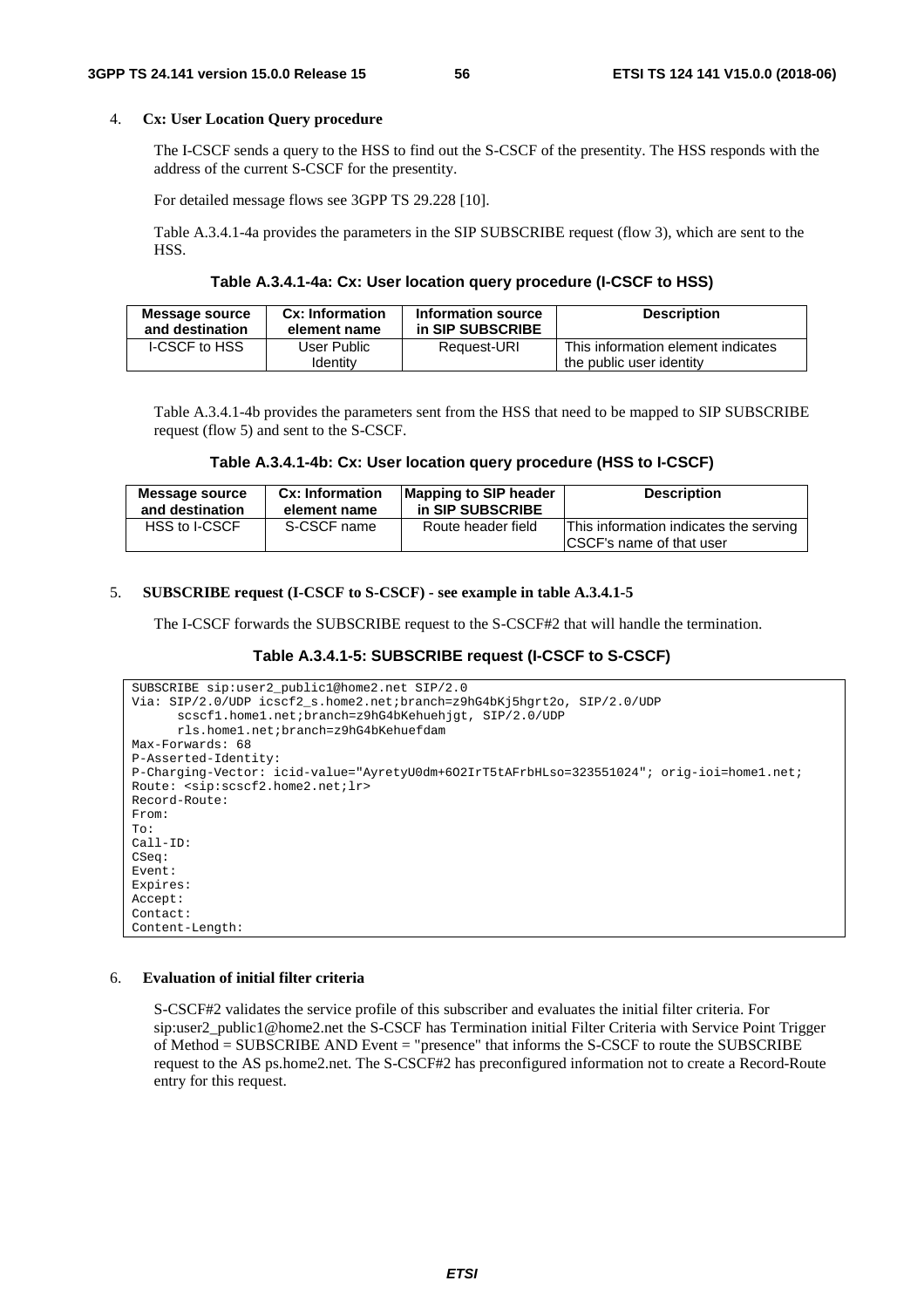## 7. **SUBSCRIBE request (S-CSCF to PS) - see example in table A.3.4.1-7**

The S-CSCF#2 forwards the SUBSCRIBE request to the PS.

### **Table A.3.4.1-7 SUBSCRIBE request (S-CSCF to PS)**

```
SUBSCRIBE sip:user2_public1@home2.net SIP/2.0 
Via: SIP/2.0/UDP scscf2.home2.net;branch=z9hG4bK344a65.1, SIP/2.0/UDP 
      icscf2_s.home2.net;branch=z9hG4bKj5hgrt2o, SIP/2.0/UDP 
      scscf1.home1.net;branch=z9hG4bKehuehjgt, SIP/2.0/UDP 
      rls.home1.net;branch=z9hG4bKehuefdam 
Max-Forwards: 67 
P-Asserted-Identity: 
P-Charging-Vector: 
P-Charging-Function-Addresses: ccf=[5555::b99:c88:d77:e66]; ccf=[5555::a55:b44:c33:d22]; 
      ecf=[5555::1ff:2ee:3dd:4ee]; ecf=[5555::6aa:7bb:8cc:9dd] 
Route: <sip:ps.home2.net;lr>, <sip:scscf2.home2.net;lr> 
Record-Route: <sip:orig@scscf1.home1.net;lr> 
From: 
To: 
Call-ID: 
CSeq: 
Event: 
Expires: 
Accept: 
Contact: 
Content-Length:
```

| <b>P-Charging-Vector:</b>             | The S-CSCF stores the originating Inter Operator Identifier (IOI) parameter<br>received and populates the identifier of its own network to the originating<br>Inter Operator Identifier (IOI) parameter of this header. |
|---------------------------------------|-------------------------------------------------------------------------------------------------------------------------------------------------------------------------------------------------------------------------|
| <b>P-Charging-Function-Addresses:</b> | The S-CSCF populates the P-Charging-Function-Addresses header field to be<br>passed to the PS.                                                                                                                          |

### 8. **Authorization of watcher**

 The PS performs the necessary authorization checks on the originator to ensure it is allowed to watch the presentity. In this example all privacy conditions are met, so the PS sends a 200 (OK) response to the S-CSCF.

 In the case where the privacy/authorization checks fails, then a necessary 2xx or 4xx response will be sent to the S-CSCF. The selection of the correct response code depends on the presentity's subscription authorization policy document.

#### 9. **200 (OK) response (PS to S-CSCF) - see example in table A.3.4.1-9**

The PS sends the response to S-CSCF#2.

```
Table A.3.4.1-9: 200 (OK) response (PS to S-CSCF)
```

```
SIP/2.0 200 OK 
Via: SIP/2.0/UDP scscf2.home2.net;branch=z9hG4bK344a65.1, SIP/2.0/UDP 
      icscf2_s.home2.net;branch=z9hG4bKj5hgrt2o, SIP/2.0/UDP 
      scscf1.home1.net;branch=z9hG4bKehuehjgt, SIP/2.0/UDP 
      rls.home1.net;branch=z9hG4bKehuefdam 
P-Charging-Vector: icid-value="AyretyU0dm+6O2IrT5tAFrbHLso=323551024"; orig-
      ioi=home2.net:term-ioi=home2.net 
P-Charging-Function-Addresses: ccf=[5555::b99:c88:d77:e66]; ccf=[5555::a55:b44:c33:d22]; 
      ecf=[5555::1ff:2ee:3dd:4ee]; ecf=[5555::6aa:7bb:8cc:9dd] 
Record-Route: 
From: 
To: <sip:user2_public1@home2.net>;tag=151170 
Call-ID: 
CSeq: 
Expires: 
Contact: <sip:ps.home2.net;lr> 
Content-Length: 0
```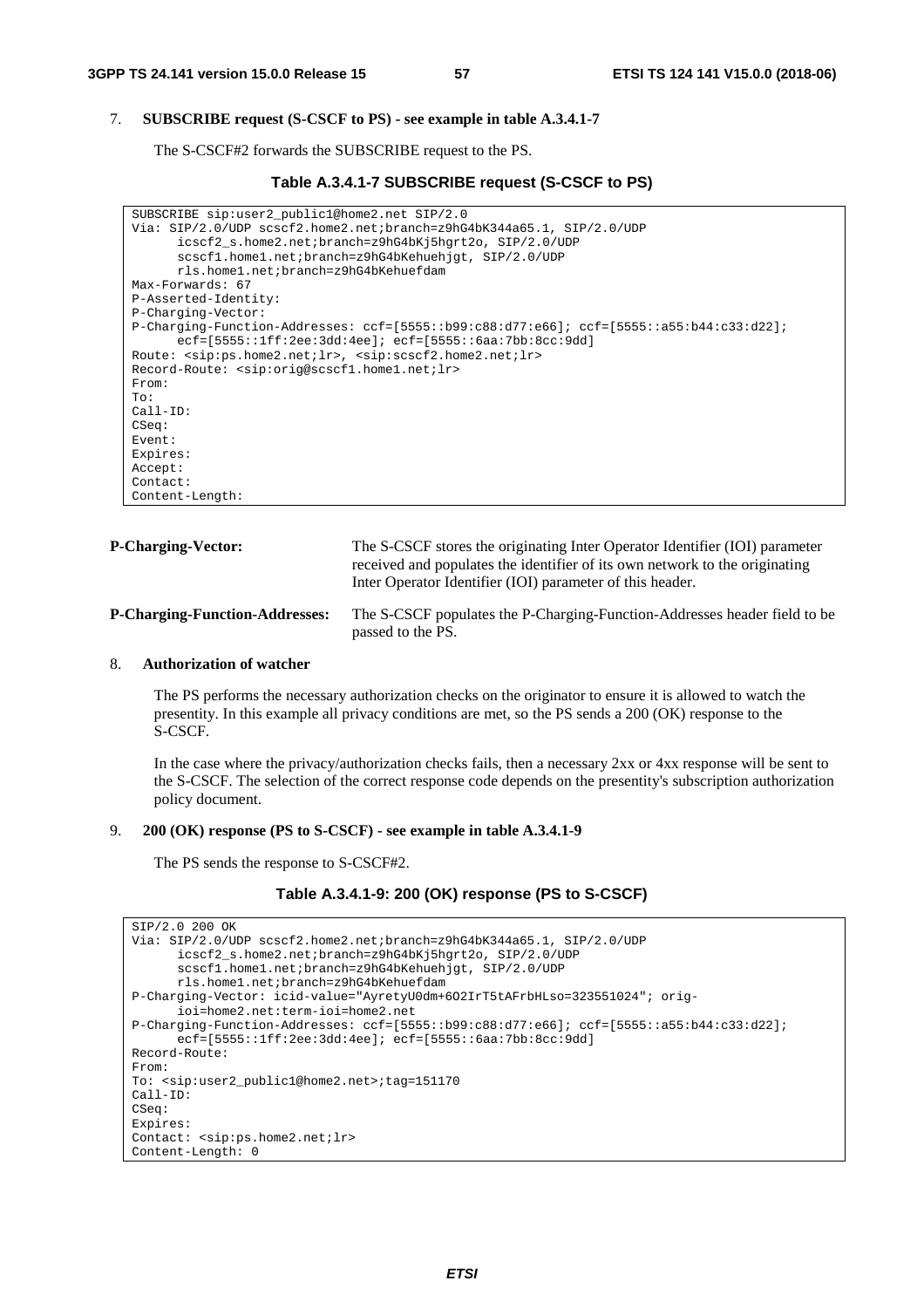| <b>P-Charging-Vector:</b>             | The PS stores the originating Inter Operator Identifier (IOI) parameter<br>received and populates the identifier of its own network to the terminating<br>Inter Operator Identifier (IOI) parameter of this header. |
|---------------------------------------|---------------------------------------------------------------------------------------------------------------------------------------------------------------------------------------------------------------------|
| <b>P-Charging-Function-Addresses:</b> | The PS stores the P-Charging-Function-Addresses header field and passes<br>this header to the S-CSCF.                                                                                                               |

#### 10. **200 (OK) response (S-CSCF to I-CSCF) - see example in table A.3.4.1-10**

S-CSCF#2 forwards the response to the I-CSCF.

| Table A.3.4.1-10: 200 (OK) response (S-CSCF to I-CSCF) |  |  |  |
|--------------------------------------------------------|--|--|--|
|--------------------------------------------------------|--|--|--|

```
SIP/2.0 200 OK 
Via: SIP/2.0/UDP icscf2_s.home2.net;branch=z9hG4bKj5hgrt2o, SIP/2.0/UDP 
      scscf1.home1.net;branch=z9hG4bKehuehjgt, SIP/2.0/UDP 
      rls.home1.net;branch=z9hG4bKehuefdam 
P-Charging-Vector: 
P-Charging-Function-Addresses: 
Record-Route: 
From: 
To: 
Call-ID: 
CSeq: 
Expires: 
Contact: 
Content-Length:
```

| <b>P-Charging-Vector:</b>             | The S-CSCF stores the terminating Inter Operator Identifier (IOI) parameter<br>received and populates the identifier of its own network to the terminating<br>Inter Operator Identifier (IOI) parameter of this header. |
|---------------------------------------|-------------------------------------------------------------------------------------------------------------------------------------------------------------------------------------------------------------------------|
| <b>P-Charging-Function-Addresses:</b> | The S-CSCF stores the P-Charging-Function-Addresses header field and<br>passes this header to the I-CSCF.                                                                                                               |

# 11. **200 (OK) response (I-CSCF to S-CSCF) - see example in table A.3.4.1-11**

The I-CSCF forwards the response to S-CSCF#1.

```
Table A.3.4.1-11: 200 (OK) response (I-CSCF to S-CSCF)
```

```
SIP/2.0 200 OK 
Via: SIP/2.0/UDP scscf1.home1.net;branch=z9hG4bKehuehjgt, SIP/2.0/UDP 
     rls.home1.net;branch=z9hG4bKehuefdam 
P-Charging-Vector: 
Record-Route: 
From: 
To: 
Call-ID: 
CSeq: 
Expires: 
Contact: 
Content-Length:
```
## 12. **200 (OK) response (S-CSCF to RLS) - see example in table A.3.4.1-12**

S-CSCF#1 forwards the response to the RLS.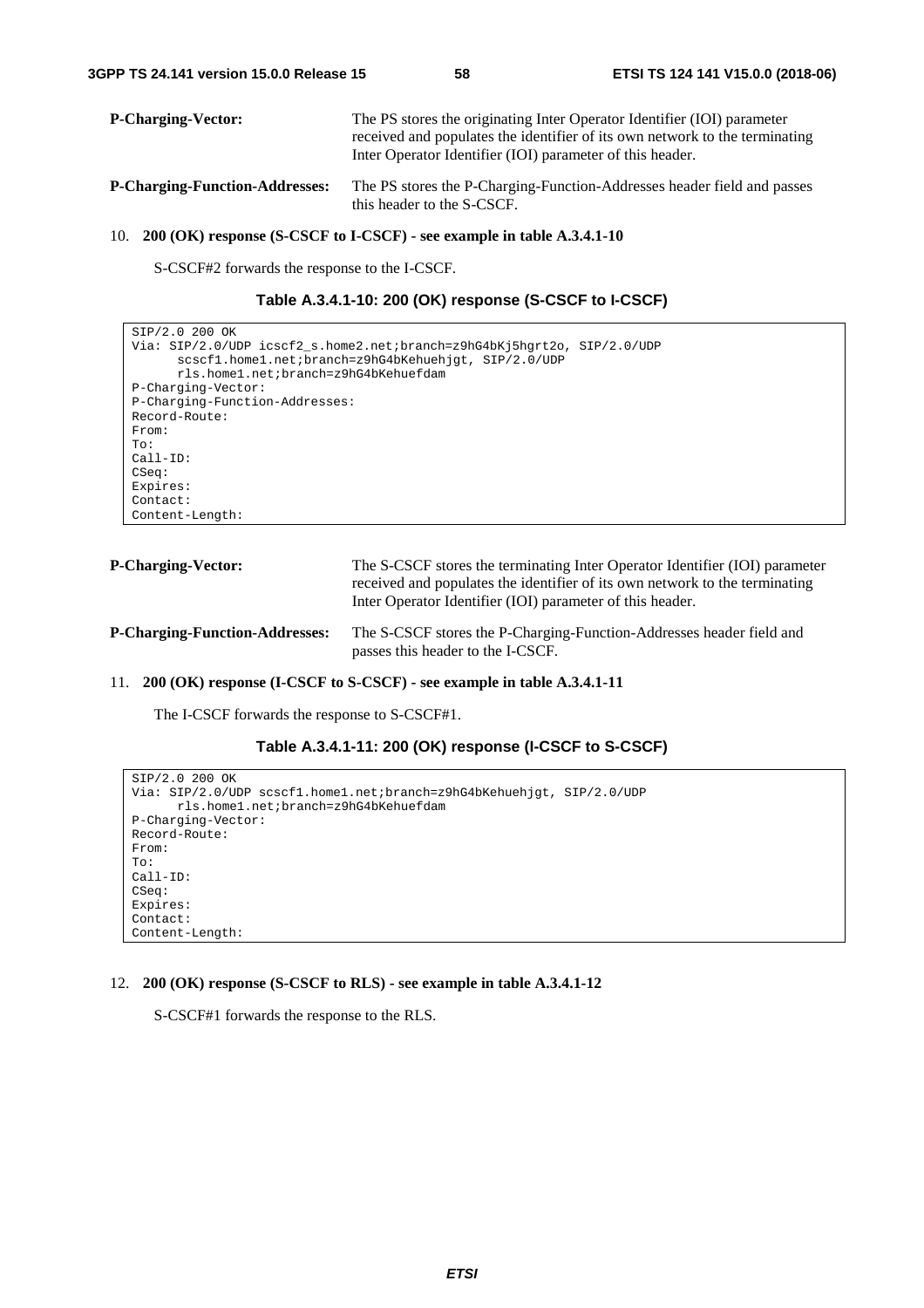```
SIP/2.0 200 OK 
Via: SIP/2.0/UDP rls.home1.net;branch=z9hG4bKehuefdam 
P-Charging-Vector: 
P-Charging-Function-Addresses: ccf=[5555::b99:c88:d77:e66]; ccf=[5555::a55:b44:c33:d22]; 
      ecf=[5555::1ff:2ee:3dd:4ee]; ecf=[5555::6aa:7bb:8cc:9dd] 
Record-Route: 
From: 
To: 
Call-ID: 
CSeq: 
Expires: 
Contact: 
Content-Length:
```

| <b>P-Charging-Vector:</b>             | The S-CSCF stores the terminating Inter Operator Identifier (IOI) parameter<br>received and populates the identifier of its own network to the terminating<br>Inter Operator Identifier (IOI) parameter of this header. |
|---------------------------------------|-------------------------------------------------------------------------------------------------------------------------------------------------------------------------------------------------------------------------|
| <b>P-Charging-Function-Addresses:</b> | The S-CSCF stores the P-Charging-Function-Addresses header field and<br>passes this header to the RLS.                                                                                                                  |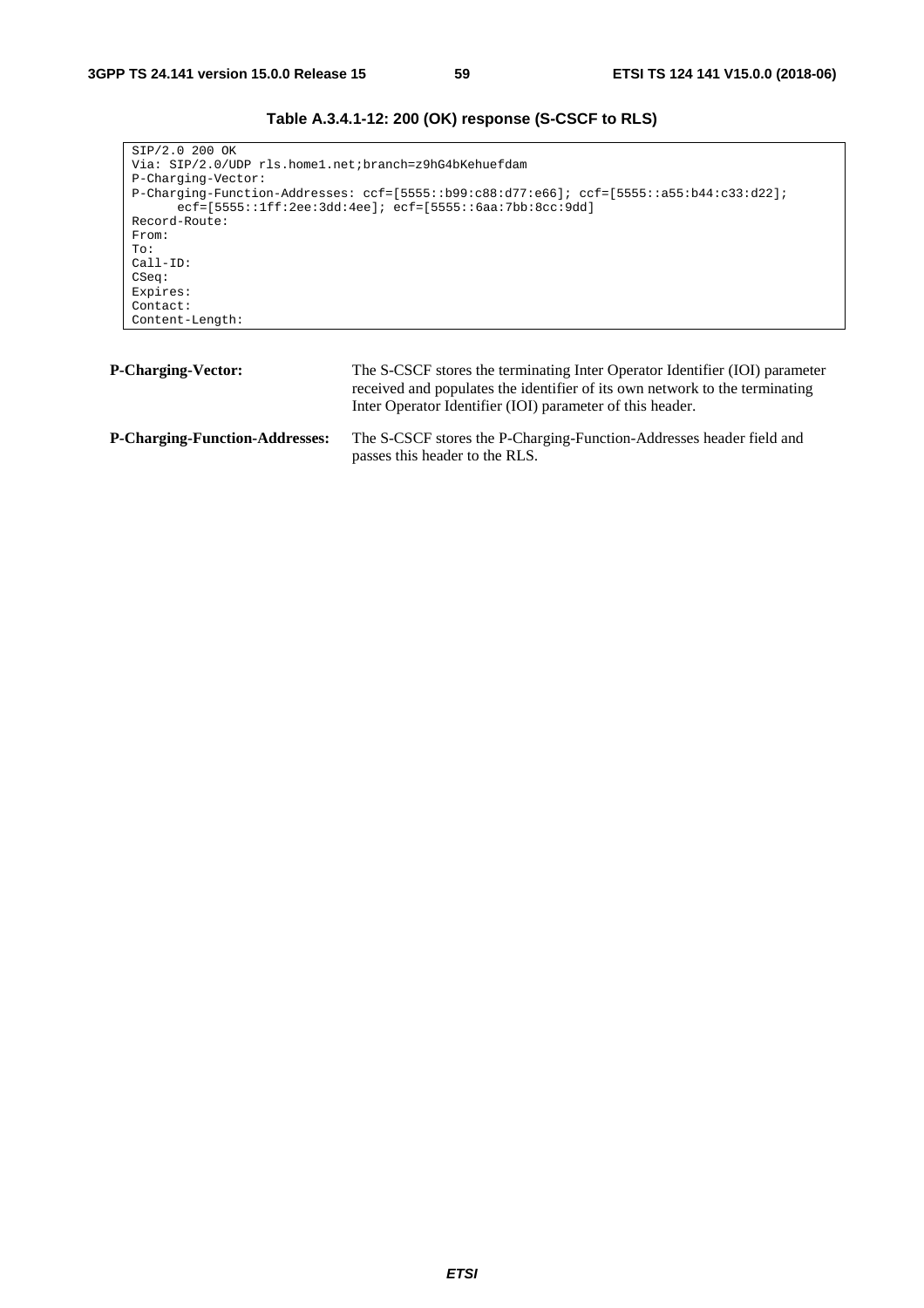#### 13. **NOTIFY request (PS to S-CSCF) - see example in table A.3.4.1-13**

 As soon as the PS sends a 200 (OK) response to accept the subscription, it sends a NOTIFY request with the current state of the presentity's presence information that the watcher has subscribed and been authorized to. The NOTIFY request is sent to S-CSCF#1.

#### **Table A.3.4.1-13: NOTIFY request (PS to S-CSCF)**

```
NOTIFY sip:rls.home1.net SIP/2.0 
Via: SIP/2.0/UDP ps.home2.net;branch=z9hG4bK348923.1 
Max-Forwards: 70 
Route: <sip:scscf1.home1.net;lr> 
P-Charging-Vector: icid-value="AyretyU0dm+6O2IrT5tAFrbHLso=423551024"; orig-ioi=home2.net 
From: <sip:user1_public1@home2.net>;tag=151170 
To: <sip:rls.home1.net>;tag=31415 
Call-ID: q987a9a87g087abgf7qyg7ag 
CSeq: 42 NOTIFY 
Subscription-State:active;expires=7200 
Event: presence 
Contact: <sip:ps.home2.net> 
Content-Type: application/pidf+xml 
Content-Length: (...) 
<?xml version="1.0" encoding="UTF-8"?> 
    <presence xmlns="urn:ietf:params:xml:ns:pidf" 
              xmlns:rpid="urn:ietf:params:xml:ns:pidf:rpid" 
              xmlns:dm="urn:ietf:params:xml:ns:pidf:data-model" 
              xmlns:pcp="urn:ietf:params:xml:ns:pidf:caps" 
              xmlns:c="urn:ietf:params:xml:ns:pidf:cipid" 
         entity="pres:user2_public1@home2.net "> 
      <tuple id="a8098a.672364762364"> 
        <status> 
          <basic>open</basic> 
        </status> 
        <rpid:class>sip</rpid:class> 
        <rpid:privacy><text/></rpid:privacy> 
        <rpid:status-icon>http://example.com/~user2/icon.gif</rpid:status-icon> 
        <pcp:servcaps> 
        <pcp:video>false</pcp:video> 
        <pcp:audio>true</pcp:audio> 
        </pcp:servcaps> 
        <contact priority="0.8">im:user2_public1@home2.net</contact> 
        <note xml:lang="en">Don't Disturb Please!</note> 
        <note xml:lang="fr">Ne derangez pas, s'il vous plait</note> 
        <timestamp>2003-08-27T11:49:29Z</timestamp> 
      </tuple> 
      <tuple id="jklhgf9788934774.78"> 
        <status> 
          <basic>open</basic> 
        </status> 
        <rpid:class>assistant</rpid:class> 
        <rpid:relationship><rpid:assistant/></rpid:relationship> 
        <contact priority="1.0">tel:+1-212-555-2222</contact> 
        <note xml:lang="en">She's my secretary</note> 
        <timestamp>2003-08-27T11:49:29Z</timestamp> 
      </tuple> 
      <dm:person> 
        <rpid:class>presentity</rpid:class> 
        <c:homepage>http://example.com/~user2</c:homepage> 
        <c:card>http://example.com/~user2/card.vcd</c:card> 
        <rpid:activities><rpid:meeting/></rpid:activities> 
        <rpid:place-type until="2003-08-27T17:30:00Z"><rpid:office/></rpid:place-type> 
      </dm:person> 
    </presence>
```
**P-Charging-Vector:** The PS populates the icid parameter with a globally unique value and populates the identifier of its own network to the originating Inter Operator Identifier (IOI) parameter of this header.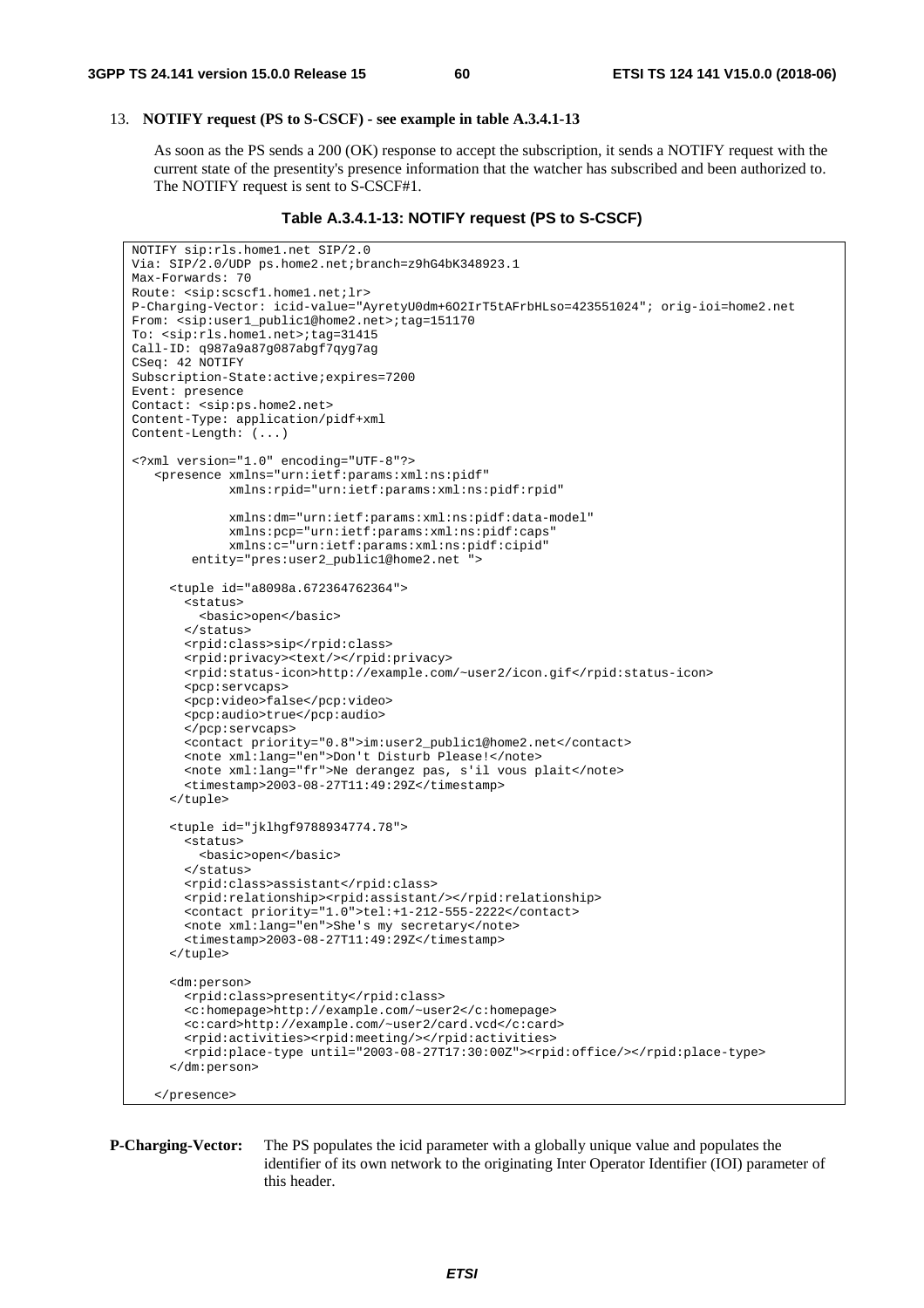**Content-Type:** Set to the value of the Accept header received in the SUBSCRIBE request or "application/pidf+xml".

 The message body in the NOTIFY request that carries the presentity's presence state is formed as indicated in RFC 3863 [21], RFC 4479 [44], RFC 4480 [26], RFC 4482 [32] and RFC 5196 [25].

#### 14. **NOTIFY request (S-CSCF to RLS) - see example in table A.3.4.1-14**

The S-CSCF#1 forwards the NOTIFY request to the RLS.

#### **Table A.3.4.1-14: NOTIFY request (S-CSCF to RLS)**

```
NOTIFY sip:rls.home1.net SIP/2.0 
Via: SIP/2.0/UDP scscf1.home1.net;branch=z9hG4bKehuehjgt, SIP/2.0/UDP 
      ps.home2.net;branch=z9hG4bK348923.1 
Max-Forwards: 69 
P-Charging-Vector: 
P-Charging-Function-Addresses: ccf=[5555::b99:c88:d77:e66]; ccf=[5555::a55:b44:c33:d22]; 
      ecf=[5555::1ff:2ee:3dd:4ee]; ecf=[5555::6aa:7bb:8cc:9dd] 
Record-Route: <sip:scscf1.home1.net;lr> 
From: 
To: 
Call-ID: 
CSeq: 
Subscription-State: 
Event: 
Contact: 
Content-Type: 
Content-Length: 
(…)
```

| <b>P-Charging-Vector:</b>             | The S-CSCF stores the originating Inter Operator Identifier (IOI) parameter<br>and populates the identifier of its own network to the originating Inter<br>Operator Identifier (IOI) parameter of this header. |  |
|---------------------------------------|----------------------------------------------------------------------------------------------------------------------------------------------------------------------------------------------------------------|--|
| <b>P-Charging-Function-Addresses:</b> | The S-CSCF populates the P-Charging-Function-Addresses header field to be<br>passed to the RLS.                                                                                                                |  |

#### 15. **200 (OK) response (RLS to S-CSCF) – see example in table A.3.4.1-15**

The RLS generates a 200 (OK) response to the NOTIFY request.

```
Table A.3.4.1-15: 200 (OK) response (RLS to S-CSCF)
```

```
SIP/2.0 200 OK 
Via: 
P-Charging-Vector: icid-value="AyretyU0dm+6O2IrT5tAFrbHLso=423551024"; orig-
      ioi=home1.net:term-ioi=home1.net 
From: 
To: 
Call-ID: 
CSeq: 
Content-Length: 0
```

```
P-Charging-Vector: The RLS stores the originating Inter Operator Identifier (IOI) parameter and populates the 
                        identifier of its own network to the terminating Inter Operator Identifier (IOI) parameter of 
                        this header.
```

```
16. 200 (OK) response (S-CSCF to PS) – see example in table A.3.4.1-16
```
The S-CSCF#1 forwards the 200 (OK) response to the PS.

## **Table A.3.4.1-16: 200 (OK) response (S-CSCF to PS)**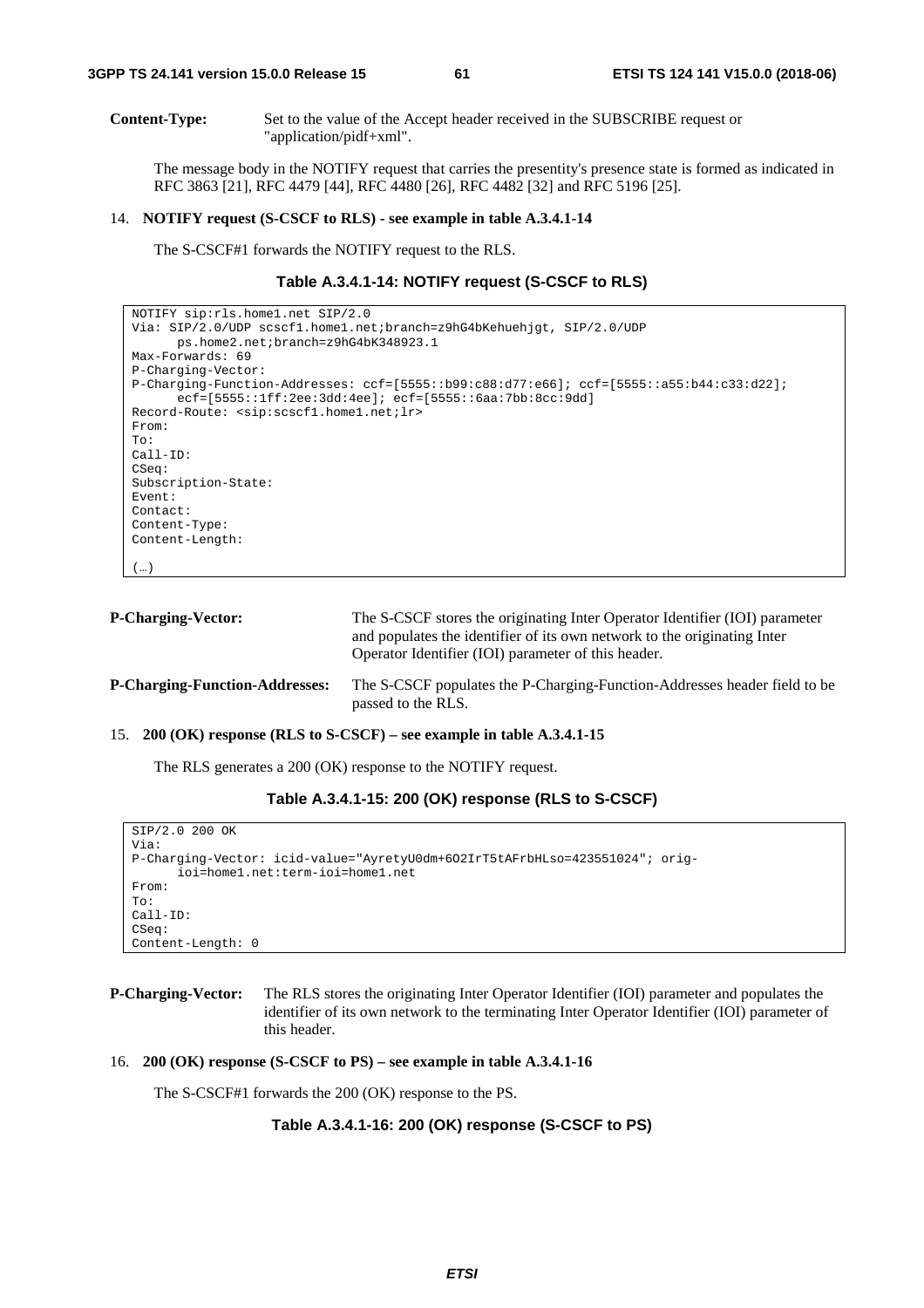| SIP/2.0 200 OK                                       |
|------------------------------------------------------|
| P-Charging-Vector:                                   |
| Via: SIP/2.0/UDP ps.home2.net;branch=z9hG4bK348923.1 |
| From:                                                |
| To:                                                  |
| $Call-ID:$                                           |
| CSeq:                                                |
| Content-Length: 0                                    |
|                                                      |

**P-Charging-Vector:** The S-CSCF stores the terminating Inter Operator Identifier (IOI) parameter and populates the identifier of its own network to the terminating Inter Operator Identifier (IOI) parameter of this header.

# A.3.5 Network based watcher subscribing on behalf of IMS watcher to IMS presentities



# **Figure A.3.5-1: Network based watcher subscribing on behalf of IMS watcher for presence information of IMS presentities**

Figure A.3.5-1 shows a trusted network based watcher subscribing on behalf of an IMS watcher to presence event notification about an IMS based presentity. The presentity is in a different IM CN subsystem than the network based watcher and the signalling flow assumes that the IMS watcher on whose behalf the network based watcher subscribes is registered to the IMS network. The details of the signalling flows are as follows:

# 1. **Sh: User Location Query procedure**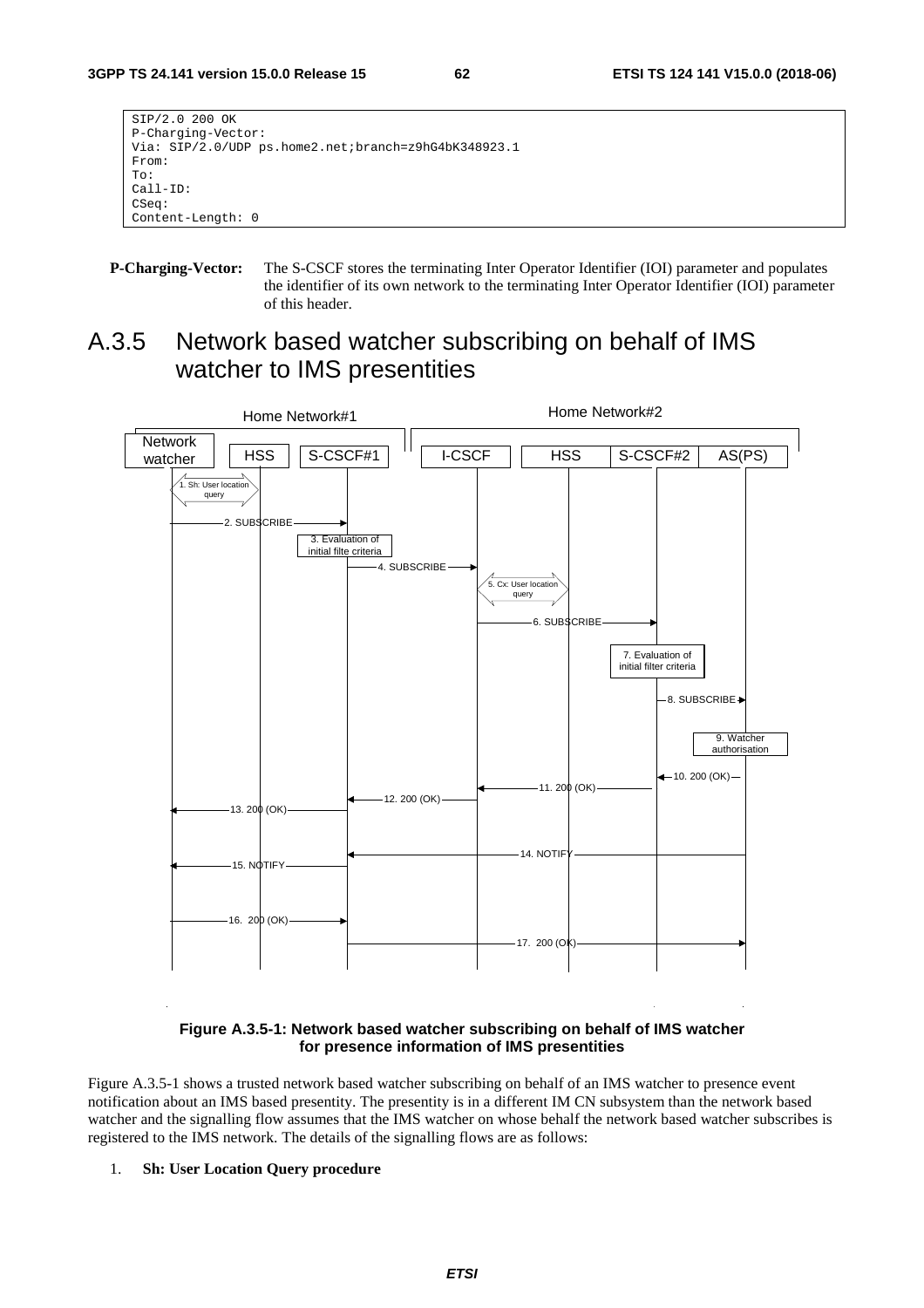The network based watcher sends a query to the HSS to find out the S-CSCF of the user on whose behalf the subscription is initiated. The HSS responds with the address of the current S-CSCF for the originating subscriber.

## 2. **SUBSCRIBE request (Network based watcher to S-CSCF) - see example in table A.3.5-2**

 The SUBSCRIBE request is constructed and forwarded to S-CSCF. The S-CSCF is inserted into the Route header of the SUBSCRIBE request.

## **Table A.3.5-2: SUBSCRIBE request (network watcher to S-CSCF)**

```
SUBSCRIBE sip:user2_public1@home2.net SIP/2.0 
Via: SIP/2.0/UDP watcher.home1.net;branch=z9hG4bK240f34.1 
P-Access-Network-Info: 
Max-Forwards: 69 
P-Asserted-Identity: <sip:user1_public1@home1.net> 
Privacy: none 
Route: <sip:scscf1.home1.net;lr;orig> 
From: <sip:user1_public1@home1.net>;tag=31415 
To: <sip:user2_public1@home2.net> 
Call-ID: b89rjhnedlrfjflslj40a222 
CSeq: 61 SUBSCRIBE 
Event:PRESENCE 
Expires: 7200 
Accept: application/pidf+xml;q=0.3, application/pidf-diff+xml;q=1 
Contact: <sip:[5555::aaa:bbb:ccc:ddd]:1357;comp=sigcomp> 
Content-Length: 0
```
**Request-URI:** Public user identity of the user to whose events the subscriber subscribes to.

**P-Asserted-Identity:** The network based watcher inserts the public user identity of the watcher on whose behalf the subscription is made into the P-Asserted-Identity header field.

- **Route:** The Route header is populated with the address of the S-CSCF obtained from the response to the user location query performed by the network based watcher on the Sh interface.
- **Event:** This field is populated with the value "presence" to specify the use of the presence package.

**Contact:** The contact information of the network based watcher.

## 3. **Evaluation of initial filter criteria**

 S-CSCF#1 validates the service profile of the subscriber identified in the P-Asserted-Identity header field and evaluates the initial filter criteria. In this example, no AS is assumed to be involved.

### 4. **SUBSCRIBE request (S-CSCF to I-CSCF) - see example in table A.3.5-4**

 S-CSCF#1 performs an analysis of the destination address, and determines the network operator to whom the destination subscriber belongs. Since the originating operator does not desire to keep their internal configuration hidden, S-CSCF#1 forwards the SUBSCRIBE request directly to the I-CSCF in the destination network.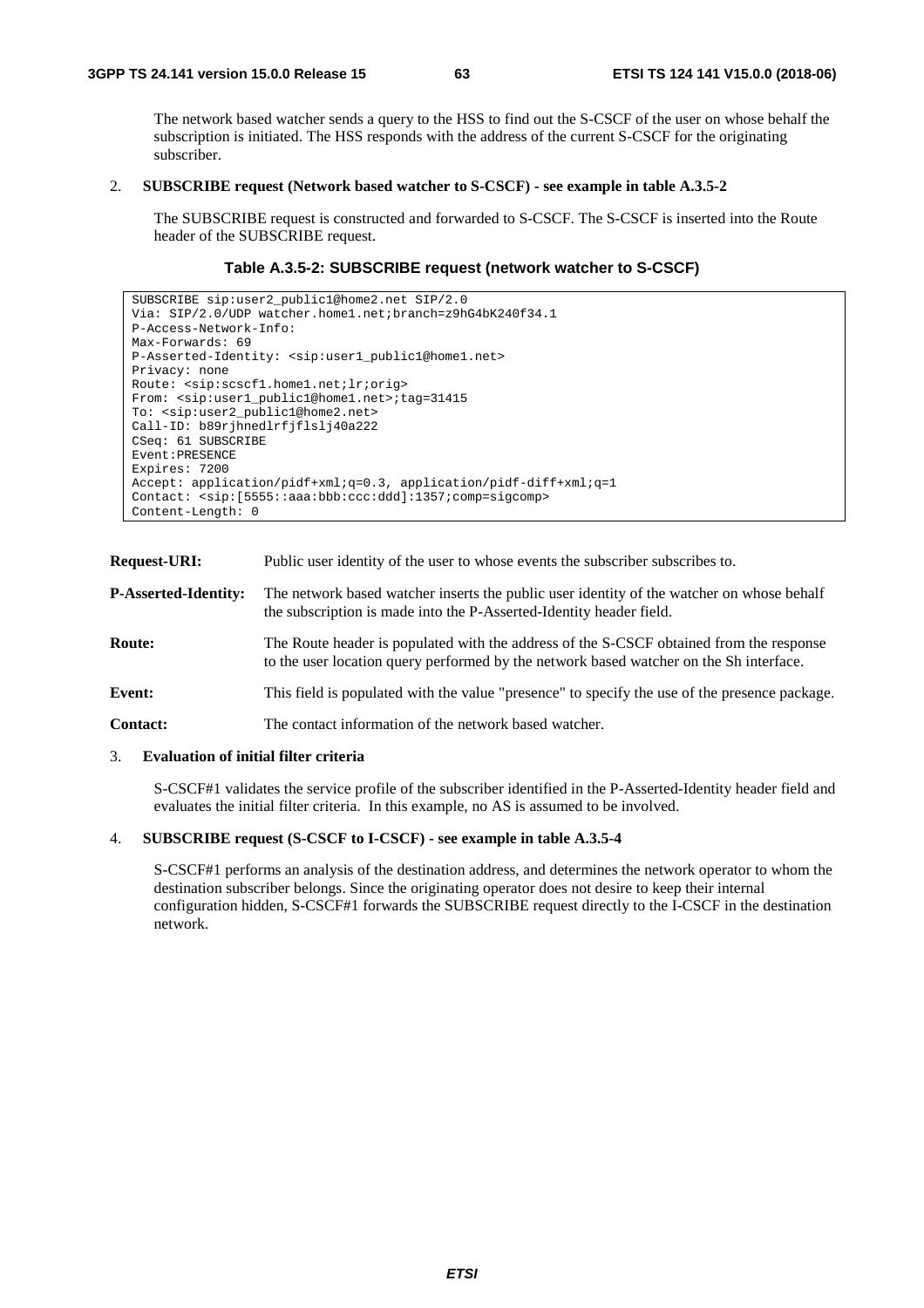```
SUBSCRIBE sip:user2_public1@home2.net SIP/2.0 
Via: SIP/2.0/UDP scscf1.home1.net;branch=z9hG4bK351g45.1, SIP/2.0/UDP 
      network.home1.net;branch=z9hG4bK240f34.1, 
Max-Forwards: 68 
P-Asserted-Identity: <sip:user1_public1@home1.net> 
Privacy: 
Record-Route: <sip:scscf1.home1.net;lr> 
From: 
To: 
Call-ID: 
CSeq: 
Event: 
Expires: 
Accept: 
Contact: 
Content-Length:
```
# **Table A.3.5-4: SUBSCRIBE (S-CSCF to I-CSCF)**

#### 5. **Cx: User Location Query procedure**

 The I-CSCF sends a query to the HSS to find out the S-CSCF of the called user. The HSS responds with the address of the current S-CSCF for the terminating subscriber.

For detailed message flows see 3GPP TS 29.228 [10].

Table A.3.5-5a provides the parameters in the SIP SUBSCRIBE request (flow 4), which are sent to the HSS.

|  | Table A.3.5-5a: Cx: User registration location procedure (I-CSCF to HSS) |  |
|--|--------------------------------------------------------------------------|--|
|--|--------------------------------------------------------------------------|--|

| Message source       | Cx: Information      | Information source in | <b>Description</b>                                             |
|----------------------|----------------------|-----------------------|----------------------------------------------------------------|
| and destination      | element name         | <b>SIP SUBSCRIBE</b>  |                                                                |
| <b>I-CSCF to HSS</b> | User Public Identity | Request-URI           | This information element indicates<br>the public user identity |

 Table A.3.5-5b provides the parameters sent from the HSS that need to be mapped to the SIP SUBSCRIBE request (flow 6) and sent to the S-CSCF.

## **Table A.3.5-5b: Cx: User location query procedure (HSS to I-CSCF)**

| Message source  | Cx: Information | <b>Mapping to SIP header</b> | <b>Description</b>                                                         |
|-----------------|-----------------|------------------------------|----------------------------------------------------------------------------|
| and destination | element name    | in SIP SUBSCRIBE             |                                                                            |
| HSS to I-CSCF   | S-CSCF name     | Route header field           | This information indicates the serving<br><b>ICSCF's name of that user</b> |

## 6. **SUBSCRIBE request (I-CSCF to S-CSCF) - see example in table A.3.5-6**

The I-CSCF forwards the SUBSCRIBE request to the S-CSCF (S-CSCF#2) that will handle the termination.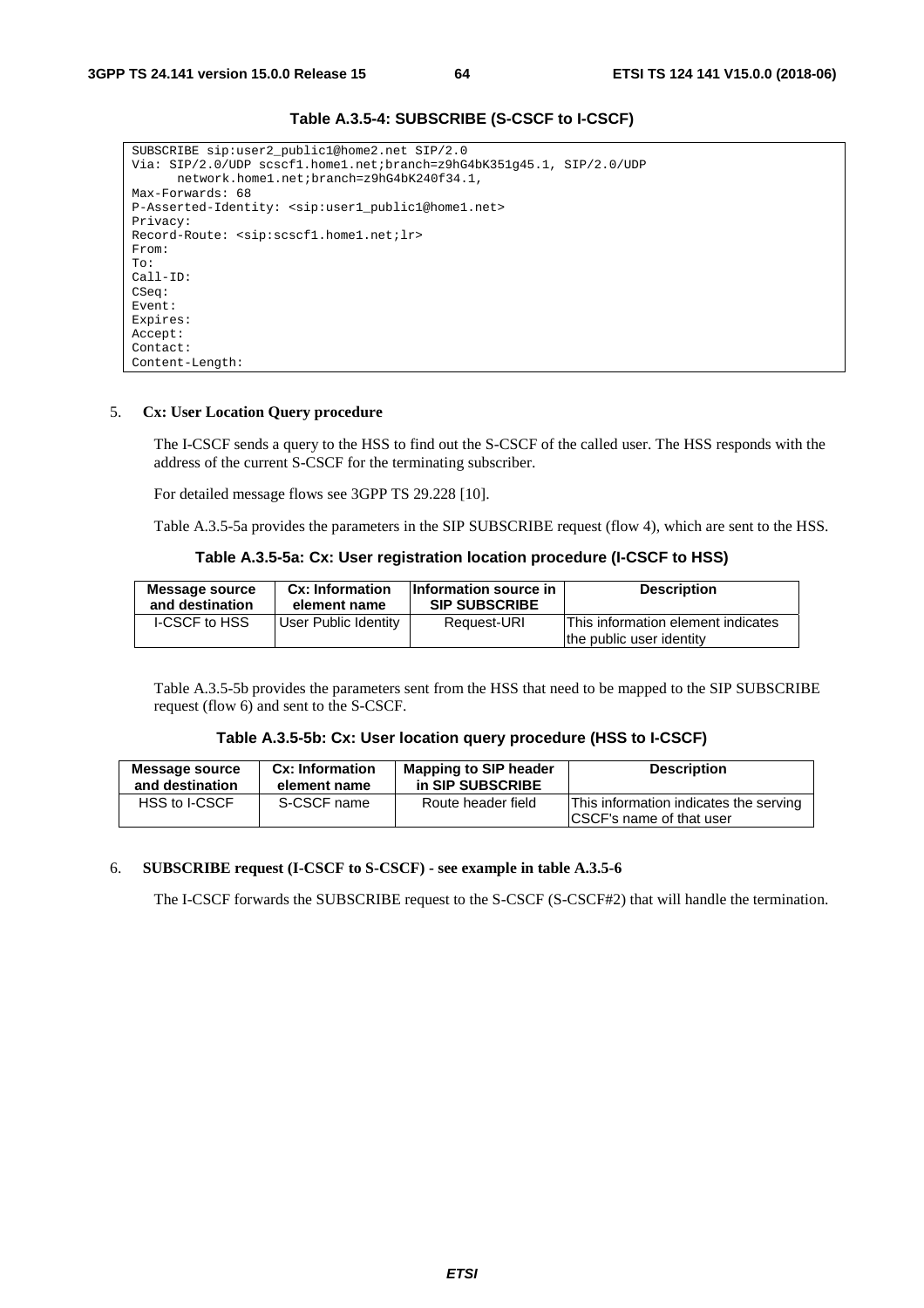| SUBSCRIBE sip:user2 publicl@home2.net SIP/2.0                           |
|-------------------------------------------------------------------------|
| Via: SIP/2.0/UDP icscf2_s.home2.net;branch=z9hG4bK871y12.1, SIP/2.0/UDP |
| scscf1.home1.net;branch=z9hG4bK351q45.1, SIP/2.0/UDP                    |
| network.home1.net;branch=z9hG4bK240f34.1                                |
| Max-Forwards: 67                                                        |
| P-Asserted-Identity:                                                    |
| Privacy:                                                                |
| Route: <sip:scscf2.home2.net;lr></sip:scscf2.home2.net;lr>              |
| Record-Route:                                                           |
| From:                                                                   |
| To:                                                                     |
| $Call-ID:$                                                              |
| CSeq:                                                                   |
| Event:                                                                  |
| Expires:                                                                |
| Accept:                                                                 |
| Contact:                                                                |
| Content-Length:                                                         |

**Table A.3.5-6: SUBSCRIBE request (I-CSCF to S-CSCF)** 

NOTE: The I-CSCF does not add itself to the Record-Route header, as it has no need to remain in the signalling path for the subsequent requests.

## 7. **Evaluation of initial filter criteria**

 S-CSCF#2 validates the service profile of this subscriber and evaluates the initial filter criteria. For sip:user2\_public1@home2.net S-CSCF#2 has termination initial filter criteria with Service Point Trigger of Method = SUBSCRIBE and Event = "presence" that informs the S-CSCF to route the SUBSCRIBE request to the AS ps.home2.net. The S-CSCF#2 has preconfigured information not to create a Record-Route header for this request.

#### 8. **SUBSCRIBE request (S-CSCF to PS) - see example in table A.3.5-8**

The S-CSCF forwards the SUBSCRIBE request to the PS.

```
Table A.3.5-8: SUBSCRIBE request (S-CSCF to PS)
```

```
SUBSCRIBE sip:user2_public1@home2.net SIP/2.0 
Via: SIP/2.0/UDP scscf2.home2.net;branch=z9hG4bK764z87.1, SIP/2.0/UDP 
      icscf2_s.home2.net;branch=z9hG4bK871y12.1, SIP/2.0/UDP 
      scscf1.home1.net;branch=z9hG4bK351g45.1, SIP/2.0/UDP 
      network.home1.net;branch=z9hG4bK240f34.1 
Max-Forwards: 66 
P-Asserted-Identity: 
Privacy: 
Route: <sip:ps.home2.net;lr>, <sip:scscf2.home2.net;lr> 
Record-Route: <sip: scscf1.home1.net;lr> 
From: 
To: 
Call-ID: 
CSeq: 
Event: 
Expires: 
Accept: 
Contact: 
Content-Length:
```
#### 9. **Authorization of watcher**

 The PS performs the necessary authorization checks on the watcher whose behalf the subscription is being made to ensure it is allowed to watch the presentity. In this example all privacy conditions are met, so the PS sends a 200 (OK) response to the S-CSCF.

 In the case where the privacy/authorization checks fails, then a necessary 2xx or 4xx response will be sent to the S-CSCF. The selection of the correct response code depends on the presentity's authorization policy document.

#### 10. **200 (OK) response (PS to S-CSCF) - see example in table A.3.5-10**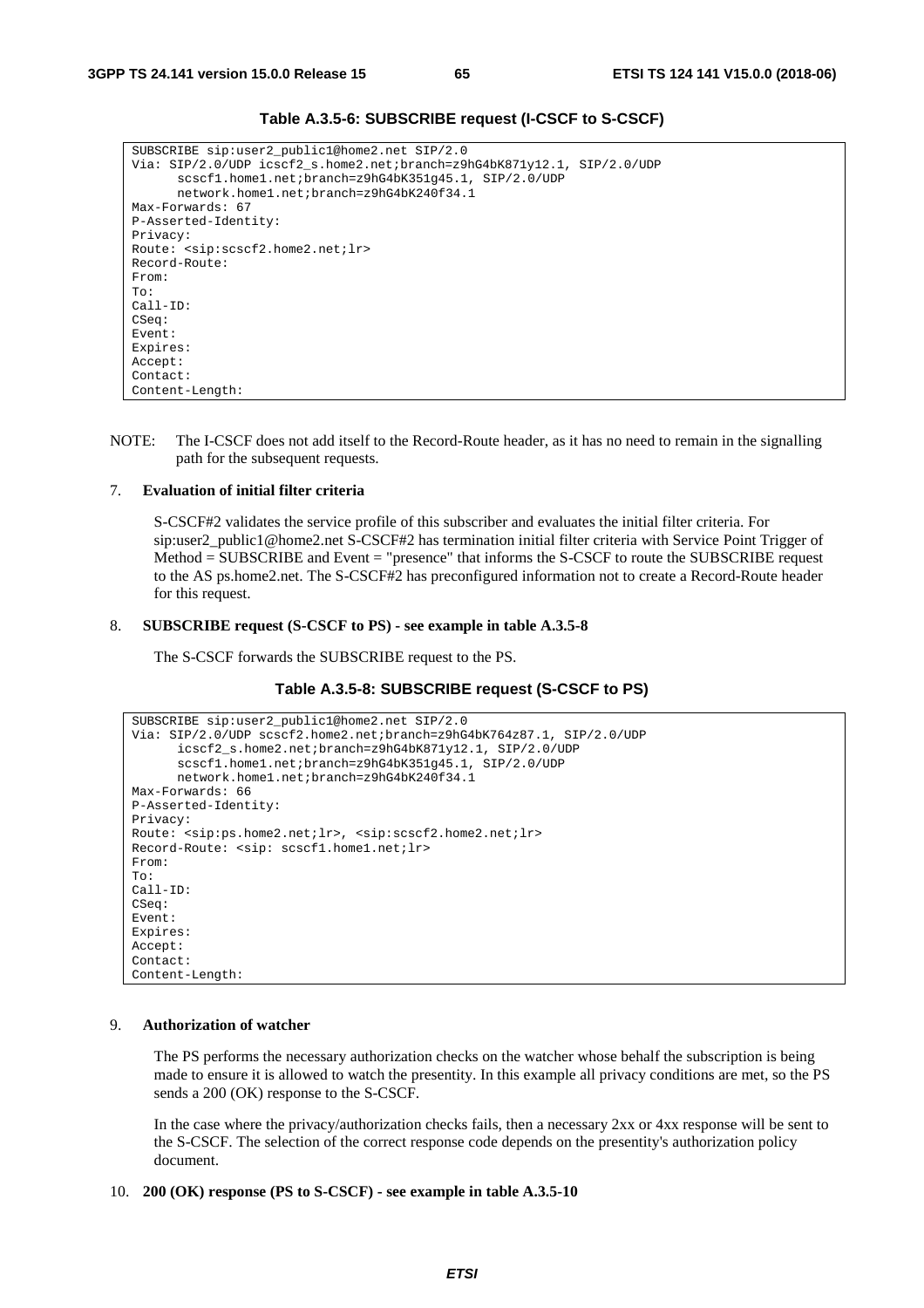The PS sends the response to S-CSCF#2.

**Table A.3.5-10: 200 (OK) response (PS to S-CSCF)** 

```
SIP/2.0 200 OK 
Via: SIP/2.0/UDP scscf2.home2.net;branch=z9hG4bK764z87.1, SIP/2.0/UDP 
icscf2_s.home2.net;branch=z9hG4bK871y12.1, SIP/2.0/UDP 
      scscf1.home1.net;branch=z9hG4bK351g45.1, SIP/2.0/UDP 
      network.home1.net;branch=z9hG4bK240f34.1 
Record-Route: 
From: 
To: <sip:user2_public1@home2.net>;tag=151170 
Call-ID: 
CSeq: 
Expires: 
Contact: <sip:ps.home2.net> 
Content-Length:
```
#### 11. **200 (OK) response (S-CSCF to I-CSCF) - see example in table A.3.5-11**

S-CSCF#2 forwards the response to I-CSCF#2.

## **Table A.3.5-11: 200 (OK) response (S-CSCF to I-CSCF)**

```
SIP/2.0 200 OK 
Via: SIP/2.0/UDP icscf2_s.home2.net;branch=z9hG4bK871y12.1, SIP/2.0/UDP 
      scscf1.home1.net;branch=z9hG4bK351g45.1, SIP/2.0/UDP 
      network.home1.net;branch=z9hG4bK240f34.1 
Record-Route: 
From: 
To: 
Call-ID: 
CSeq: 
Expires: 
Contact: 
Content-Length:
```
## 12. **200 (OK) response (I-CSCF to S-CSCF) - see example in table A.3.5-12**

I-CSCF#2 forwards the response to S-CSCF#1.

#### **Table A.3.5-12: 200 (OK) response (I-CSCF to S-CSCF)**

```
SIP/2.0 200 OK 
Via: SIP/2.0/UDP scscf1.home1.net;branch=z9hG4bK351g45.1, SIP/2.0/UDP 
      network.home1.net;branch=z9hG4bK240f34.1 
Record-Route: 
From: 
To: 
Call-ID: 
CSeq: 
Expires: 
Contact: 
Content-Length:
```
#### 13. **200 (OK) response (S-CSCF to network watcher) - see example in table A.3.5-13**

S-CSCF#1 forwards the response to request originator.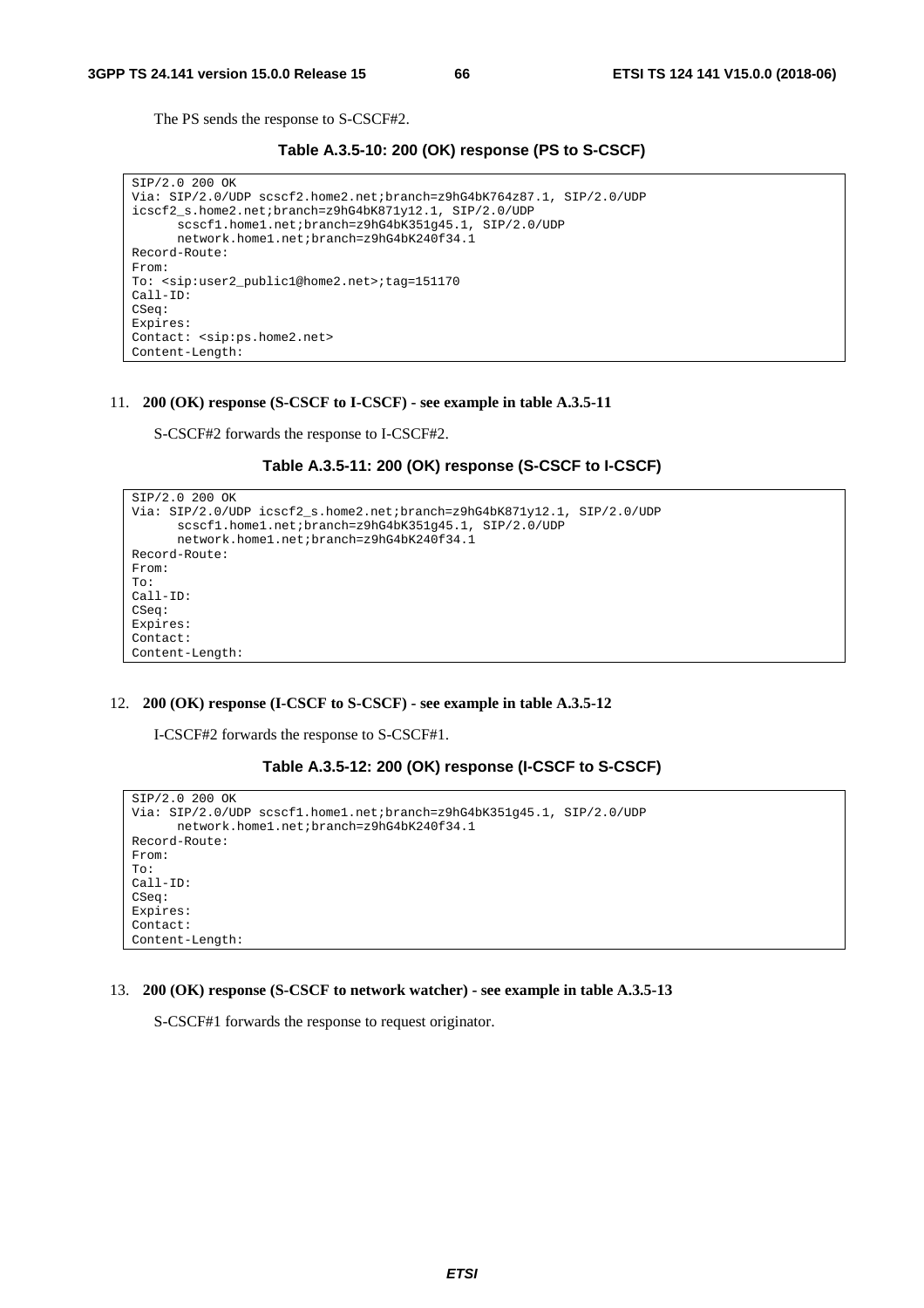| SIP/2.0 200 OK                                            |
|-----------------------------------------------------------|
| Via: SIP/2.0/UDP network.home1.net;branch=z9hG4bK240f34.1 |
| Record-Route:                                             |
| From:                                                     |
| To:                                                       |
| $Call-ID:$                                                |
| CSeq:                                                     |
| Expires:                                                  |
| Contact:                                                  |
| Content-Length:                                           |

**Table A.3.5-13: 200 (OK) response (S-CSCF to network watcher)**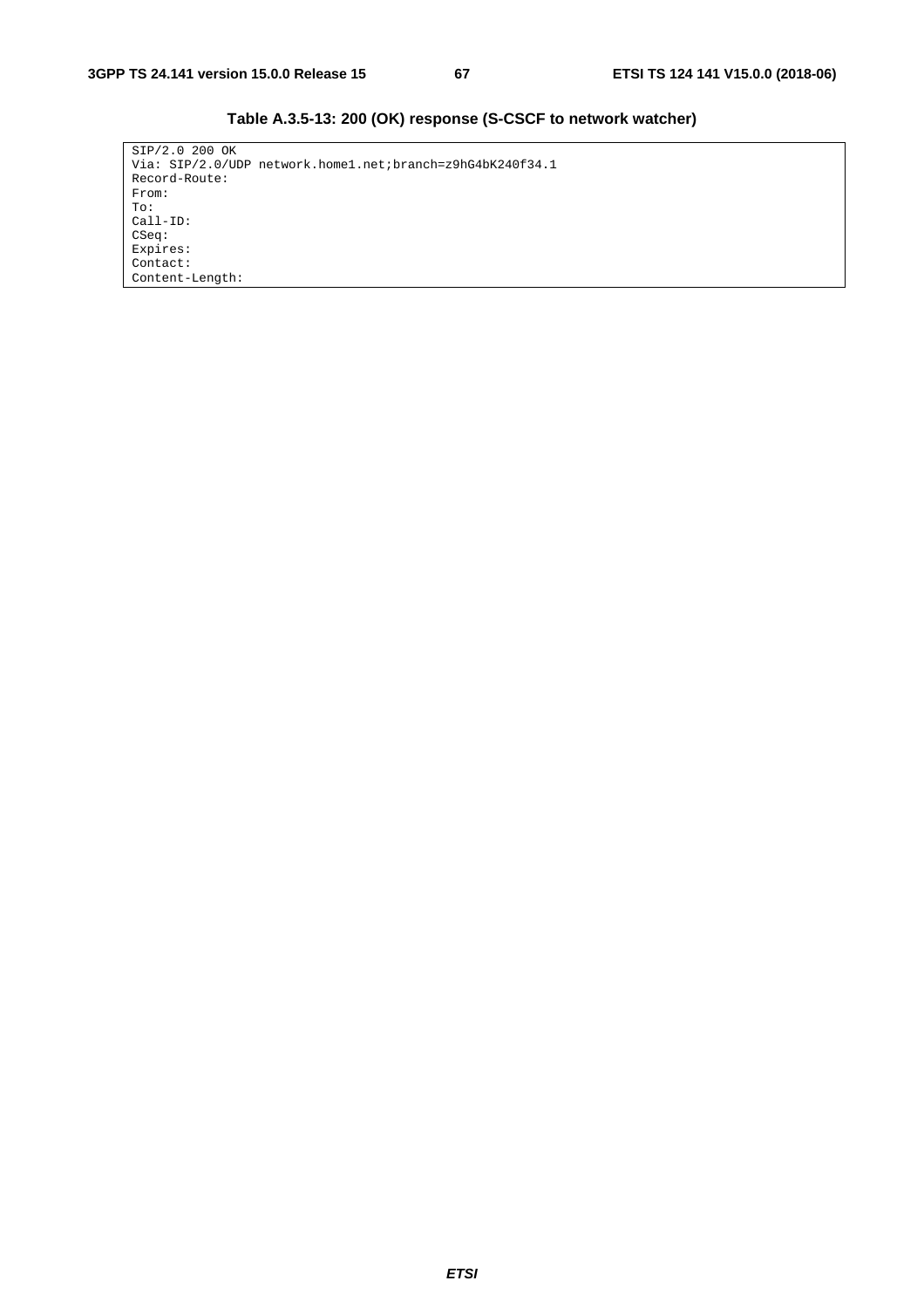#### 14. **NOTIFY request (PS to S-CSCF) - see example in table A.3.5-14**

 As soon as the PS sends a 200 (OK) response to accept the subscription, it sends a NOTIFY request with the current state of the presentity's presence information that the watcher has subscribed and been authorized to. The NOTIFY request is sent to S-CSCF#1. Based on the Accept header field of the SUBSCRIBE request, the PS decides to use partial notifications to provide further changes of presence information. The first notification always contains the full state. The 'application/pidf-diff +xml' content type is used.

## **Table A.3.5-14: NOTIFY request (PS to S-CSCF)**

```
NOTIFY sip: network.home1.net;branch=z9hG4bK240f34.1 SIP/2.0 
Via: SIP/2.0/UDP ps.home2.net;branch=z9hG4bK348923.1 
Max-Forwards: 70 
Route: <sip:scscf1.home1.net;lr> 
From: <sip:user2_public1@home2.net>;tag=151170 
To: <sip:user1_public1@home1.net>;tag=31415 
Call-ID: b89rjhnedlrfjflslj40a222 
CSeq: 42 NOTIFY 
Subscription-State: active; expires=7200 
Event: presence 
Contact: <sip:ps.home2.net> 
Content-Type: application/pidf-diff +xml 
Content-Length: (...) 
<?xml version="1.0" encoding="UTF-8"?> 
    < diff:pidf-full xmlns="urn:ietf:params:xml:ns:pidf" 
              xmlns:rpid="urn:ietf:params:xml:ns:pidf:rpid" 
               xmlns:diff="urn:ietf:params:xml:ns:pidf:pidf-diff" 
               xmlns:dm="urn:ietf:params:xml:ns:pidf:data-model" 
              xmlns:pcp="urn:ietf:params:xml:ns:pidf:caps" 
               xmlns:c="urn:ietf:params:xml:ns:pidf:cipid" 
               entity="pres:user2_public1@home2.net"version="1"> 
      <tuple id="a8098a.672364762364"> 
        <status> 
          <basic>open</basic> 
          <rpid:privacy><text/></rpid:privacy> 
          <rpid:status-icon>http://example.com/~user2/icon.gif</rpid:status-icon> 
        </status> 
        <rpid:class>sip</rpid:class> 
        <pcp:servcaps> 
        <pcp:video>false</pcp:video> 
        <pcp:audio>true</pcp:audio> 
        </pcp:servcaps> 
        <contact priority="0.8">sip:user2_public1@home2.net</contact> 
        <note xml:lang="en">Don't Disturb Please!</note> 
        <note xml:lang="fr">Ne derangez pas, s'il vous plait</note> 
        <timestamp>2003-08-27T11:49:29Z</timestamp> 
      </tuple> 
      <tuple id="jklhgf9788934774.78"> 
        <status> 
          <basic>open</basic> 
        </status> 
        <rpid:class>assistant</rpid:class> 
        <rpid:relationship><rpid:assistant/></rpid:relationship> 
        <contact priority="1.0">tel:+1-212-555-2222</contact> 
        <note xml:lang="en">She's my secretary</note> 
       \timestimestamp>2003-08-27T11:49:29Z</timestamp>
      </tuple> 
      <dm:person> 
        <rpid:class>presentity</rpid:class> 
        <c:homepage>http://example.com/~user2</c:homepage> 
        <c:card>http://example.com/~user2/card.vcd</c:card> 
        <rpid:activities><rpid:meeting/></rpid:activities> 
        <rpid:place-type until="2003-08-27T17:30:00Z"><rpid:office/></rpid:place-type> 
      </dm:person> 
    </diff:pidf-full>
```
**From:** The tag of this field matches that of the To field in the received 200 (OK) response for the SUBSCRIBE request.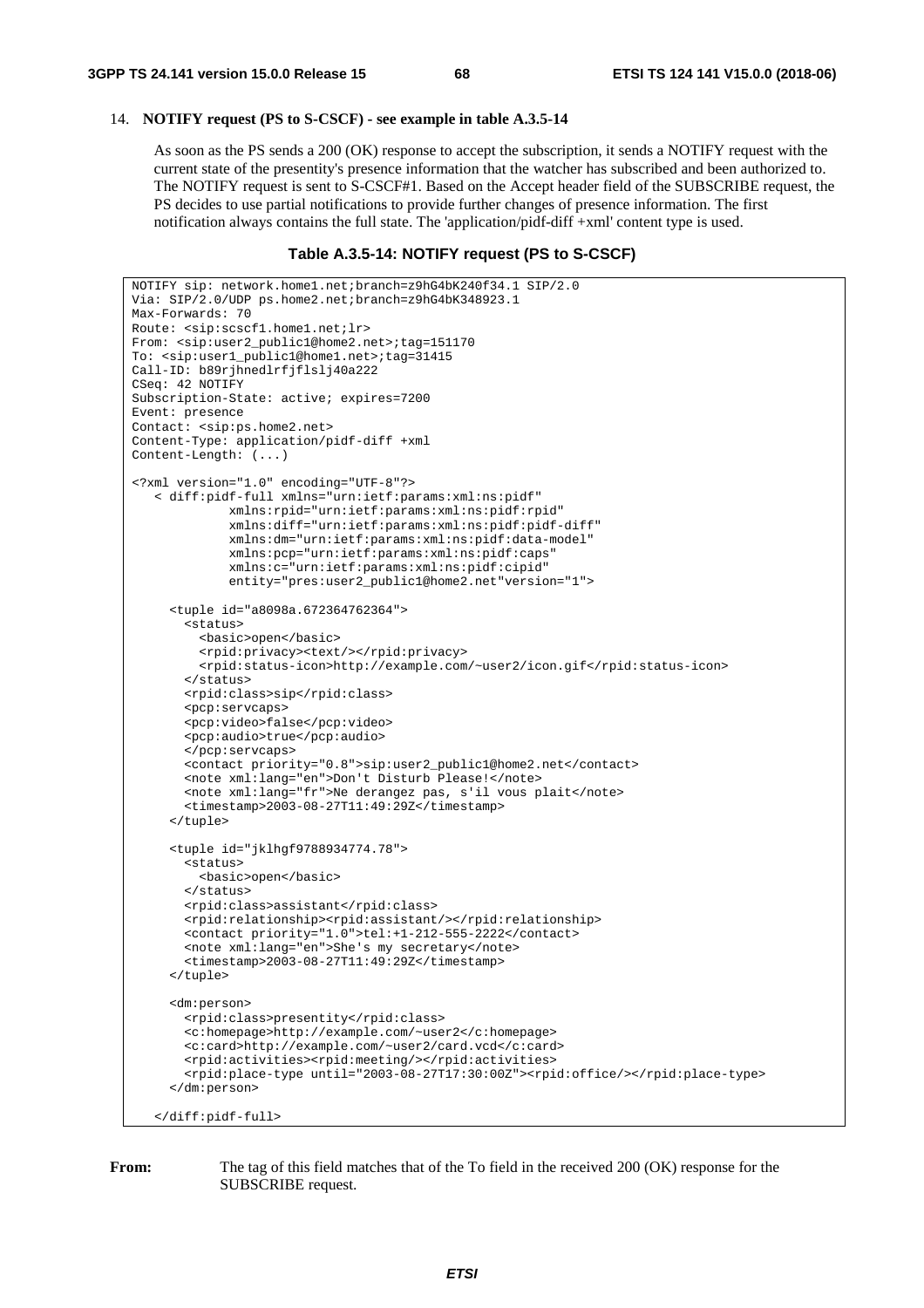**Content-Type:** Set to the preferred value of the Accept header received in the SUBSCRIBE request.

 The message body in the NOTIFY request that carries the presence information of the presentity is formed as indicated in RFC 3863 [21], RFC 4480 [26], RFC 4482 [32], RFC 5196 [25], RFC 4479 [44] and RFC 5263 [24].

#### 15. **NOTIFY request (S-CSCF to network watcher) - see example in table A.3.5-15**

The S-CSCF#1 forwards the NOTIFY request to the network watcher

## **Table A.3.5-15: NOTIFY request (S-CSCF to network watcher)**

```
NOTIFY sip: network.home1.net;branch=z9hG4bK240f34.1SIP/2.0 
Via: SIP/2.0/UDP scscf1.home1.net;branch=z9hG4bK351g45.1, SIP/2.0/UDP 
      ps.home2.net;branch=z9hG4bK348923.1 
Max-Forwards: 69 
Privacy: 
Record-Route: <sip:scscf1.home1.net;lr> 
From: 
To: 
Call-ID: 
CSeq:
Subscription-State: 
Event: 
Contact: 
Content-Type: 
Content-Length: 
(…)
```
## 16. **200 (OK) response (network watcher to S-CSCF) – see example in table A.3.5-16**

The network watcher forwards the 200 (OK) response to S-CSCF#1.

#### **Table A.3.5-16: 200 (OK) response (network watcher to S-CSCF)**

```
SIP/2.0 200 OK 
Via: SIP/2.0/UDP scscf1.home1.net;branch=z9hG4bK351g45.1, SIP/2.0/UDP 
      ps.home2.net;branch=z9hG4bK348923.1 
P-Access-Network-Info: 
From: 
To: 
Call-ID: 
CSeq: 
Content-Length:
```
#### 17. **200 (OK) response (S-CSCF to PS) – see example in table A.3.5-17**

S-CSCF#2 forwards the 200 (OK) response to the PS.

# **Table A.3.5-17: 200 (OK) response (S-CSCF to PS)**

```
SIP/2.0 200 OK 
Via: SIP/2.0/UDP ps.home2.net;branch=z9hG4bK348923.1 
From: 
To: 
Call-ID: 
CSeq: 
Content-Length:
```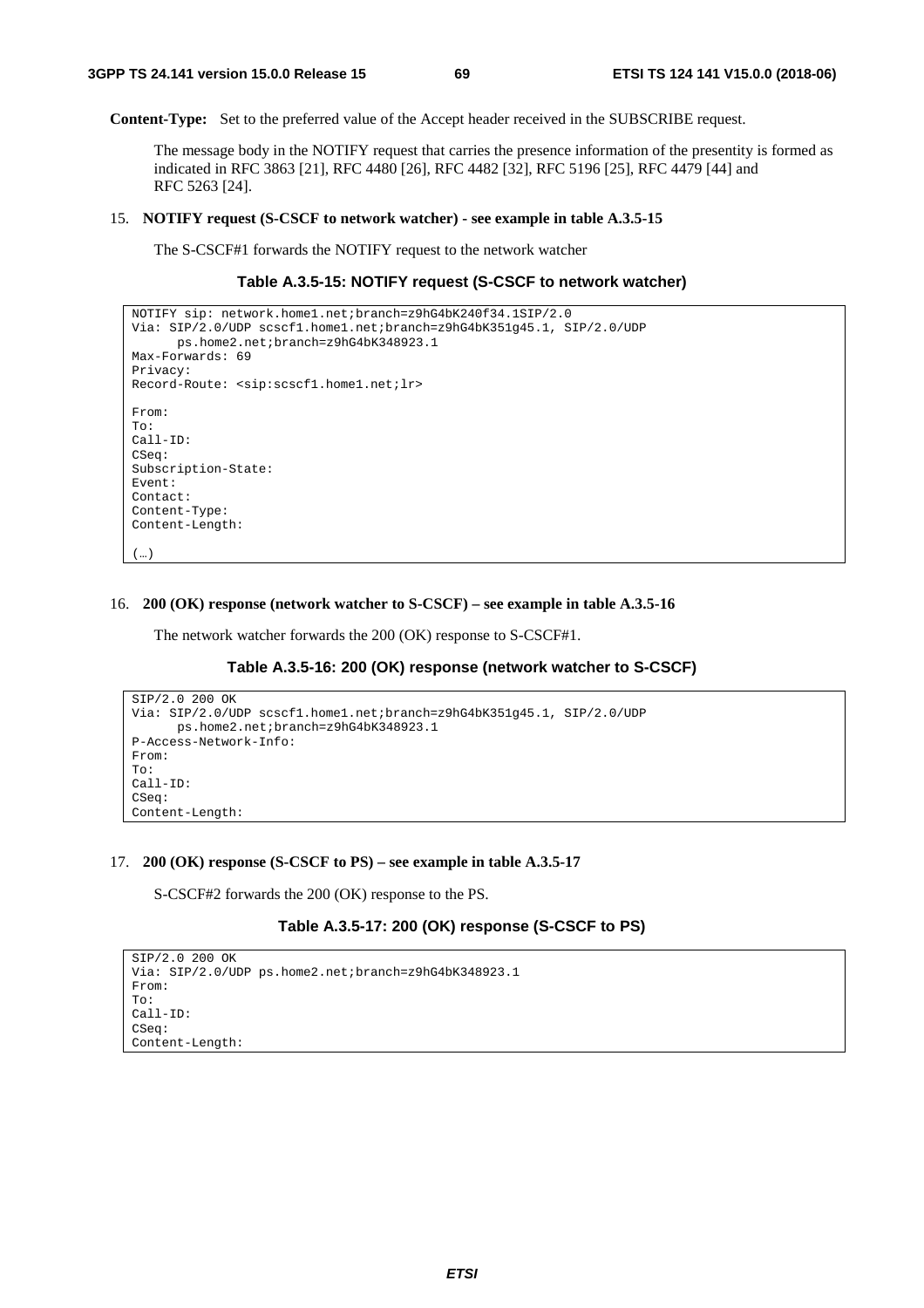- A.3.6 Watcher subscribing to state changes in XML document, UE in visited network
- A.3.6.1 Watcher subscribing to changes made via XCAP in his resource list, UE in visited network - Successful subscription





Figure A.3.6.1-1 shows a watcher subscribing to notifications of state changes made via XCAP in his resource list. The details of the flows as follows: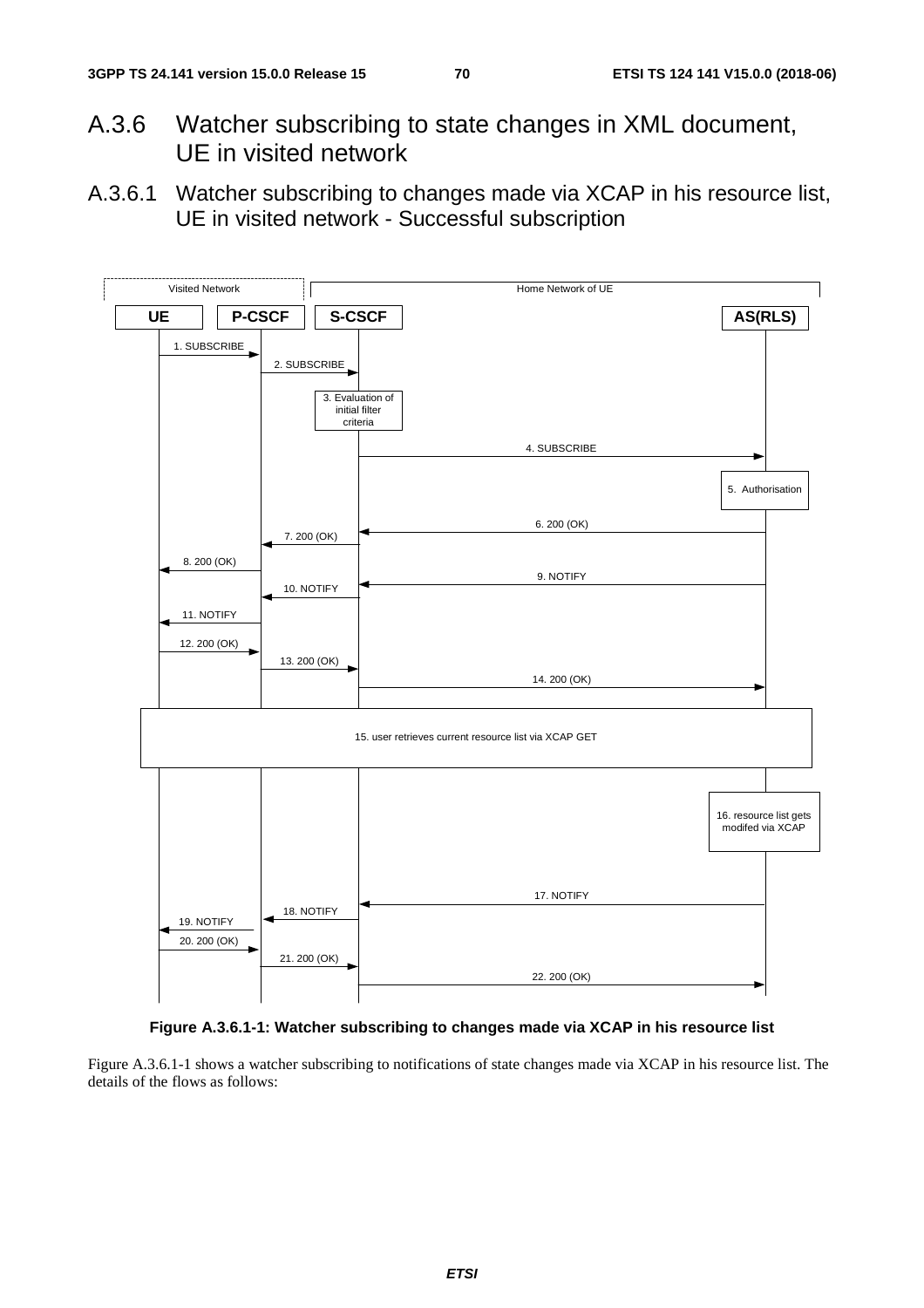# 1. **SUBSCRIBE request (UE to P-CSCF) – see example in table A.3.6.1-1**

 A watcher agent in a UE wishes to get notification when his resource list gets modified via XCAP. In order to initiate a subscription to XCAP document changes in RLS, the UE generates a SUBSCRIBE request indicating support for "xcap-diff", together with an indication of the length of time this periodic subscription should last.

# **Table A.3.6.1-1: SUBSCRIBE request (UE to P-CSCF)**

```
SUBSCRIBE sip:user1_public1@home1.net SIP/2.0 
Via: SIP/2.0/UDP [5555::aaa:bbb:ccc:ddd]:1357;comp=sigcomp;branch=z9hG4bKehuefdam 
Max-Forwards: 70 
P-Access-Network-Info: 3GPP-UTRAN-TDD; utran-cell-id-3gpp=234151D0FCE11 
Route: <sip:pcscf1.visited1.net:7531;lr;comp=sigcomp>, <sip:orig@scscf1.home1.net;lr> 
P-Preferred-Identity: <sip:user1_public1@home1.net> 
Privacy: none 
From: <sip:user1_public1@home1.net>;tag=31415 
To: <sip:user1_public1@home1.net> 
Call-ID: b89rjhnedlrfjflslj40a222 
CSeq: 123 SUBSCRIBE 
Require: sec-agree 
Proxy-Require: sec-agree 
Security-Verify: ipsec-3gpp; q=0.1; alg=hmac-sha-1-96; spi-c=98765432; spi-s=87654321; port-
     c=8642; port-s=7531 
Event: xcap-diff;diff-processing=aggregate
Expires: 7200 
Accept: application/xcap-diff+xml 
Contact: <sip:[5555::aaa:bbb:ccc:ddd]:1357;comp=sigcomp> 
Content-Type: application/resource-lists+xml 
Content-Length: (…) 
<?xml version="1.0" encoding="UTF-8"?> 
    <resource-lists xmlns="urn:ietf:params:xml:ns:resource-lists"> 
     <list> 
      <entry uri="resource-lists/users/sip:user1_public1@home1.net/index"/> 
     </list> 
    </resource-lists>
```
**Request-URI:** The users own SIP URI to get notifications of changes on all lists owned by the user.

- **Event:** This field is populated with the value "xcap-diff" to specify the use of the xcap-diff package to get notified of changes to XCAP documents.
- **Accept:** This field is populated with the value "application/xcap-diff+xml" indicating that the UE supports the MIME type.
- **To:** Same as the Request-URI.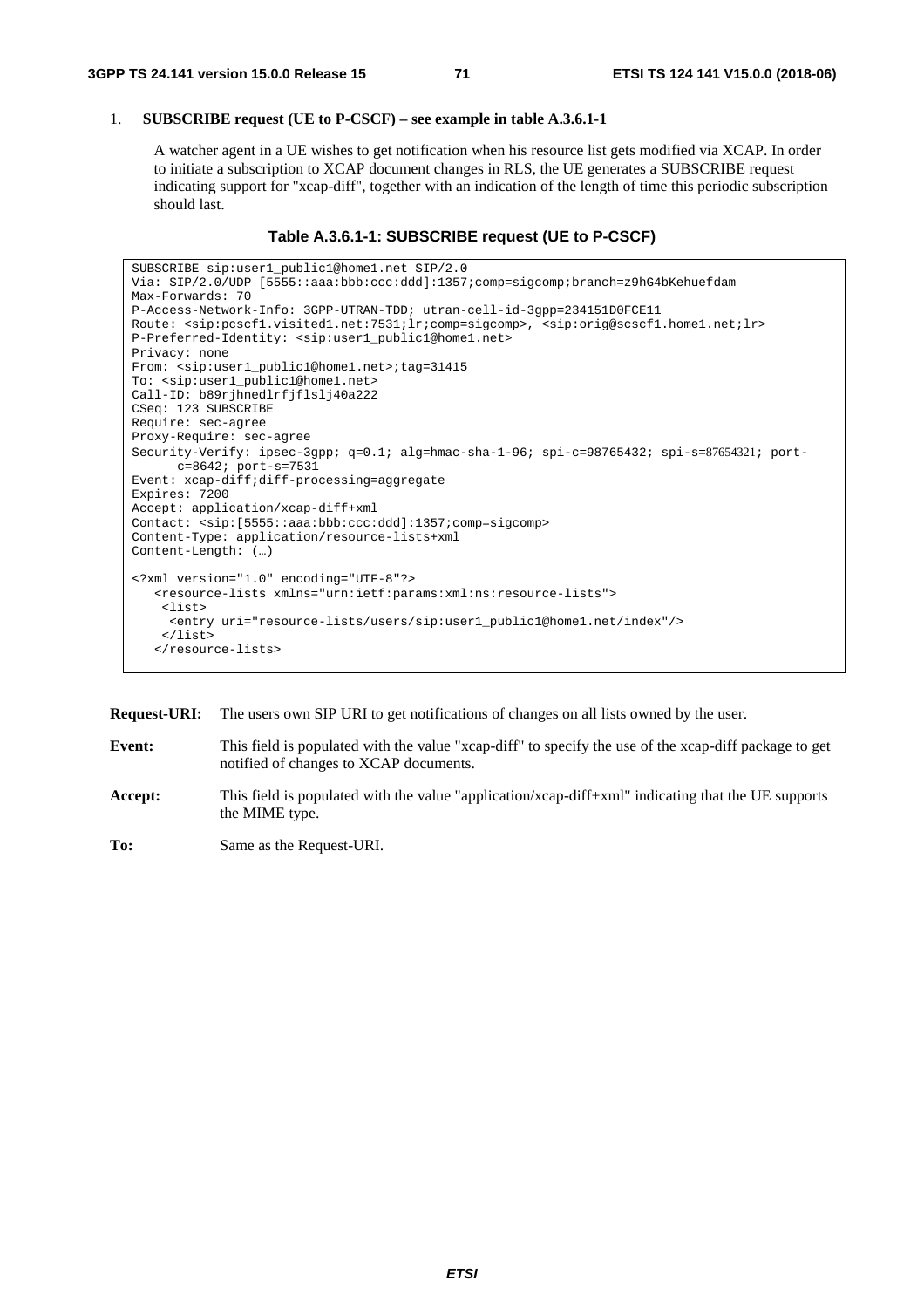# 2. **SUBSCRIBE request (P-CSCF to S-CSCF) - see example in table A.3.6.1-2**

 The P-CSCF looks up the serving network information for the public user identity that was stored during the registration procedure. The SUBSCRIBE request is forwarded to S-CSCF#1. A Route header is inserted into SUBSCRIBE request. The information for the Route header is taken from the service route determined during registration.

#### **Table A.3.6.1-2: SUBSCRIBE request (P-CSCF to S-CSCF)**

```
SUBSCRIBE sip:user1_public1@home1.net SIP/2.0 
Via: SIP/2.0/UDP pcscf1.visited1.net;branch=z9hG4bK120f34.1, SIP/2.0/UDP 
      [5555::aaa:bbb:ccc:ddd]:1357;comp=sigcomp;branch=z9hG4bKehuefdam 
P-Access-Network-Info: 
Route: <sip:orig@scscf1.home1.net;lr> 
Max-Forwards: 69 
P-Asserted-Identity: <sip:user1_public1@home1.net> 
P-Charging-Vector: icid-value="AyretyU0dm+6O2IrT5tAFrbHLso=223551024" 
Privacy: 
Record-Route: <sip:pcscf1.visited1.net;lr> 
Route: <sip:scscf1.home1.net;lr> 
From: 
To: 
Call-ID: 
CSeq: 
Event: 
Supported: 
Expires: 
Accept: 
Contact: 
Content-Type: 
Content-Length: 
(…)
```
#### 3. **Evaluation of initial filter criteria**

 The S-CSCF validates the service profile of this subscriber and evaluates the initial filter criteria. For sip:user1\_public1@home1.net the S-CSCF has originating initial Filter Criteria with Service Point Trigger of Method = SUBSCRIBE AND Event = "xcap-diff" that informs the S-CSCF to route the SUBSCRIBE request to the AS sip:rls.home1.net.

# 4. **SUBSCRIBE request (S-CSCF to RLS) - see example in table A.3.6.1-4**

The S-CSCF forwards the SUBSCRIBE request to the RLS.

### **Table A.3.6.1-4 SUBSCRIBE request (S-CSCF to RLS)**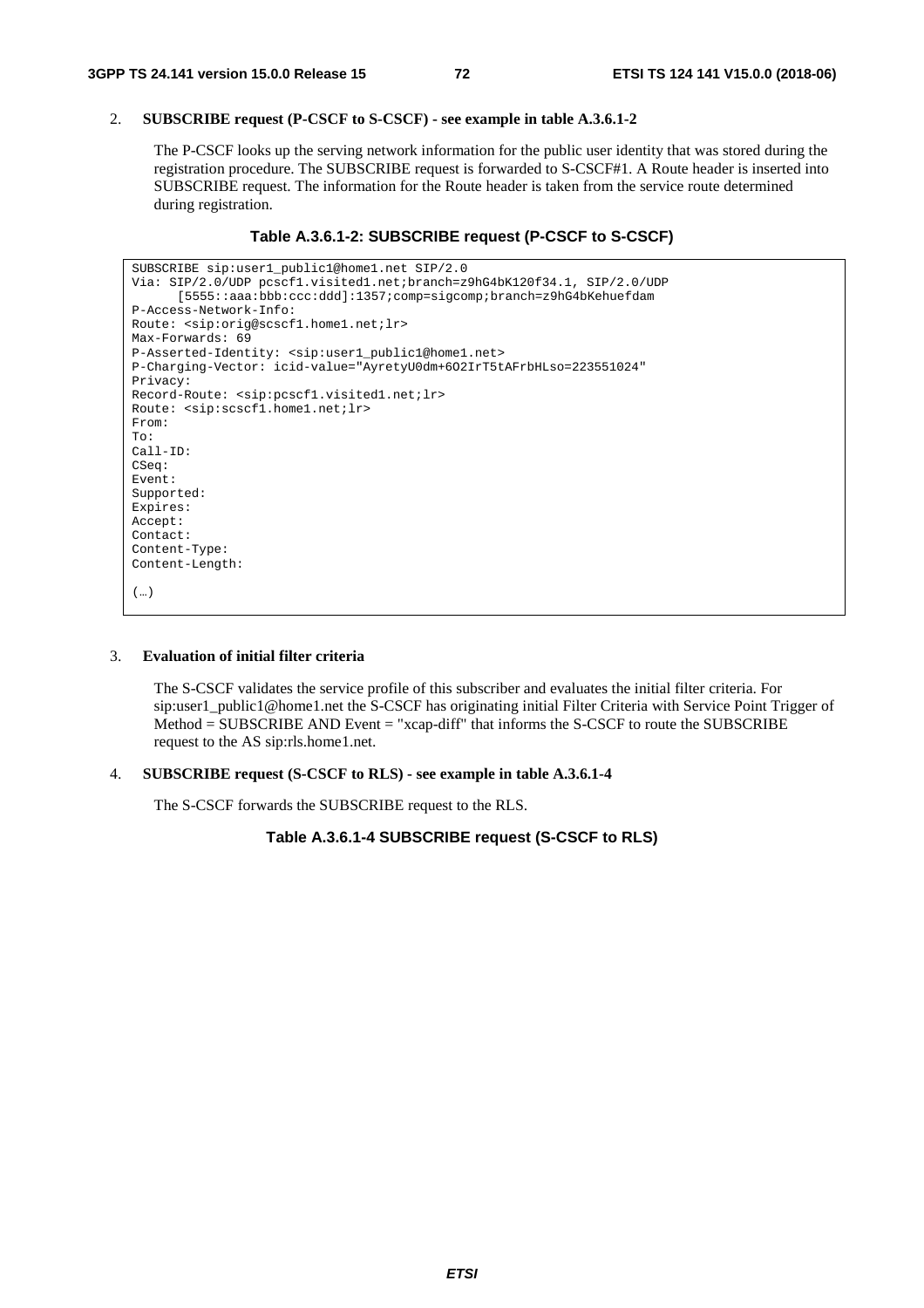| SUBSCRIBE sip:user1_public1@home1.net SIP/2.0                                                                                          |
|----------------------------------------------------------------------------------------------------------------------------------------|
| Via: SIP/2.0/UDP scscf1.home1.net;branch=z9hG4bK344a65.1, SIP/2.0/UDP                                                                  |
| pcscfl.visitedl.net;branch=z9hG4bK120f34.1, SIP/2.0/UDP                                                                                |
| [5555::aaa:bbb:ccc:ddd]:1357;comp=sigcomp;branch=z9hG4bKehuefdam                                                                       |
| Max-Forwards: 68                                                                                                                       |
| P-Access-Network-Info:                                                                                                                 |
| P-Asserted-Identity: <sip:user1_public1@home1.net>, <tel:+1-212-555-1111></tel:+1-212-555-1111></sip:user1_public1@home1.net>          |
| P-Charging-Vector: icid-value="AyretyU0dm+602IrT5tAFrbHLso=223551024"; orig-ioi=home1.net                                              |
| P-Charging-Function-Addresses: ccf=[5555::b99:c88:d77:e66]; ccf=[5555::a55:b44:c33:d22];                                               |
| $ect=[5555::1ff:2ee:3dd:4ee];ect=[5555::6aa:7bb:8cc:9dd]$                                                                              |
| Privacy:                                                                                                                               |
| Record-Route: <sip:orig@scscf1.home1.net;lr>, <sip:pcscf1.visited1.net;lr></sip:pcscf1.visited1.net;lr></sip:orig@scscf1.home1.net;lr> |
| Route: <sip:rls.home1.net;lr>, <sip:oriq@scscf1.home1.net;lr></sip:oriq@scscf1.home1.net;lr></sip:rls.home1.net;lr>                    |
| From:                                                                                                                                  |
| To:                                                                                                                                    |
| $Call-ID:$                                                                                                                             |
| CSeq:                                                                                                                                  |
| Event:                                                                                                                                 |
| Supported:                                                                                                                             |
| Expires:                                                                                                                               |
| Accept:                                                                                                                                |
| Contact:                                                                                                                               |
| Content-Type:                                                                                                                          |
| Content-Length:                                                                                                                        |
|                                                                                                                                        |
| ()                                                                                                                                     |
|                                                                                                                                        |

| <b>P-Charging-Vector:</b>             | The S-CSCF populates the identifier of its own network to the originating<br>Inter Operator Identifier (IOI) parameter of this header. |
|---------------------------------------|----------------------------------------------------------------------------------------------------------------------------------------|
| <b>P-Charging-Function-Addresses:</b> | The S-CSCF populates the P-Charging-Function-Addresses header field to be<br>passed to the RLS.                                        |

# 5. **Authorization**

 The RLS performs the necessary authorization checks on the originator to ensure that he/she is authorized to subscribe to XML document changes. In this example this condition has been met, so the RLS sends a 200 (OK) response to the S-CSCF.

# 6. **200 (OK) response (RLS to S-CSCF) - see example in table A.3.6.1-6**

The RLS sends the response to the S-CSCF.

# **Table A.3.6.1-6: 200 (OK) response (RLS to S-CSCF)**

```
SIP/2.0 200 OK 
Via: SIP/2.0/UDP scscf1.home1.net;branch=z9hG4bK344a65.1, SIP/2.0/UDP 
      pcscf1.visited1.net;branch=z9hG4bK120f34.1, SIP/2.0/UDP 
      [5555::aaa:bbb:ccc:ddd]:1357;comp=sigcomp;branch=z9hG4bKehuefdam 
P-Charging-Vector: icid-value="AyretyU0dm+6O2IrT5tAFrbHLso=223551024"; orig-ioi=home1.net; 
      term-ioi=home1.net 
Record-Route: 
From: 
To: <sip:user1_public1@home1.net>;tag=151170 
Call-ID: 
CSeq: 
Expires: 
Contact: 
Content-Length: 0
```
#### 7. **200 (OK) response (S-CSCF to P-CSCF) - see example in table A.3.6.1-7**

The S-CSCF forwards the response to the P-CSCF.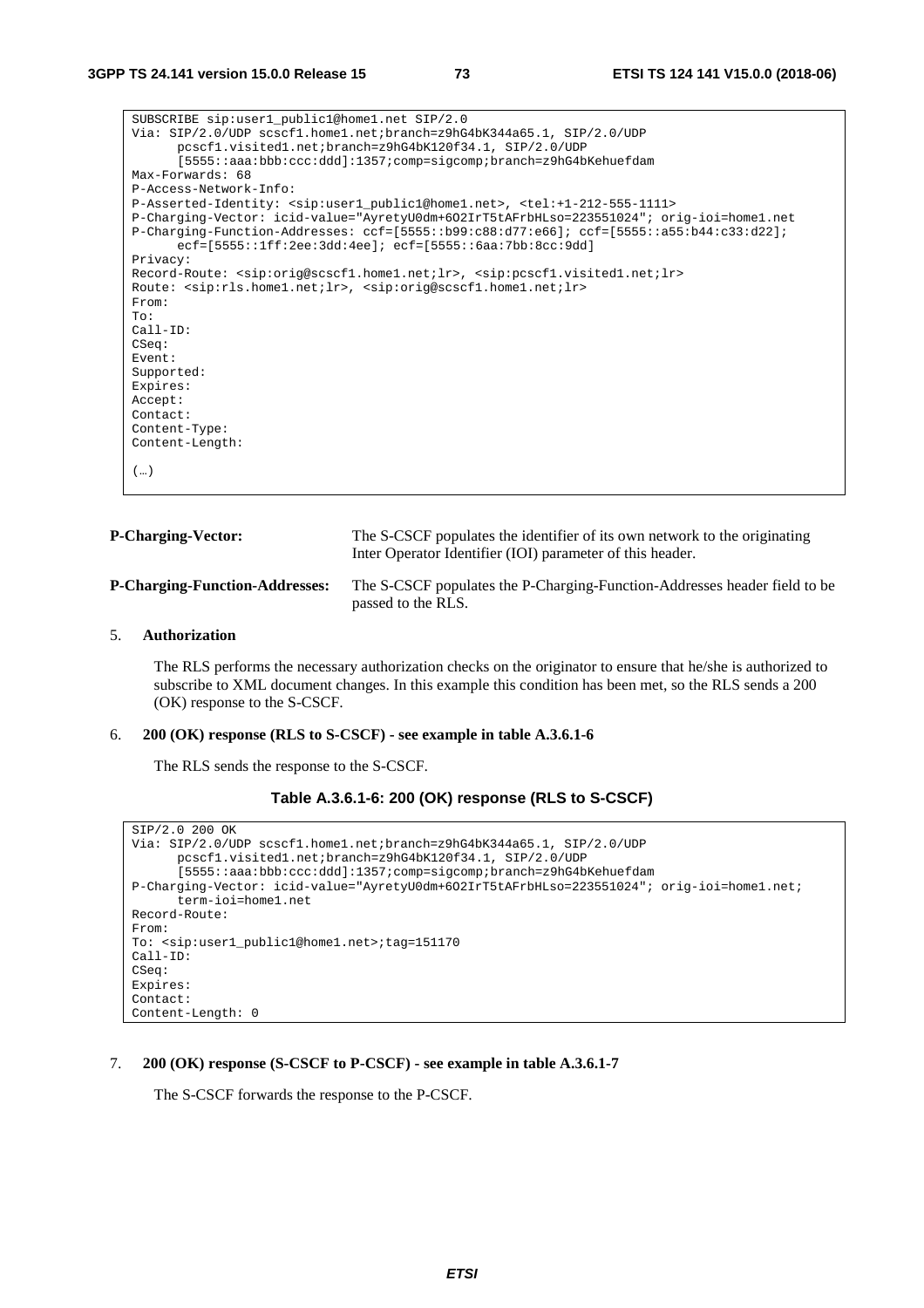| SIP/2.0 200 OK                                                           |
|--------------------------------------------------------------------------|
| Via: SIP/2.0/UDP pcscf1.visited1.net;branch=z9hG4bK120f34.1, SIP/2.0/UDP |
| [5555::aaa:bbb:ccc:ddd]:1357;comp=sigcomp;branch=z9hG4bKehuefdam         |
| P-Charging-Vector: icid-value="AyretyU0dm+602IrT5tAFrbHLso=223551024"    |
| Record-Route:                                                            |
| From:                                                                    |
| To:                                                                      |
| $Call-ID:$                                                               |
| CSeq:                                                                    |
| Expires:                                                                 |
| Contact:                                                                 |
| Content-Length:                                                          |

**Table A.3.6.1-7: 200 (OK) response (S-CSCF to P-CSCF)** 

#### 8. **200 (OK) response (P-CSCF to UE) - see example in table A.3.6.1-8**

The P-CSCF forwards the response to the watcher agent in the UE.

```
Table A.3.6.1-8: 200 (OK) response (P-CSCF to UE)
```

```
SIP/2.0 200 OK 
Via: SIP/2.0/UDP [5555::aaa:bbb:ccc:ddd]:1357;comp=sigcomp;branch=z9hG4bKehuefdam 
Record-Route: <sip:orig@scscf1.home1.net;lr>, <sip:pcscf1.visited1.net:7531;lr;comp=sigcomp> 
From: 
To: 
Call-ID: 
CSeq: 
Expires: 
Contact: 
Content-Length:
```
#### 9. **NOTIFY request (RLS to S-CSCF) – see example in table A.3.6.1-9**

 The RLS generates a NOTIFY request including the xcap-diff document as a result of the SUBSCRIBE request. As this is the initial NOTIFY it contains only the new-etag, previous-etag and document-selector elements.

#### **Table A.3.6.1-9 NOTIFY request (RLS to S-CSCF)**

```
NOTIFY sip:[5555::aaa:bbb:ccc:ddd]:1357;comp=sigcomp SIP/2.0 
Via: SIP/2.0/UDP rls.home1.net;branch=z9hG4bK240f34.1 
Max-Forwards: 70 
P-Charging-Vector: icid-value="AyretyU0dm+6O2IrT5tAFrbHLso=323551024"; orig-ioi=home1.net 
P-Charging-Function-Addresses: ccf=[5555::b99:c88:d77:e66]; ccf=[5555::a55:b44:c33:d22]; 
      ecf=[5555::1ff:2ee:3dd:4ee]; ecf=[5555::6aa:7bb:8cc:9dd] 
Route: <sip:scscf1.home1.net;lr>, <sip:pcscf1.visited1.net;lr> 
From: <sip:user1_@home1.net>;tag=151170 
To: <sip:user1_public1@home1.net>;tag=31415 
Call-ID: b89rjhnedlrfjflslj40a222 
CSeq: 89 NOTIFY 
Subscription-State: active;expires=7200 
Event: xcap-diff 
Contact: <sip:rls.home1.net> 
Content-Type: application/xcap-diff+xml;charset="UTF-8" 
Content-Length: 
<?xml version="1.0" encoding="UTF-8"?> 
<xcap-diff xmlns="urn:ietf:params:xml:ns:xcap-diff" 
          xcap-root="http://xcap.home1.net/services"> 
     <document doc-selector="resource-lists/users/user1/friends" 
            new-etag="7hahsd"/> 
     </document> 
     <document doc-selector="resource-lists/users/user1/coworkers" 
               new-etag="ffds66a"> 
     </document> 
</xcap-diff>
```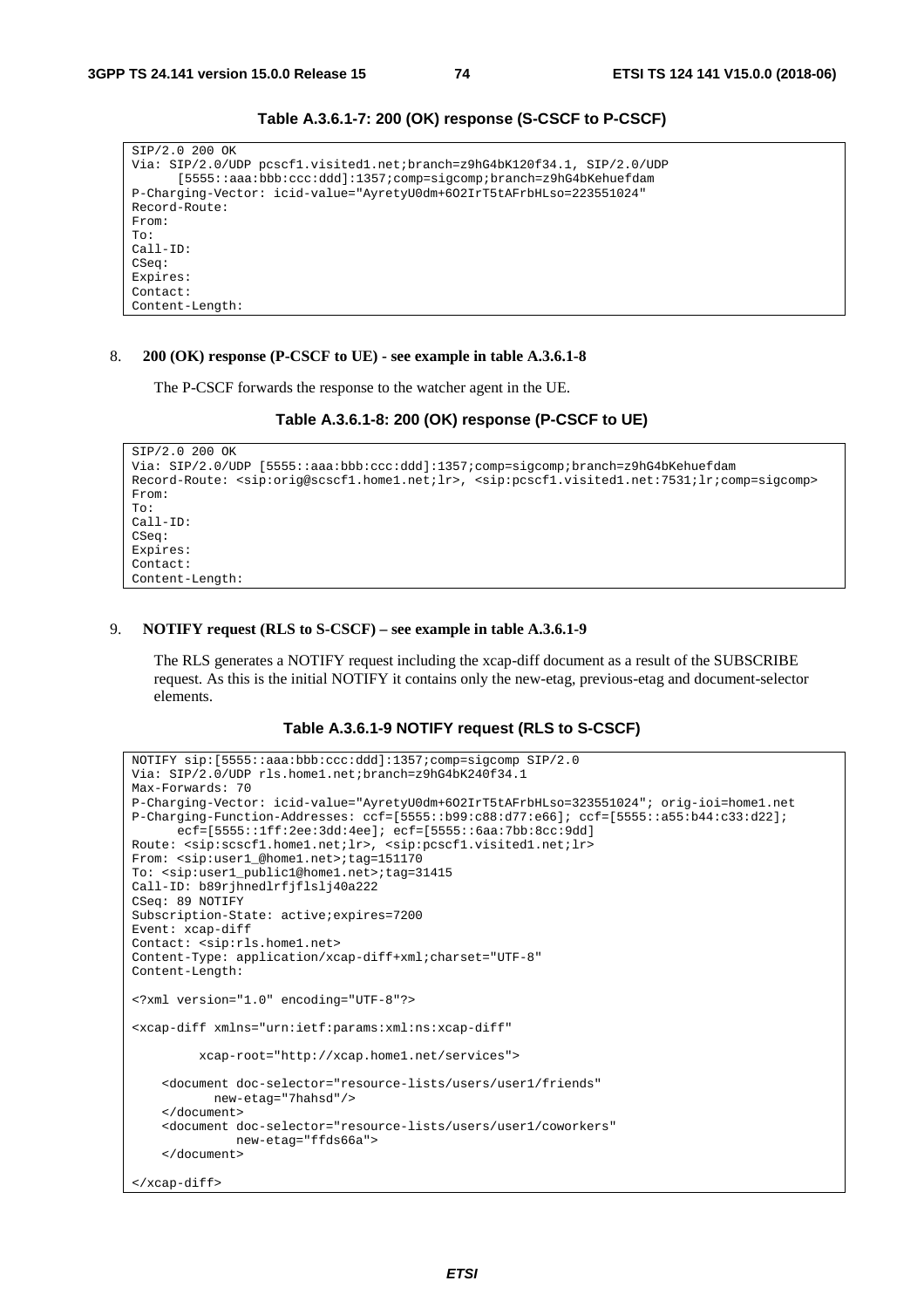The content of the document element contains a new-etag and a previous etag element with identical value and no list of instructions. This way it is indicated that this is the reference XML diff document. This documents has only the information about the etags and the document URI's covered by that subscription.

#### 10. **NOTIFY request (S-CSCF to P-CSCF) - see example in table A.3.6.1-10**

The S-CSCF forwards the NOTIFY request to the P-CSCF.

### **Table A.3.6.1-10: NOTIFY request (S-CSCF to P-CSCF)**

```
NOTIFY sip:[5555::aaa:bbb:ccc:ddd]:1357;comp=sigcomp SIP/2.0 
Via: SIP/2.0/UDP scscf1.home1.net;branch=z9hG4bK332b23.1, SIP/2.0/UDP 
      rls.home1.net;branch=z9hG4bK240f34.1 
Max-Forwards: 69 
P-Charging-Vector: icid-value="AyretyU0dm+6O2IrT5tAFrbHLso=323551024" 
P-Charging-Function-Addresses: 
Route: <sip:pcscf1.visited1.net;lr> 
Record-Route: <sip:scscf1.home1.net;lr> 
From: 
To: 
Call-ID: 
CSeq: 
Subscription-State: 
Event: 
Contact: 
Content-Length: 
(…)
```
#### 11. **NOTIFY request (P-CSCF to UE) - see example in table A.3.6.1-11**

The P-CSCF forwards the NOTIFY request to the watcher in the UE.

#### **Table A.3.6.1-11: NOTIFY request (P-CSCF to UE)**

```
NOTIFY sip:[5555::aaa:bbb:ccc:ddd]:1357;comp=sigcomp SIP/2.0 
Via: SIP/2.0/UDP pcscf1.visited1.net;branch=240f34.1, SIP/2.0/UDP 
      scscf1.home1.net;branch=z9hG4bK332b23.1, SIP/2.0/UDP 
      rls.home1.net;branch=z9hG4bK240f34.1 
Max-Forwards: 68 
Record-Route: <sip:scscf1.home1.net;lr>, <sip:pcscf1.visited1.net:7531;lr;comp=sigcomp> 
From: 
To: 
Call-ID: 
CSeq: 
Subscription-State: 
Event: 
Contact: 
Content-Length: 
(…)
```
#### 12. **200 (OK) response (UE to P-CSCF) - see example in table A.3.6.1-12**

The UE acknowledges the NOTIFY request with a 200 (OK) response to the P-CSCF.

# **Table A.3.6.1-12: 200 (OK) response (UE to P-CSCF)**

```
SIP/2.0 200 OK 
Via: SIP/2.0/UDP pcscf1.visited1.net;branch=240f34.1, SIP/2.0/UDP 
      scscf1.home1.net;branch=z9hG4bK332b23.1, SIP/2.0/UDP 
      rls.home1.net;branch=z9hG4bK240f34.1 
P-Access-Network-Info: 3GPP-UTRAN-TDD; utran-cell-id-3gpp=234151D0FCE11 
From: 
To: 
Call-ID: 
CSeq: 
Content-Length: 0
```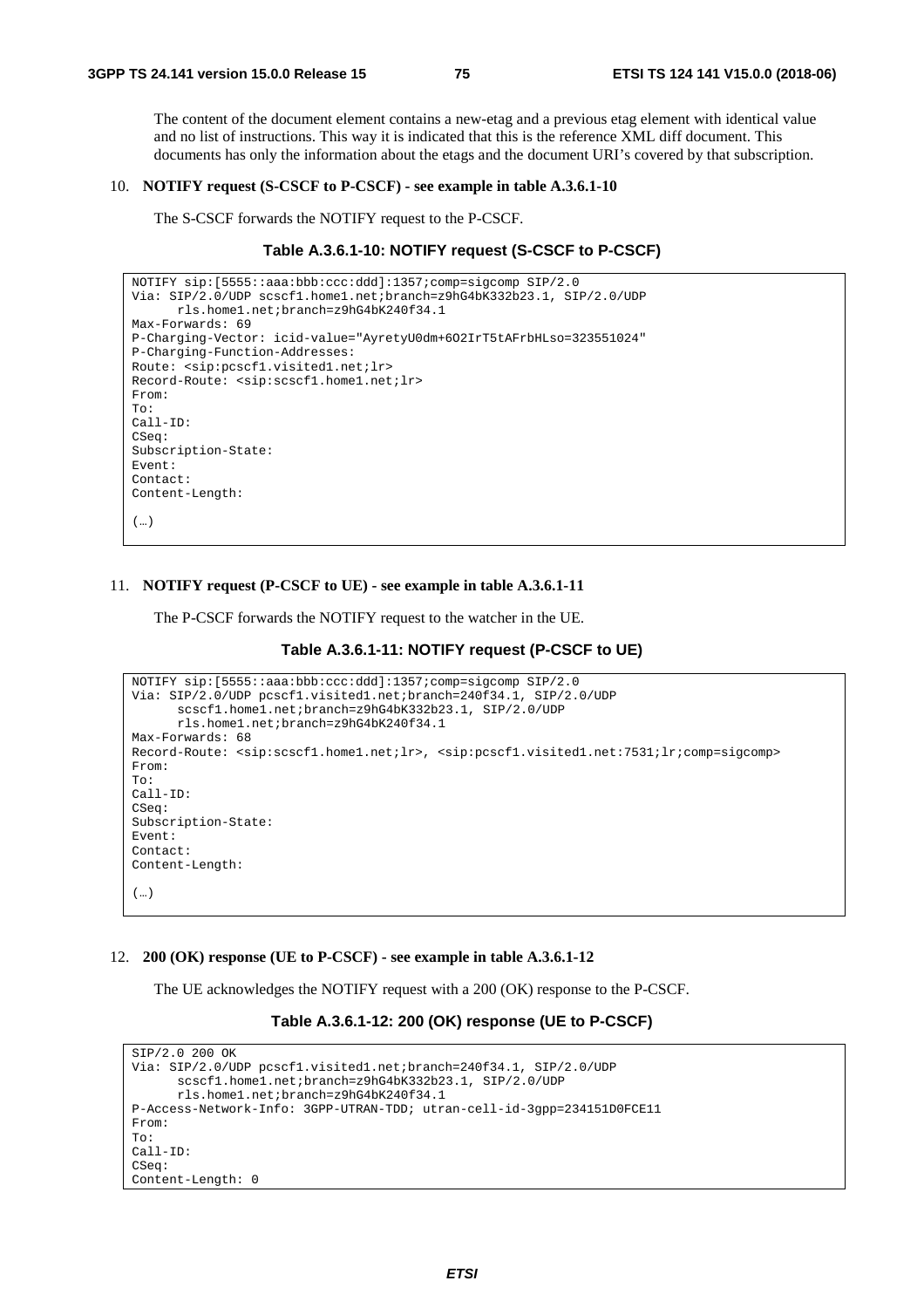# 13. **200 (OK) response (P-CSCF to S-CSCF) – see example in table A.3.6.1-13**

The P-CSCF forwards the 200 (OK) response to the S-CSCF.

# **Table A.3.6.1-13: 200 (OK) response (P-CSCF to S-CSCF)**

```
SIP/2.0 200 OK 
Via: SIP/2.0/UDP scscf1.home1.net;branch=z9hG4bK332b23.1, SIP/2.0/UDP 
      rls.home1.net;branch=z9hG4bK240f34.1 
P-Access-Network-Info: 
P-Charging-Vector: icid-value="AyretyU0dm+6O2IrT5tAFrbHLso=323551024" 
From: 
To: 
Call-ID: 
CSeq: 
Content-Length:
```
# 14. **200 (OK) response (S-CSCF to RLS) - see example in table A.3.6.1-14**

The S-CSCF#2 forwards the response to the RLS in the home network of the UE.

# **Table A.3.6.1-14: 200 (OK) response (S-CSCF to RLS)**

```
SIP/2.0 200 OK 
Via: SIP/2.0/UDP rls.home1.net;branch=z9hG4bK240f34.1 
P-Access-Network-Info: 
P-Charging-Vector: icid-value="AyretyU0dm+6O2IrT5tAFrbHLso=323551024"; orig-ioi=home1.net; 
      term-ioi=home1.net 
From: 
To: 
Call-ID: 
CSeq: 
Content-Length:
```
# 15. **User retrieves current resource list via XCAP get**

 As user1 does not have a local copy of the resource list identified by the etag he retrieves the corresponding list via XCAP get.

# 16. **Resource List gets modified via XCAP**

The resource list of user1 gets modified via XCAP procedures.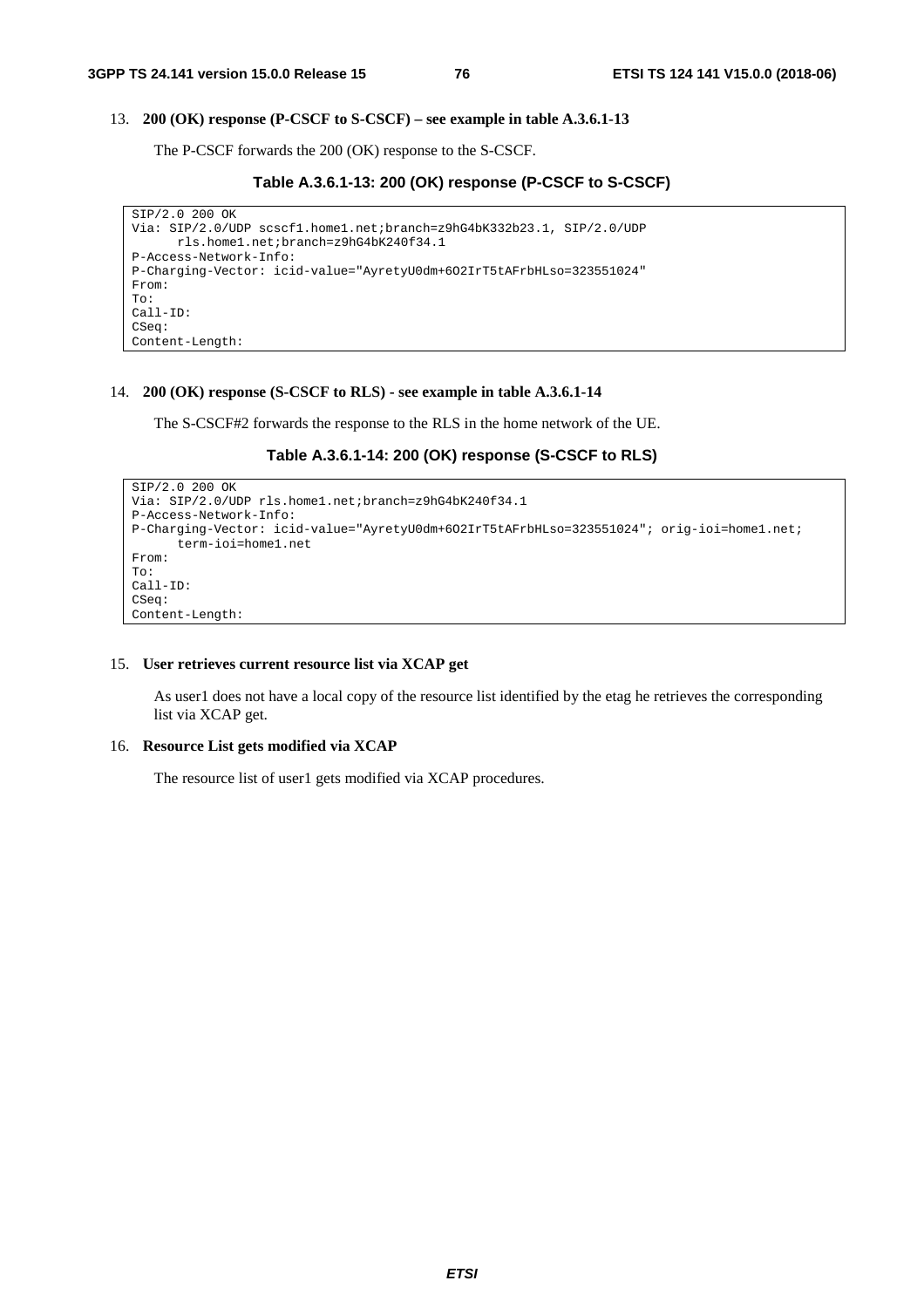# 17. **NOTIFY request (RLS to S-CSCF) - see example in table A.3.6.1-17**

 In this example it is assumed that the RLS has received a XCAP request to delete user2\_public@home1.net from the resource list of user1.

```
Table A.3.6.1-17 NOTIFY request (RLS to S-CSCF)
```

```
NOTIFY sip:[5555::aaa:bbb:ccc:ddd]:1357;comp=sigcomp SIP/2.0 
Via: SIP/2.0/UDP rls.home1.net;branch=z9hG4bK240f34.1 
Max-Forwards: 70 
P-Charging-Vector: icid-value="AyretyU0dm+6O2IrT5tAFrbHLso=423551024"; orig-ioi=home1.net 
P-Charging-Function-Addresses: ccf=[5555::b99:c88:d77:e66]; ccf=[5555::a55:b44:c33:d22]; 
      ecf=[5555::1ff:2ee:3dd:4ee]; ecf=[5555::6aa:7bb:8cc:9dd]
Route: <sip:scscf1.home1.net;lr>, <sip:pcscf1.visited1.net;lr> 
From: <sip:user1_public1@home1.net>;tag=151170 
To: <sip:user1_public1.home1.net>;tag=31415 
Call-ID: b89rjhnedlrfjflslj40a222 
CSeq: 90 NOTIFY 
Subscription-State: active;expires=5000 
Event: xcap-diff 
Contact: <sip:rls.home1.net> 
Content-Type: application/xcap-diff+xml;charset="UTF-8" 
Content-Length: (...) 
<?xml version="1.0" encoding="UTF-8"?> 
<xcap-diff xmlns="urn:ietf:params:xml:ns:xcap-diff" 
         xcap-root="http://xcap.home1.net/services"> 
     <document doc-selector="resource-lists/users/user1/coworkers" 
               new-etag="aaaab" previous-etag="ffds66a"> 
       <change-log> 
        <put-eventnode-selector="resource-lists/list[@name=&quot;coworkers&quot;]" content-
      type="application/el+xml"> 
           <![CDATA[<entry uri="sip:new-worker@example.com"/>]]> 
         </put-event> 
       </change-log> 
     </document> 
</xcap-diff>
```
**Content-Type:** Set to application/xcap-diff+xml.

 The message body in the NOTIFY request contains information of the new-etag of the changed document, the change method and the element that was changed in accordance with RFC 5874 [39].

#### 18. **NOTIFY request (S-CSCF to P-CSCF) - see example in table A.3.6.1-18**

The S-CSCF forwards the NOTIFY request to the P-CSCF.

```
Table A.3.6.1-18: NOTIFY request (S-CSCF to P-CSCF)
```

```
NOTIFY sip:[5555::aaa:bbb:ccc:ddd]:1357;comp=sigcomp SIP/2.0 
Via: SIP/2.0/UDP scscf1.home1.net;branch=z9hG4bK332b23.1, SIP/2.0/UDP 
     rls.home1.net;branch=z9hG4bK240f34.1 
Max-Forwards: 69 
P-Charging-Vector: icid-value="AyretyU0dm+6O2IrT5tAFrbHLso=423551024" 
P-Charging-Function-Addresses: 
Route: <sip:pcscf1.visited1.net;lr> 
Record-Route: <sip:scscf1.home1.net;lr> 
From: 
To: 
Call-ID: 
CSeq: 
Subscription-State: 
Event: 
Contact: 
Content Type: 
Content-Length: 
(…)
```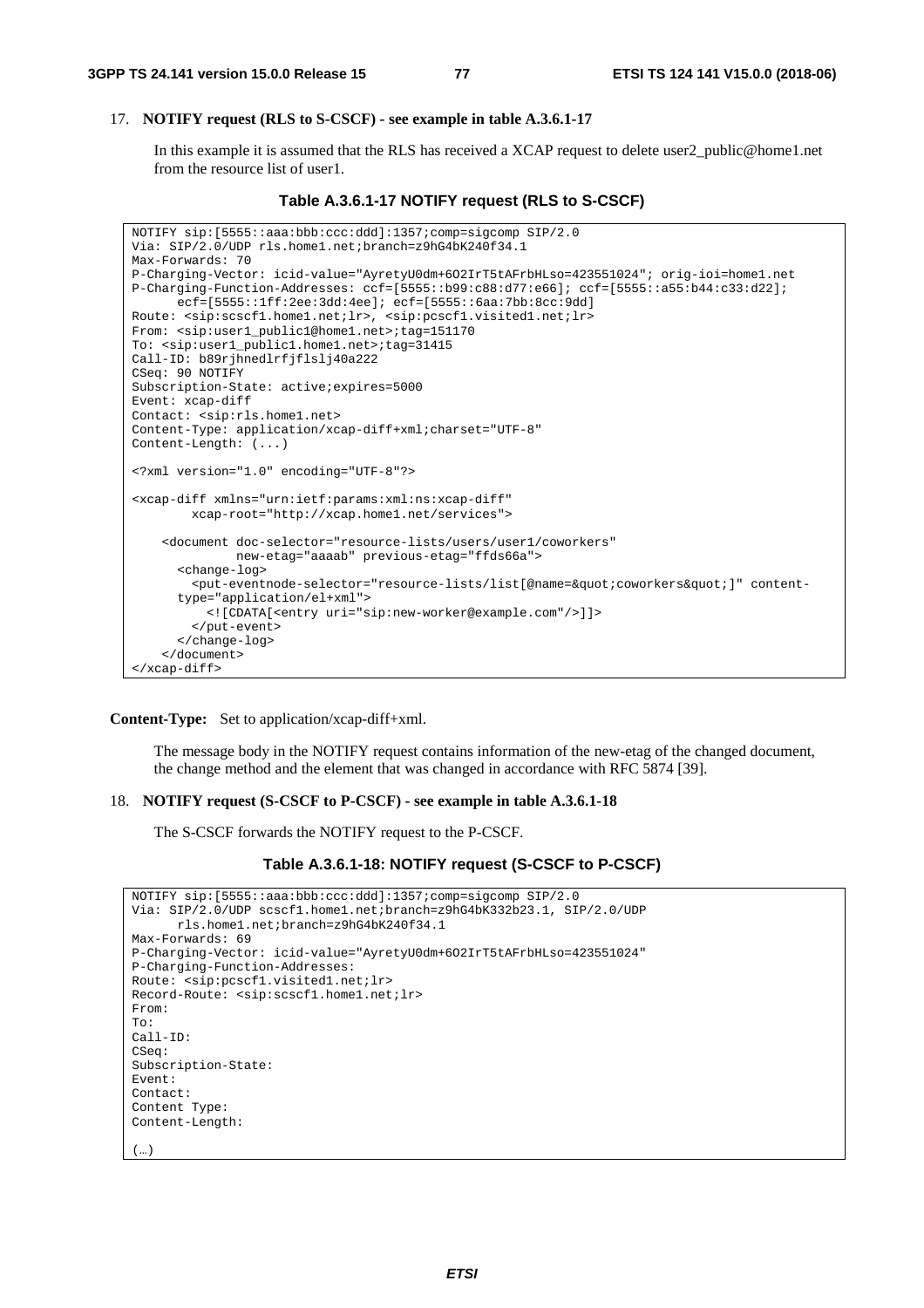#### 19. **NOTIFY request (P-CSCF to UE) – see example in table A.3.6.1-19**

The P-CSCF forwards the NOTIFY request to the watcher in the UE.

**Table A.3.6.1-19: NOTIFY request (P-CSCF to UE)** 

```
NOTIFY sip:[5555::aaa:bbb:ccc:ddd]:1357;comp=sigcomp SIP/2.0 
Via: SIP/2.0/UDP pcscf1.visited1.net;branch=240f34.1, SIP/2.0/UDP 
      scscf1.home1.net;branch=z9hG4bK332b23.1, SIP/2.0/UDP 
      rls.home1.net;branch=z9hG4bK240f34.1 
Max-Forwards: 68 
Record-Route: <sip:scscf1.home1.net;lr>, <sip:pcscf1.visited1.net:7531;lr;comp=sigcomp> 
From: 
To: 
Call-ID: 
CSeq:
Subscription-State: 
Require: 
Content-Type: 
Content-Length: 
(…)
```
20. **200 (OK) response (UE to P-CSCF) – see example in table A.3.6.1-20** 

The UE acknowledges the NOTIFY request with a 200 (OK) response to the P-CSCF.

# **Table A.3.6.1-20: 200 (OK) response (UE to P-CSCF)**

```
SIP/2.0 200 OK 
Via: SIP/2.0/UDP pcscf1.visited1.net;branch=240f34.1, SIP/2.0/UDP 
      scscf1.home1.net;branch=z9hG4bK332b23.1, SIP/2.0/UDP 
      rls.home1.net;branch=z9hG4bK240f34.1 
P-Access-Network-Info: 3GPP-UTRAN-TDD; utran-cell-id-3gpp=234151D0FCE11 
From: 
To: 
Call-ID: 
CSeq: 
Content-Length: 0
```
#### 21. **200 (OK) response (P-CSCF to S-CSCF) – see example in table A.3.6.1-21**

The P-CSCF forwards the 200 (OK) response to the S-CSCF.

```
Table A.3.6.1-21: 200 (OK) response (P-CSCF to S-CSCF)
```

```
SIP/2.0 200 OK 
Via: SIP/2.0/UDP scscf1.home1.net;branch=z9hG4bK332b23.1, SIP/2.0/UDP 
      rls.home1.net;branch=z9hG4bK240f34.1 
P-Access-Network-Info: 
P-Charging-Vector: icid-value="AyretyU0dm+6O2IrT5tAFrbHLso=423551024" 
From: 
To: 
Call-ID: 
CSeq: 
Content-Length:
```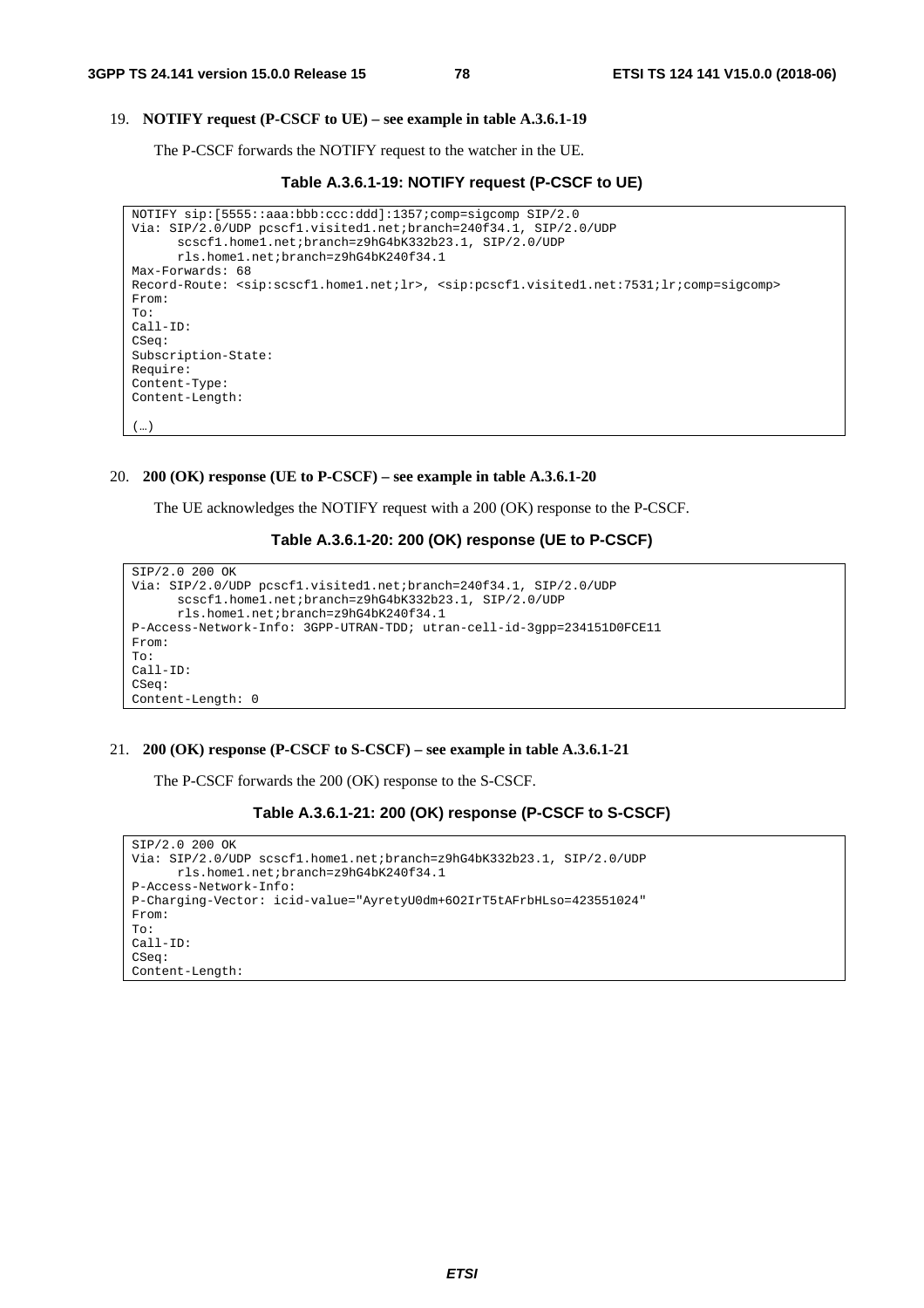# 22. **200 (OK) response (S-CSCF to RLS) – see example in table A.3.6.1-22**

The S-CSCF#2 forwards the response to the RLS in the home network of the UE.

**Table A.3.6.1-22: 200 (OK) response (S-CSCF to RLS)** 

```
SIP/2.0 200 OK 
Via: SIP/2.0/UDP rls.home1.net;branch=z9hG4bK240f34.1 
P-Access-Network-Info: 
P-Charging-Vector: icid-value="AyretyU0dm+6O2IrT5tAFrbHLso=423551024"; orig-ioi=home1.net; 
      term-ioi=home1.net 
From: 
To: 
Call-ID: 
CSeq: 
Content-Length:
```
# A.4 Signalling flows demonstrating how presentities update presence information

# A.4.1 Introduction

This subclause covers the signalling flows that show how presentities update presence information in the PS.

- A.4.2 Initial publication or modification of presence information by UE
- A.4.2.1 Successful publication



**Figure A.4.2.1-1: UE publishing presence information** 

The UE may publish the partial presence information or the full presence information about a presentity to the PS. In this example, it is assumed that the UE publishes the full presence information.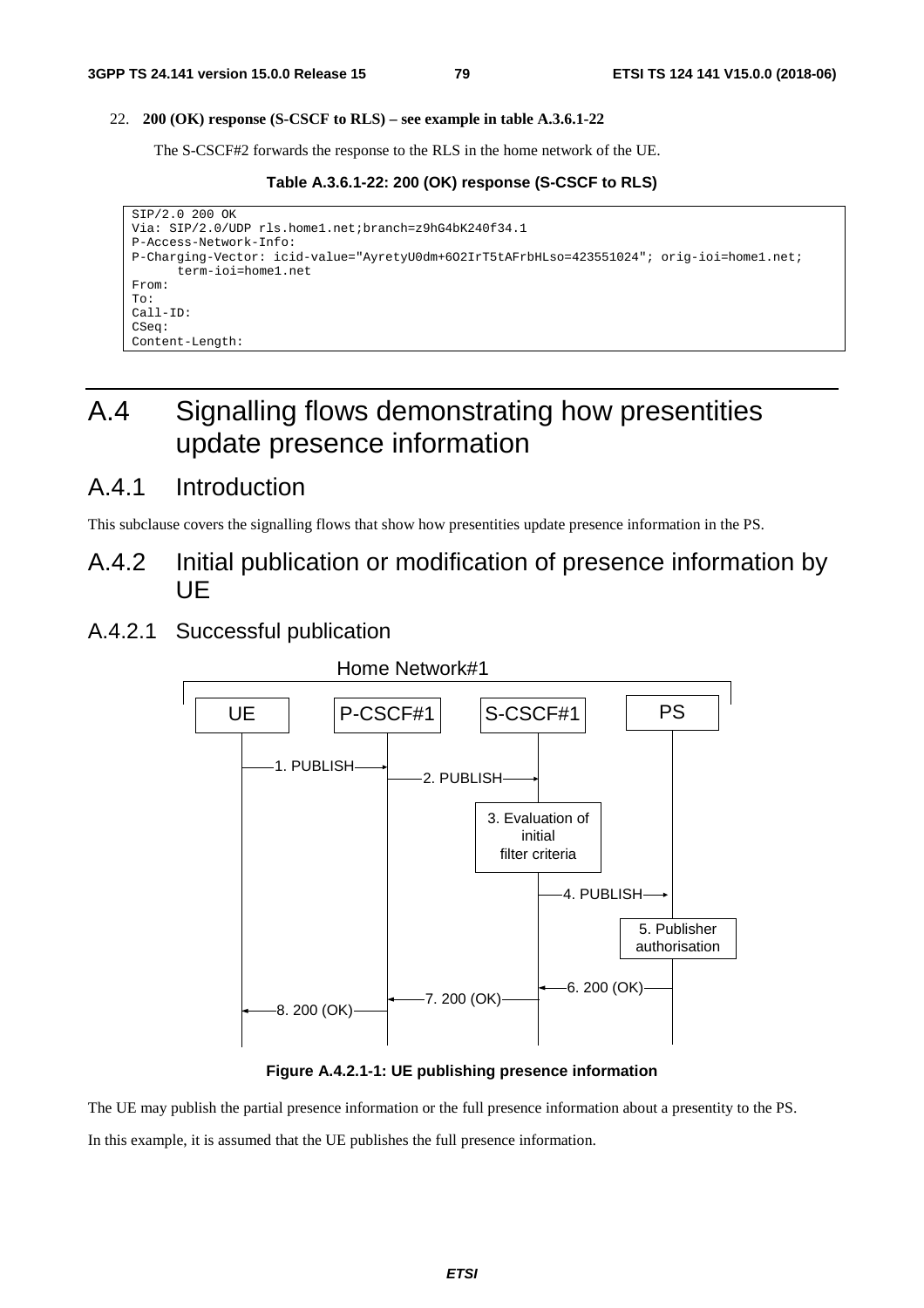Figure A.4.2.1-1 shows a UE publishing or modifying already existing presence information about a presentity. The details of the signalling flows as follows:

#### 1. **PUBLISH request (UE to P-CSCF) - see example in table A.4.2.1-1**

 A PUA in a UE wishes to publish presence information. To initiate the publication, the UE generates a PUBLISH request according to RFC 3903 [23] containing the presence information that it wishes to publish.

# **Table A.4.2.1-1: PUBLISH request (UE to P-CSCF)**

```
PUBLISH sip:user1_public1@home1.net SIP/2.0 
Via: SIP/2.0/UDP [5555::aaa:bbb:ccc:ddd]:1357;comp=sigcomp;branch=z9hG4bKnashds7 
Max-Forwards: 70 
P-Access-Network-Info: 3GPP-UTRAN-TDD; utran-cell-id-3gpp=234151D0FCE11 
Route: <sip:pcscf1.visited1.net:7531;lr;comp=sigcomp>, <sip:orig@scscf1.home1.net;lr> 
P-Preferred-Identity: <sip:user1_public1@home1.net> 
Privacy: none 
From: <sip:user1_public1@home1.net>;tag=31415 
To: <sip:user1_public1@home1.net> 
Call-ID: b89rjhnedlrfjflslj40a222 
CSeq: 61 PUBLISH 
Require: sec-agree 
Proxy-Require: sec-agree 
Security-Verify: ipsec-3gpp; q=0.1; alg=hmac-sha-1-96; spi-c=98765432; spi-s=87654321; port-
      c=8642; port-s=7531 
Event: presence 
Expires: 7200 
Content-Type: application/pidf+xml 
Content-Length: (...) 
<?xml version="1.0" encoding="UTF-8"?> 
    <presence xmlns="urn:ietf:params:xml:ns:pidf" 
              xmlns:rpid="urn:ietf:params:xml:ns:pidf:rpid" 
              xmlns:dm="urn:ietf:params:xml:ns:pidf:data-model" 
              xmlns:pcp="urn:ietf:params:xml:ns:pidf:caps" 
              xmlns:c="urn:ietf:params:xml:ns:pidf:cipid" 
              entity="pres:user2_public1@home2.net"> 
      <tuple id="a8098a.672364762364"> 
        <status> 
          <basic>open</basic> 
        </status> 
        <rpid:class>sip</rpid:class> 
        <rpid:privacy><text/></rpid:privacy> 
        <rpid:status-icon>http://example.com/~user2/icon.gif</rpid:status-icon> 
        <pcp:servcaps> 
        <pcp:video>false</pcp:video> 
        <pcp:audio>true</pcp:audio> 
        </pcp:servcaps> 
        <contact priority="0.8">sip:user2_public1@home2.net</contact> 
        <note xml:lang="en">Don't Disturb Please!</note> 
        <note xml:lang="fr">Ne derangez pas, s'il vous plait</note> 
        <timestamp>2003-08-27T11:49:29Z</timestamp> 
      </tuple> 
      <tuple id="jklhgf9788934774.78"> 
        <status> 
          <basic>open</basic> 
        </status> 
        <rpid:class>assistant</rpid:class> 
        <rpid:relationship><rpid:assistant/></rpid:relationship> 
        <contact priority="1.0">tel:+1-212-555-2222</contact> 
        <note xml:lang="en">She's my secretary</note> 
       \timestimestamp>2003-08-27T11:49:29Z</timestamp>
      </tuple> 
      <dm:person> 
        <rpid:class>presentity</rpid:class> 
        <c:homepage>http://example.com/~user2</c:homepage> 
        <c:card>http://example.com/~user2/card.vcd</c:card> 
        <rpid:place-type until="2003-08-27T17:30:00Z"><rpid:office/></rpid:place-type> 
      </dm:person> 
    </presence>
```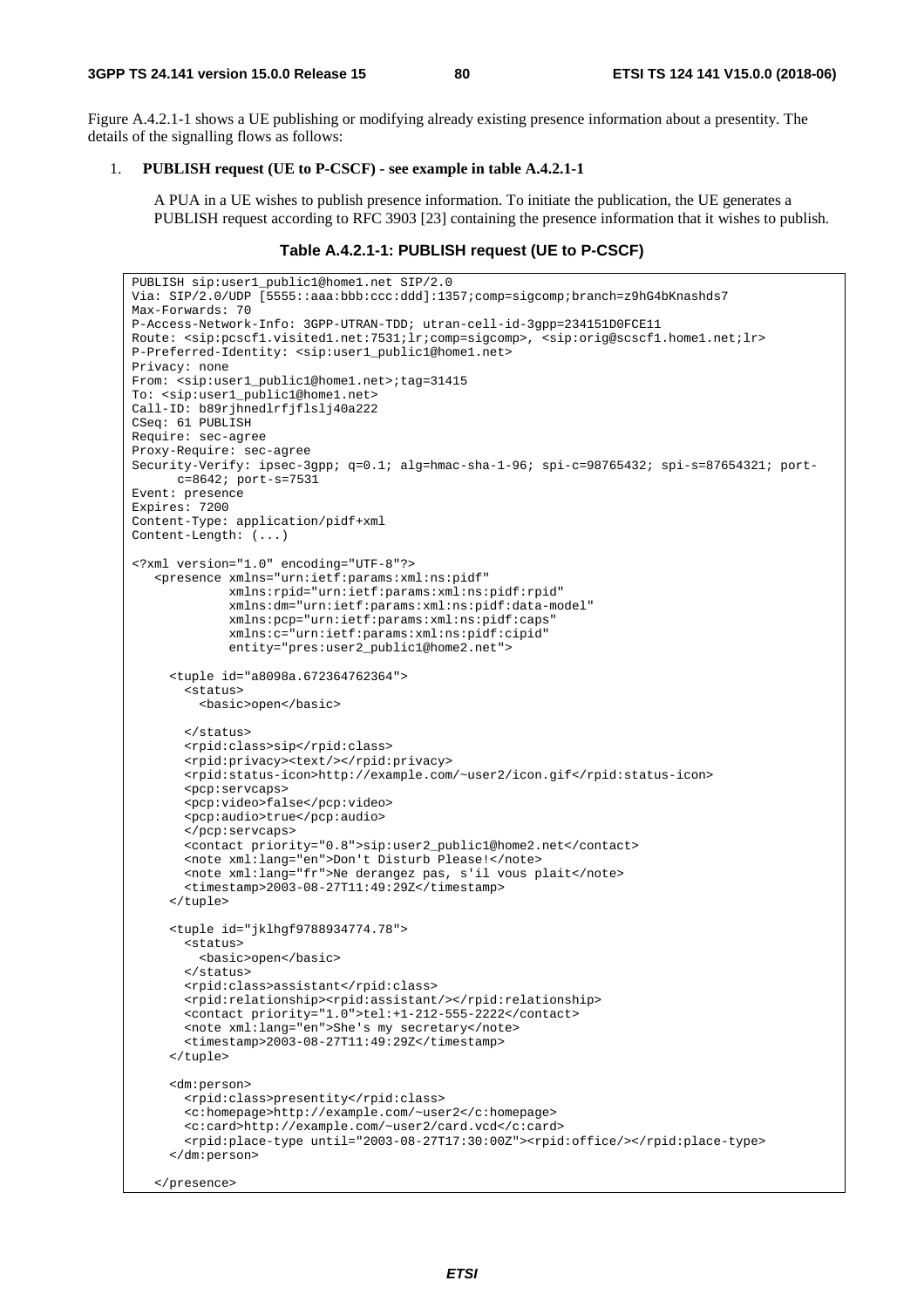**Request-URI:** Public user identity whose presence information the PUA intends to publish.

**Event:** This field is populated with the value "presence" to specify the use of the presence package.

**To:** Same as the Request-URI.

**Content-Type:** Set to the value "application/pidf+xml".

 The message body in the PUBLISH request that carries the presence update state is formed as indicated in RFC 3863 [21], RFC 4480 [26], RFC 5196 [25], RFC 4482 [32], RFC 5263 [24] and RFC 4479 [44].

# 2. **PUBLISH request (P-CSCF to S-CSCF) - see example in table A.4.2.1-2**

 P-CSCF looks up the serving network information for the public user identity that was stored during the registration procedure. The PUBLISH request is forwarded to the S-CSCF. A Route header is inserted into PUBLISH request. The information for the Route header is taken from the service route determined during registration.

#### **Table A.4.2.1-2: PUBLISH request (P-CSCF to S-CSCF)**

```
PUBLISH sip:user1_public1@home1.net SIP/2.0 
Via: SIP/2.0/UDP pcscf1.home1.net;branch=z9hG4bK240f34.1, SIP/2.0/UDP 
      [5555::aaa:bbb:ccc:ddd]:1357;comp=sigcomp;branch=z9hG4bKnashds7 
P-Access-Network-Info: 
Max-Forwards: 69 
P-Asserted-Identity: <sip:user1_public1@home1.net> 
P-Charging-Vector: icid-value="AyretyU0dm+6O2IrT5tAFrbHLso=023551024" 
Privacy: 
Route: <sip:orig@scscf1.home1.net;lr> 
From: 
To: 
Call-ID: 
CSeq: 
Event: 
Expires: 
Content-Type: 
Content-Length: 
(…)
```
# 3. **Evaluation of initial filter criteria**

 S-CSCF validates the service profile of the publisher and evaluates the initial filter criteria. For user1\_public1@home1.net S-CSCF#1 has originating initial Filter Criteria with Service Point Trigger of Method = PUBLISH AND Event = "presence" AND Request-URI = "sip:user1\_public1@home1.net" that informs the S-CSCF to route the PUBLISH request to the PS ps.home1.net.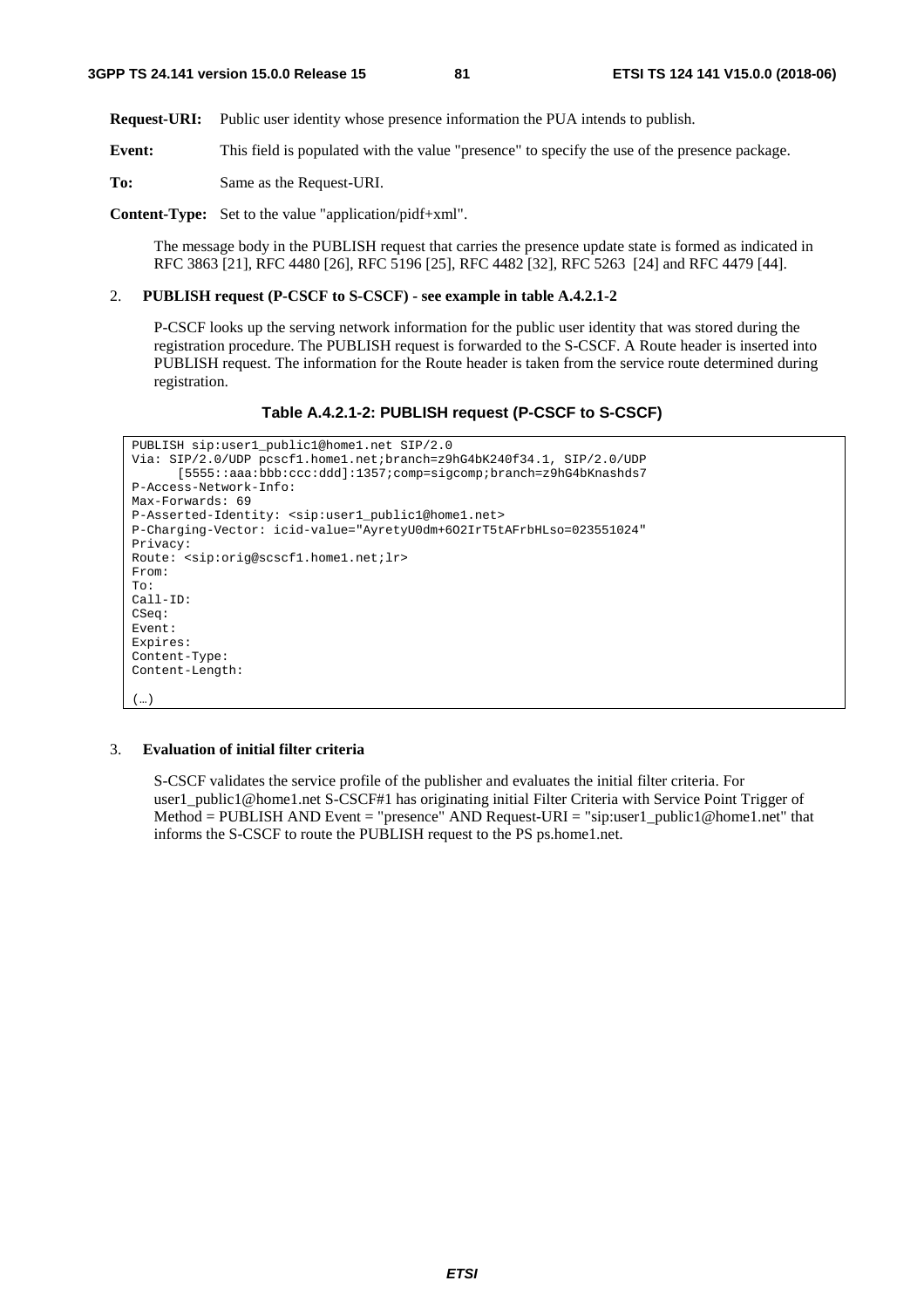#### 4. **PUBLISH (S-CSCF to PS) - see example in table A.4.2.1-4**

The S-CSCF#1 forwards the PUBLISH request to the PS.

#### **Table A.4.2.1-4: PUBLISH request (S-CSCF to PS)**

```
PUBLISH sip:user1_public1@home1.net SIP/2.0 
Via: SIP/2.0/UDP scscf1.home1.net;branch=z9hG4bK351g45.1, SIP/2.0/UDP 
      pcscf1.home1.net;branch=z9hG4bK240f34.1, SIP/2.0/UDP 
      [5555::aaa:bbb:ccc:ddd]:1357;comp=sigcomp;branch=z9hG4bKnashds7 
P-Access-Network-Info: 
Max-Forwards: 68 
P-Asserted-Identity: 
P-Charging-Vector: icid-value="AyretyU0dm+6O2IrT5tAFrbHLso=023551024"; orig-ioi=home1.net 
P-Charging-Function-Addresses: ccf=[5555::b99:c88:d77:e66]; ccf=[5555::a55:b44:c33:d22]; 
      ecf=[5555::1ff:2ee:3dd:4ee]; ecf=[5555::6aa:7bb:8cc:9dd] 
Privacy: 
Route: <sip:ps.home1.net;lr>, <sip:scscf1.home1.net;lr> 
From: 
To: 
Call-ID: 
CSeq: 
Event: 
Expires: 
Content-Type: 
Content-Length: 
(…)
```

```
P-Charging-Vector: The S-CSCF populates the icid parameter with a globally unique value and
                                    populates the identifier of its own network to the originating Inter Operator 
                                    Identifier (IOI) parameter of this header. 
P-Charging-Function-Addresses: The S-CSCF populates the P-Charging-Function-Addresses header field to be 
                                    passed to the PS.
```
### 5. **Authorization of publisher**

 The PS performs the necessary authorization checks on the originator to ensure it is allowed to publish the presentity's presence information. In this example all privacy conditions are met, so the PS sends a 200 (OK) response to the S-CSCF.

#### 6. **200 (OK) response (PS to S-CSCF) - see example in table A.4.2.1-6**

The PS sends the response to S-CSCF.

```
Table A.4.2.1-6: 200 (OK) response (PS to S-CSCF)
```

```
SIP/2.0 200 OK 
Via: SIP/2.0/UDP scscf1.home1.net;branch=z9hG4bK351g45.1, SIP/2.0/UDP 
      pcscf1.home1.net;branch=z9hG4bK240f34.1, SIP/2.0/UDP 
      [5555::aaa:bbb:ccc:ddd]:1357;comp=sigcomp;branch=z9hG4bKnashds7 
P-Charging-Vector: icid-value="AyretyU0dm+6O2IrT5tAFrbHLso=023551024"; orig-
      ioi=home1.net:term-ioi=home1.net 
P-Charging-Function-Addresses: ccf=[5555::b99:c88:d77:e66]; ccf=[5555::a55:b44:c33:d22]; 
      ecf=[5555::1ff:2ee:3dd:4ee]; ecf=[5555::6aa:7bb:8cc:9dd] 
From: 
To: <sip:user1_public1@home1.net>;tag=151170 
Call-ID: 
CSeq: 
Expires: 7200 
SIP-ETag: 123xy 
Content-Length: 0
```

```
P-Charging-Vector: The PS stores the originating Inter Operator Identifier (IOI) parameter and
                                    populates the identifier of its own network to the terminating Inter Operator 
                                    Identifier (IOI) parameter of this header. 
P-Charging-Function-Addresses: The PS stores the P-Charging-Function-Addresses header field and passes 
                                    this header to the S-CSCF.
```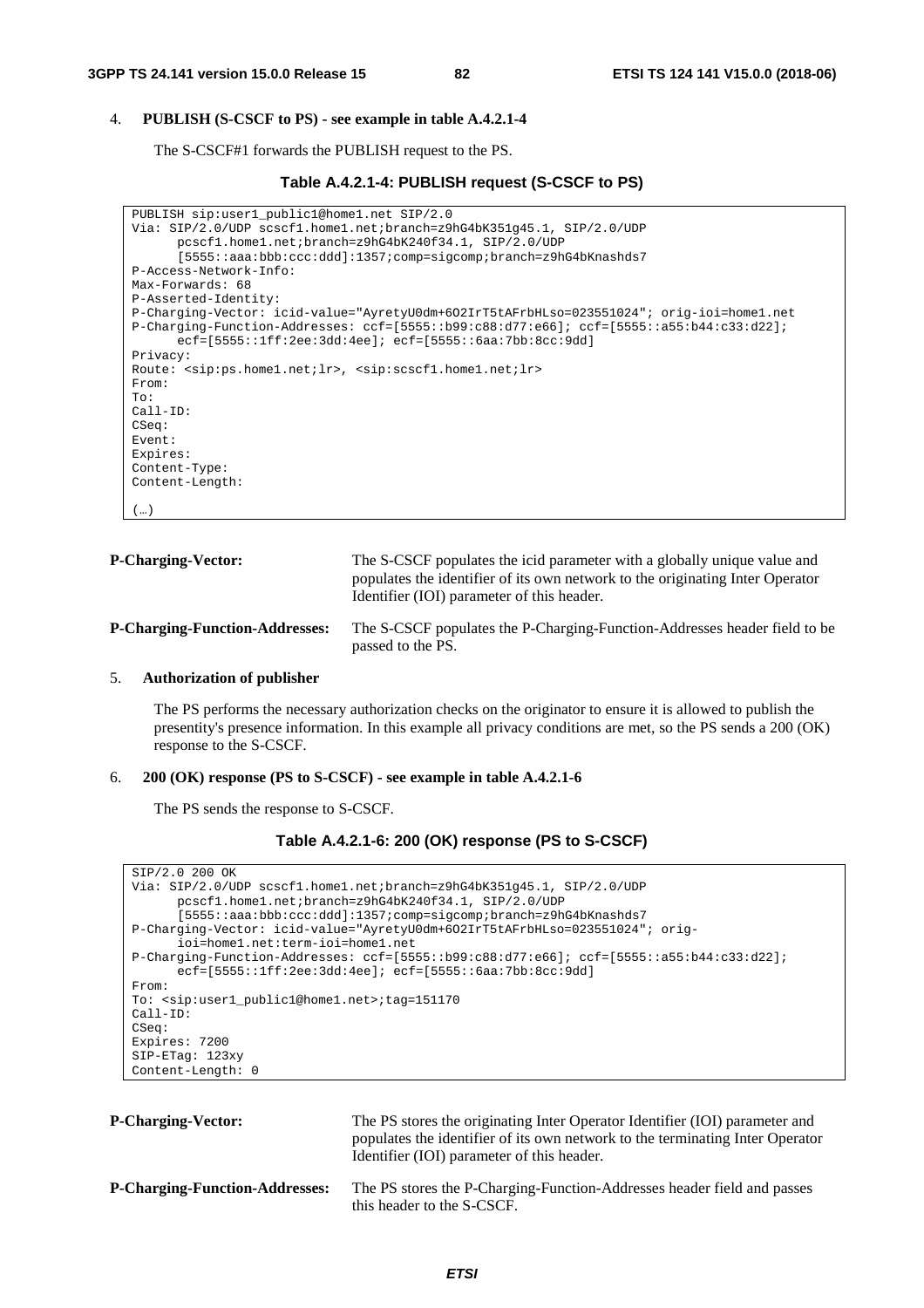**SIP-ETag:** This field is populated with a locally unique entity-tag to associate further publications of this event state.

# 7. **200 (OK) response (S-CSCF to P-CSCF) - see example in table A.4.2.1-7**

S-CSCF forwards the response to P-CSCF.

# **Table A.4.2.1-7: 200 (OK) response (S-CSCF to P-CSCF)**

```
SIP/2.0 200 OK 
Via: SIP/2.0/UDP pcscf1.home1.net;branch=z9hG4bK240f34.1, SIP/2.0/UDP 
     [5555::aaa:bbb:ccc:ddd]:1357;comp=sigcomp;branch=z9hG4bKnashds7 
P-Charging-Vector: icid-value="AyretyU0dm+6O2IrT5tAFrbHLso=023551024" 
P-Charging-Function-Addresses: 
From: 
To: 
Call-ID: 
CSeq: 
Expires: 
SIP-ETag: 
Content-Length:
```

| <b>P-Charging-Vector:</b>             | The S-CSCF stores the terminating Inter Operator Identifier (IOI) parameter<br>and removes the orig-ioi and the term-ioi parameters. |
|---------------------------------------|--------------------------------------------------------------------------------------------------------------------------------------|
| <b>P-Charging-Function-Addresses:</b> | The S-CSCF stores the P-Charging-Function-Addresses header field and<br>passes this header to the P-CSCF.                            |

# 8. **200 (OK) response (P-CSCF to UE) - see example in table A.4.2.1-6**

P-CSCF forwards the response to the PUA in the UE.

# **Table A.4.2.1-8: 200 (OK) response (P-CSCF to UE)**

```
SIP/2.0 200 OK 
Via: SIP/2.0/UDP [5555::aaa:bbb:ccc:ddd]:1357;comp=sigcomp;branch=z9hG4bKnashds7 
From: 
To: 
Call-ID: 
CSeq: 
Expires: 
SIP-ETag: 
Content-Length:
```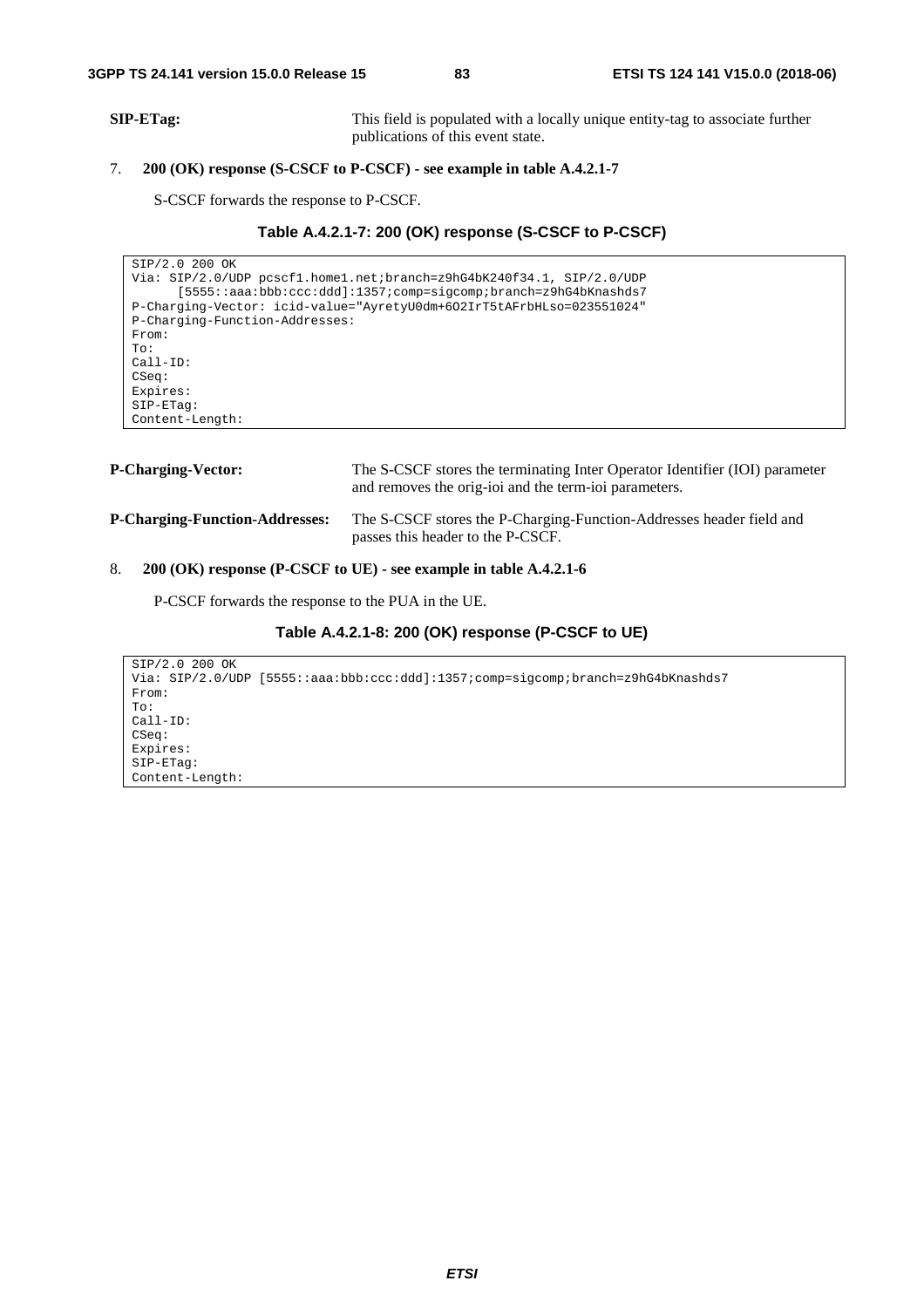# A.4.3 Refreshing of presence information by UE

# A.4.3.1 Successful refresh



**Figure A.4.3.1-1: UE updating presence information** 

Figure A.4.3.1-1 shows an UE refreshing the presence information about a presentity. The details of the signalling flows are as follows:

#### 1. **PUBLISH request (UE to P-CSCF) – see example in table A.4.3.1-1**

 A PUA in a UE wishes to refresh already existing presence information. To initiate the publication, the UE generates a PUBLISH request according to RFC 3903 [23].

# **Table A.4.3.1-1: PUBLISH request (UE to P-CSCF)**

```
PUBLISH sip:user1_public1@home1.net SIP/2.0 
Via: SIP/2.0/UDP [5555::aaa:bbb:ccc:ddd]:1357;comp=sigcomp;branch=z9hG4bKnashds7 
Max-Forwards: 70 
P-Access-Network-Info: 3GPP-UTRAN-TDD; utran-cell-id-3gpp=234151D0FCE11 
Route: <sip:pcscf1.visited1.net:7531;lr;comp=sigcomp>, <sip:orig@scscf1.home1.net;lr> 
P-Preferred-Identity: <sip:user1_public1@home1.net> 
Privacy: none 
From: <sip:user1_public1@home1.net>;tag=31415 
To: <sip:user1_public1@home1.net> 
Call-ID: b89rjhnedlrfjflslj40a111 
CSeq: 61 PUBLISH 
Require: sec-agree 
Proxy-Require: sec-agree 
Security-Verify: ipsec-3gpp; q=0.1; alg=hmac-sha-1-96; spi-c=98765432; spi-s=87654321; port-
      c=8642; port-s=7531 
Event: presence 
SIP-If-Match: 123xy 
Expires: 7200 
Content-Length: 0
```
**Request-URI:** Public user identity whose presence information the PUA intends to publish.

**Event:** This field is populated with the value "presence" to specify the use of the presence package.

**To:** Same as the Request-URI.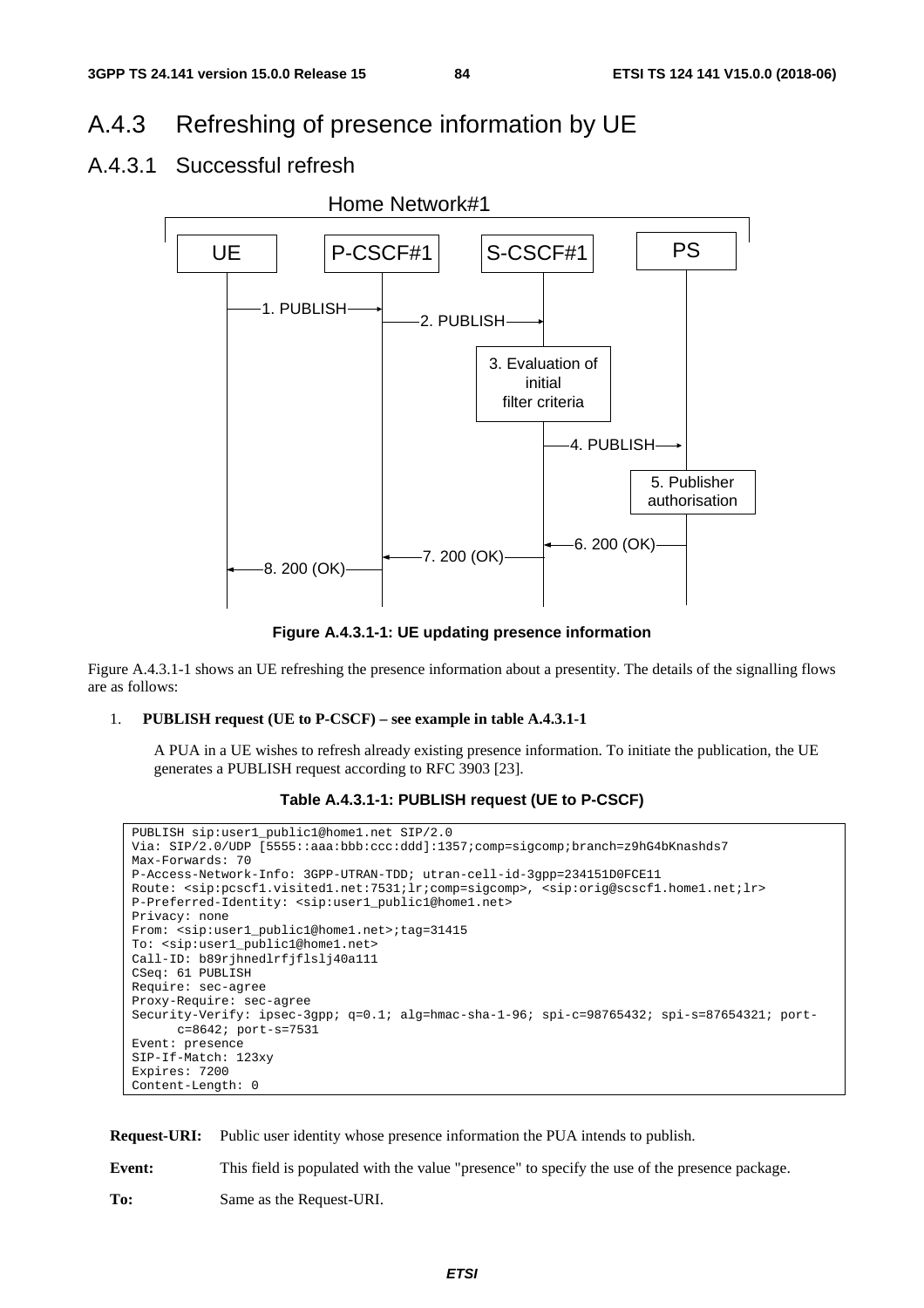**SIP-If-Match:** This field is populated with the entity-tag earlier provided by the PS in the SIP-ETag header field of the previous 200(OK) response and is used as a versioning precondition to the PUBLISH refresh.

#### 2. **PUBLISH request (P-CSCF to S-CSCF) - see example in table A.4.3.1-2**

 P-CSCF looks up the serving network information for the public user identity that was stored during the registration procedure. The PUBLISH request is forwarded to the S-CSCF. A Route header is inserted into PUBLISH request. The information for the Route header is taken from the service route determined during registration.

#### **Table A.4.3.1-2: PUBLISH request (P-CSCF to S-CSCF)**

```
PUBLISH sip:user1_public1@home1.net SIP/2.0 
Via: SIP/2.0/UDP pcscf1.home1.net;branch=z9hG4bK240f34.1, SIP/2.0/UDP 
      [5555::aaa:bbb:ccc:ddd]:1357;comp=sigcomp;branch=z9hG4bKnashds7 
P-Access-Network-Info: 
Max-Forwards: 69 
P-Asserted-Identity: <sip:user1_public1@home1.net> 
P-Charging-Vector: icid-value="AyretyU0dm+6O2IrT5tAFrbHLso=023551024" 
Privacy: 
Route: <sip:orig@scscf1.home1.net;lr> 
From: 
To: 
Call-ID: 
CSeq: 
Event: 
SIP-If-Match: 
Expires: 
Content-Length:
```
**P-Charging-Vector:** The P-CSCF populates the icid parameter with a globally unique value.

#### 3. **Evaluation of initial filter criteria**

 S-CSCF#1 validates the service profile of this publisher and evaluates the initial filter criteria. For user1\_public1@home1.net the S-CSCF has originating initial Filter Criteria with Service Point Trigger of Method = PUBLISH AND Event = "presence" AND Request-URI = "sip:user1\_public1@home1.net" that informs the S-CSCF to route the PUBLISH request to the PS ps.home1.net.

#### 4. **PUBLISH (S-CSCF to PS) – see example in table A.4.3.1-4**

The S-CSCF forwards the PUBLISH request to the PS.

```
Table A.4.3.1-4: PUBLISH (S-CSCF to PS)
```

```
PUBLISH sip:user1_public1@home1.net SIP/2.0 
Via: SIP/2.0/UDP scscf1.home1.net;branch=z9hG4bK351g45.1, SIP/2.0/UDP 
      pcscf1.home1.net;branch=z9hG4bK240f34.1, SIP/2.0/UDP 
      [5555::aaa:bbb:ccc:ddd]:1357;comp=sigcomp;branch=z9hG4bKnashds7 
P-Access-Network-Info: 
Max-Forwards: 68 
P-Asserted-Identity: 
P-Charging-Vector: icid-value="AyretyU0dm+6O2IrT5tAFrbHLso=023551024"; orig-ioi=home1.net 
P-Charging-Function-Addresses: ccf=[5555::b99:c88:d77:e66]; ccf=[5555::a55:b44:c33:d22]; 
      ecf=[5555::1ff:2ee:3dd:4ee]; ecf=[5555::6aa:7bb:8cc:9dd] 
Privacy: 
Route: <sip:ps.home1.net;lr>, <sip:scscf1.home1.net;lr> 
From: 
To: 
Call-ID: 
CSeq: 
Event: 
SIP-If-Match: 
Expires: 
Content-Length:
```
**P-Charging-Vector:** The S-CSCF stores the originating Inter Operator Identifier (IOI) parameter and populates the identifier of its own network to the originating Inter Operator Identifier (IOI) parameter of this header.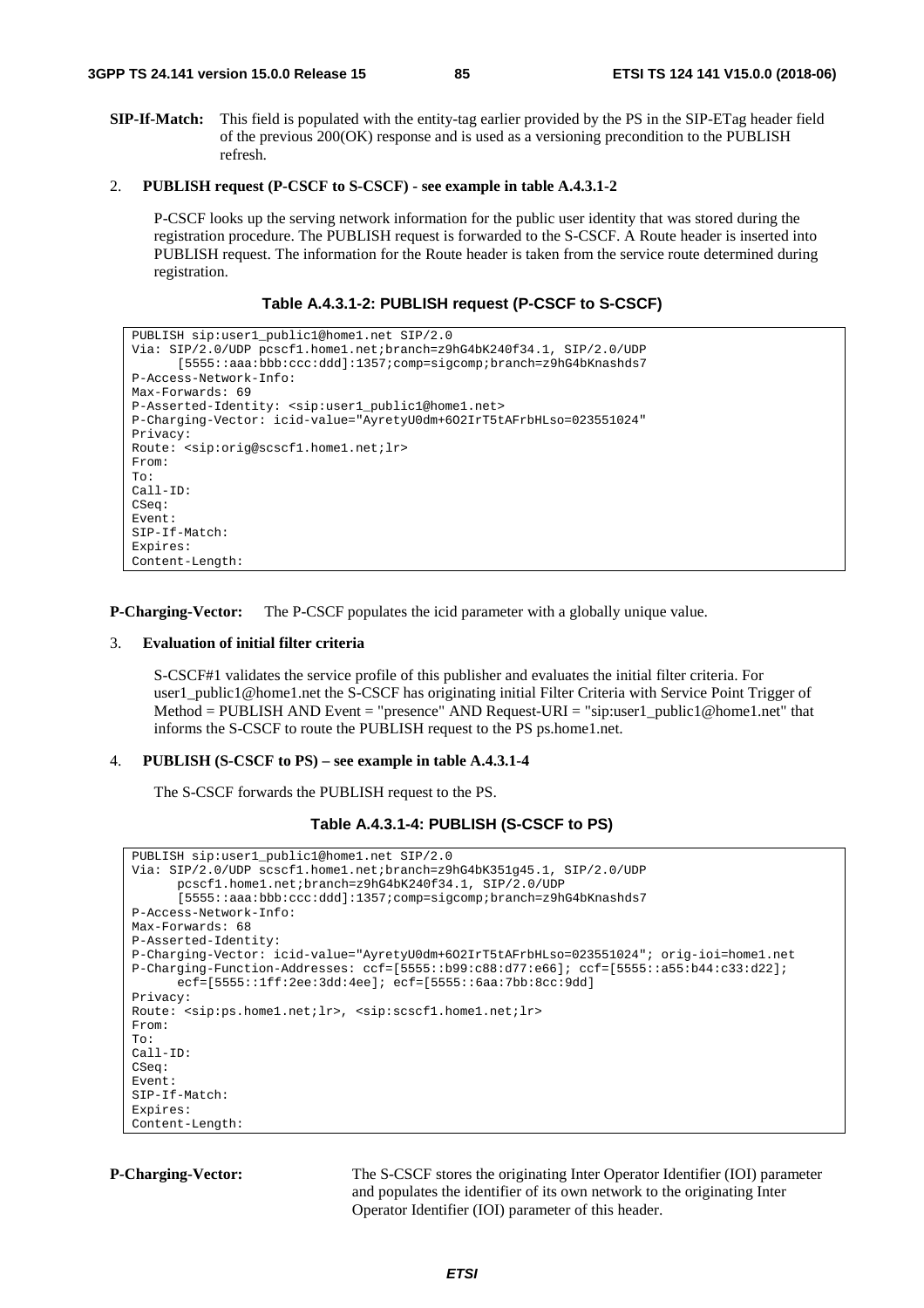**P-Charging-Function-Addresses:** The S-CSCF populates the P-Charging-Function-Addresses header field to be passed to the PS.

#### 5. **Authorization of publisher**

 The PS performs the necessary authorization checks on the originator to ensure it is allowed to publish the presentity's presence information. In this example all privacy conditions are met, so the PS sends a 200 (OK) response to the S-CSCF.

#### 6. **200 (OK) response (PS to S-CSCF) - see example in table A.4.3.1-6**

The PS sends the response to S-CSCF.

#### **Table A.4.3.1-6: 200 (OK) response (PS to S-CSCF)**

```
SIP/2.0 200 OK 
Via: SIP/2.0/UDP scscf1.home1.net;branch=z9hG4bK351g45.1, SIP/2.0/UDP 
      pcscf1.home1.net;branch=z9hG4bK240f34.1, SIP/2.0/UDP 
      [5555::aaa:bbb:ccc:ddd]:1357;comp=sigcomp;branch=z9hG4bKnashds7 
P-Charging-Vector: icid-value="AyretyU0dm+6O2IrT5tAFrbHLso=023555517"; orig-
      ioi=home1.net;term-ioi=home1.net 
P-Charging-Function-Addresses: ccf=[5555::b99:c88:d77:e66]; ccf=[5555::a55:b44:c33:d22]; 
      ecf=[5555::1ff:2ee:3dd:4ee]; ecf=[5555::6aa:7bb:8cc:9dd] 
From: 
To: <sip:user1_public1@home1.net>;tag=151170 
Call-ID: 
CSeq: 
Expires: 7200 
SIP-ETag: 345abc 
Content-Length: 0
```

| <b>P-Charging-Vector:</b>             | The PS stores the originating Inter Operator Identifier (IOI) parameter and<br>populates the identifier of its own network to the terminating Inter Operator<br>Identifier (IOI) parameter of this header. |
|---------------------------------------|------------------------------------------------------------------------------------------------------------------------------------------------------------------------------------------------------------|
| <b>P-Charging-Function-Addresses:</b> | The PS stores the P-Charging-Function-Addresses header field and passes<br>this header to the S-CSCF.                                                                                                      |
| $SIP-ETag$                            | This field is populated with a new locally unique entity-tag.                                                                                                                                              |
|                                       |                                                                                                                                                                                                            |

7. **200 (OK) response (S-CSCF to P-CSCF) - see example in table A.4.3.1-7** 

S-CSCF#1 forwards the response to P-CSCF.

# **Table A.4.3.1-7: 200 (OK) response (S-CSCF to P-CSCF)**

| SIP/2.0 200 OK                                                        |
|-----------------------------------------------------------------------|
| Via: SIP/2.0/UDP pcscf1.home1.net;branch=z9hG4bK240f34.1, SIP/2.0/UDP |
| [5555::aaa:bbb:ccc:ddd]:1357;comp=sigcomp;branch=z9hG4bKnashds7       |
| P-Charging-Vector: icid-value="AyretyU0dm+602IrT5tAFrbHLso=023555517" |
| P-Charging-Function-Addresses:                                        |
| From:                                                                 |
| To:                                                                   |
| $Call-ID:$                                                            |
| CSeq:                                                                 |
| Expires:                                                              |
| $SIP-ETaq$ :                                                          |
| Content-Length:                                                       |

| <b>P-Charging-Vector:</b>             | The S-CSCF stores the terminating Inter Operator Identifier (IOI) parameter<br>and removes the orig-ioi and the term-ioi parameters. |
|---------------------------------------|--------------------------------------------------------------------------------------------------------------------------------------|
| <b>P-Charging-Function-Addresses:</b> | The S-CSCF stores the P-Charging-Function-Addresses header field and<br>passes this header to the P-CSCF.                            |

8. **200 (OK) response (P-CSCF to UE) - see example in table A.4.3.1-6** 

P-CSCF#1 forwards the response to the PUA in the UE.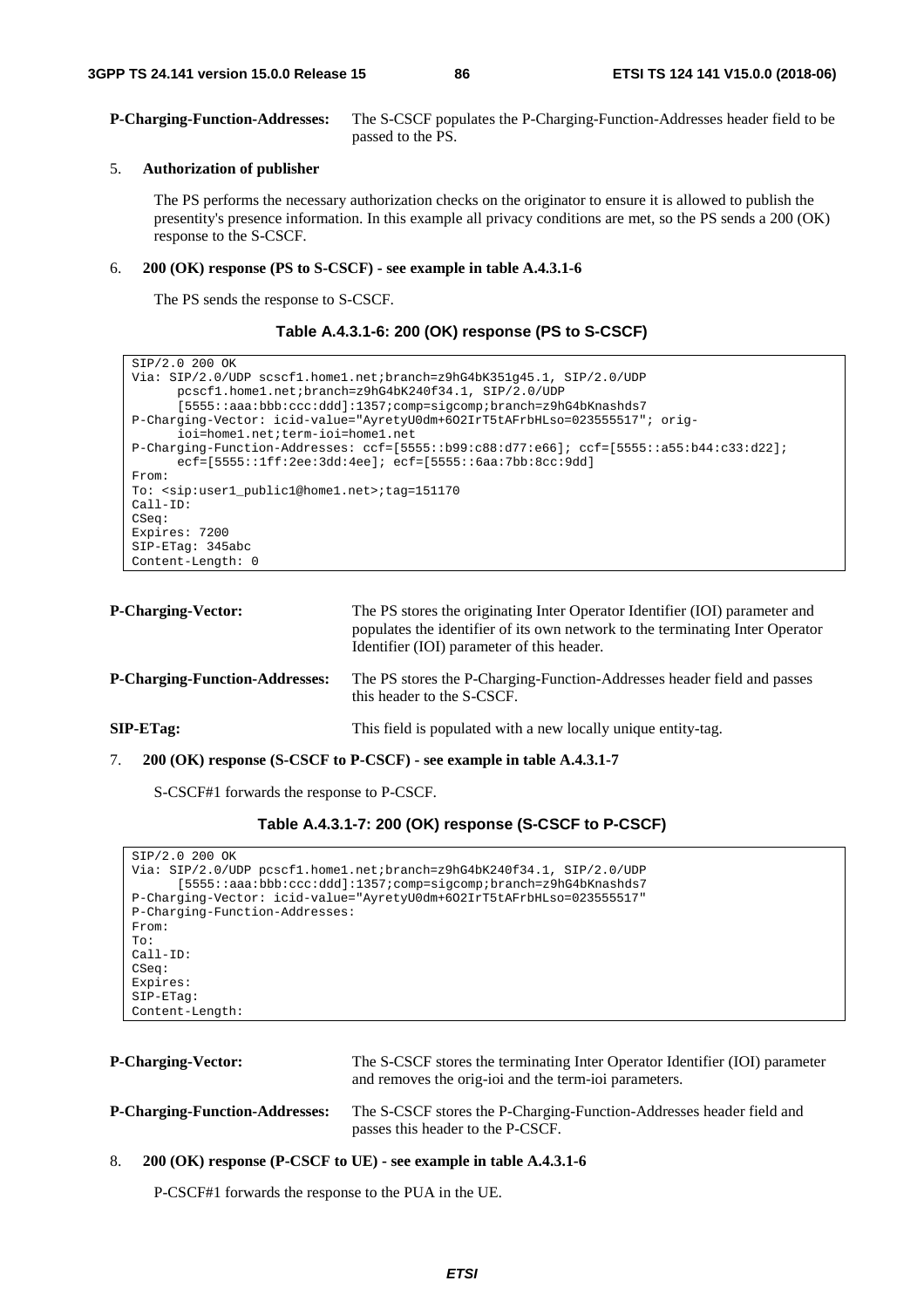SIP/2.0 200 OK Via: SIP/2.0/UDP [5555::aaa:bbb:ccc:ddd]:1357;comp=sigcomp;branch=z9hG4bKnashds7 From: To: Call-ID: CSeq: Expires: SIP-ETag: Content-Length:

**Table A.4.3.1-8: 200 (OK) response (P-CSCF to UE)** 

# A.5 PS notifying watcher of updates to presence information

# A.5.1 Introduction

This subclause covers the signalling flows that show how the PS notifies watchers of updates to presence information.

# A.5.2 Watcher and presentity in the different networks, UE in the home network

# A.5.2.1 Successful notification



**Figure A.5.2.1-1: Notification to watcher in the visited network** 

Figure A.5.2.1-1 shows how a watcher is notified of updates to a presentity's presence information. The signalling flow is applicable to the case where the watcher and presentity are in the same or in different IM CN subsystems.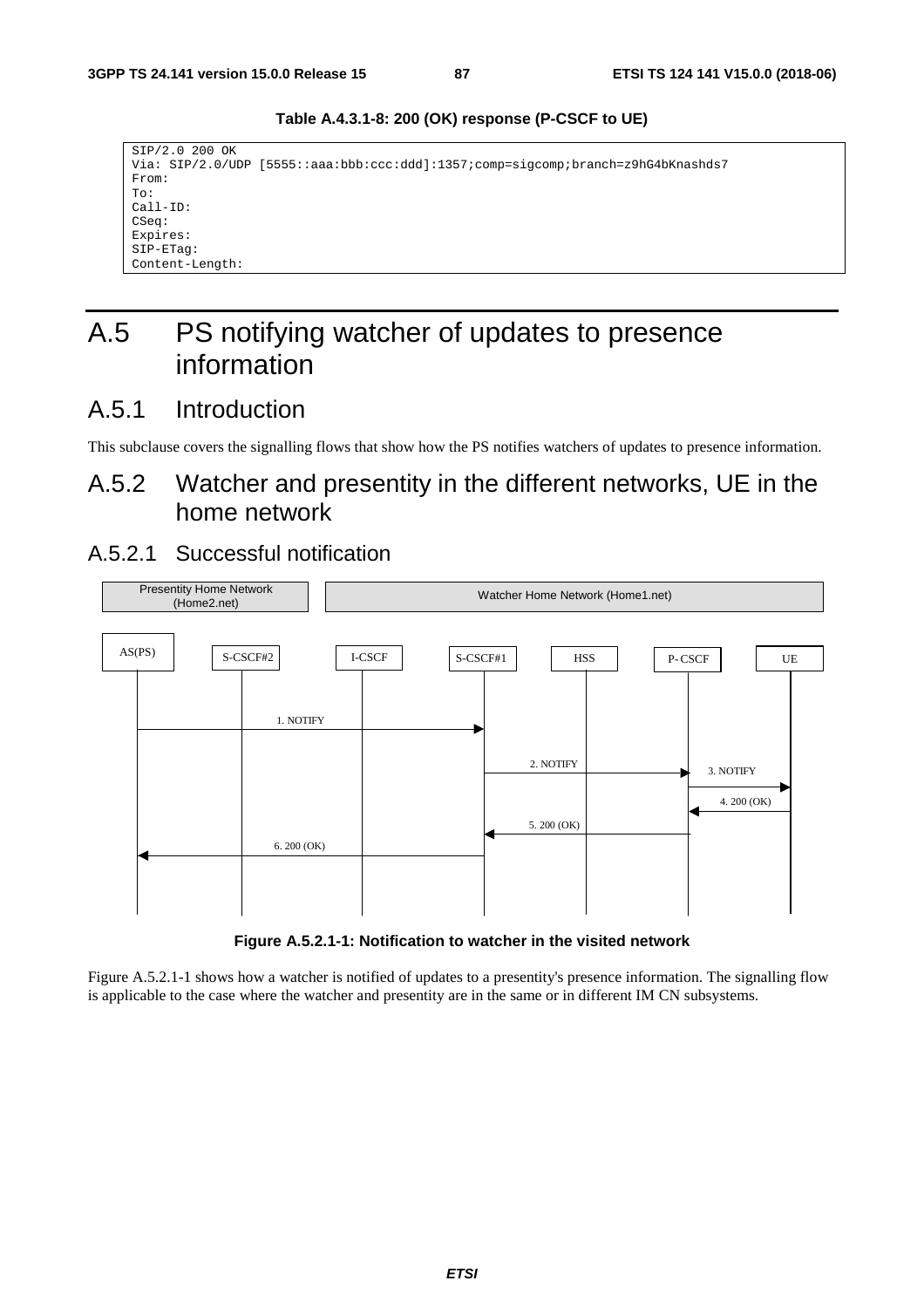# 1. **NOTIFY request (PS to S-CSCF) – see example in table A.5.2.1-1**

 The PS determines which authorized watchers are entitled to receive the updates of the presence information for this presentity. For each appropriate watcher, the PS sends a NOTIFY request that contains the updated state of presence information. The NOTIFY request may either contain the complete set of presence information, or only the information that has changed since the last notification. In this example, the watcher indicated preference for partial notification in the SUBSCRIBE request, so the NOTIFY request is formulated according to RFC 5263 [24] and RFC 5262 [38] by including only the information that has changed since the last notification. (Note that the first NOTIFY request has contained the full state of the presence information.)

#### **Table A.5.2.1-1: NOTIFY request (PS to S-CSCF)**

```
NOTIFY sip:[5555::aaa:bbb:ccc:ddd]:1357;comp=sigcomp SIP/2.0 
Via: SIP/2.0/UDP ps.home2.net;branch=z9hG4bK240f34.1 
Max-Forwards: 70 
P-Charging-Vector: icid-value="AyretyU0dm+6O2IrT5tAFrbHLso=523551024"; orig-ioi=home2.net 
Route: <sip:scscf1.home1.net;lr>, <sip:pcscf1.home1.net;lr> 
From: <sip:user2_public1@home2.net>;tag=151170 
To: <sip:user1_public1@home1.net>;tag=31415 
Call-ID: b89rjhnedlrfjflslj40a222 
CSeq: 43 NOTIFY 
Subscription-State: active;expires=5000 
Event: presence 
Contact: <sip:ps.home2.net> 
Content-Type: application/pidf-diff+xml 
Content-Length: (...) 
<?xml version="1.0" encoding="UTF-8"?> 
    <pidf-diff xmlns="urn:ietf:params:xml:ns:pidf-diff"version="1" 
           entity="pres:user2_public1@home2.net"> 
     <add parent="presence" sel="*[2]"> 
       <![CDATA[ 
       <tuple id="xfjsk"> 
        <status> 
          <basic>open</basic> 
        </status> 
        <rp:class>voice</rp:class> 
        <rp:status-icon>http://example.com/~user2/iconABC.gif</rp:status-icon> 
        <contact priority="0.2">tel:40302020@home2.net</contact> 
        <note xml:lang="en">This is a new tuple inserted as the 2nd tuple.</note> 
        <timestamp>2004-11-01T11:49:29Z</timestamp> 
       </tuple> 
        | | > </add> 
     <replace sel="presence/tuple[@id="a8098a.672364762364"]/status/basic/text()">closed 
     </replace> 
     <remove sel="presence/dm:person[@id="89898"]/rp:privacy"/> 
     <remove sel="presence/dm:person[@id="89898"]/rp:activities"/> 
     <replace sel="presence/tuple[@id="a8098a.672364762364"]/rp:status-icon/text()"> 
     http://example.com/~user2/iconXYZ.gif</replace> 
    </pidf-diff>
```
**P-Charging-Vector:** The PS populates the icid parameter with a globally unique value and populates the identifier of its own network to the originating Inter Operator Identifier (IOI) parameter of this header.

# 2. **NOTIFY request (S-CSCF to P-CSCF) - see example in table A.5.2.1-2**

The S-CSCF forwards the NOTIFY request to the P-CSCF.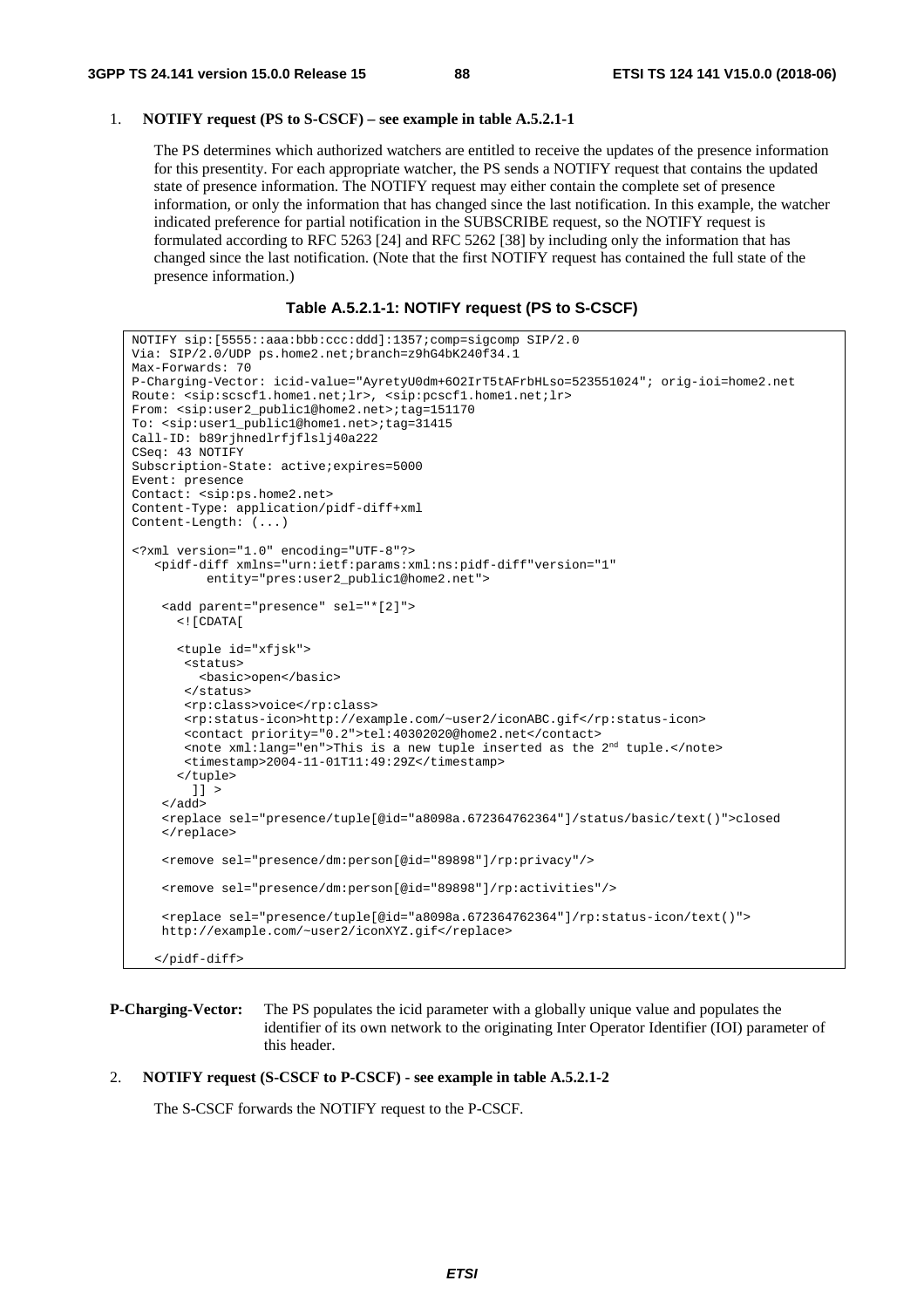| NOTIFY sip: [5555::aaa:bbb:ccc:ddd]:1357;comp=sigcomp SIP/2.0<br>Via: SIP/2.0/UDP scscf1.home1.net;branch=z9hG4bK332b23.1, SIP/2.0/UDP |
|----------------------------------------------------------------------------------------------------------------------------------------|
| scscf2.home2.net;branch=z9hG4bK764z87.1, SIP/2.0/UDP ps.home2.net;branch=z9hG4bK240f34.1                                               |
| Max-Forwards: 69                                                                                                                       |
| P-Charging-Vector: icid-value="AyretyU0dm+602IrT5tAFrbHLso=523551024"                                                                  |
| P-Charging-Function-Addresses: ccf=[5555::b99:c88:d77:e66]; ccf=[5555::a55:b44:c33:d22];                                               |
| $ect=[5555::1ff:2ee:3dd:4ee];ect=[5555::6aa:7bb:8cc:9dd]$                                                                              |
| Route: <sip:pcscf1.home1.net;lr></sip:pcscf1.home1.net;lr>                                                                             |
| Record-Route: <sip:scscf2.home2.net;lr></sip:scscf2.home2.net;lr>                                                                      |
| From:                                                                                                                                  |
| To:                                                                                                                                    |
| $Call-ID:$                                                                                                                             |
| CSeq:                                                                                                                                  |
| Subscription-State:                                                                                                                    |
| Event:                                                                                                                                 |
| Contact:                                                                                                                               |
| Content-Type:                                                                                                                          |
| Content-Length:                                                                                                                        |
|                                                                                                                                        |
| $\left( \ldots \right)$                                                                                                                |
|                                                                                                                                        |

**Table A.5.2.1-2: NOTIFY request (S-CSCF to P-CSCF)** 

```
P-Charging-Vector: The S-CSCF stores the originating Inter Operator Identifier (IOI) parameter. 
P-Charging-Function-Addresses: The S-CSCF populates the P-Charging-Function-Addresses header field to be 
                                  passed to the P-CSCF.
```
# 3. **NOTIFY request (P-CSCF to UE) - see example in table A.5.2.1-3**

The P-CSCF forwards the NOTIFY request to the UE.

#### **Table A.5.2.1-3: NOTIFY request (P-CSCF to UE)**

```
NOTIFY sip:[5555::aaa:bbb:ccc:ddd]:1357;comp=sigcomp SIP/2.0 
Via: SIP/2.0/UDP pcscf1.home1.net;branch=240f34.1, SIP/2.0/UDP 
      scscf1.home1.net;branch=z9hG4bK351g45.1, SIP/2.0/UDP ps.home2.net;branch=z9hG4bK348923.1 
Max-Forwards: 68 
Record-Route: <sip:scscf1.home1.net;lr>, <sip:pcscf1.home1.net:7531;lr;comp=sigcomp> 
From: 
To: 
Call-ID: 
CSeq: 
Subscription-State: 
Event: 
Contact: 
Content-Type: 
Content-Length: 
(…)
```
4. **200 (OK) response (UE to P-CSCF) - see example in table A.5.2.1-4** 

The UE acknowledges the NOTIFY request with a 200 (OK) response to the P-CSCF.

#### **Table A.5.2.1-4: 200 (OK) response (UE to P-CSCF)**

```
SIP/2.0 200 OK 
Via: SIP/2.0/UDP pcscf1.home1.net;branch=240f34.1, SIP/2.0/UDP 
      scscf2.home2.net;branch=z9hG4bK764z87.1, SIP/2.0/UDP ps.home2.net;branch=z9hG4bK348923.1 
P-Access-Network-Info: 3GPP-UTRAN-TDD; utran-cell-id-3gpp=234151D0FCE11 
From: 
To: 
Call-ID: 
CSeq: 
Content-Length: 0
```
#### 5. **200 (OK) response (P-CSCF to S-CSCF) - see example in table A.5.2.1-5**

The P-CSCF forwards the 200 (OK) response to the S-CSCF.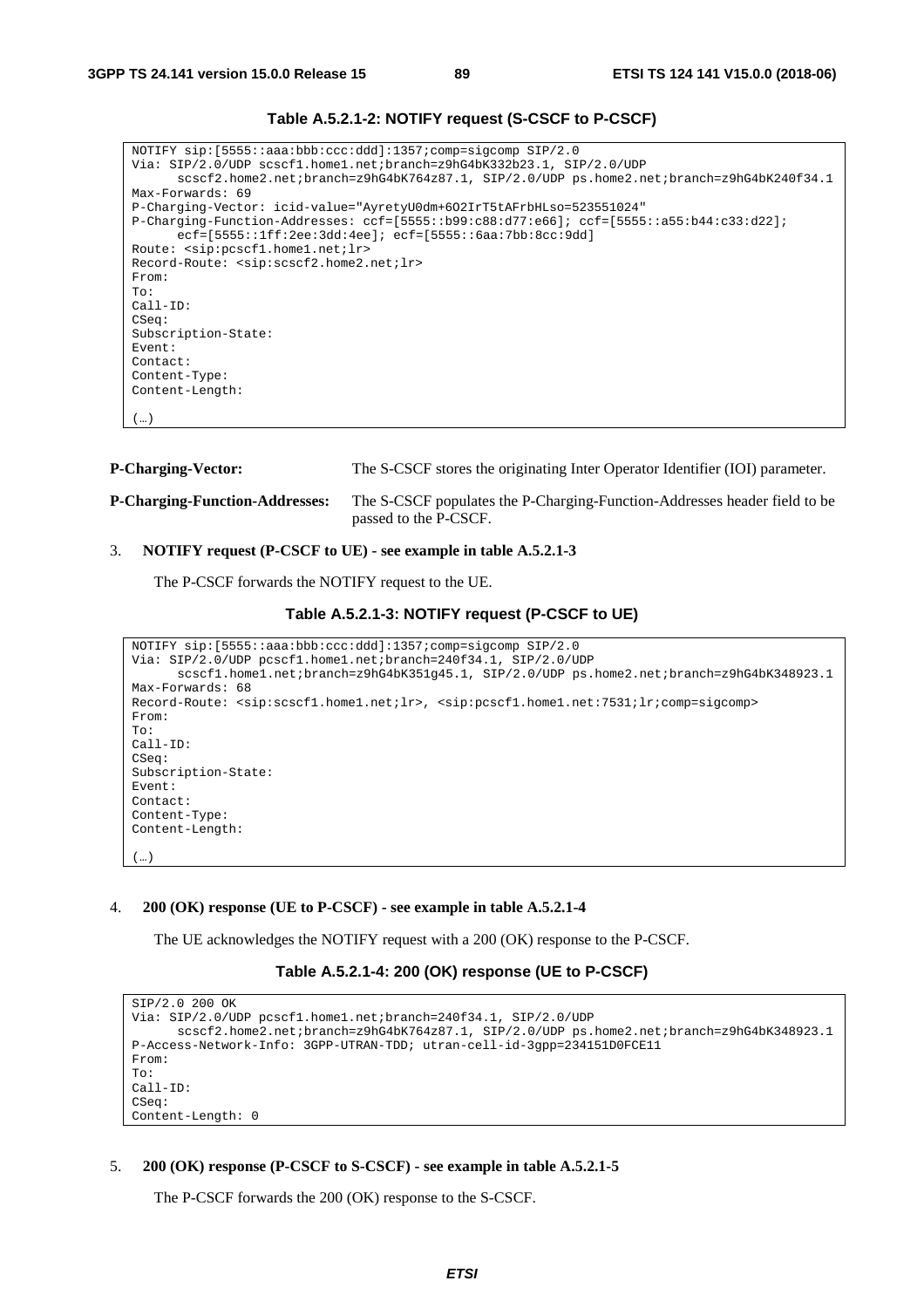```
SIP/2.0 200 OK 
Via: SIP/2.0/UDP scscf1.home1.net;branch=z9hG4bK332b23.1, SIP/2.0/UDP 
      ps.home2.net;branch=z9hG4bK240f34.1 
P-Access-Network-Info: 
P-Charging-Vector: icid-value="AyretyU0dm+6O2IrT5tAFrbHLso=523551024" 
From: 
To: 
Call-ID: 
CSeq: 
Content-Length:
```
**Table A.5.2.1-5: 200 (OK) response (P-CSCF to S-CSCF)** 

#### 6. **200 (OK) response (S-CSCF to PS) - see example in table A.5.2.1-6**

The S-CSCF forwards the 200 (OK) response to the PS.



```
SIP/2.0 200 OK 
Via: SIP/2.0/UDP ps.home2.net;branch=z9hG4bK240f34.1 
P-Charging-Vector: icid-value="AyretyU0dm+6O2IrT5tAFrbHLso=523551024"; orig-
      ioi=home1.net:term-ioi=home2.net 
From: 
To:Call-ID: 
CSeq: 
Content-Length:
```
**P-Charging-Vector:** The S-CSCF inserts the originating Inter Operator Identifier (IOI) parameter and populates the identifier of its own network to the terminating Inter Operator Identifier (IOI) parameter of this header.

# A.5.3 Notification to resource list in a different network and notification to watcher in the visited network

# A.5.3.1 Successful notification



**Figure A.5.3.1-1: Notification to resource list in a different network and notification to watcher in the visited network** 

Figure A.5.3.1-1 shows the PS providing presence event notification about a presentity to a RLS in a different network. This notification triggers the RLS to provide presence event notification to the watcher. The details of the signalling flows are as follows: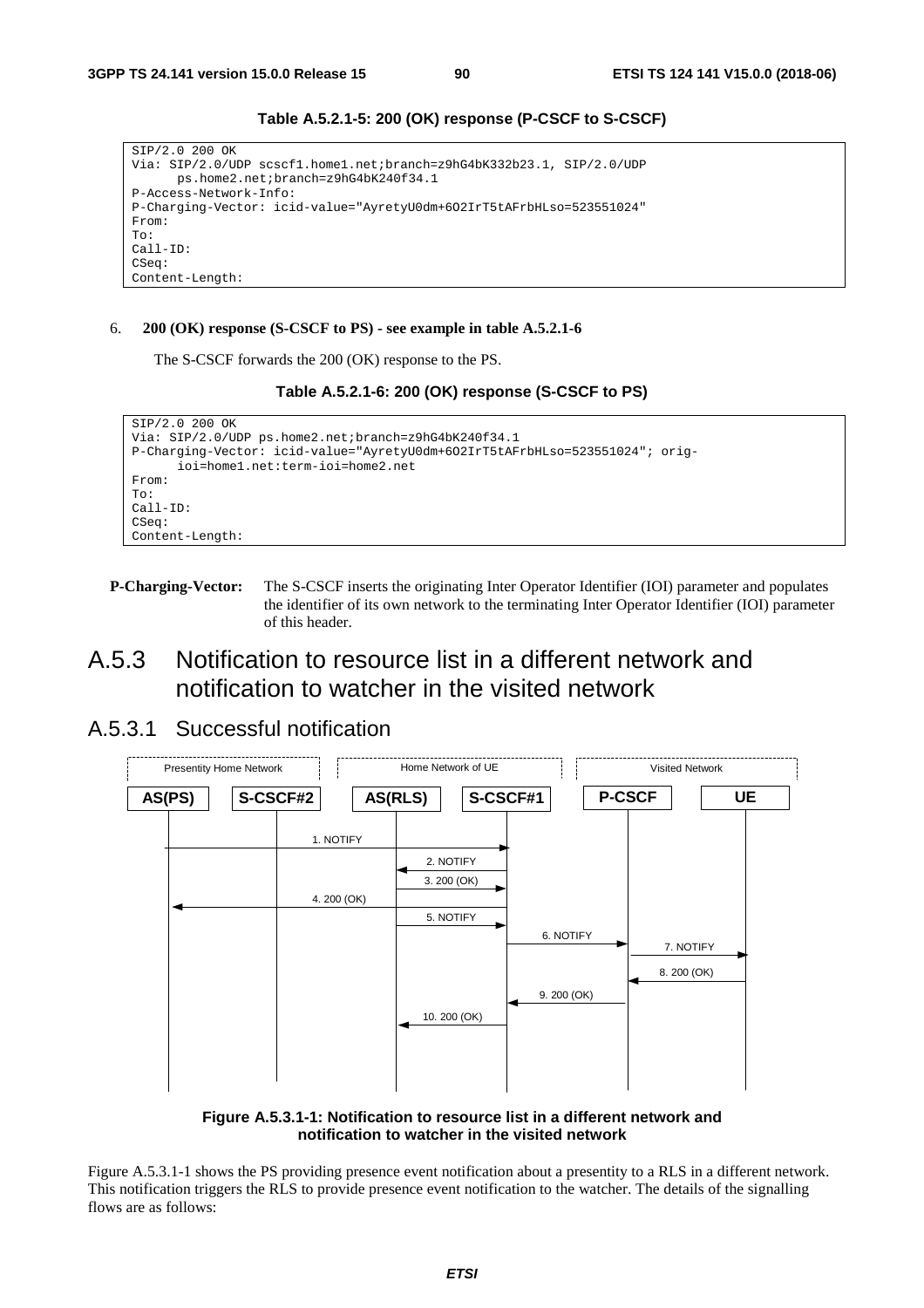# 1. **NOTIFY request (PS to S-CSCF) - see example in table A.5.3.1-1**

 The PS determines which authorized watchers are entitled to receive presence information. For each appropriate watcher, the PS sends a NOTIFY request that contains the updated state of presence information. In this example the notification is only sent to the RLS.

 The NOTIFY request may either contain the complete set of presence information, or only those presence information that have changed since the last notification. In this example, the complete set of presence information is sent.

**Table A.5.3.1-1: NOTIFY request (PS to S-CSCF)** 

```
NOTIFY sip:rls.home1.net SIP/2.0 
Via: SIP/2.0/UDP ps.home2.net;branch=z9hG4bK240f34.1 
Max-Forwards: 70 
P-Charging-Vector: icid-value="AyretyU0dm+6O2IrT5tAFrbHLso=623551024"; orig-ioi=home12.net 
P-Charging-Function-Addresses: ccf=[5555::b99:c88:d77:e66]; ccf=[5555::a55:b44:c33:d22]; 
      ecf=[5555::1ff:2ee:3dd:4ee]; ecf=[5555::6aa:7bb:8cc:9dd] 
Route: <sip:scscf1.home1.net;lr> 
From: <sip:user2_public1@home2.net>;tag=151170 
To: <sip:user1_public1@home1.net>;tag=31415 
Call-ID: gahjt393yhakfh83hfasl98a 
CSeq: 43 NOTIFY 
Subscription-State: active;expires=5000 
Event: presence 
Contact: <sip:ps.home2.net> 
Content-Type: application/pidf+xml 
Content-Length: (...) 
<?xml version="1.0" encoding="UTF-8"?> 
    <presence xmlns="urn:ietf:params:xml:ns:pidf" 
              xmlns:rpid="urn:ietf:params:xml:ns:pidf:rpid" 
              xmlns:dm="urn:ietf:params:xml:ns:pidf:data-model" 
              xmlns:pcp="urn:ietf:params:xml:ns:pidf:caps" 
              xmlns:c="urn:ietf:params:xml:ns:pidf:cipid" 
        entity="pres:user2_public1@home2.net "
      <tuple id="a8098a.672364762364"> 
        <status> 
          <basic>open</basic> 
        </status> 
        <rpid:privacy><text/></rpid:privacy> 
        <rpid:status-icon>http://example.com/~user2/icon.gif</rpid:status-icon> 
        <rpid:class>sip</rpid:class> 
        <pcp:servcaps> 
        <pcp:video>false</pcp:video> 
        <pcp:audio>true</pcp:audio> 
        </pcp:servcaps> 
        <contact priority="0.8>sip:user2_public1@home2.net</contact> 
        <note xml:lang="en">Don't Disturb Please!</note> 
        <note xml:lang="fr">Ne derangez pas, s'il vous plait</note> 
        <timestamp>2003-08-27T17:35:29Z</timestamp> 
      </tuple> 
      <dm:person id="438"> 
        <rpid:class>presentity</rpid:class> 
        <c:homepage>http://example.com/~user2</c:homepage> 
        <c:card>http://example.com/~user2/card.vcd</c:card> 
        <rpid:activities><rpid:meeting/></rpid:activities> 
        <rpid:place-type until="2003-08-27T17:30:00Z"><rpid:office/></rpid:place-type> 
      </dm:person> 
    </presence>
```

| <b>P-Charging-Vector:</b>             | The PS populates the icid parameter with a globally unique value and<br>populates the identifier of its own network to the originating Inter Operator<br>Identifier (IOI) parameter of this header. |
|---------------------------------------|-----------------------------------------------------------------------------------------------------------------------------------------------------------------------------------------------------|
| <b>P-Charging-Function-Addresses:</b> | The PS populates the P-Charging-Function-Addresses header field to be<br>passed to the S-CSCF.                                                                                                      |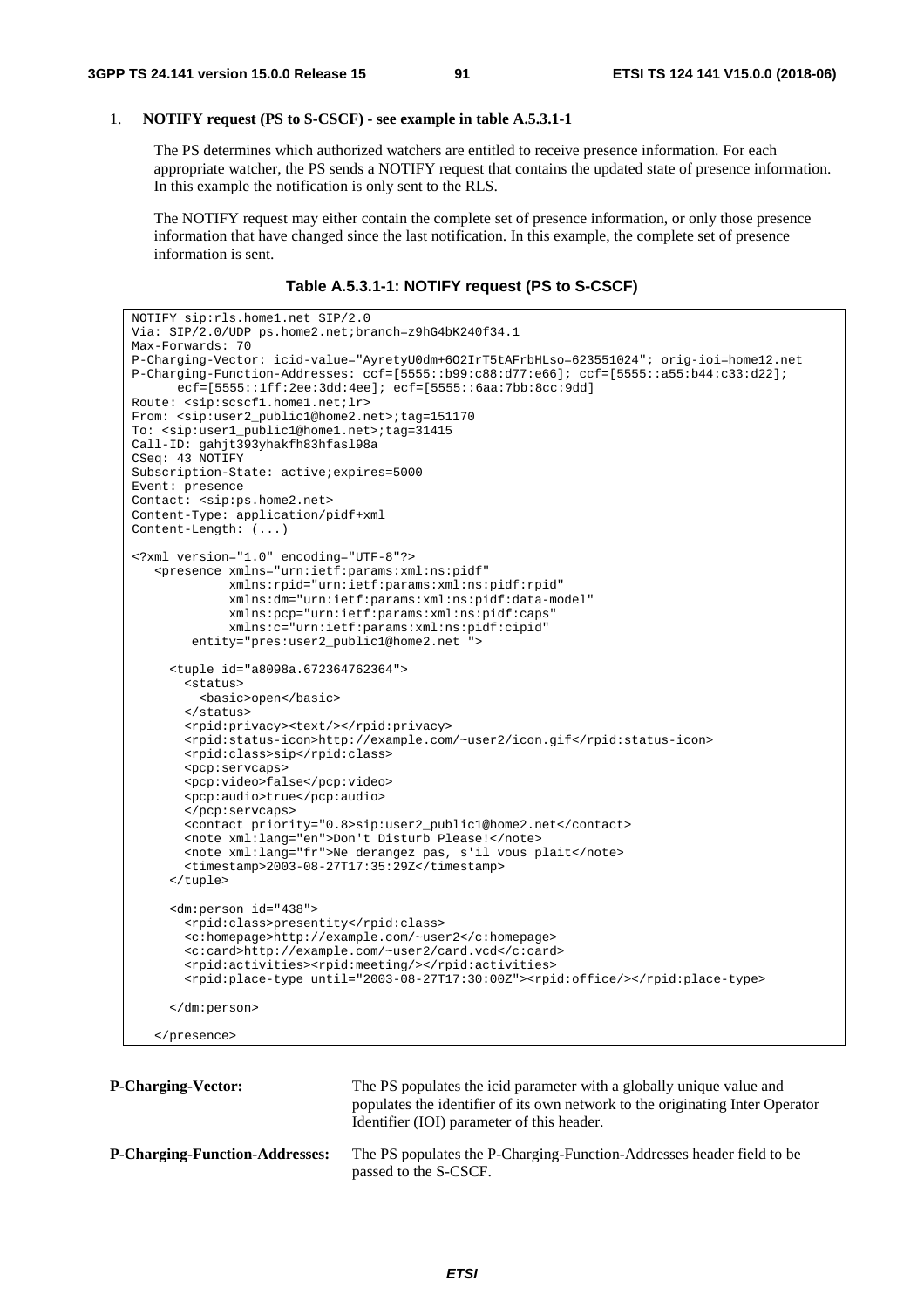The message body in the NOTIFY request that carries the presence information of the presentity is formed as indicated in RFC 3863 [21], RFC 4480 [26], RFC 5196 [25], RFC 4482 [32], RFC 5263 [24] and RFC 4479 [44].

#### 2. **NOTIFY request (S-CSCF to RLS) - see example in table A.5.3.1-2**

The S-CSCF#1 forwards the NOTIFY request to the RLS.

### **Table A.5.3.1-2: NOTIFY request (S-CSCF to RLS)**

```
NOTIFY sip:rls.home1.net SIP/2.0 
Via: SIP/2.0/UDP scscf1.home1.net;branch=z9hG4bKehuehjgt, SIP/2.0/UDP 
      scscf2.home2.net;branch=z9hG4bK764z87.1, SIP/2.0/UDP ps.home2.net;branch=z9hG4bK348923.1 
Max-Forwards: 69 
P-Charging-Vector: 
P-Charging-Function-Addresses: 
Record-Route: <sip:scscf1.home1.net;lr> 
From: 
To: 
Call-ID: 
CSeq: 
Subscription-State: 
Event: 
Contact: 
Content-Type: 
Content-Length: 
(…)
```

| <b>P-Charging-Vector:</b>             | The S-CSCF stores the originating Inter Operator Identifier (IOI) parameter<br>and populates the identifier of its own network to the originating Inter<br>Operator Identifier (IOI) parameter of this header. |
|---------------------------------------|----------------------------------------------------------------------------------------------------------------------------------------------------------------------------------------------------------------|
| <b>P-Charging-Function-Addresses:</b> | The S-CSCF stores the P-Charging-Function-Addresses header field and<br>passes this header to the RLS.                                                                                                         |

# 3. **200 (OK) response (RLS to S-CSCF) - see example in table A.5.3.1-3**

The RLS generates a 200 (OK) response to the NOTIFY request.

```
Table A.5.3.1-3: 200 (OK) response (RLS to S-CSCF)
```

```
SIP/2.0 200 OK 
Via: 
P-Charging-Vector: icid-value="AyretyU0dm+6O2IrT5tAFrbHLso=623551024"; orig-
      ioi=home1.net:term-ioi=home1.net 
From: 
To: 
Call-ID: 
CSeq: 
Content-Length: 0
```
**P-Charging-Vector:** The RLS stores the terminating Inter Operator Identifier (IOI) parameter and populates the identifier of its own network to the terminating Inter Operator Identifier (IOI) parameter of this header.

#### 4. **200 (OK) response (S-CSCF to PS) - see example in table A.5.3.1-4**

The S-CSCF#1 forwards the 200 (OK) response to the PS.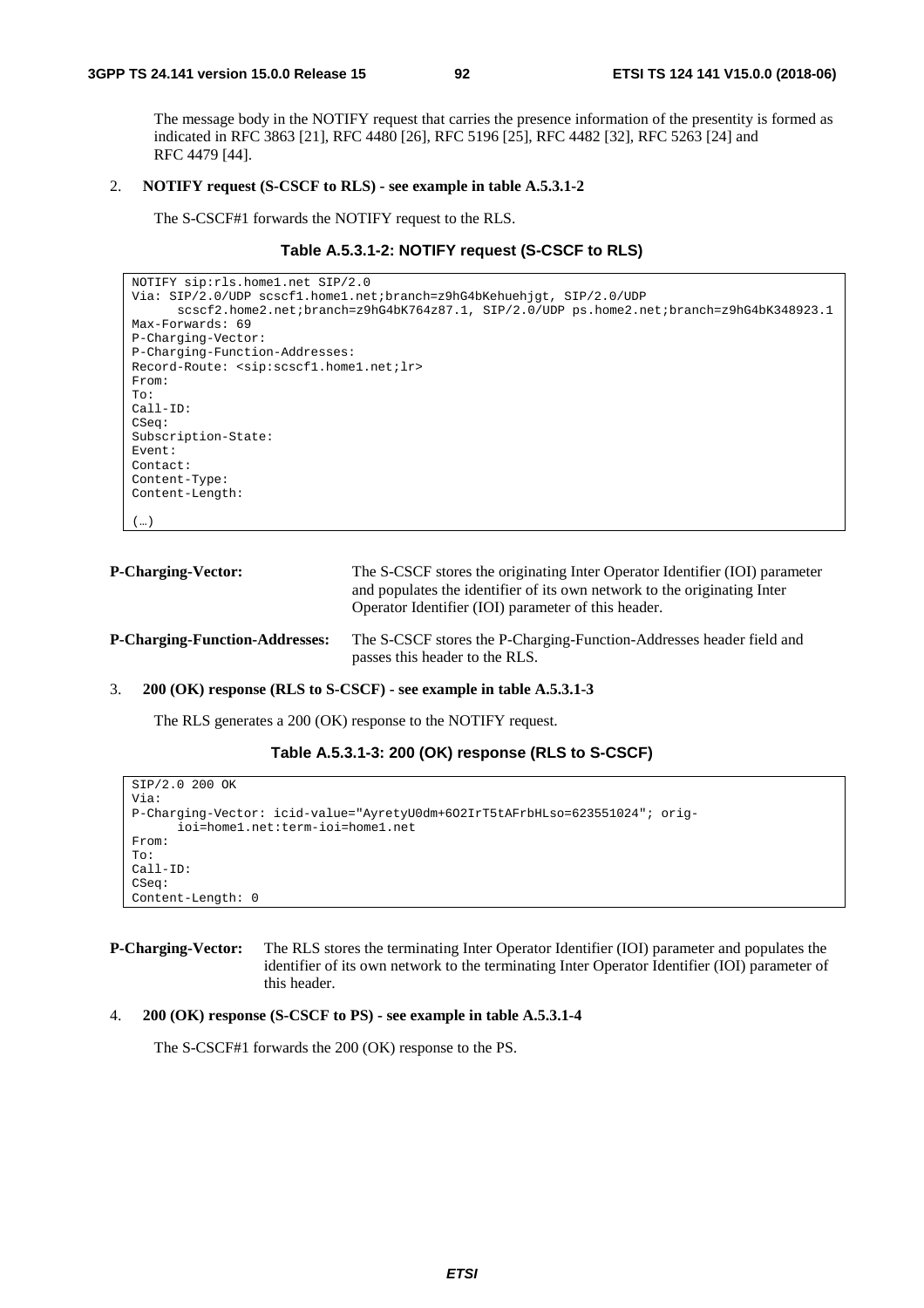SIP/2.0 200 OK Via: SIP/2.0/UDP ps.home2.net;branch=z9hG4bK348923.1 P-Charging-Vector: icid-value="AyretyU0dm+6O2IrT5tAFrbHLso=623551024"; origioi=home1.net:term-ioi=home1.net From: To: Call-ID: CSeq: Content-Length:

# **Table A.5.3.1-4: 200 (OK) response (S-CSCF to PS)**

```
P-Charging-Vector: The S-CSCF stores the terminating Inter Operator Identifier (IOI) parameter and populates 
                        the identifier of its own network to the terminating Inter Operator Identifier (IOI) parameter 
                        of this header.
```
#### 5. **NOTIFY request (RLS to S-CSCF#1) - see example in table A.5.3.1-5**

 The RLS may decide to wait for other notifications and combine them in a single notification towards the UE or it sends the notification to the UE without any waiting. In this example, the RLS does not wait for other notifications.

**Table A.5.3.1-5: NOTIFY request (RLS to S-CSCF)** 

```
NOTIFY sip:[5555::aaa:bbb:ccc:ddd]:1357;comp=sigcomp SIP/2.0 
Via: SIP/2.0/UDP rls.home1.net;branch=z9hG4bK240f34.1 
Max-Forwards: 70 
P-Charging-Vector: icid-value="AyretyU0dm+6O2IrT5tAFrbHLso=723551024"; orig-ioi=home1.net 
P-Charging-Function-Addresses: ccf=[5555::b99:c88:d77:e66]; ccf=[5555::a55:b44:c33:d22]; 
      ecf=[5555::1ff:2ee:3dd:4ee]; ecf=[5555::6aa:7bb:8cc:9dd] 
Route: <sip:scscf1.home1.net;lr>, <sip:pcscf1.visited1.net;lr> 
From: <sip:user1_list1@home1.net>;;tag=151170 
To: <sip:user1_public1@home1.net>;tag=31415 
Call-ID: gahjt393yhakfh83hfasl98a 
CSeq: 90 NOTIFY 
Subscription-State: active;expires=4500 
Require: eventlist 
Event: presence 
Contact: <sip:rls.home1.net> 
Content-Type: multipart/related;type="application/rlmi+xml"; 
       start="<njhhsdhj@rls.home1.net>";boundary="70UBfW7L78hjgfgUPe5z" 
Content-Length: (...) 
--70UBfW7L78hjgfgUPe5z 
Content-Transfer-Encoding: binary 
Content-ID: <njhhsdhj@rls.home1.net>
Content-Type: application/rlmi+xml;charset="UTF-8" 
<?xml version="1.0" encoding="UTF-8"?> 
   <list xmlns="urn:ietf:params:xml:ns:rmli" 
         uri="sip:user1_list1@home1.net" 
                    version="2" 
                    fullState="false" 
      <resource uri="pres:user2_public1@home2.net"> 
        <name>Kovacs Janos</name> 
        <instance id="hqzsuxtfyq" state="active" cid="uhjgfd@rls.home1.net"/> 
      </resource> 
   </list> 
--70UBfW7L78hjgfgUPe5z 
Content-Transfer-Encoding: binary 
Content-ID: <uhjgfd@rls.home1.net> 
Content-Type: application/pidf+xml;charset="UTF-8" 
<?xml version="1.0" encoding="UTF-8"?> 
    <presence xmlns="urn:ietf:params:xml:ns:pidf" 
              xmlns:rpid="urn:ietf:params:xml:ns:pidf:rpid" 
              xmlns:dm="urn:ietf:params:xml:ns:pidf:data-model" 
              xmlns:pcp="urn:ietf:params:xml:ns:pidf:caps" 
              xmlns:c="urn:ietf:params:xml:ns:pidf:cipid" 
              entity="pres:user2_public1@home2.net"> 
      <tuple id="a8098a.672364762364"> 
        <status>
```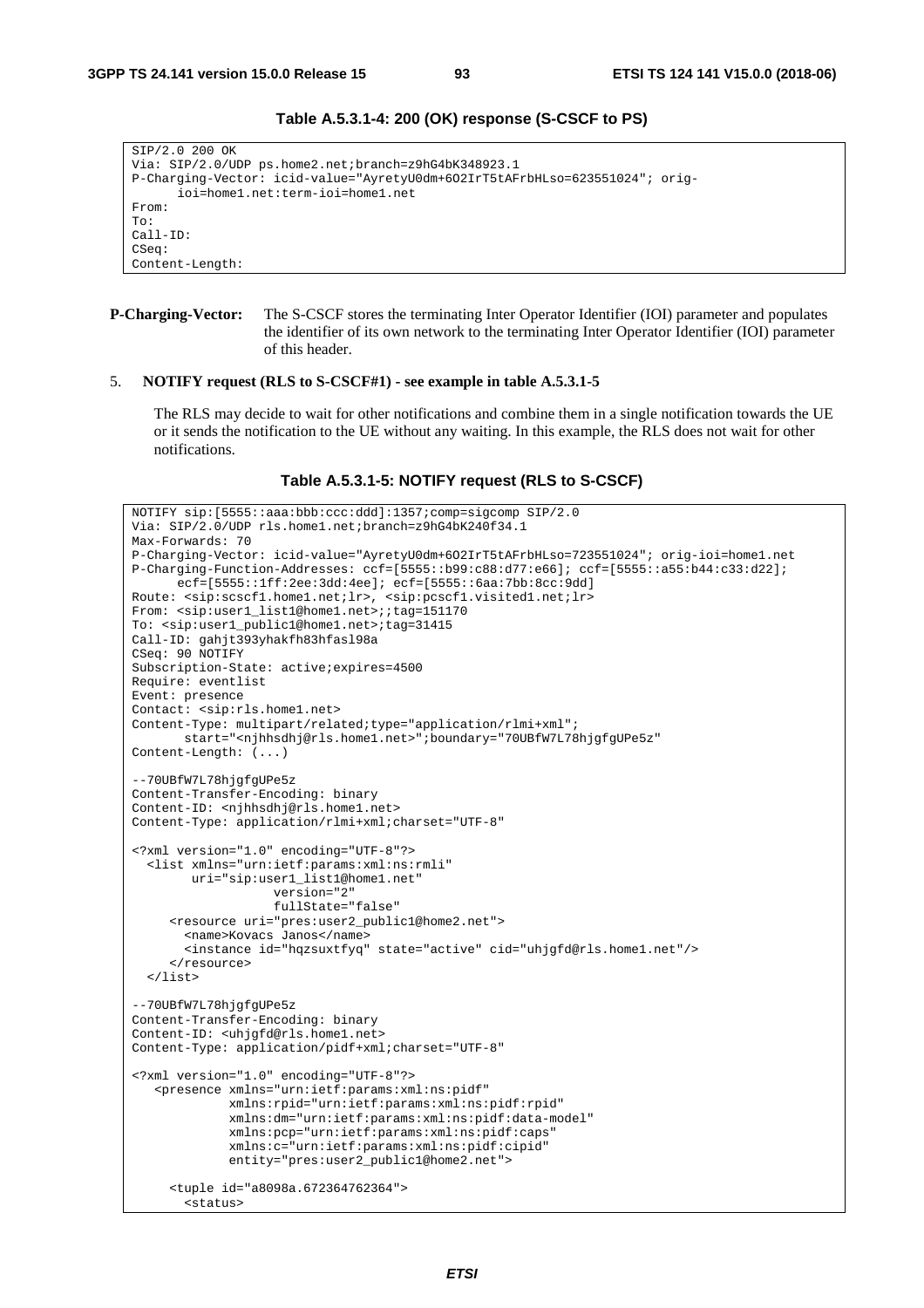```
 <basic>open</basic> 
        </status> 
        <rpid:class>sip</rpid:class> 
        <rpid:privacy><text/></rpid:privacy> 
       <rpid:status-icon>http://example.com/~user2/icon.gif</rpid:status-icon> 
        <pcp:servcaps> 
       <pcp:video>false</pcp:video> 
        <pcp:audio>true</pcp:audio> 
       </pcp:servcaps> 
       <contact priority="0.8>sip:user2_public1@home2.net</contact> 
        <note xml:lang="en">Don't Disturb Please!</note> 
        <note xml:lang="fr">Ne derangez pas, s'il vous plait</note> 
        <timestamp>2003-08-27T17:35:29Z</timestamp> 
     </tuple> 
     <dm:person> 
       <rpid:class>presentity</rpid:class> 
        <c:homepage>http://example.com/~user2</c:homepage> 
       <c:card>http://example.com/~user2/card.vcd</c:card> 
       <rpid:activities><rpid:meeting/></rpid:activities> 
        <rpid:place-type until="2003-08-27T17:30:00Z"><rpid:office/></rpid:place-type> 
     </dm:person> 
   </presence> 
--70UBfW7L78hjgfgUPe5z
```
**P-Charging-Vector:** The RLS populates the icid parameter with a globally unique value and populates the identifier of its own network to the originating Inter Operator Identifier (IOI) parameter of this header.

# **P-Charging-Function-Addresses:** The RLS populates the P-Charging-Function-Addresses header field to be passed to the S-CSCF.

 The message body in the NOTIFY request that carries the presence information of the presentity is formed as indicated in RFC 3863 [21], RFC 4480 [26], RFC 5196 [25], RFC 4482 [32], RFC 5263 [24] and RFC 4479 [44].

# 6. **NOTIFY request (S-CSCF to P-CSCF) - see example in table A.5.3. 1-6**

The S-CSCF forwards the NOTIFY request to the P-CSCF.

#### **Table A.5.3.1-6: NOTIFY request (S-CSCF to P-CSCF)**

```
NOTIFY sip:[5555::aaa:bbb:ccc:ddd]:1357;comp=sigcomp SIP/2.0 
Via: SIP/2.0/UDP scscf1.home1.net;branch=z9hG4bK332b23.1, SIP/2.0/UDP 
      rls.home1.net;branch=z9hG4bK240f34.1 
Max-Forwards: 69 
P-Charging-Vector: icid-value="AyretyU0dm+6O2IrT5tAFrbHLso=723551024" 
P-Charging-Function-Addresses: 
Route: <sip:pcscf1.visited1.net;lr> 
Record-Route: <sip:scscf1.home1.net;lr> 
From: 
To: 
Call-ID: 
CSeq: 
Subscription-State: 
Require: 
Event: 
Contact:
Content-Type: 
Content-Length: 
(…)
```

| <b>P-Charging-Vector:</b>             | The S-CSCF stores the originating Inter Operator Identifier (IOI) parameter.                              |
|---------------------------------------|-----------------------------------------------------------------------------------------------------------|
| <b>P-Charging-Function-Addresses:</b> | The S-CSCF stores the P-Charging-Function-Addresses header field and<br>passes this header to the P-CSCF. |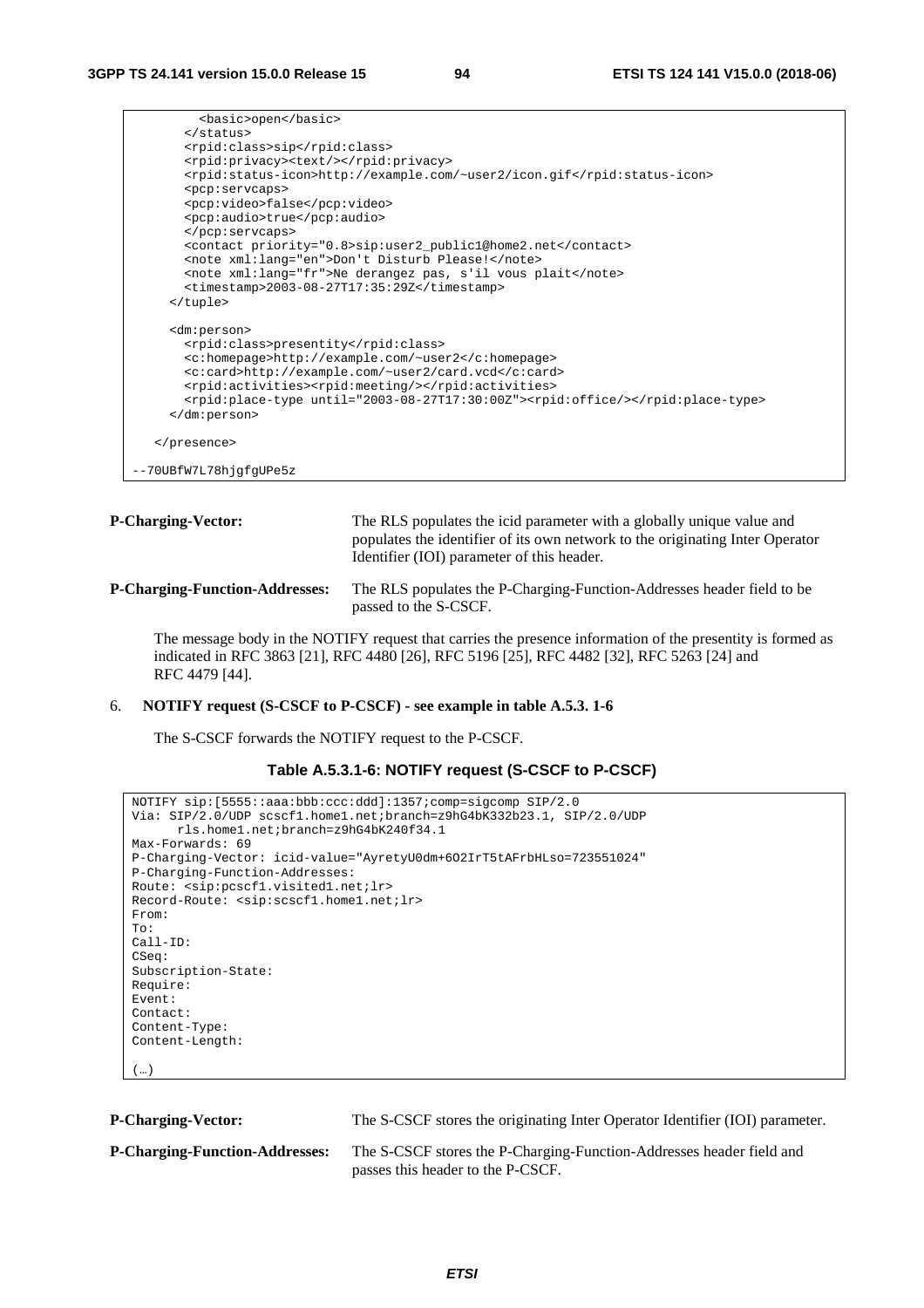$(\ldots)$ 

### 7. **NOTIFY request (P-CSCF to UE) - see example in table A.5.3.1-7**

The P-CSCF forwards the NOTIFY request to the UE.

#### **Table A.5.3.1-7: NOTIFY request (P-CSCF to UE)**

```
NOTIFY sip:[5555::aaa:bbb:ccc:ddd]:1357;comp=sigcomp SIP/2.0 
Via: SIP/2.0/UDP pcscf1.visited1.net;branch=240f34.1, SIP/2.0/UDP 
      scscf1.home1.net;branch=z9hG4bK332b23.1, SIP/2.0/UDP 
      rls.home1.net;branch=z9hG4bK240f34.1 
Max-Forwards: 68 
Record-Route: <sip:scscf1.home1.net;lr>, <sip:pcscf1.visited1.net:7531;lr;comp=sigcomp> 
From: 
To: 
Call-ID: 
CSeq:
Subscription-State: 
Require: 
Event: 
Contact: 
Content-Type: 
Content-Length:
```
#### 8. **200 (OK) response (UE to P-CSCF) - see example in table A.5.3.1-8**

The UE acknowledges the NOTIFY request with a 200 (OK) response to the P-CSCF.

# **Table A.5.3.1-8: 200 (OK) response (UE to P-CSCF)**

```
SIP/2.0 200 OK 
Via: SIP/2.0/UDP pcscf1.visited1.net;branch=240f34.1, SIP/2.0/UDP 
      scscf1.home1.net;branch=z9hG4bK332b23.1, SIP/2.0/UDP 
      rls.home1.net;branch=z9hG4bK240f34.1 
P-Access-Network-Info: 3GPP-UTRAN-TDD; utran-cell-id-3gpp=234151D0FCE11 
From: 
To: 
Call-ID: 
CSeq:
Content-Length: 0
```
### 9. **200 (OK) response (P-CSCF to S-CSCF) – see example in table A.5.3.1-9**

The P-CSCF forwards the 200 (OK) response to the S-CSCF.

# **Table A.5.3.1-9: 200 (OK) response (P-CSCF to S-CSCF)**

```
SIP/2.0 200 OK 
Via: SIP/2.0/UDP scscf1.home1.net;branch=z9hG4bK332b23.1, SIP/2.0/UDP 
      rls.home1.net;branch=z9hG4bK240f34.1 
P-Access-Network-Info: 
P-Charging-Vector: icid-value="AyretyU0dm+6O2IrT5tAFrbHLso=723551024" 
From: 
To: 
Call-ID: 
CSeq: 
Content-Length:
```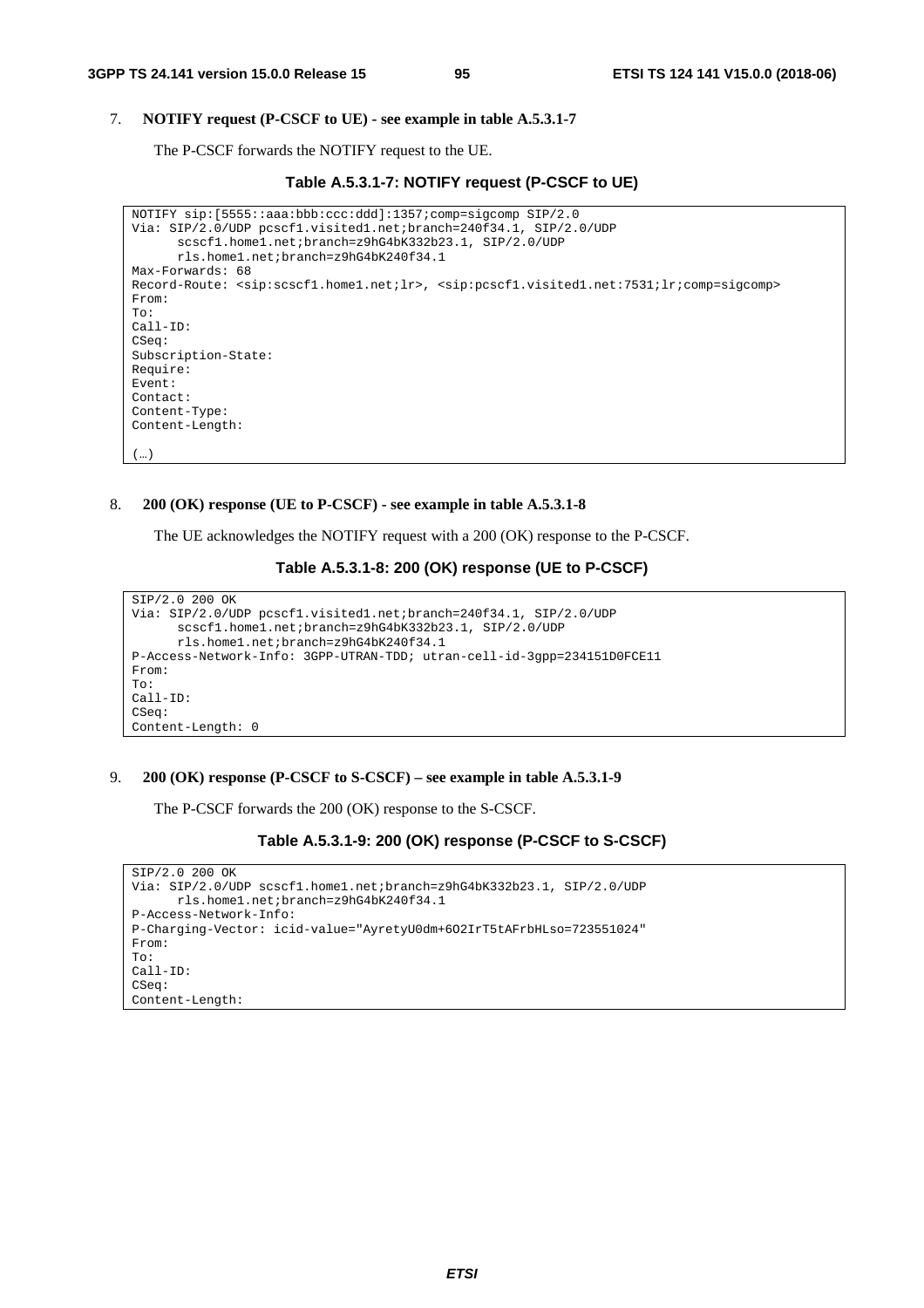# 10. **200 (OK) response (S-CSCF to RLS) – see example in table A.5.3.1-10**

The S-CSCF forwards the response to the RLS in the home network of the presentity.

**Table A.5.3.1-10: 200 (OK) response (S-CSCF to RLS)** 

```
SIP/2.0 200 OK 
Via: SIP/2.0/UDP rls.home1.net;branch=z9hG4bK240f34.1 
P-Access-Network-Info: 
P-Charging-Vector: icid-value="AyretyU0dm+6O2IrT5tAFrbHLso=723551024"; orig-
      ioi=home1.net:term-ioi=home1.net 
P-Charging-Function-Addresses: ccf=[5555::b99:c88:d77:e66]; ccf=[5555::a55:b44:c33:d22]; 
      ecf=[5555::1ff:2ee:3dd:4ee]; ecf=[5555::6aa:7bb:8cc:9dd] 
From: 
To: 
Call-ID: 
CSeq: 
Content-Length:
```

| <b>P-Charging-Vector:</b>             | The S-CSCF stores the terminating Inter Operator Identifier (IOI) parameter<br>and populates the identifier of its own network to the terminating Inter<br>Operator Identifier (IOI) parameter of this header. |
|---------------------------------------|----------------------------------------------------------------------------------------------------------------------------------------------------------------------------------------------------------------|
| <b>P-Charging-Function-Addresses:</b> | The S-CSCF stores the P-Charging-Function-Addresses header field and<br>passes this header to the RLS.                                                                                                         |

# A.6 PUA subscribing to his own watcher list and receiving notification of new watcher subscriptions

# A.6.1 Introduction

This subclause covers the signalling flows that show how a PUA can subscribe to his own watcher list.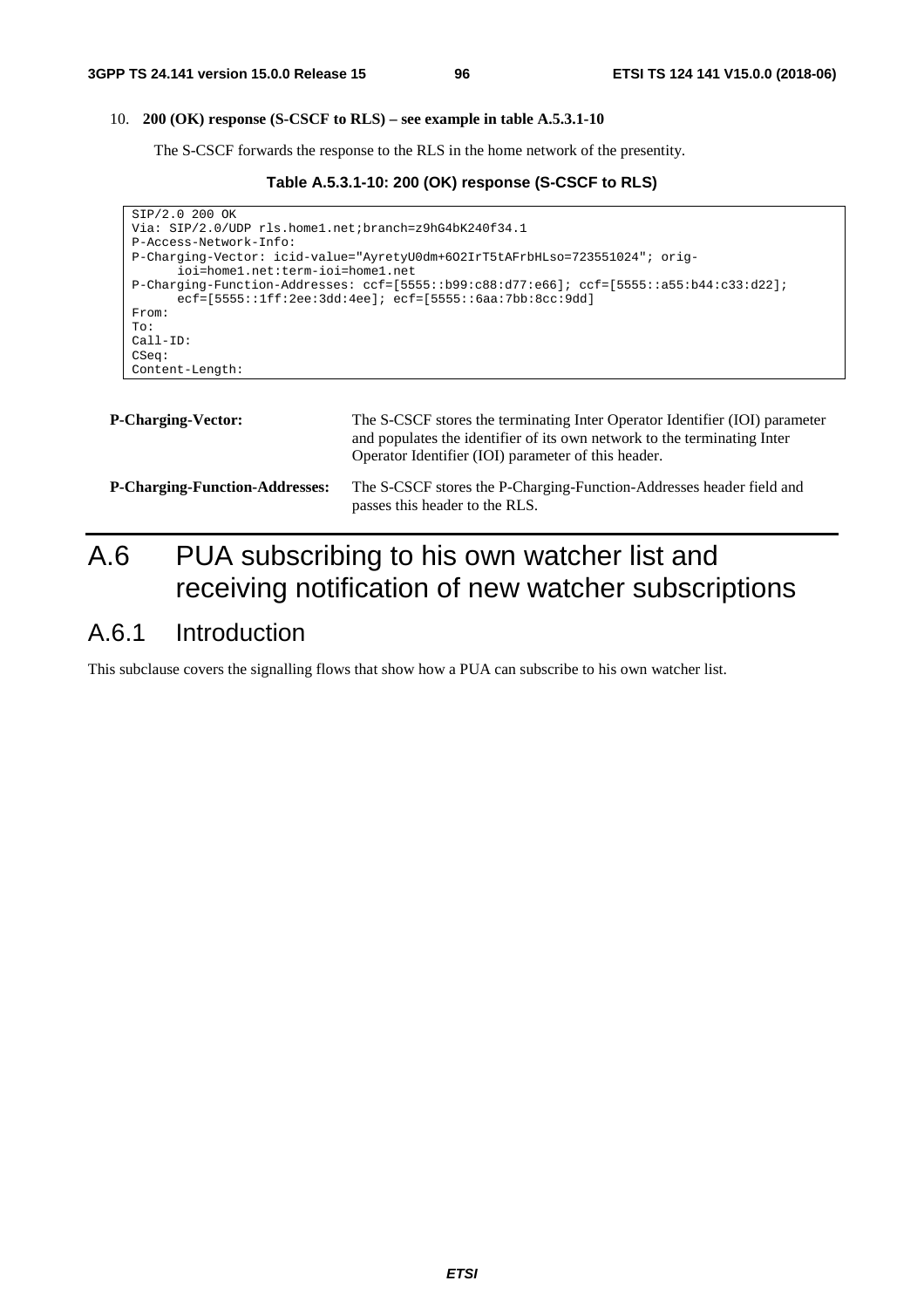A.6.2 PUA subscribing to watcher list and receiving a notification of an already pending watcher subscription followed by a notification of a subscription from a new watcher not already in the watcher list



**Figure A.6.2-1: PUA subscribing to watcher list and receiving a notification of an already pending watcher subscription followed by a notification of a subscription from a new watcher not already in the watcher list** 

Figure A.6.2-1 shows a PUA subscribing to the watcher list and receiving a notification of an already pending watcher subscription followed by a notification of a subscription from a new watcher not already in the watcher list. In this example the default watcherinfo subscription filtering policy is applied meaning that a partial state of a watcher-info document is transported in the notifications. The details of the signalling flows as follows: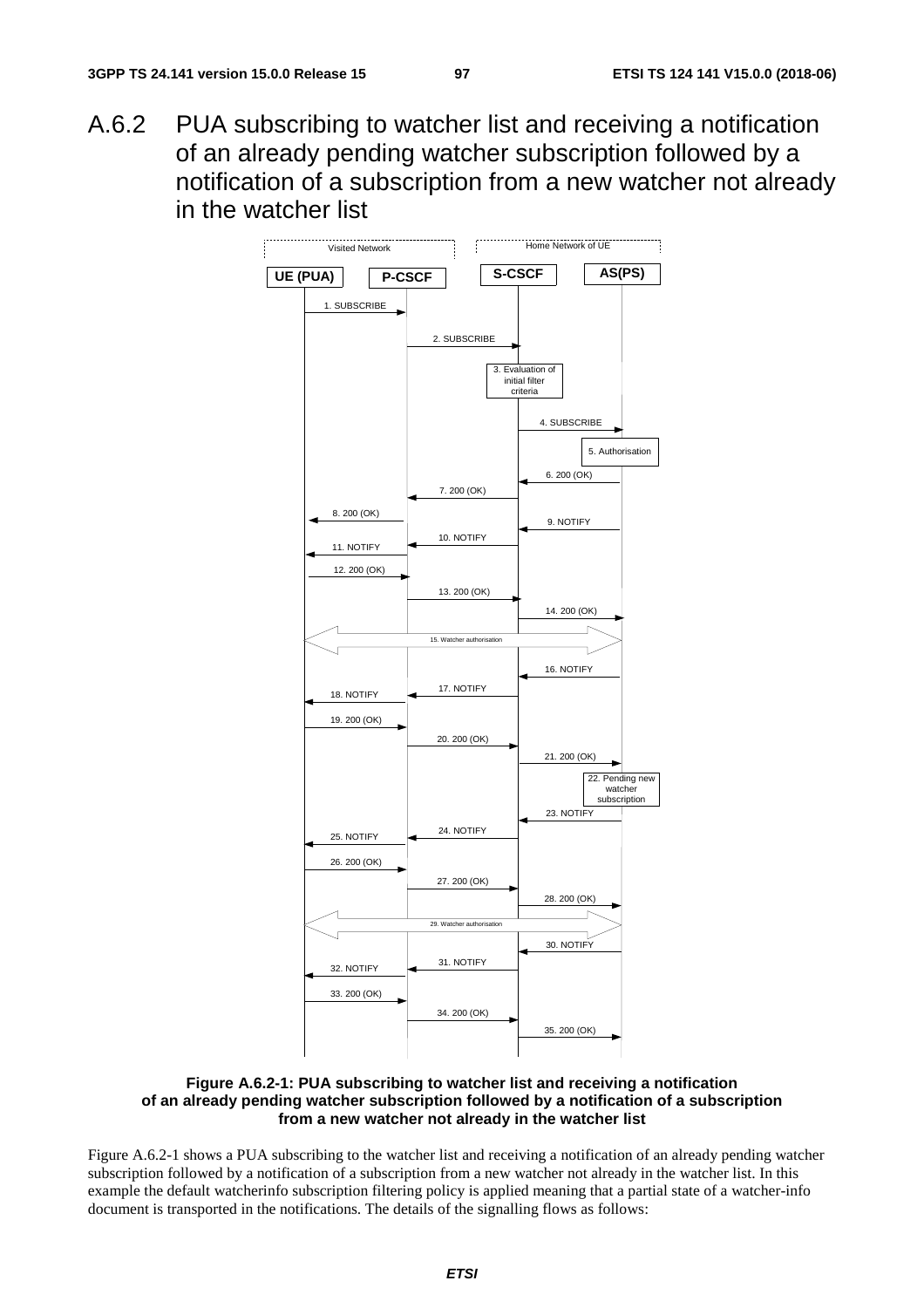#### 1. **SUBSCRIBE request (UE to P-CSCF) – see example in table A.6.2-1**

The presentity wishes to watch his own watcher information, therefore he subscribes for the watcher information template-package of presence. The UE generates a SUBSCRIBE request containing the presence.winfo event, together with an indication of the length of time this periodic subscription should last.

### **Table A.6.2-1: SUBSCRIBE request (UE to P-CSCF)**

```
SUBSCRIBE sip:user1_public1@home1.net SIP/2.0 
Via: SIP/2.0/UDP [5555::aaa:bbb:ccc:ddd]:1357;comp=sigcomp;branch=z9hG4bKehuefdam 
Max-Forwards: 70 
P-Access-Network-Info: 3GPP-UTRAN-TDD; utran-cell-id-3gpp=234151D0FCE11 
Route: <sip:pcscf1.visited1.net:7531;lr;comp=sigcomp>, <sip:orig@scscf1.home1.net;lr> 
P-Preferred-Identity: <sip:user1_public1@home1.net> 
Privacy: none 
From: <sip:user1_public1@home1.net>;tag=31415 
To: <sip:user1_public1@home1.net> 
Call-ID: b89rjhnedlrfjflslj40a222 
CSeq: 123 SUBSCRIBE 
Require: sec-agree 
Proxy-Require: sec-agree 
Security-Verify: ipsec-3gpp; q=0.1; alg=hmac-sha-1-96; spi-c=98765432; spi=87654321; port-
     c=8642; port-s=7531 
Event: presence.winfo 
Expires: 7200 
Accept: application/watcherinfo+xml 
Contact: <sip:[5555::aaa:bbb:ccc:ddd]:1357;comp=sigcomp> 
Content-Length: 0
```
- **Request URI:** Public user identity whose events the subscriber subscribes to. In this case the Public User Identity of the presentity in SIP URI format.
- **Event:** This field is populated with the value "presence.winfo" to specify the use of the watcher information template-package of presence.
- **Accept:** This field is populated with the value 'application/watcherinfo+xml' indicating that the UE supports this body type for notification.

**To:** Same as the Request-URI.

#### 2. **SUBSCRIBE request (P-CSCF to S-CSCF) – see example in table A.6.2-2**

 The P-CSCF looks up the serving network information for the public user identity that was stored during the registration procedure. The SUBSCRIBE request is forwarded to the S-CSCF. A Route header is inserted into SUBSCRIBE request.

**Table A.6.2-2: SUBSCRIBE request (P-CSCF to S-CSCF)** 

```
SUBSCRIBE sip:user1_public1@home1.net SIP/2.0 
Via: SIP/2.0/UDP pcscf1.visited1.net;branch=z9hG4bK120f34.1 ,SIP/2.0/UDP 
      [5555::aaa:bbb:ccc:ddd]:1357;comp=sigcomp;branch=z9hG4bKehuefdam 
P-Access-Network-Info: 
Max-Forwards: 69 
P-Asserted-Identity: <sip:user1_public1@home1.net> 
P-Charging-Vector: icid-value="AyretyU0dm+6O2IrT5tAFrbHLso=023551024" 
Privacy: 
Route: <sip:orig@scscf1.home1.net;lr> 
Record-Route: <sip:pcscf1.visited1.net;lr> 
From: 
To: 
Call-ID: 
CSeq: 
Event: 
Expires: 
Accept: 
Contact: 
Content-Length:
```
3. **Evaluation of initial filter criteria**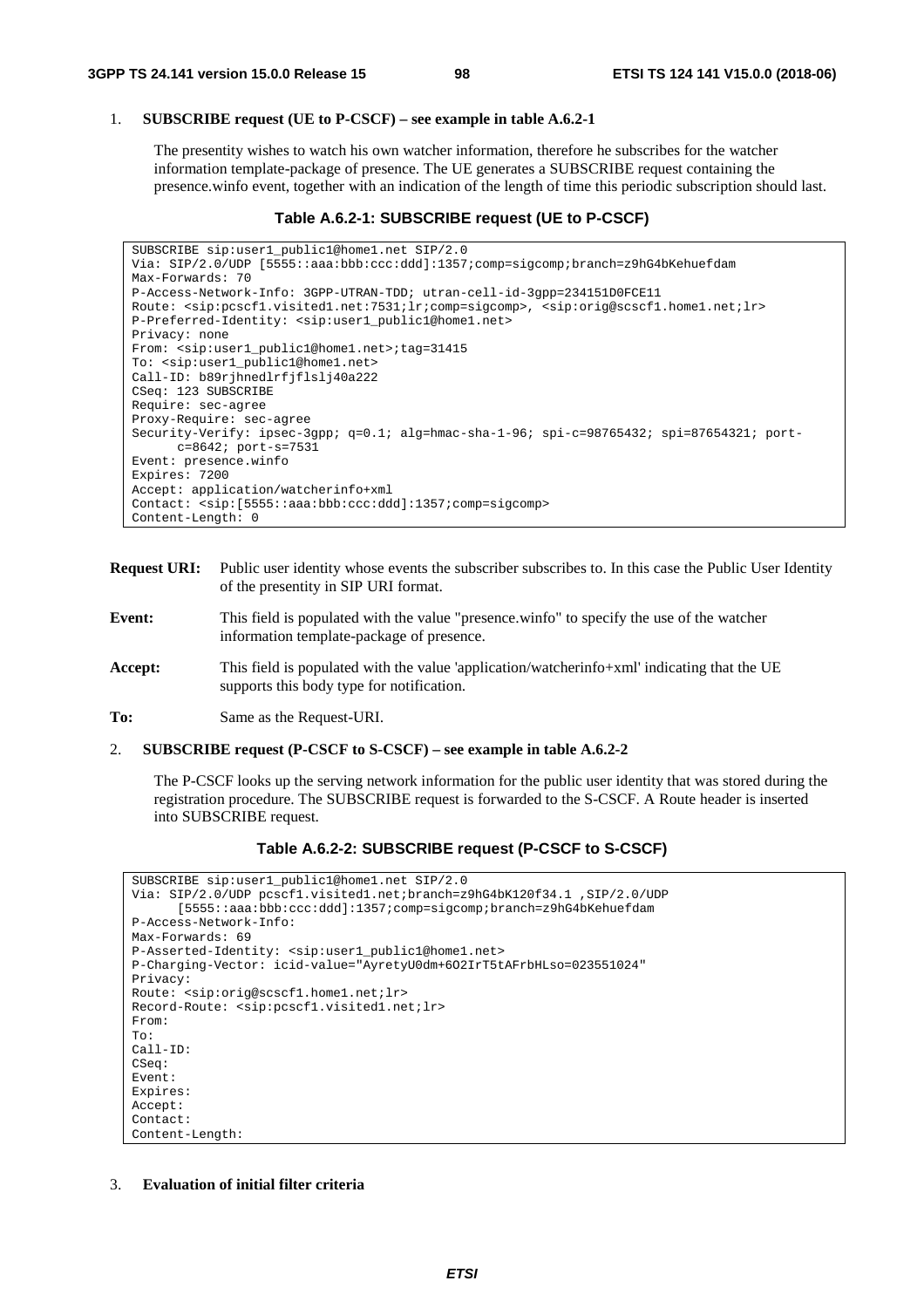The S-CSCF validates the service profile of this subscriber and evaluates the initial filter criteria. For sip:user1\_public1@home1.net the S-CSCF has originating initial Filter Criteria with Service Point Trigger of Method = SUBSCRIBE AND Event = "presence.winfo" that informs the S-CSCF to route the SUBSCRIBE request to the AS sip:ps.home1.net.

#### 4. **SUBSCRIBE request (S-CSCF to PS) – see example in table A.6.2-4**

The S-CSCF forwards the SUBSCRIBE request to the PS.

# **Table A.6.2-4: SUBSCRIBE request (S-CSCF to PS)**

| SUBSCRIBE sip:user1 public1@home1.net SIP/2.0                                                                                 |
|-------------------------------------------------------------------------------------------------------------------------------|
| Via: SIP/2.0/UDP scscf1.home1.net;branch=z9hG4bK344a65.1, SIP/2.0/UDP                                                         |
| pcscfl.visitedl.net;branch=z9hG4bK120f34.1, SIP/2.0/UDP                                                                       |
| :5555::aaa:bbb:ccc:ddd]:1357;comp=sigcomp;branch=z9hG4bKehuefdam                                                              |
| P-Access-Network-Info:                                                                                                        |
| Max-Forwards: 68                                                                                                              |
| P-Asserted-Identity: <sip:user1_public1@home1.net>, <tel:+1-212-555-1111></tel:+1-212-555-1111></sip:user1_public1@home1.net> |
| P-Charging-Vector: icid-value="AyretyU0dm+602IrT5tAFrbHLso=023551024"; orig-ioi=home1.net                                     |
| P-Charging-Function-Addresses: ccf=[5555::b99:c88:d77:e66]; ccf=[5555::a55:b44:c33:d22];                                      |
| $ect=[5555::1ff:2ee:3dd:4ee];ect=[5555::6aa:7bb:8cc:9dd]$                                                                     |
| Privacy:                                                                                                                      |
| Route: <sip:ps.home1.net;lr>, <sip:scscf1.home1.net;lr></sip:scscf1.home1.net;lr></sip:ps.home1.net;lr>                       |
| Record-Route: <sip:scscfl.homel.net;lr>, <sip:pcscfl.visitedl.net;lr></sip:pcscfl.visitedl.net;lr></sip:scscfl.homel.net;lr>  |
| From:                                                                                                                         |
| To:                                                                                                                           |
| $Call-ID:$                                                                                                                    |
| CSeq:                                                                                                                         |
| Event:                                                                                                                        |
| Expires:                                                                                                                      |
| Accept:                                                                                                                       |
| Contact:                                                                                                                      |
| Content-Length:                                                                                                               |

| <b>P-Charging-Vector:</b>             | The S-CSCF inserts the originating Inter Operator Identifier (IOI) parameter<br>received and populates the identifier of its own network to the originating<br>Inter Operator Identifier (IOI) parameter of this header. |
|---------------------------------------|--------------------------------------------------------------------------------------------------------------------------------------------------------------------------------------------------------------------------|
| <b>P-Charging-Function-Addresses:</b> | The S-CSCF stores the P-Charging-Function-Addresses header field and<br>passes this header to the PS.                                                                                                                    |

# 5. **Authorization**

 The PS performs the necessary authorization checks on the originator. In this example, the originator is the owner of the watcher information, so he/she is authorized to see the full watcher information.

 In other examples (when the originator is not the owner of the watcher information) subscribers are only allowed to monitor the state of their own subscription, which means that they will receive notifications only containing the state of their own subscription. This requires that a terminating initial Filter Criteria with Service Point Trigger of Method = SUBSCRIBE AND Event = "presence.winfo" has been defined for the user sip:user1\_public1@home1.net.

### 6. **200 (OK) response (PS to S-CSCF) - see example in table A.6.2-6**

The PS sends the response to the S-CSCF.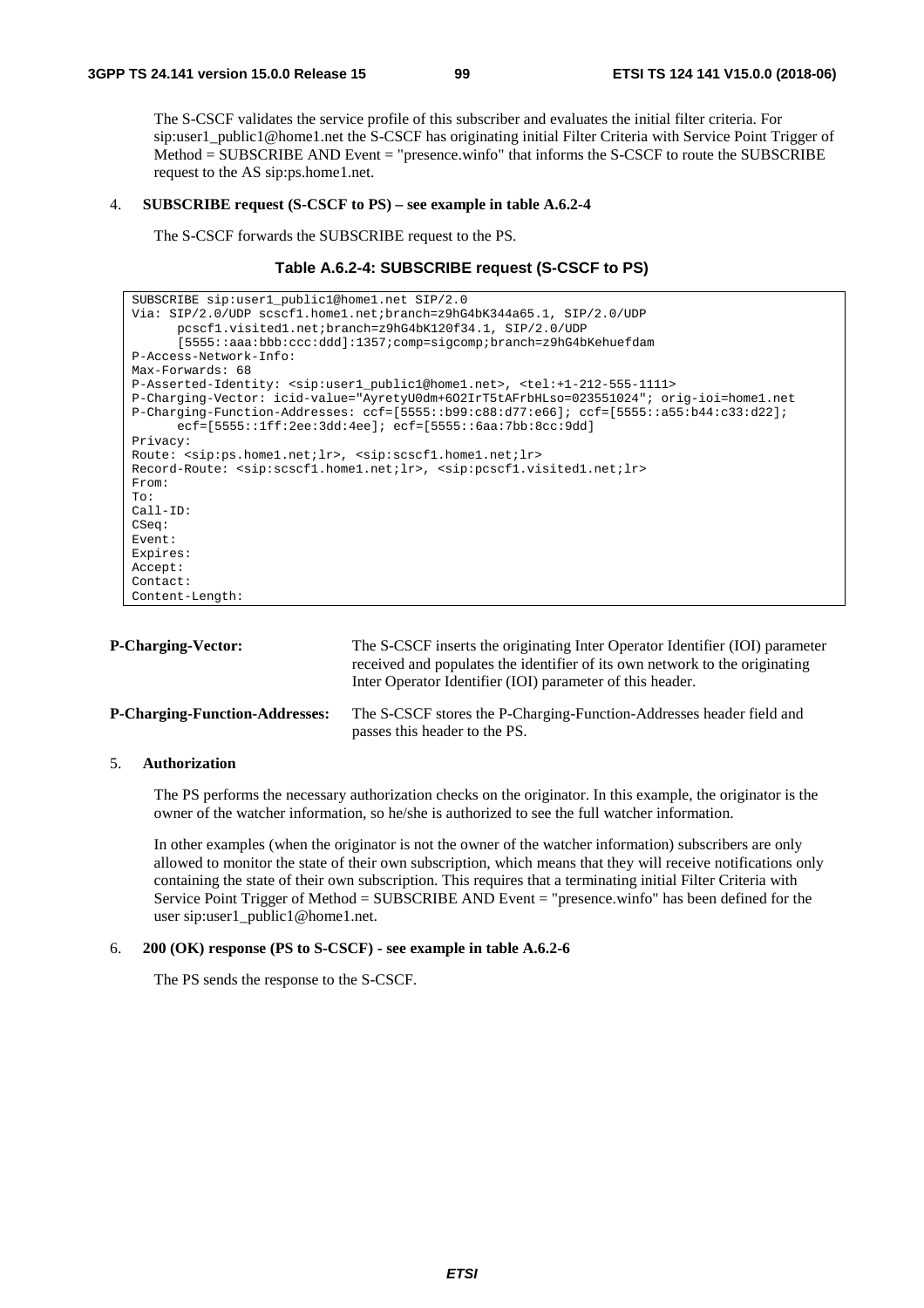```
SIP/2.0 200 OK 
Via: SIP/2.0/UDP scscf1.home1.net;branch=z9hG4bK344a65.1, SIP/2.0/UDP 
      pcscf1.visited1.net;branch=z9hG4bK120f34.1, SIP/2.0/UDP 
      [5555::aaa:bbb:ccc:ddd]:1357;comp=sigcomp;branch=z9hG4bKehuefdam 
P-Charging-Vector: icid-value="AyretyU0dm+6O2IrT5tAFrbHLso=023551024"; orig-
      ioi=home1.net:term-ioi=home1.net 
P-Charging-Function-Addresses: ccf=[5555::b99:c88:d77:e66]; ccf=[5555::a55:b44:c33:d22]; 
      ecf=[5555::1ff:2ee:3dd:4ee]; ecf=[5555::6aa:7bb:8cc:9dd] 
Record-Route: 
From: 
To: <sip:user1_public1@home1.net>;tag=151170 
Call-ID: 
CSeq:
Expires: 
Contact: <sip:ps.home1.net> 
Content-Length: 0
```
# **Table A.6.2-6: 200 (OK) response (PS to S-CSCF)**

```
P-Charging-Vector: The PS stores the originating Inter Operator Identifier (IOI) parameter and
                                    populates the identifier of its own network to the terminating Inter Operator 
                                    Identifier (IOI) parameter of this header. 
P-Charging-Function-Addresses: The PS stores the P-Charging-Function-Addresses header field and passes 
                                    this header to the S-CSCF.
```
#### 7. **200 (OK) response (S-CSCF to P-CSCF) - see example in table A.6.2-7**

The S-CSCF forwards the response to the P-CSCF.

# **Table A.6.2-7: 200 (OK) response (S-CSCF to P-CSCF)**

```
SIP/2.0 200 OK 
Via: SIP/2.0/UDP pcscf1.visited1.net;branch=z9hG4bK120f34.1, SIP/2.0/UDP 
      [5555::aaa:bbb:ccc:ddd]:1357;comp=sigcomp;branch=z9hG4bKehuefdam 
P-Charging-Vector: icid-value="AyretyU0dm+6O2IrT5tAFrbHLso=023551024" 
Record-Route: 
From: 
To: 
Call-ID: 
CSeq: 
Expires: 
Contact: 
Content-Length:
```
**P-Charging-Vector:** The S-CSCF stores the terminating Inter Operator Identifier (IOI) parameter.

#### 8. **200 (OK) response (P-CSCF to UE) - see example in table A.6.2-8**

The P-CSCF forwards the response to the PUA in the UE.

#### **Table A.6.2-8: 200 (OK) response (P-CSCF to UE)**

```
SIP/2.0 200 OK 
Via: SIP/2.0/UDP [5555::aaa:bbb:ccc:ddd]:1357;comp=sigcomp;branch=z9hG4bKehuefdam 
Record-Route: <sip:orig@scscf1.home1.net;lr>, <sip:pcscf1.home1.net:7531;lr;comp=sigcomp> 
From: 
To: 
Call-ID: 
CSeq: 
Expires: 
Contact: 
Content-Length:
```
#### 9. **NOTIFY request (PS to S-CSCF) - see example in table A.6.2-9**

 After the PS generated a 200 (OK) response to the SUBSCRIBE request from the UE, it generates a NOTIFY request containing the current state of the watcher information. The watcher information contains one pending subscription.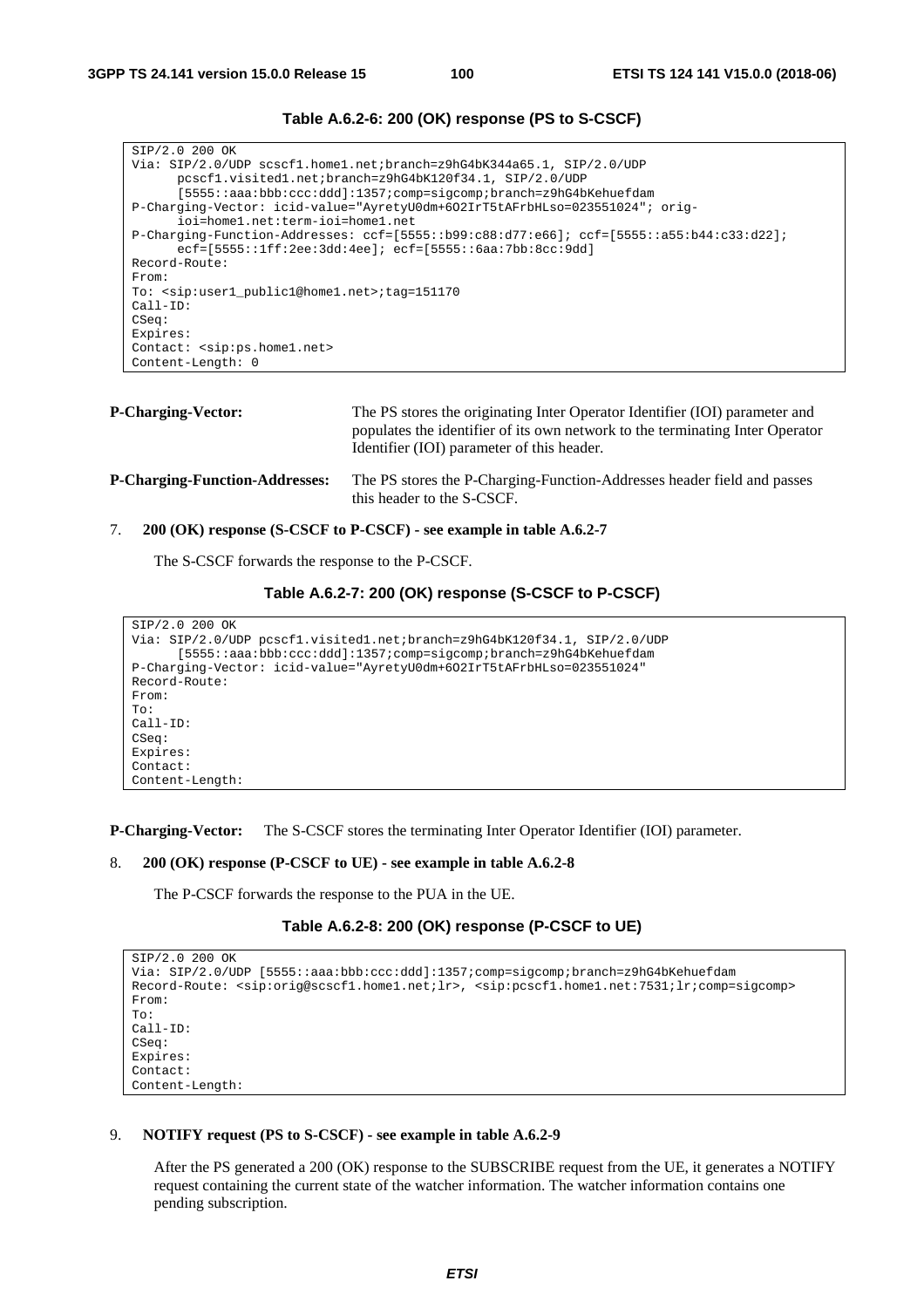```
Table A.6.2-9 NOTIFY request (PS to S-CSCF)
```

```
NOTIFY sip:[5555::aaa:bbb:ccc:ddd]:1357;comp=sigcomp SIP/2.0 
Via: SIP/2.0/UDP ps.home1.net;branch=z9hG4bK240f34.1 
Max-Forwards: 70 
P-Charging-Vector: icid-value="AyretyU0dm+6O2IrT5tAFrbHLso=123551024"; orig-ioi=home1.net 
P-Charging-Function-Addresses: ccf=[5555::b99:c88:d77:e66]; ccf=[5555::a55:b44:c33:d22]; 
      ecf=[5555::1ff:2ee:3dd:4ee]; ecf=[5555::6aa:7bb:8cc:9dd] 
Route: <sip:scscf1.home1.net;lr>, <sip:pcscf1.visited1.net;lr> 
From: <sip:user1_public1@home1.net>;tag=151170 
To: <sip:user1_public1@home1.net>;tag=31415 
Call-ID: b89rjhnedlrfjflslj40a222 
CSeq: 89 NOTIFY 
Subscription-State: active;expires=7200 
Event: presence.winfo 
Contact: <sip:ps.home1.net> 
Content-Type: application/watcherinfo+xml 
Content-Length: (...) 
<?xml version="1.0"?> 
    <watcherinfo xmlns="urn:ietf:params:xml:ns:watcherinfo" 
                 version="0" state="full"> 
      <watcher-list resource="sip:user1_public1@home1.net" package="presence"> 
       <watcher id="77ajsyy76" event="subscribe" 
                 status="pending">sip:user2_public1@home2.net</watcher> 
      </watcher-list> 
    </watcherinfo>
```
**P-Charging-Vector:** The PS populates the icid parameter with a globally unique value and populates the identifier of its own network to the originating Inter Operator Identifier (IOI) parameter of this header.

**P-Charging-Function-Addresses:** The PS populates the P-Charging-Function-Addresses header field to be passed to the S-CSCF.

#### 10. **NOTIFY request (S-CSCF to P-CSCF) – see example in table A.6.2-10**

The S-CSCF forwards the NOTIFY request to the P-CSCF.

```
Table A.6.2-10: NOTIFY request (S-CSCF to P-CSCF)
```

```
NOTIFY sip:[5555::aaa:bbb:ccc:ddd]:1357;comp=sigcomp SIP/2.0 
Via: SIP/2.0/UDP scscf1.home1.net;branch=z9hG4bK332b23.1, SIP/2.0/UDP 
     ps.home1.net;branch=z9hG4bK240f34.1 
Max-Forwards: 69 
P-Charging-Vector: icid-value="AyretyU0dm+6O2IrT5tAFrbHLso=123551024" 
P-Charging-Function-Addresses: 
Route: <sip:pcscf1.visited1.net;lr> 
Record-Route: <sip:scscf1.home1.net;lr> 
From: 
To: 
Call-ID: 
CSeq: 
Subscription-State: 
Event: 
Contact: 
Content-Type: 
Content-Length: 
(…)
```

```
P-Charging-Vector: The S-CSCF stores the originating Inter Operator Identifier (IOI) parameter 
                                  received. 
P-Charging-Function-Addresses: The S-CSCF stores the P-Charging-Function-Addresses header field and 
                                   passes this header to the P-CSCF.
```
#### 11. **NOTIFY request (P-CSCF to UE) - see example in table A.6.2-11**

The P-CSCF forwards the NOTIFY request to the PUA in the UE.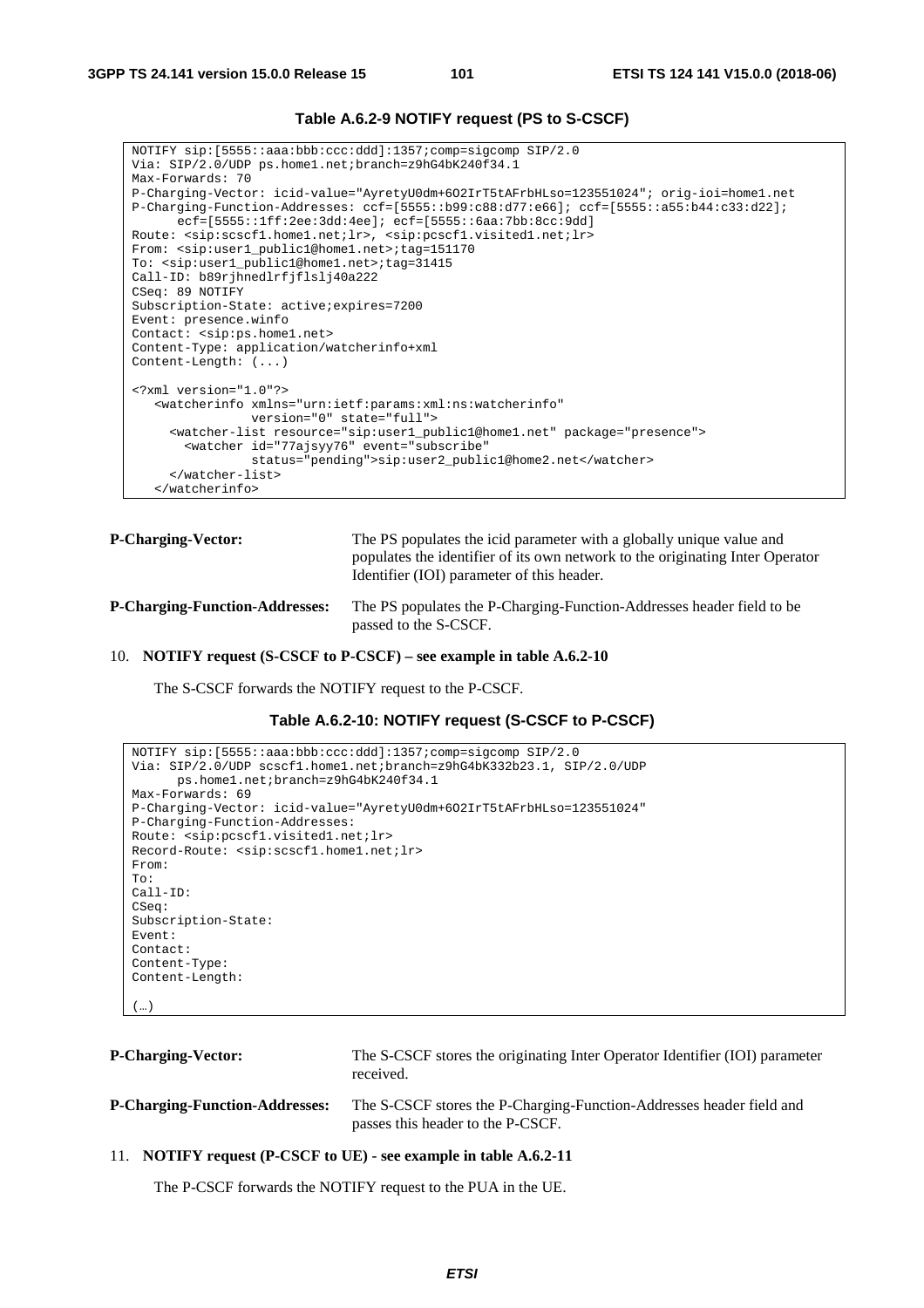| NOTIFY sip: [5555::aaa:bbb:ccc:ddd]:1357;comp=sigcomp SIP/2.0<br>Via: SIP/2.0/UDP pcscfl.visitedl.net;branch=240f34.1, SIP/2.0/UDP<br>scscfl.homel.net;branch=z9hG4bK351q45.1, SIP/2.0/UDP ps.home2.net;branch=z9hG4bK348923.1 |
|--------------------------------------------------------------------------------------------------------------------------------------------------------------------------------------------------------------------------------|
| Record-Route: <sip:scscf1.home1.net;lr>, <sip:pcscf1.home1.net:7531;lr;comp=sigcomp></sip:pcscf1.home1.net:7531;lr;comp=sigcomp></sip:scscf1.home1.net;lr>                                                                     |
| Max-Forwards: 68                                                                                                                                                                                                               |
| From:                                                                                                                                                                                                                          |
| To:                                                                                                                                                                                                                            |
| $Call-ID:$                                                                                                                                                                                                                     |
| CSeq:                                                                                                                                                                                                                          |
| Subscription-State:                                                                                                                                                                                                            |
| Event:                                                                                                                                                                                                                         |
| Contact:                                                                                                                                                                                                                       |
| Content-Type:                                                                                                                                                                                                                  |
| Content-Length:                                                                                                                                                                                                                |
|                                                                                                                                                                                                                                |
| .                                                                                                                                                                                                                              |

### **Table A.6.2-11: NOTIFY request (P-CSCF to UE)**

#### 12. **200 (OK) response (UE to P-CSCF) – see example in table A.6.2-12**

 The PUA on the UE determines that this is a full state watcher-info document and replaces any current watcher-info with the new document. The UE acknowledges the NOTIFY request with a 200 (OK) response to the P-CSCF.

# **Table A.6.2-12: 200 (OK) response (UE to P-CSCF)**

```
SIP/2.0 200 OK 
Via: SIP/2.0/UDP pcscf1.visited1.net;branch=240f34.1, SIP/2.0/UDP 
      scscf2.home2.net;branch=z9hG4bK764z87.1, SIP/2.0/UDP ps.home2.net;branch=z9hG4bK348923.1 
P-Access-Network-Info: 3GPP-UTRAN-TDD; utran-cell-id-3gpp=234151D0FCE11 
From: 
To: 
Call-ID: 
CSeq: 
Content-Length: 0
```
#### 13. **200 (OK) response (P-CSCF to S-CSCF) – see example in table A.6.2-13**

The P-CSCF forwards the 200 (OK) response to the S-CSCF.

#### **Table A.6.2-13: 200 (OK) response (P-CSCF to S-CSCF)**

```
SIP/2.0 200 OK 
Via: SIP/2.0/UDP scscf1.home1.net;branch=z9hG4bK332b23.1, SIP/2.0/UDP 
      ps.home1.net;branch=z9hG4bK240f34.1 
P-Access-Network-Info: 
P-Charging-Vector: icid-value="AyretyU0dm+6O2IrT5tAFrbHLso=123551024" 
From: 
To: 
Call-ID: 
CSeq: 
Content-Length:
```
#### 14. **200 (OK) response (S-CSCF to PS) – see example in table A.6.2-14**

The P-CSCF forwards the response to the PS in the home network of the UE.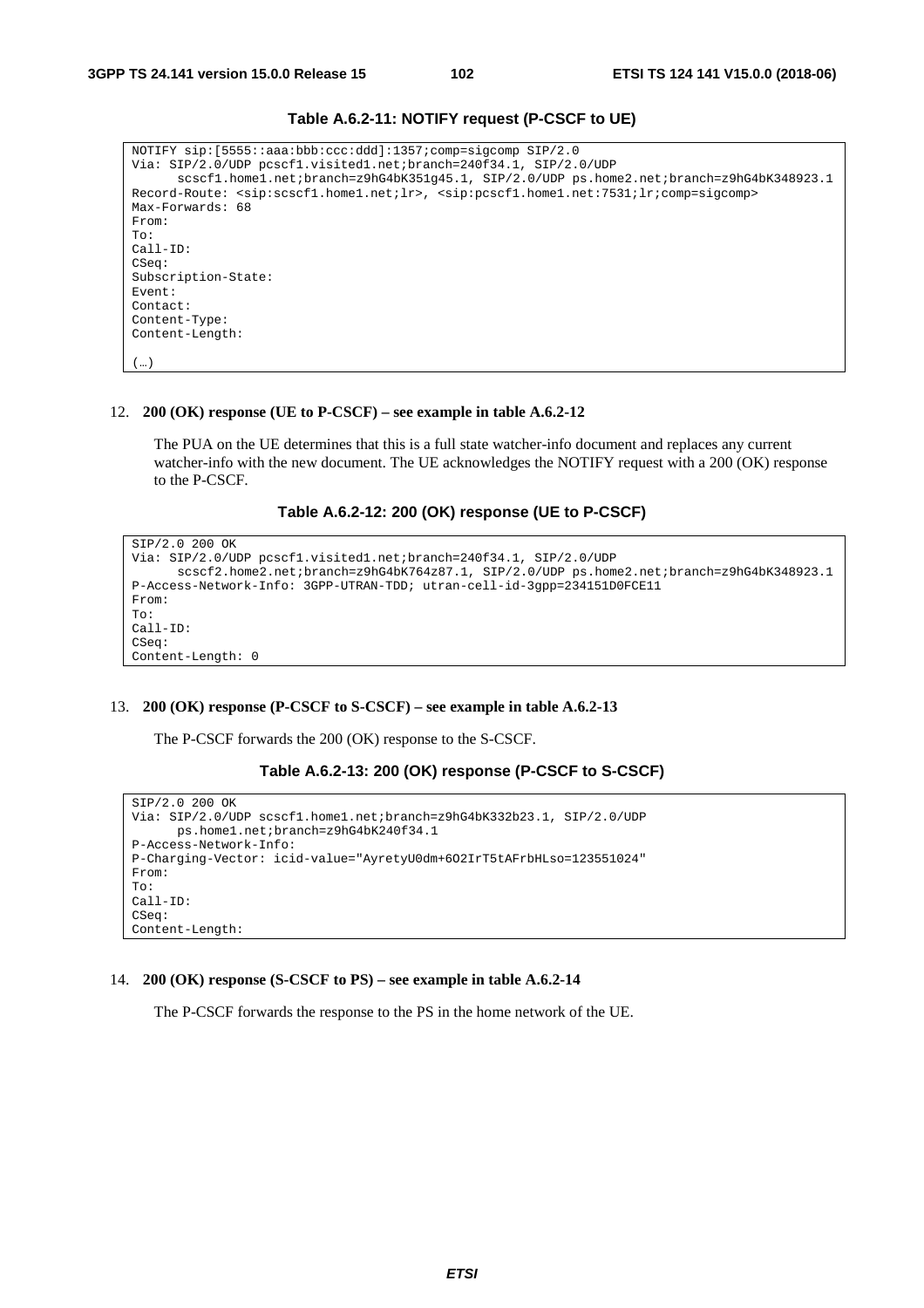```
Table A.6.2-14: 200 (OK) response (S-CSCF to PS)
```

```
SIP/2.0 200 OK 
Via: SIP/2.0/UDP ps.home1.net;branch=z9hG4bK240f34.1 
P-Access-Network-Info: 
P-Charging-Vector: icid-value="AyretyU0dm+6O2IrT5tAFrbHLso=123551024"; orig-
      ioi=home1.net:term-ioi=home1.net 
From: 
To: 
Call-ID: 
CSeq: 
Content-Length:
```
### **P-Charging-Vector:** The S-CSCF inserts the terminating Inter Operator Identifier (IOI) parameter received and populates the identifier of its own network to the terminating Inter Operator Identifier (IOI) parameter of this header.

#### 15. **Authorization of watcher**

 The presentity determines to allow the watcher to access the presence information. The PUA modifies the subscription authorization policy by authorizing presence information for sip:user2\_public1@home1.net.

#### 16. **NOTIFY request (PS to S-CSCF) – see example in table A.6.2-16**

 The authorization event means changes in the watcher information, which triggers a new NOTIFY request. The watcher information included in the NOTIFY request contains only information on the watcher whose state has changed, which in this example is the accepted subscription of sip:user2\_public1@home1.net.

# **Table A.6.2-16: NOTIFY request (PS to S-CSCF)**

```
NOTIFY sip:[5555::aaa:bbb:ccc:ddd]:1357;comp=sigcomp SIP/2.0 
Via: SIP/2.0/UDP ps.home1.net;branch=z9hG4bK240f34.1 
Max-Forwards: 70 
P-Charging-Vector: icid-value="AyretyU0dm+6O2IrT5tAFrbHLso=223551024"; orig-ioi=home1.net 
P-Charging-Function-Addresses: ccf=[5555::b99:c88:d77:e66]; ccf=[5555::a55:b44:c33:d22]; 
      ecf=[5555::1ff:2ee:3dd:4ee]; ecf=[5555::6aa:7bb:8cc:9dd] 
Route: <sip:scscf1.home1.net;lr>, <sip:pcscf1.visited1.net;lr> 
From: <sip:user1_public1@home1.net>;tag=151170 
To: <sip:user1_public1.home1.net>;tag=31415 
Call-ID: b89rjhnedlrfjflslj40a222 
CSeq: 90 NOTIFY 
Subscription-State: active;expires=4900 
Event: presence.winfo 
Contact: <sip:ps.home1.net> 
Content-Type: application/watcherinfo+xml 
Content-Length: (...) 
<?xml version="1.0"?> 
    <watcherinfo xmlns="urn:ietf:params:xml:ns:watcherinfo" 
                 version="0" state="partial"> 
      <watcher-list resource="sip:user1_public1@home1.net" package="presence"> 
       <watcher id="77ajsyy76" event="subscribe" 
                 status="active">sip:user2_public1@home2.net</watcher> 
      </watcher-list> 
    </watcherinfo>
```
**P-Charging-Vector:** The PS populates the icid parameter with a globally unique value and populates the identifier of its own network to the originating Inter Operator Identifier (IOI) parameter of this header. **P-Charging-Function-Addresses:** The PS populates the P-Charging-Function-Addresses header field to be passed to the S-CSCF.

#### 17. **NOTIFY request (S-CSCF to P-CSCF) – see example in table A.6.2-17**

The S-CSCF forwards the NOTIFY request to the P-CSCF.

#### **Table A.6.2-17: NOTIFY request (S-CSCF to P-CSCF)**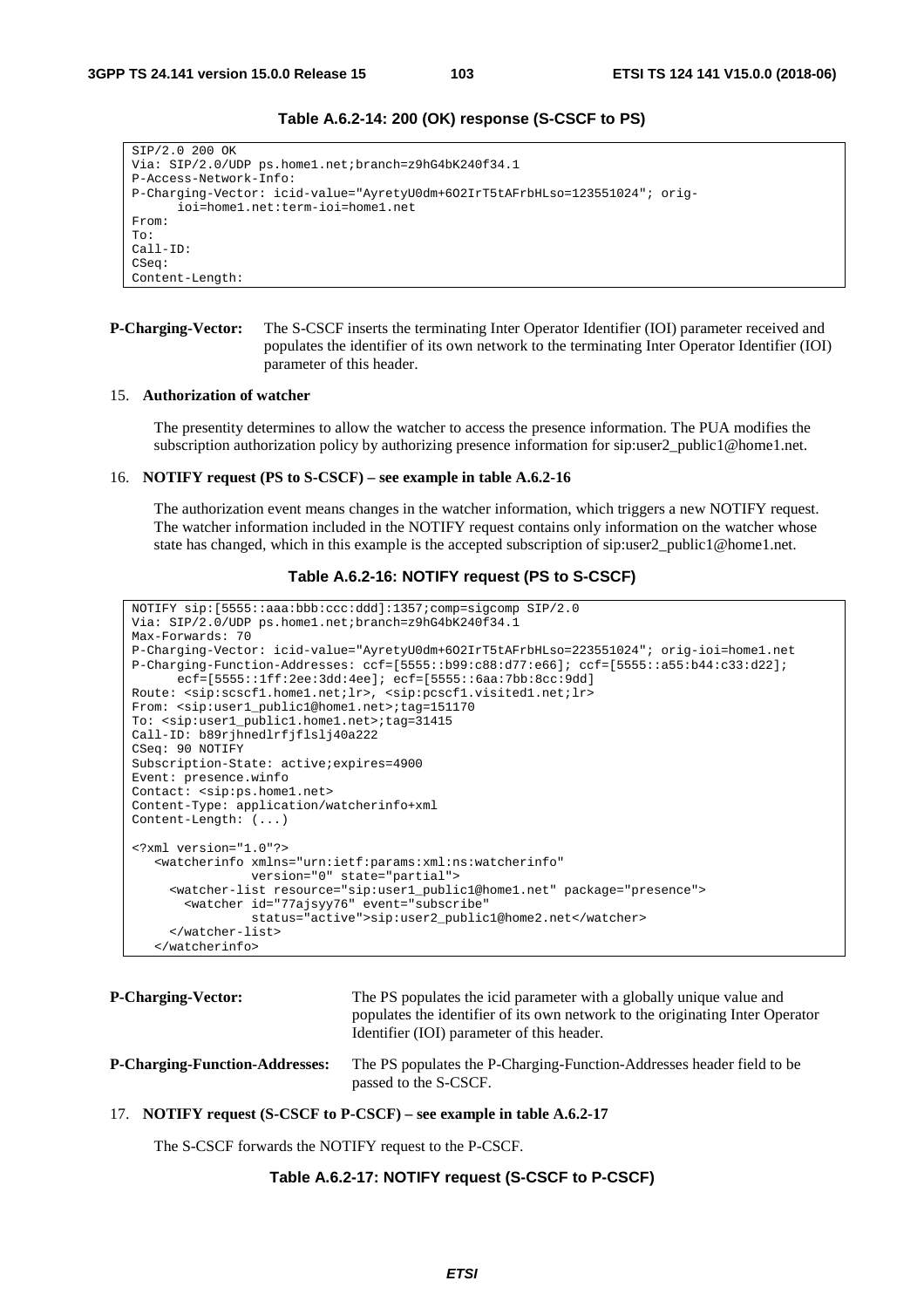| NOTIFY sip: [5555::aaa:bbb:ccc:ddd]:1357;comp=sigcomp SIP/2.0                                                                                           |
|---------------------------------------------------------------------------------------------------------------------------------------------------------|
| Via: SIP/2.0/UDP scscf1.home1.net;branch=z9hG4bK332b23.1, SIP/2.0/UDP                                                                                   |
| ps.home1.net;branch=z9hG4bK240f34.1                                                                                                                     |
| Max-Forwards: 69                                                                                                                                        |
| P-Charging-Vector: icid-value="AyretyU0dm+602IrT5tAFrbHLso=223551024"                                                                                   |
| $P-Charginq-Function-Addresses: ccf=[5555::b99:c88:d77:e66]; ccf=[5555::a55:b44:c33:d22];$<br>$ect=[5555::1ff:2ee:3dd:4ee];ect=[5555::6aa:7bb:8cc:9dd]$ |
| Route: <sip:pcscf1.visited1.net;lr></sip:pcscf1.visited1.net;lr>                                                                                        |
| Record-Route: <sip:scscf1.home1.net;lr></sip:scscf1.home1.net;lr>                                                                                       |
| From:                                                                                                                                                   |
| To:                                                                                                                                                     |
| $Call-ID:$                                                                                                                                              |
| CSeq:                                                                                                                                                   |
| Subscription-State:                                                                                                                                     |
| Event:                                                                                                                                                  |
| Contact:                                                                                                                                                |
| Content-Type:                                                                                                                                           |
| Content-Length:                                                                                                                                         |
|                                                                                                                                                         |
| (  )                                                                                                                                                    |

**P-Charging-Vector:** The S-CSCF passes this header received.

```
P-Charging-Function-Addresses: The S-CSCF stores the P-Charging-Function-Addresses header field and 
                                    passes this header to the P-CSCF.
```
## 18. **NOTIFY request (P-CSCF to UE) - see example in table A.6.2-18**

The P-CSCF forwards the NOTIFY request to the PUA in the UE.

#### **Table A.6.2-18: NOTIFY request (P-CSCF to UE)**

```
NOTIFY sip:[5555::aaa:bbb:ccc:ddd]:1357;comp=sigcomp SIP/2.0 
Via: SIP/2.0/UDP pcscf1.visited1.net;branch=240f34.1, SIP/2.0/UDP 
      scscf1.home1.net;branch=z9hG4bK351g45.1, SIP/2.0/UDP ps.home2.net;branch=z9hG4bK348923.1 
Record-Route: <sip:scscf1.home1.net;lr>, <sip:pcscf1.home1.net:7531;lr;comp=sigcomp> 
Max-Forwards: 68 
From: 
To: 
Call-ID: 
CSeq: 
Subscription-State: 
Event: 
Contact: 
Content-Type: 
Content-Length: 
(…)
```
#### 19. **200 (OK) response (UE to P-CSCF) - see example in table A.6.2-19**

 The PUA determines that this is a full state watcher-info document and replaces any current watcher-info with the new document. The UE acknowledges the NOTIFY request with a 200 (OK) response to the P-CSCF.

#### **Table A.6.2-19: 200 (OK) response (UE to P-CSCF)**

```
SIP/2.0 200 OK 
Via: SIP/2.0/UDP pcscf1.visited1.net;branch=240f34.1, SIP/2.0/UDP 
      scscf2.home2.net;branch=z9hG4bK764z87.1, SIP/2.0/UDP ps.home2.net;branch=z9hG4bK348923.1 
P-Access-Network-Info: 3GPP-UTRAN-TDD; utran-cell-id-3gpp=234151D0FCE11 
From: 
To: 
Call-ID: 
CSeq: 
Content-Length: 0
```
#### 20. **200 (OK) response (P-CSCF to S-CSCF) – see example in table A.6.2-20**

The P-CSCF forwards the 200 (OK) response to the S-CSCF.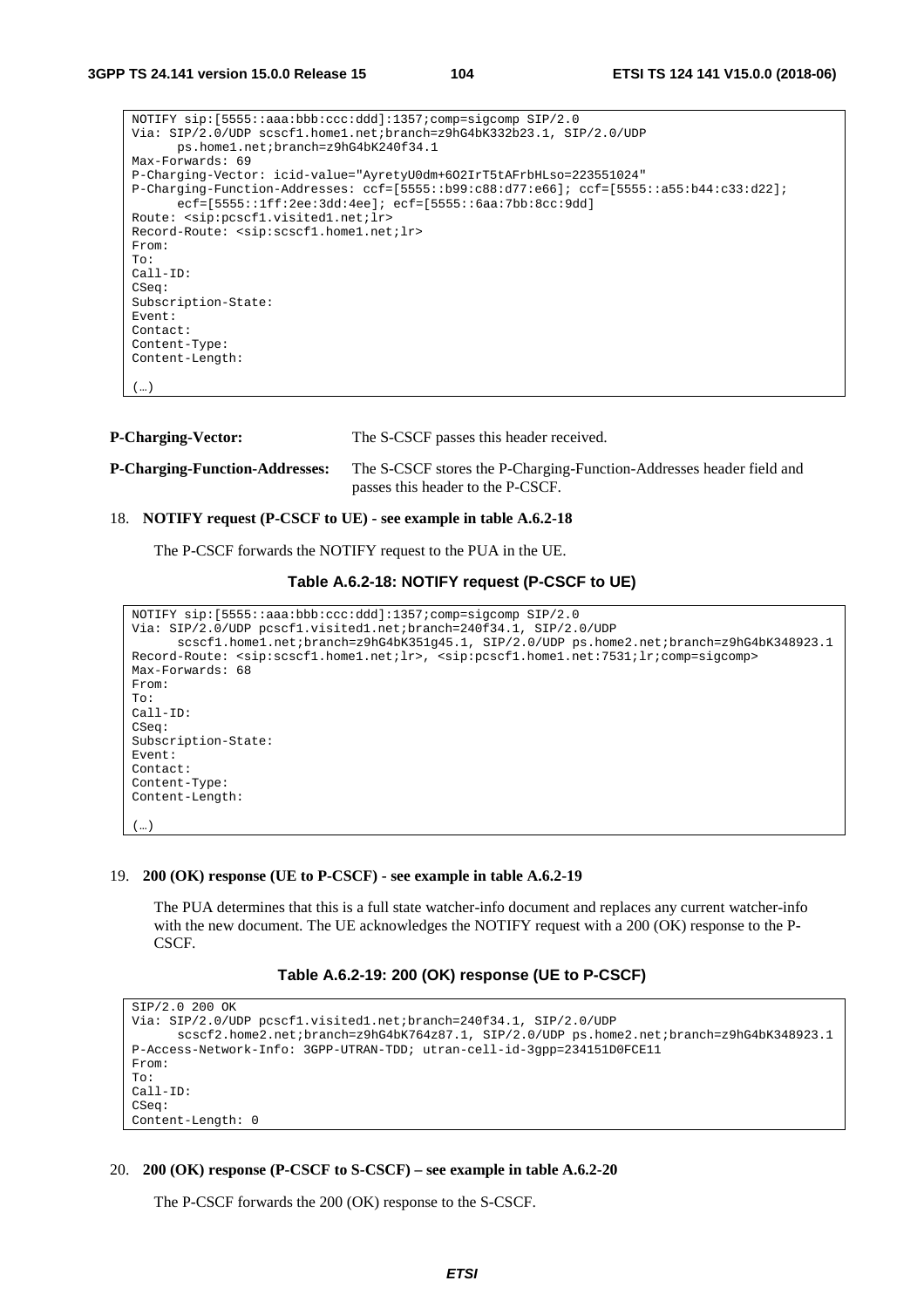| SIP/2.0 200 OK                                                        |
|-----------------------------------------------------------------------|
| Via: SIP/2.0/UDP scscf1.home1.net;branch=z9hG4bK332b23.1, SIP/2.0/UDP |
| ps.home1.net;branch=z9hG4bK240f34.1                                   |
| P-Access-Network-Info:                                                |
| P-Charging-Vector: icid-value="AyretyU0dm+6O2IrT5tAFrbHLso=223551024" |
| From:                                                                 |
| To:                                                                   |
| $Call-ID:$                                                            |
| CSeq:                                                                 |
| Content-Length:                                                       |

# **Table A.6.2-20: 200 (OK) response (P-CSCF to S-CSCF)**

#### 21. **200 (OK) response (S-CSCF to PS) – see example in table A.6.2-21**

The P-CSCF forwards the response to the PS in the home network of the UE.

#### **Table A.6.2-21: 200 (OK) response (S-CSCF to PS)**

```
SIP/2.0 200 OK 
Via: SIP/2.0/UDP ps.home1.net;branch=z9hG4bK240f34.1 
P-Access-Network-Info: 
P-Charging-Vector: icid-value="AyretyU0dm+6O2IrT5tAFrbHLso=223551024"; orig-ioi=home1.net 
      term-ioi=visited1.net 
From: 
To: 
Call-ID: 
CSeq: 
Content-Length:
```
# **P-Charging-Vector:** The PS inserts the originating Inter Operator Identifier (IOI) parameter received and.populates the identifier of its own network to the terminating Inter Operator Identifier (IOI) parameter of this header.

#### 22. **Pending new watcher subscription**

 The PS receives a SUBSCRIBE request from a new watcher and performs the necessary authorization checks on the originator and determines that this is a new watcher that is not yet in the watcher list.

#### 23. **NOTIFY request (PS to S-CSCF) - see example in table A.6.2-23**

 The PS generates a NOTIFY request containing watcher information of the new watcher pending subscription. Thus, the watcher information contains the partial state.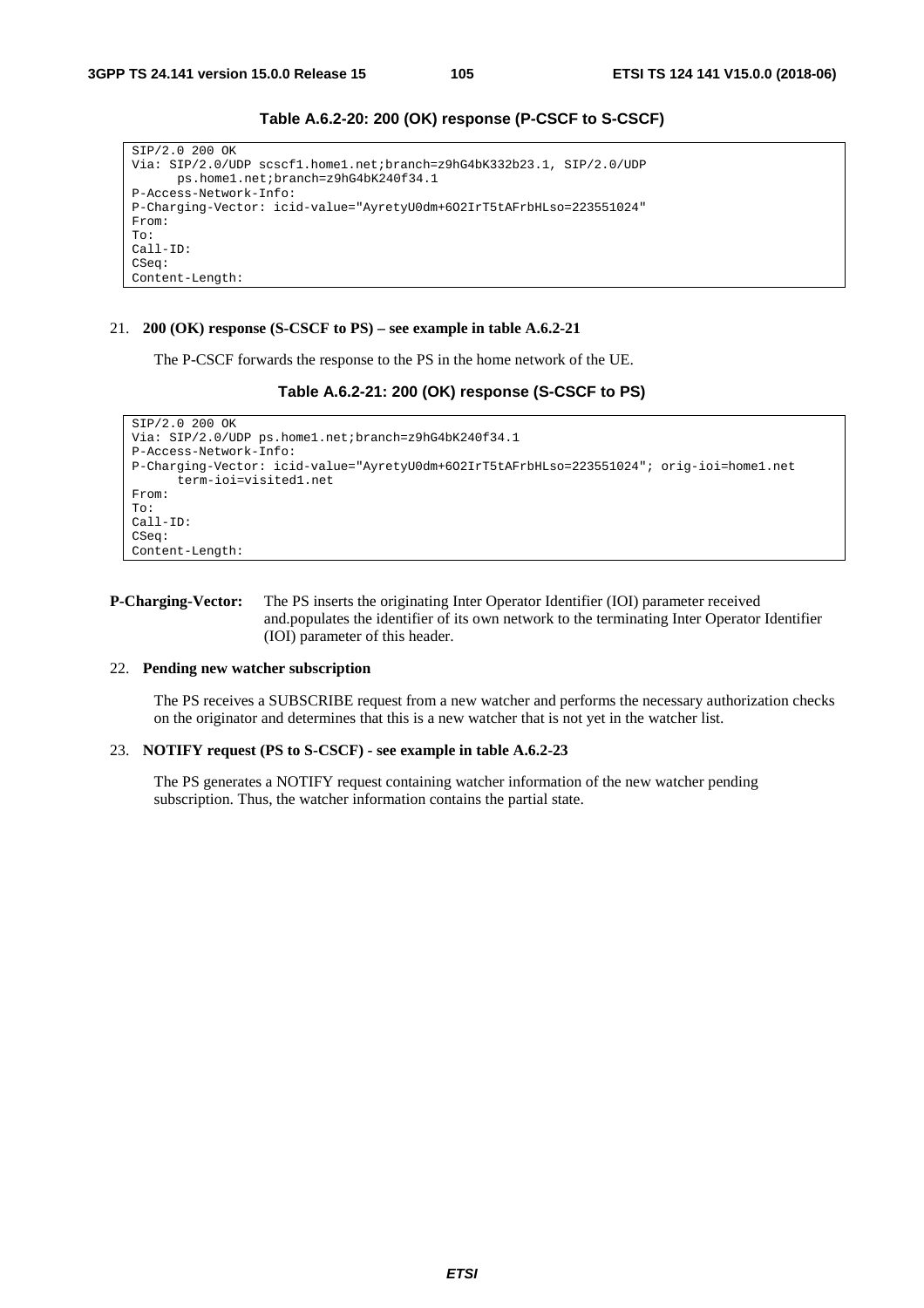```
NOTIFY sip:[5555::aaa:bbb:ccc:ddd]:1357;comp=sigcomp SIP/2.0 
Via: SIP/2.0/UDP ps.home1.net;branch=z9hG4bK240f34.1 
Max-Forwards: 70 
P-Charging-Vector: icid-value="AyretyU0dm+6O2IrT5tAFrbHLso=323551024"; orig-ioi=home1.net 
P-Charging-Function-Addresses: ccf=[5555::b99:c88:d77:e66]; ccf=[5555::a55:b44:c33:d22]; 
      ecf=[5555::1ff:2ee:3dd:4ee]; ecf=[5555::6aa:7bb:8cc:9dd] 
Route: <sip:scscf1.home1.net;lr>, <sip:pcscf1.visited1.net;lr> 
From: <sip:user1_public1@home1.net>;tag=151170 
To: <sip:user1_public1.home1.net>;tag=31415 
Call-ID: b89rjhnedlrfjflslj40a222 
CSeq: 90 NOTIFY 
Subscription-State: active;expires=5000 
Event: presence.winfo 
Content-Type: application/watcherinfo+xml 
Contact: <sip:ps.home1.net;lr> 
Content-Length: (...) 
<?xml version="1.0"?> 
    <watcherinfo xmlns="urn:ietf:params:xml:ns:watcherinfo" 
                 version="0" state="partial"> 
      <watcher-list resource="sip:user1_public1@home1.net" package="presence"> 
       <watcher id="34bytzx54" event="subscribe" 
                 status="pending">sip:user3_public1@home3.net</watcher> 
      </watcher-list> 
    </watcherinfo>
```
# **Table A.6.2-23 NOTIFY request (PS to S-CSCF)**

**P-Charging-Vector:** The PS populates the icid parameter with a globally unique value and populates the identifier of its own network to the originating Inter Operator Identifier (IOI) parameter of this header.

**P-Charging-Function-Addresses:** The PS populates the P-Charging-Function-Addresses header field to be passed to the S-CSCF.

#### 24. **NOTIFY request (S-CSCF to P-CSCF) - see example in table A.6.2-24**

The S-CSCF forwards the NOTIFY request to the P-CSCF.

```
Table A.6.2-24: NOTIFY request (S-CSCF to P-CSCF)
```

```
NOTIFY sip:[5555::aaa:bbb:ccc:ddd]:1357;comp=sigcomp SIP/2.0 
Via: SIP/2.0/UDP scscf1.home1.net;branch=z9hG4bK332b23.1, SIP/2.0/UDP 
     ps.home1.net;branch=z9hG4bK240f34.1 
Max-Forwards: 69 
P-Charging-Vector: icid-value="AyretyU0dm+6O2IrT5tAFrbHLso=323551024" 
P-Charging-Function-Addresses: 
Route: <sip:pcscf1.visited1.net;lr> 
Record-Route: <sip:scscf1.home1.net;lr> 
From: 
To: 
Call-ID: 
CSeq: 
Subscription-State: 
Event: 
Content-Type: 
Contact: 
Content-Length: 
(…)
```

| <b>P-Charging-Vector:</b>             | The S-CSCF stores the originating Inter Operator Identifier (IOI) parameter<br>received.                  |
|---------------------------------------|-----------------------------------------------------------------------------------------------------------|
| <b>P-Charging-Function-Addresses:</b> | The S-CSCF stores the P-Charging-Function-Addresses header field and<br>passes this header to the P-CSCF. |

#### 25. **NOTIFY request (P-CSCF to UE) - see example in table A.6.2-25**

The P-CSCF forwards the NOTIFY request to the PUA in the UE.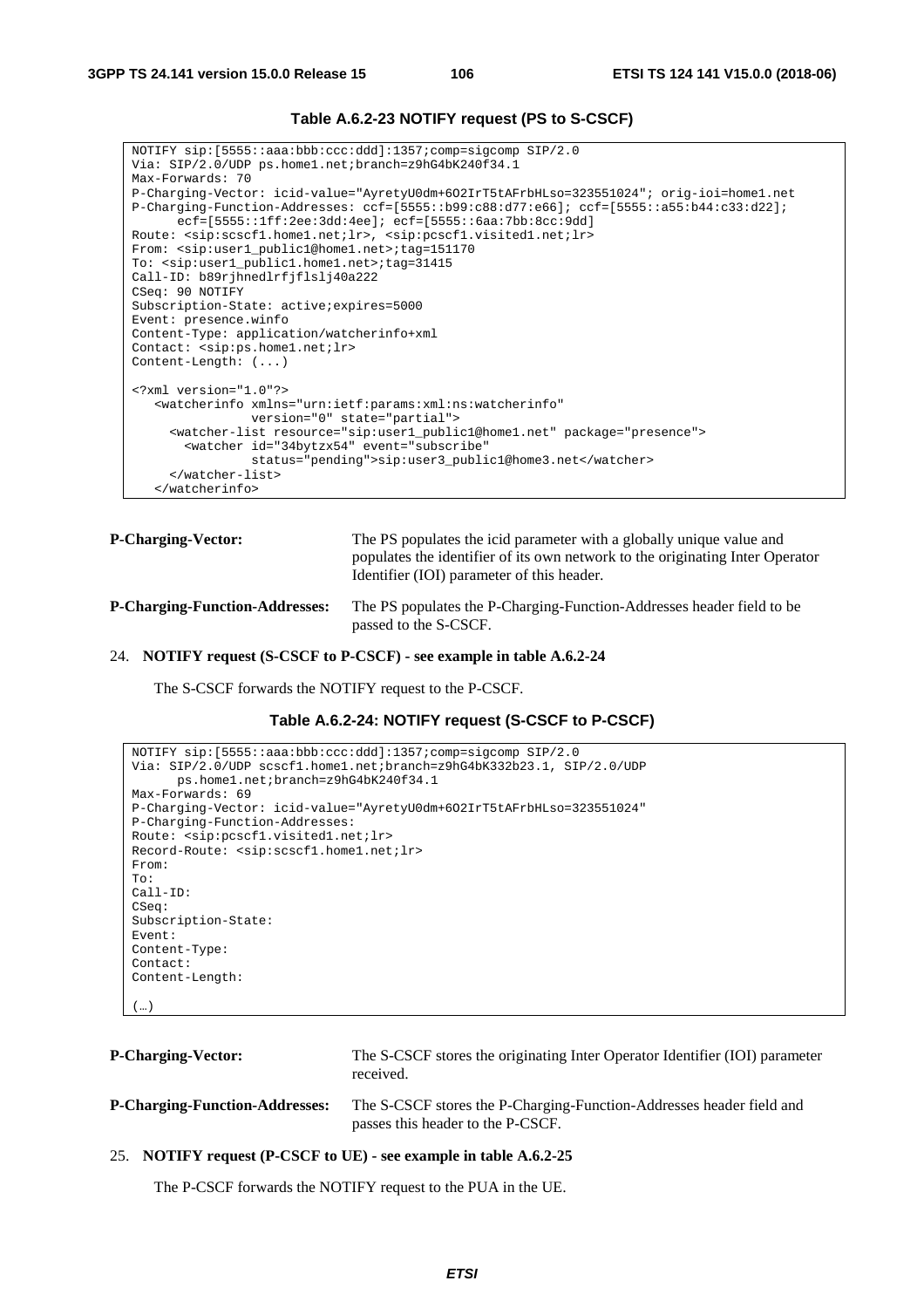```
NOTIFY sip:[5555::aaa:bbb:ccc:ddd]:1357;comp=sigcomp SIP/2.0 
Via: SIP/2.0/UDP pcscf1.visited1.net;branch=240f34.1, SIP/2.0/UDP 
      scscf1.home1.net;branch=z9hG4bK351g45.1, SIP/2.0/UDP ps.home2.net;branch=z9hG4bK348923.1 
Max-Forwards: 68 
Record-Route: <sip:scscf1.home1.net;lr>, <sip:pcscf1.home1.net:7531;lr;comp=sigcomp> 
From: 
To: 
Call-ID: 
CSeq: 
Subscription-State: 
Event: 
Content-Type: 
Contact:
Content-Length: 
(…)
```
## **Table A.6.2-25: NOTIFY request (P-CSCF to UE)**

#### 26. **200 (OK) response (UE to P-CSCF) - see example in table A.6.2-26**

 The PUA determines that this is a partial state notification of watcher-info and adds the new pending subscription to its existing watcher-info document. The UE acknowledges the NOTIFY request with a 200 (OK) response to the P-CSCF.

# **Table A.6.2-26: 200 (OK) response (UE to P-CSCF)**

```
SIP/2.0 200 OK 
Via: SIP/2.0/UDP pcscf1.visited1.net;branch=240f34.1, SIP/2.0/UDP 
      scscf2.home2.net;branch=z9hG4bK764z87.1, SIP/2.0/UDP ps.home2.net;branch=z9hG4bK348923.1 
P-Access-Network-Info: 3GPP-UTRAN-TDD; utran-cell-id-3gpp=234151D0FCE11 
From: 
To: 
Call-ID: 
CSeq: 
Content-Length: 0
```
#### 27. **200 (OK) response (P-CSCF to S-CSCF) - see example in table A.6.2-27**

The P-CSCF forwards the 200 (OK) response to the S-CSCF.

#### **Table A.6.2-27: 200 (OK) response (P-CSCF to S-CSCF)**

```
SIP/2.0 200 OK 
Via: SIP/2.0/UDP scscf1.home1.net;branch=z9hG4bK332b23.1, SIP/2.0/UDP 
      ps.home1.net;branch=z9hG4bK240f34.1 
P-Access-Network-Info: 
P-Charging-Vector: icid-value="AyretyU0dm+6O2IrT5tAFrbHLso=323551024" 
From: 
To: 
Call-ID: 
CSeq: 
Content-Length:
```
#### 28. **200 (OK) response (S-CSCF to PS) - see example in table A.6.2-28**

The P-CSCF forwards the response to the PS in the home network of the UE.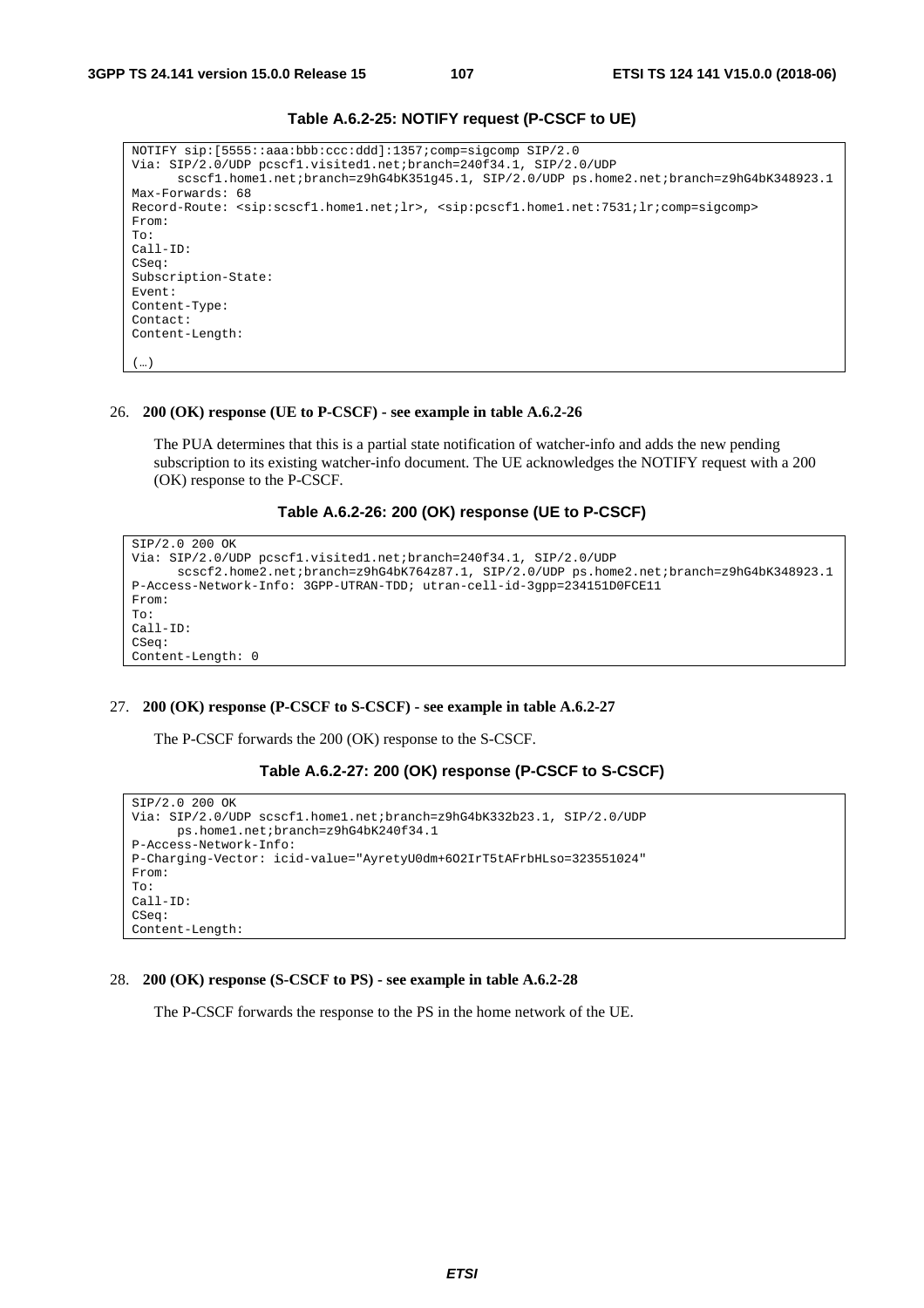```
Table A.6.2-28: 200 (OK) response (S-CSCF to PS)
```

```
SIP/2.0 200 OK 
Via: SIP/2.0/UDP ps.home1.net;branch=z9hG4bK240f34.1 
P-Access-Network-Info: 
P-Charging-Vector: icid-value="AyretyU0dm+6O2IrT5tAFrbHLso=323551024"; orig-ioi=home1.net; 
      term-ioi=visited1.net 
From: 
To: 
Call-ID: 
CSeq: 
Content-Length:
```
### **P-Charging-Vector:** The S-CSCF insertes the originating Inter Operator Identifier (IOI) parameter received and populates the identifier of its own network to the terminating Inter Operator Identifier (IOI) parameter of this header.

#### 29. **Authorization of watcher**

 The presentity determines to allow the watcher to access the presence information. The PUA modifies the authorization policy by authorizing presence information for sip:user3\_public1@home3.net.

#### 30. **NOTIFY request (PS to S-CSCF) - see example in table A.6.2-30**

 The authorization event means changes in the watcher information, which triggers a new NOTIFY request. The watcher information included in the NOTIFY request contains the accepted subscription of sip:user3\_public1@home3.net.

# **Table A.6.2-30 NOTIFY request (PS to S-CSCF)**

```
NOTIFY sip:[5555::aaa:bbb:ccc:ddd]:1357;comp=sigcomp SIP/2.0 
Via: SIP/2.0/UDP ps.home1.net;branch=z9hG4bK240f34.1 
Max-Forwards: 70 
P-Charging-Vector: icid-value="AyretyU0dm+6O2IrT5tAFrbHLso=423551024"; orig-ioi=home1.net 
P-Charging-Function-Addresses: ccf=[5555::b99:c88:d77:e66]; ccf=[5555::a55:b44:c33:d22]; 
      ecf=[5555::1ff:2ee:3dd:4ee]; ecf=[5555::6aa:7bb:8cc:9dd] 
Route: <sip:scscf1.home1.net;lr>, <sip:pcscf1.visited1.net;lr> 
From: <sip:user1_public1@home1.net>;tag=151170 
To: <sip:user1_public1.home1.net>;tag=31415 
Call-ID: b89rjhnedlrfjflslj40a222 
CSeq: 90 NOTIFY 
Subscription-State: active;expires=4900 
Event: presence.winfo 
Content-Type: application/watcherinfo+xml 
Contact: <sip:ps.home1.net;lr> 
Content-Length: (...) 
<?xml version="1.0"?> 
    <watcherinfo xmlns="urn:ietf:params:xml:ns:watcherinfo" 
                 version="0" state="partial"> 
      <watcher-list resource="sip:user1_public1@home1.net" package="presence"> 
       <watcher id="34bytzx54" event="subscribe" 
                 status="active">sip:user3_public1@home3.net</watcher> 
      </watcher-list> 
    </watcherinfo>
```
**P-Charging-Vector:** The PS populates the icid parameter with a globally unique value and populates the identifier of its own network to the originating Inter Operator Identifier (IOI) parameter of this header. **P-Charging-Function-Addresses:** The PS populates the P-Charging-Function-Addresses header field to be passed to the S-CSCF.

#### 31. **NOTIFY request (S-CSCF to P-CSCF) – see example in table A.6.2-31**

The S-CSCF forwards the NOTIFY request to the P-CSCF.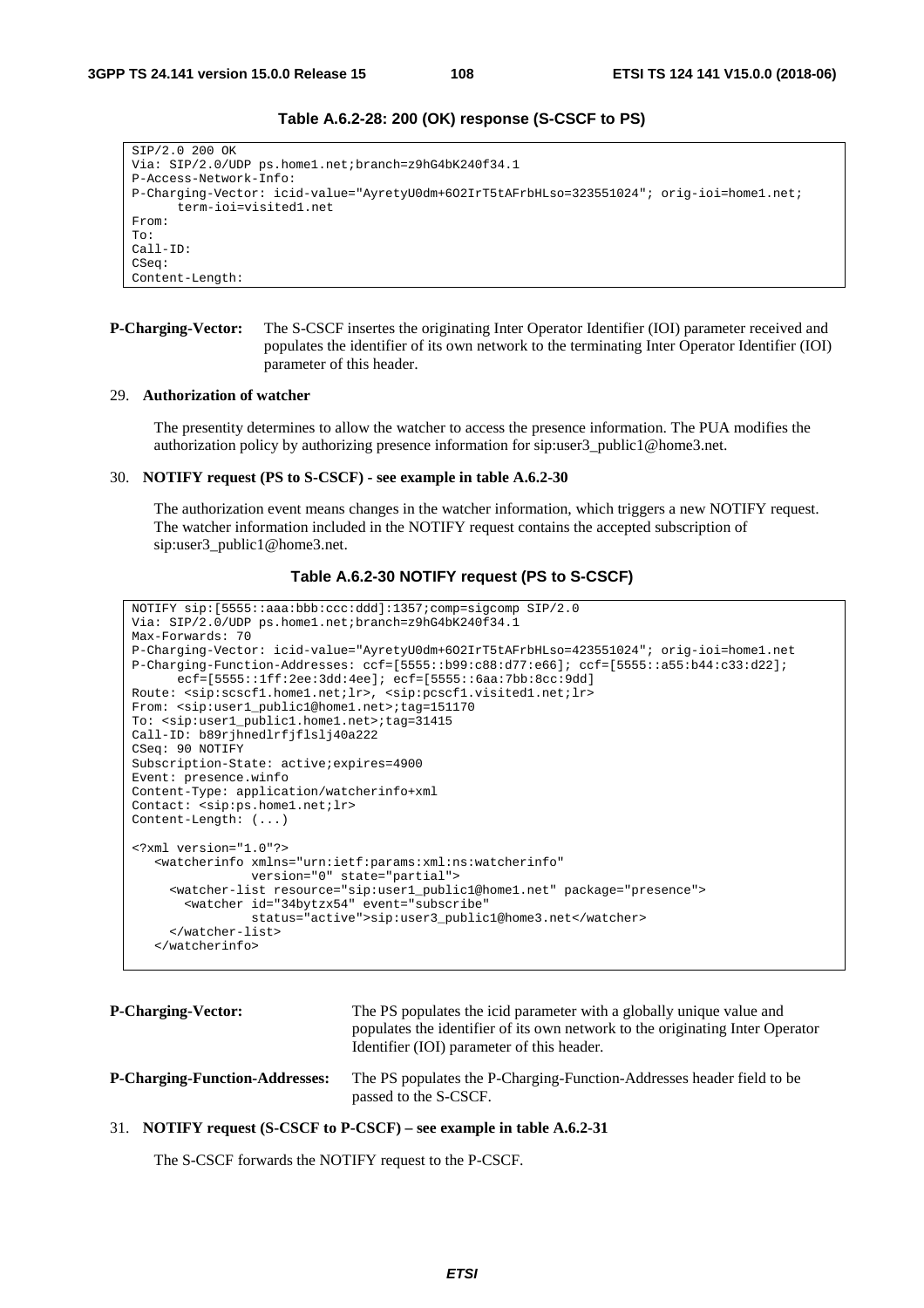**Table A.6.2-31: NOTIFY request (S-CSCF to P-CSCF)** 

```
NOTIFY sip:[5555::aaa:bbb:ccc:ddd]:1357;comp=sigcomp SIP/2.0 
Via: SIP/2.0/UDP scscf1.home1.net;branch=z9hG4bK332b23.1, SIP/2.0/UDP 
     ps.home1.net;branch=z9hG4bK240f34.1 
Max-Forwards: 69 
P-Charging-Vector: icid-value="AyretyU0dm+6O2IrT5tAFrbHLso=423551024" 
P-Charging-Function-Addresses: 
Route: <sip:pcscf1.visited1.net;lr> 
Record-Route: <sip:scscf1.home1.net;lr> 
From: 
To: 
Call-ID: 
CSeq: 
Subscription-State: 
Event: 
Content-Type: 
Contact: 
Content-Length: 
(…)
```

```
P-Charging-Vector: The S-CSCF stores the originating Inter Operator Identifier (IOI) parameter 
                                   received. 
P-Charging-Function-Addresses: The S-CSCF stores the P-Charging-Function-Addresses header field and 
                                   passes this header to the P-CSCF.
```
#### 32. **NOTIFY request (P-CSCF to UE) - see example in table A.6.2-32**

The P-CSCF forwards the NOTIFY request to the PUA in the UE.

#### **Table A.6.2-32: NOTIFY request (P-CSCF to UE)**

```
NOTIFY sip:[5555::aaa:bbb:ccc:ddd]:1357;comp=sigcomp SIP/2.0 
Via: SIP/2.0/UDP pcscf1.visited1.net;branch=240f34.1, SIP/2.0/UDP 
      scscf1.home1.net;branch=z9hG4bK351g45.1, SIP/2.0/UDP ps.home2.net;branch=z9hG4bK348923.1 
Max-Forwards: 68 
Record-Route: <sip:scscf1.home1.net;lr>, <sip:pcscf1.home1.net:7531;lr;comp=sigcomp> 
From: 
T<sub>0</sub>:
Call-ID: 
CSeq: 
Subscription-State: 
Event: 
Content-Type: 
Contact: 
Content-Length: 
(…)
```
# 33. **200 (OK) response (UE to P-CSCF) - see example in table A.6.2-33**

 The PUA determines that this is a partial state notification of watcher-info and updates the active subscription to its existing watcher-info document. The UE acknowledges the NOTIFY request with a 200 (OK) response to the P-CSCF.

#### **Table A.6.2-33: 200 (OK) response (UE to P-CSCF)**

```
SIP/2.0 200 OK 
Via: SIP/2.0/UDP pcscf1.visited1.net;branch=240f34.1, SIP/2.0/UDP 
      scscf2.home2.net;branch=z9hG4bK764z87.1, SIP/2.0/UDP ps.home2.net;branch=z9hG4bK348923.1 
P-Access-Network-Info: 3GPP-UTRAN-TDD; utran-cell-id-3gpp=234151D0FCE11 
From: 
To: 
Call-ID: 
CSeq: 
Content-Length: 0
```
34. **200 (OK) response (P-CSCF to S-CSCF) - see example in table A.6.2-34**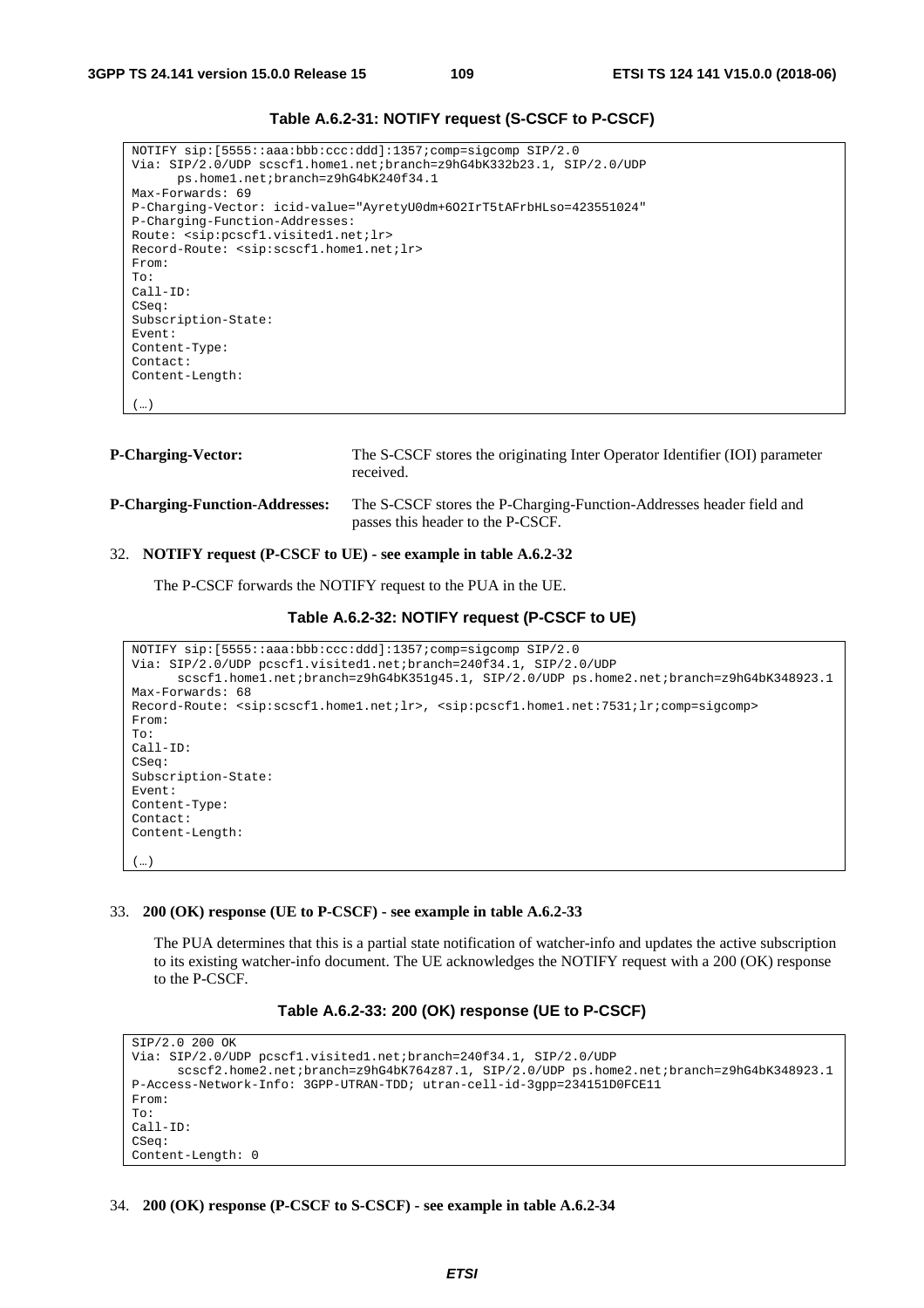The P-CSCF forwards the 200 (OK) response to the S-CSCF.

```
Table A.6.2-34: 200 (OK) response (P-CSCF to S-CSCF)
```

```
SIP/2.0 200 OK 
Via: SIP/2.0/UDP scscf1.home1.net;branch=z9hG4bK332b23.1, SIP/2.0/UDP 
      ps.home1.net;branch=z9hG4bK240f34.1 
P-Access-Network-Info: 
From: 
To: 
Call-ID: 
CSeq: 
Content-Length:
```
#### 35. **200 (OK) response (S-CSCF to PS) - see example in table A.6.2-35**

The P-CSCF forwards the response to the PS in the home network of the UE.

#### **Table A.6.2-35: 200 (OK) response (S-CSCF to PS)**

```
SIP/2.0 200 OK 
Via: SIP/2.0/UDP ps.home1.net;branch=z9hG4bK240f34.1 
P-Access-Network-Info: 
From: 
To: 
Call-ID: 
CSeq: 
Content-Length:
```
# A.7 PNA subscription for the reg-event package

Figure A.7-1 shows the registration signalling flow for the scenario when the user is not registered. For the purpose of this registration signalling flow, the subscriber is considered to be roaming. This signalling flow also shows the authentication of the private user identity.

This is followed by the subscription procedure for the reg-event package, whereby the PNA requests to be notified by the S-CSCF when a registration event has occurred. This is done using the 'reg-event' package as described in 3GPP TS 24.229 [9].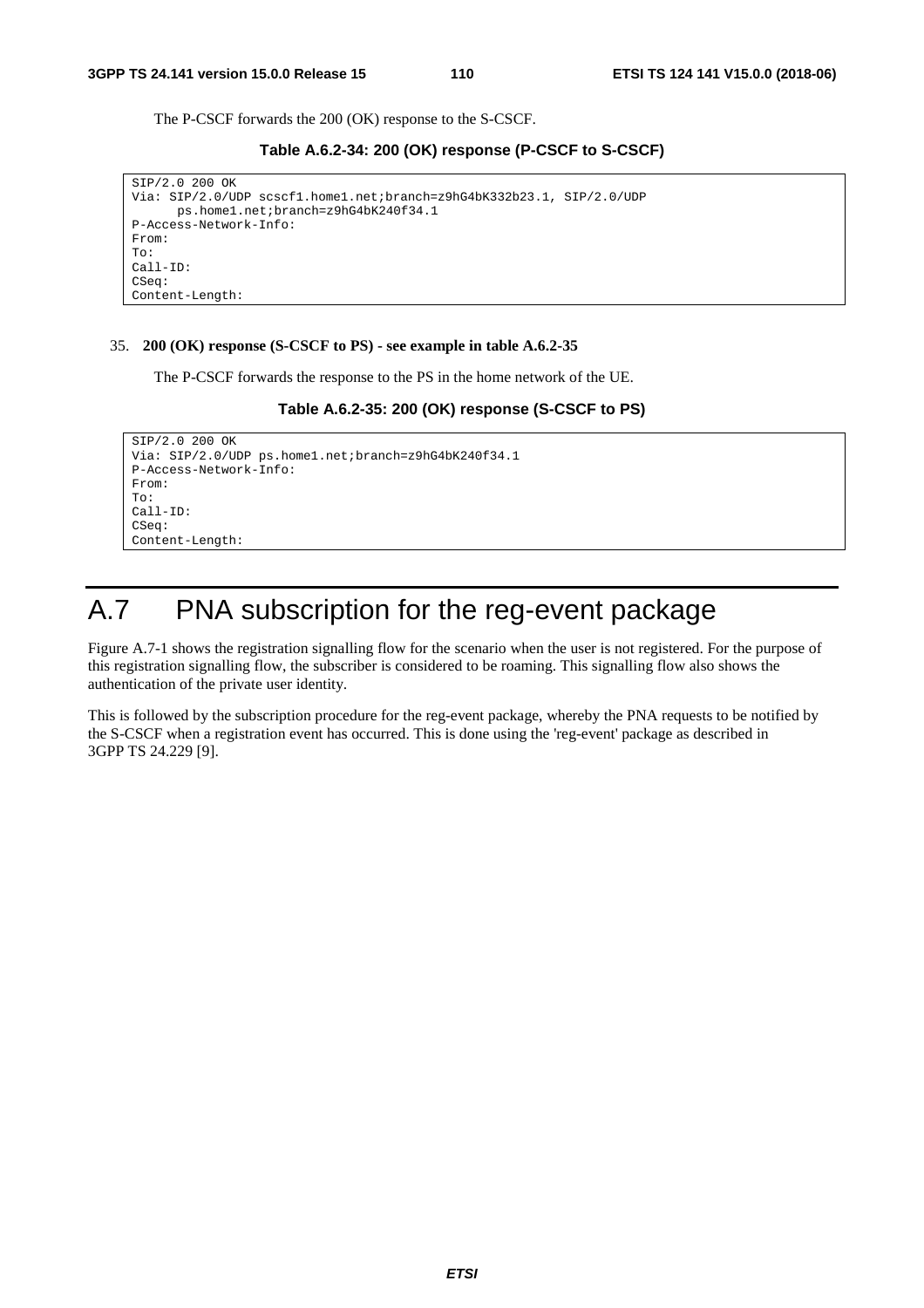



**Figure A.7-1: Registration signalling: user not registered**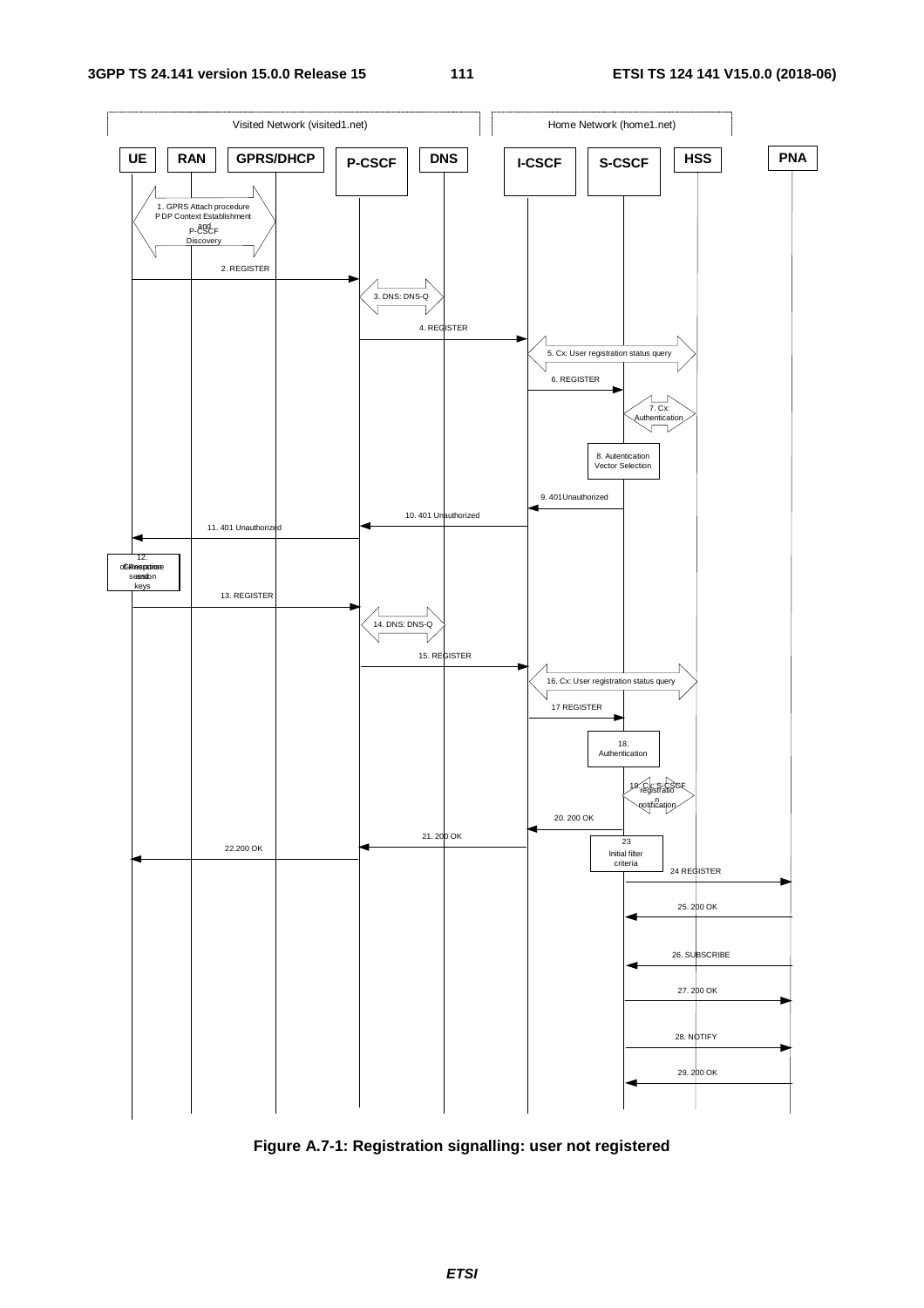#### 1-22. **See 3GPP TS 24.228 [8], subclause 6.2 steps 1 through 22**

#### 23. **Initial filter criteria**

 The S-CSCF analyses the incoming request against the initial filter criteria and decides to send a third-party REGISTER request to the PNA.

#### 24. **REGISTER request (S-CSCF to PNA) - see example in table A.7-24**

This signalling flow forwards the REGISTER request from the S-CSCF to the PNA.

#### **Table A.7-24: REGISTER request (S-CSCF to PNA)**

```
REGISTER sip:ps.home1.net SIP/2.0 
Via: SIP/2.0/UDP sip:scscf1.home1.net 
Max-Forwards: 70 
P-Access-Network-Info: 
P-Visited-Network-ID: 
P-Charging-Vector: 
P-Charging-Function-Addresses: 
From: sip:scscf1.home1.net 
To: <sip:user1_public1@home1.net> 
Contact: <sip:scscf1.home1.net> 
Expires: 600000 
Call-ID: apb03a0s09dkjdfglkj49112 
CSeq: 43 REGISTER 
Content-Length: 0
```
#### 25. **200 OK response (PNA to S-CSCF) - see example in table A.7-25**

The PNA sends a 200 (OK) response to the S-CSCF indicating that Registration was successful.

#### **Table A.7-25: 200 OK response (PNA to S-CSCF)**

```
SIP/2.0 200 OK 
Via: SIP/2.0/UDP sip:scscf1.home1.net 
From: 
To: 
Call-ID: 
Contact: <sip:scscf1.home1.net>;expires=600000 
CSeq: 
Date: Wed, 11 July 2001 08:49:37 GMT 
Content-Length:
```
#### 26. **SUBSCRIBE request (PNA to S-CSCF) - see example in table A.7-26**

The PNA sends the SUBSCRIBE request for the reg event package.

#### **Table A.7-26: SUBSCRIBE request (PNA to S-CSCF)**

```
SUBSCRIBE sip:user1_public1@home1.net SIP/2.0 
Via: SIP/2.0/UDP sip:ps.home1.net 
Max-Forwards: 70 
P-Asserted-Identity: <sip:ps.home1.net> 
Privacy: none 
From: <sip:ps.home1.net>;tag=31415 
To: <sip:user1_public1@home1.net> 
Call-ID: dre36d2v32gnlgiiomm72445 
CSeq: 61 SUBSCRIBE 
Event: reg 
Expires: 600000 
Accept: application/reginfo+xml 
Contact: <sip:ps.home1.net> 
Content-Length: 0
```
From: This header is populated with the SIP URI that identifies the PNA.

**Contact:** This is where the NOTIFY requests for this subscription will be sent.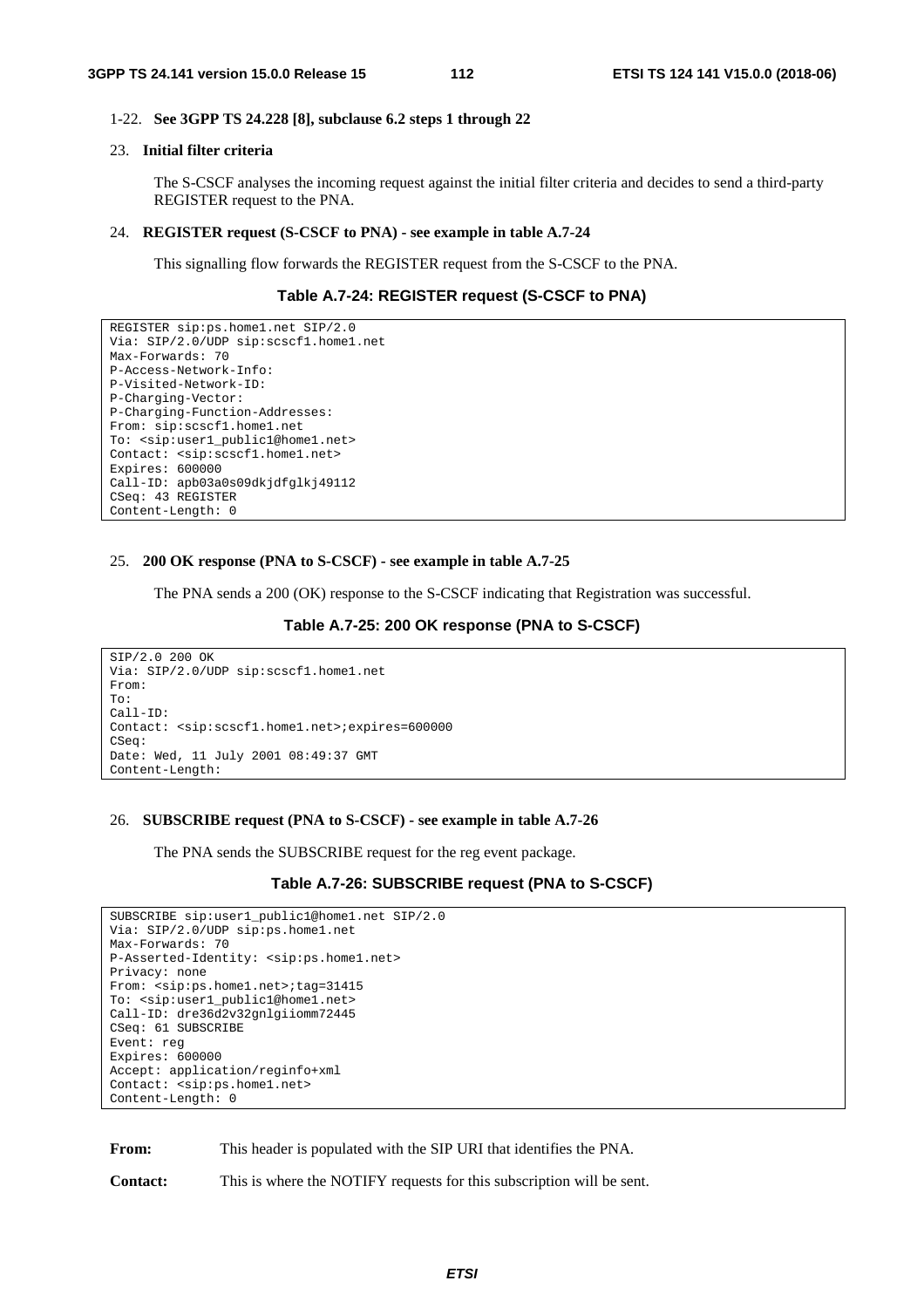**Event:** This field is set to the value 'reg' to specify the use of the reg event package.

Accept: This field is set to the value "application/reginfo+xml".

#### 27. **200 (OK) response (S-CSCF to PNA) - see example in table A.7-27**

The S-CSCF sends a 200 (OK) response to the PNA indicating that registration was successful.

#### **Table A.7-27: 200 (OK) response (S-CSCF to PNA)**

```
SIP/2.0 200 OK 
Via: SIP/2.0/UDP sip:ps.home1.net 
P-Asserted-Identity: <sip:scscf1.home1.net> 
Privacy: 
From: 
To: <sip:user1_public1@home1.net>;tag=151170
Call-ID: 
CSeq: 
Contact: <sip:scscf1.home1.net> 
Expires: 
Content-Length:
```
**Expires:** If value of the Expires header in SUBSCRIBE request is different from the one received in REGISTER method, then the value of Expires header in the 200 (OK) response is set to match the value of Expires header in REGISTER method.

#### 28. **NOTIFY request (S-CSCF to PNA) - see example in table A.7-28**

 The S-CSCF sends a first NOTIFY request towards the PNA in order to inform the PNA about the registration status of monitored user.

#### **Table A.7-28: NOTIFY request (S-CSCF to PNA)**

```
NOTIFY sip:pcscf1.visited1.net SIP/2.0 
Via: SIP/2.0/UDP scscf1.home1.net;branch=z9hG4bK332b23.1 
Max-Forwards: 70 
From: <sip:user1_public1@home1.net>;tag=151170 
To: <sip:user1_public1@pcscf1.visited1.net>;tag=31415 
Call-ID: dre36d2v32gnlgiiomm72445 
CSeq: 42 NOTIFY 
Subscription-State: active;expires=600000 
Event: reg 
Content-Type: application/reginfo+xml 
Contact: <sip:scscf1.home1.net> 
Content-Length: (...) 
<?xml version="1.0"?> 
<reginfo xmlns="urn:ietf:params:xml:ns:reginfo" 
                 version="1" state="full"> 
      <registration aor="sip:user1_public1@home1.net" id="a7" state="active"> 
         <contact id="76" state="active" event="registered"> 
              <uri>sip:[5555::aaa:bbb:ccc:ddd]</uri> 
          </contact> 
      </registration> 
      <registration aor="sip:user1_public2@home1.net" id="a8" state="active"> 
          <contact id="77" state="active" event="created"> 
              <uri>sip:[5555::aaa:bbb:ccc:ddd]</uri> 
          </contact> 
      </registration> 
      <registration aor="tel:+358504821437" id="a9" state="active"> 
          <contact id="78" state="active" event="created"> 
              <uri>sip:[5555::aaa:bbb:ccc:ddd]</uri> 
          </contact> 
      </registration> 
</reginfo>
```
#### **From:** The tag of this field matches that of the To; field in the received 200 (OK) response for the SUBSCRIBE request.

**Content-Type:** Set to the value of the Accept header received in the SUBSCRIBE request or "application/reginfo+xml" if the Accept header was not present in the SUBSCRIBE request.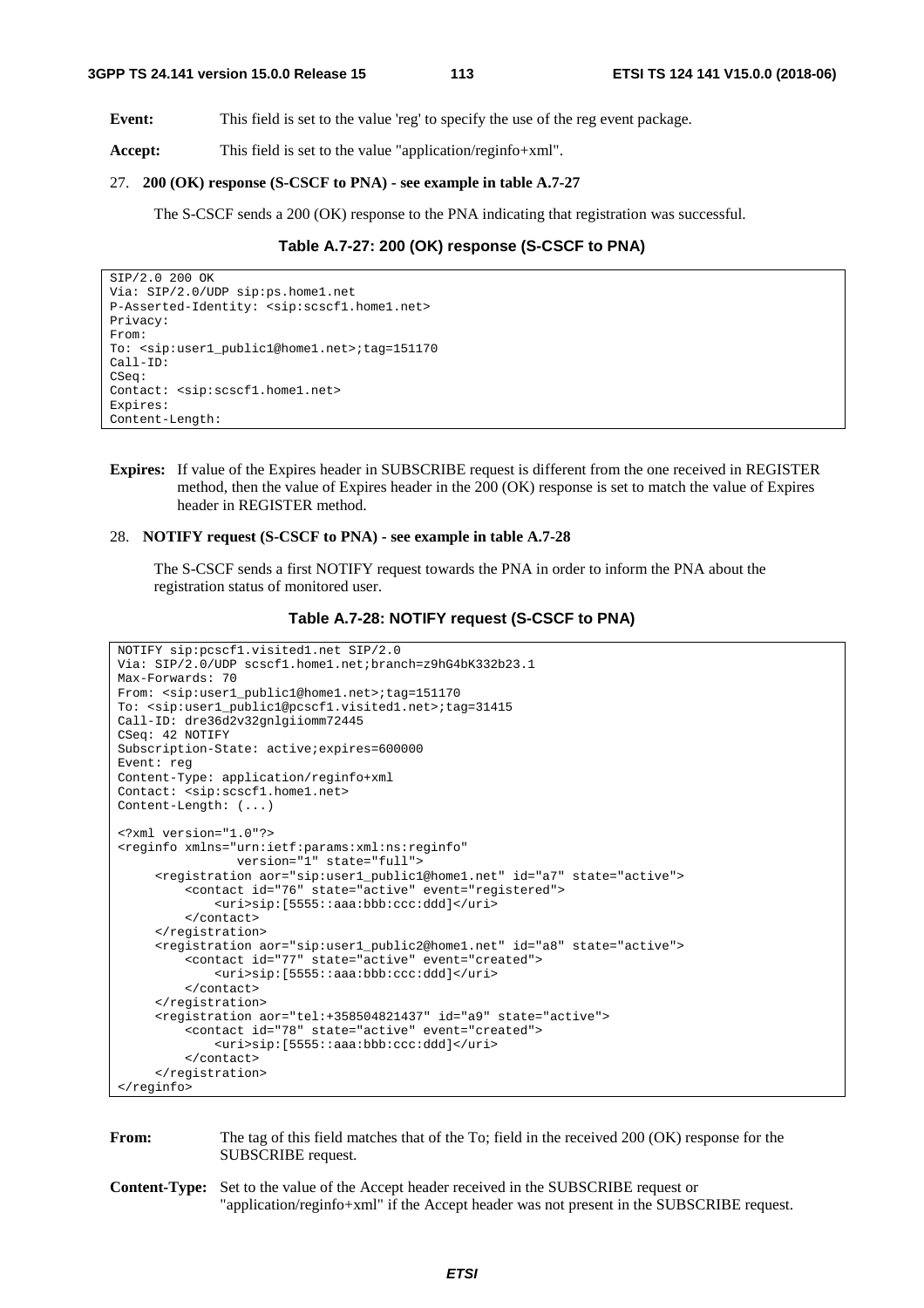The message body in the NOTIFY request that carries the subscriber's registration state is formed as indicated in 3GPP TS 24.229 [9].

# 29. **200 (OK) response (PNA to S-CSCF) - see example in table A.7-29**

PNA sends the 200 (OK) response to the S-CSCF.

# **Table A.7-29: 200 (OK) response (PNA to S-CSCF)**

```
SIP/2.0 200 OK 
Via: SIP/2.0/UDP scscf1.home1.net;branch=z9hG4bK332b23.1 
From: 
To: 
Call-ID: 
CSeq: 
Content-Type: 
Content-Length: 0
```
# A.8 Example signalling flows of HTTP based presence service operation

# A.8.1 Introduction

This subclause shows signalling flows relating to the manipulation of presence service data over the Ut reference point using XCAP. The flows only shows the signalling between the XCAP server and the XCAP client, thus possible proxies located in between the entities are not shown in the example signalling flows.

Each example signalling flow shows several sequences of manipulation of data for the presence service.

NOTE: Error conditions are not considered in the examples e.g. if authorization checks fail in the XCAP server, XML Schema compliancy checks fail or the file specified by the URI does not exist then an appropriate 4xx response is sent to the client.

Clarifications how XCAP is using HTTP are described in RFC 4825 [33].

NOTE: The authentication proxy resides between UE (XCAP client) and AS (XCAP server), and examples of signalling flows for the authentication proxy are provided in 3GPP TS 24.109 [7].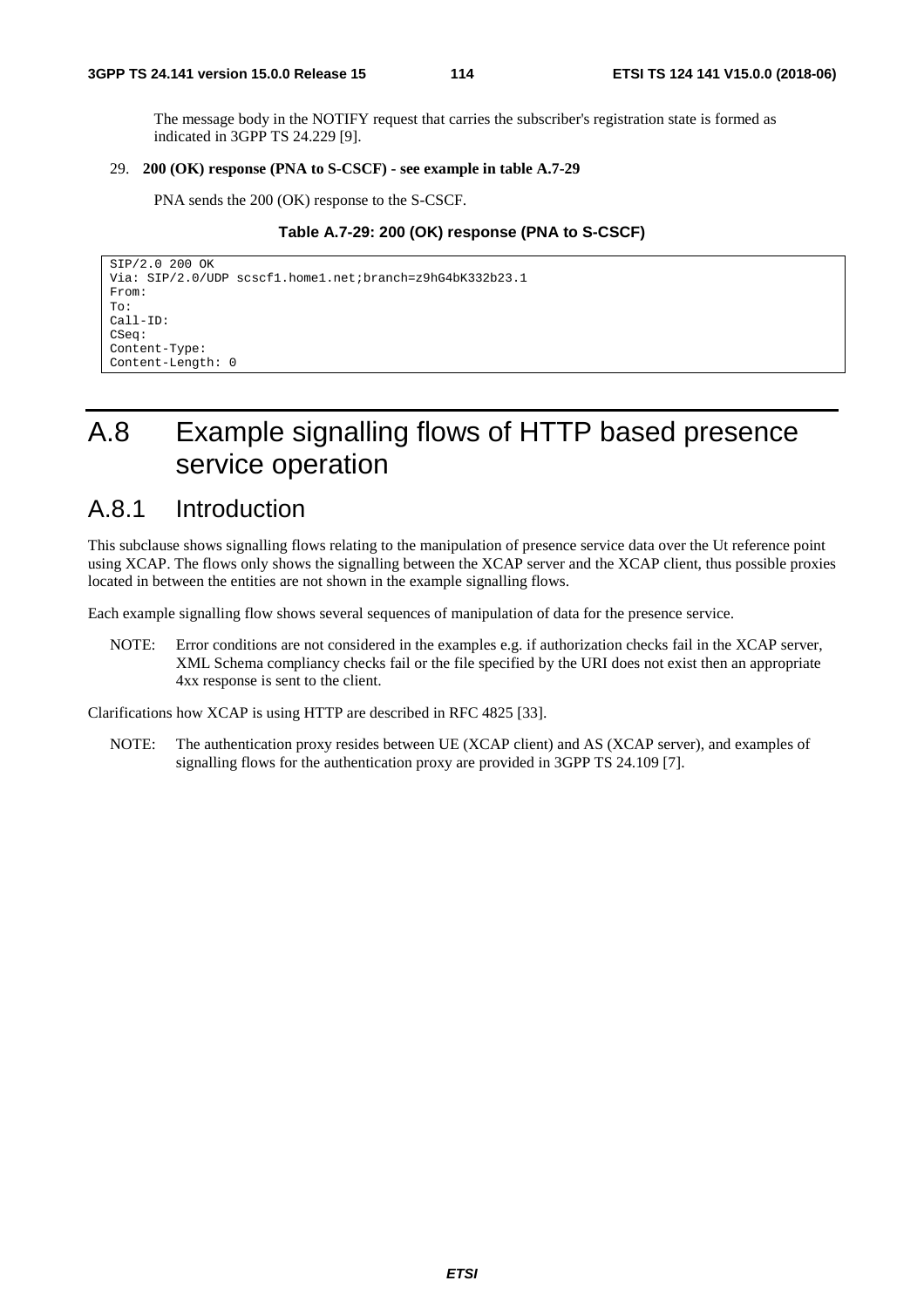A.8.2 Signalling flows demonstrating how XCAP clients manipulate resource lists



#### **Figure A.8.2-1: XCAP client manipulating a resource list on XCAP server**

Figure A.8.2-1 shows a how a XCAP client may manipulate a resource list on a XCAP server. The details of the signalling flows are as follows:

#### 1. **XCAP PUT request (XCAP client to XCAP server - see example in table A.8.2-1**

 The XCAP client generates an XCAP PUT request to create a new resource list on the XCAP server. The resource list has one entry.

### **Table A.8.2-1: XCAP PUT request (XCAP client to XCAP server)**

```
PUT http://xcap.home1.net/services/resource-lists/users/user1/pf.xml HTTP/1.1 
User-Agent: IMS subscriber 
Date: Thu, 08 Jan 2004 10:13:17 GMT 
Content-Type: application/resource-lists+xml 
Content-Length: (…) 
<?xml version="1.0" encoding="UTF-8"?> 
    <resource-lists xmlns="urn:ietf:params:xml:ns:resource-lists"> 
               xmlns:xsi="http://www.w3.org/2001/XMLSchema-instance" 
               xsi:schemaLocation="urn:ietf:params:xml:ns:resource-lists"> 
      <list name="Presence_fellows"> 
        <entry uri="sip:user2_public1@home2.net"> 
          <display-name>User2</display-name> 
        </entry> 
      </list> 
    </resource-lists>
```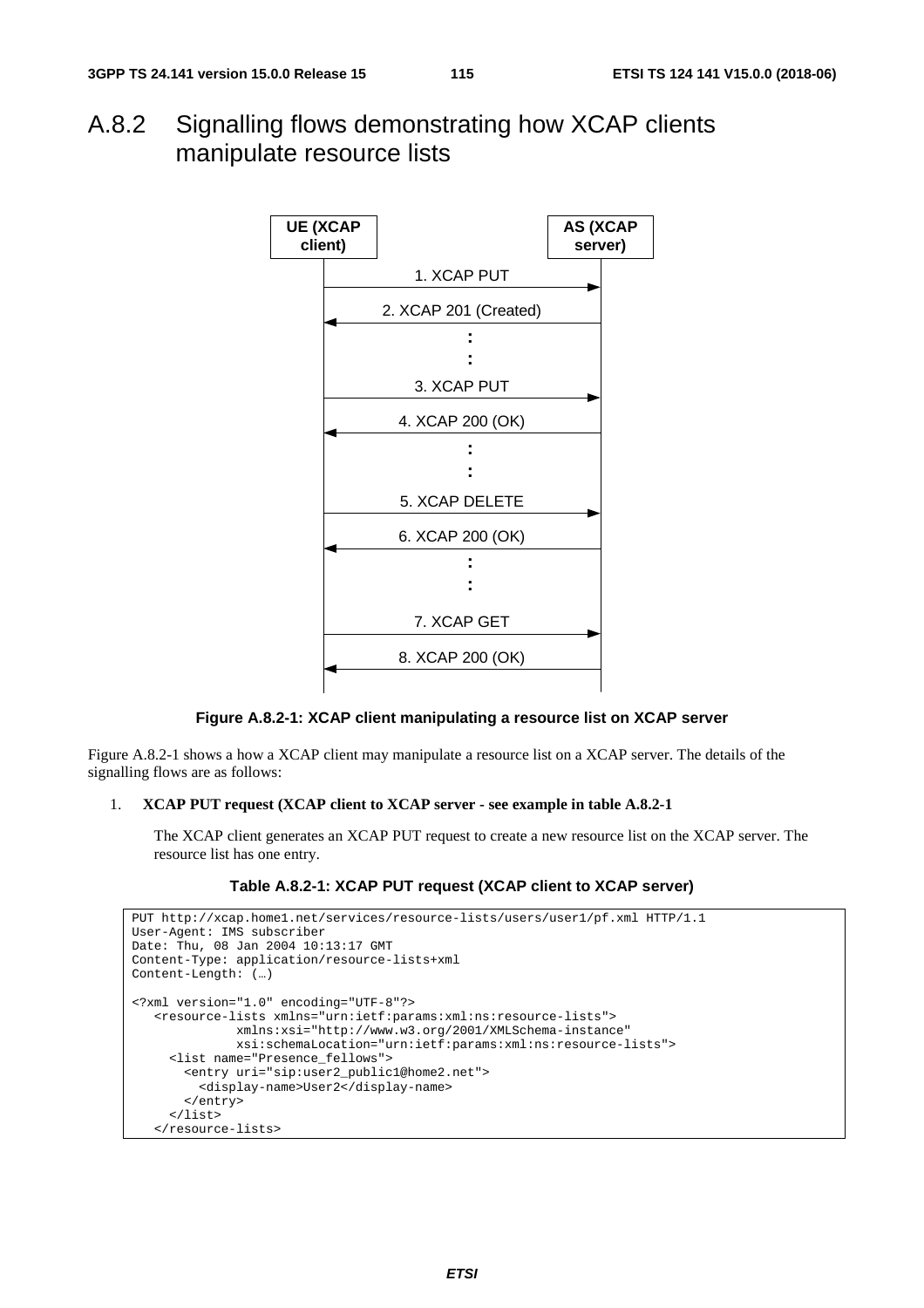# 2. **XCAP 201 (Created) response (XCAP server to XCAP client) – see example in table A.8.2-2**

 After the XCAP server has performed the necessary authorization checks on the originator to ensure the XCAP client is allowed to create a file, the XCAP server sends an XCAP 201 (Created) response to the XCAP client.

# **Table A.8.2-2: XCAP 201 (Created) response (XCAP server to XCAP client)**

```
HTTP/1.1 201 Created 
Server: Apache/1.3.22 (Unix) mod_perl/1.27 
Etag: "aaa" 
Date: Thu, 08 Jan 2004 10:50:35 GMT 
Content-Length: 0
```
# 3. **XCAP PUT request (XCAP client to XCAP server) – see example in table A.8.2-3**

 The XCAP client adds a new entry to the previously created resource list by generating a new XCAP PUT request.

# **Table A.8.2-3: XCAP PUT request (XCAP client to XCAP server)**

```
PUT http://xcap.home1.net/services/resource-lists/users/user1/pf.xml/~~/resource-
      lists/list%5b@name=%22Presence_fellows%22%5d/entry HTTP/1.1 
User-Agent: IMS subscriber 
Date: Thu, 08 Jan 2004 10:13:17 GMT 
Content-Type: application/xcap-el 
Content-Length: (…) 
          <entry uri="sip:user3_public1@home3.net"> 
            <display-name>User3</display-name> 
          </entry>
```
# 4. **XCAP 200 (OK) response (XCAP server to XCAP client) - see example in table A.8.2-4**

 After the XCAP server has performed the necessary authorization checks, XML document validations and XML schema compliancy checks the XCAP server sends an XCAP 200 (OK) response to the XCAP client.

# **Table A.8.2-4: XCAP 200 (OK) response (XCAP server to XCAP client)**

```
HTTP/1.1 200 OK 
Server: Apache/1.3.22 (Unix) mod_perl/1.27 
Etag: "aab" 
Date: Thu, 08 Jan 2004 10:50:45 GMT 
Content-Length: 0
```
# 5. **XCAP DELETE request (XCAP client to XCAP server) - see example in table A.8.2-5**

 The XCAP client decides to delete the entry "user2" from the resource list. The XCAP client generates an XCAP DELETE request.

# **Table A.8.2-5: XCAP DELETE request (XCAP client to XCAP server)**

```
DELETE http://xcap.home1.net/services/resource-lists/users/user1/pf.xml/~~/resource-
      lists/list%5b@name=%22Presence_fellows%22%5d/entry%5b@name=user2"%5d HTTP/1.1 
Host: oper.example.com:9999 
User-Agent: IMS subscriber 
Date: Thu, 08 Jan 2004 10:14:17 GMT
```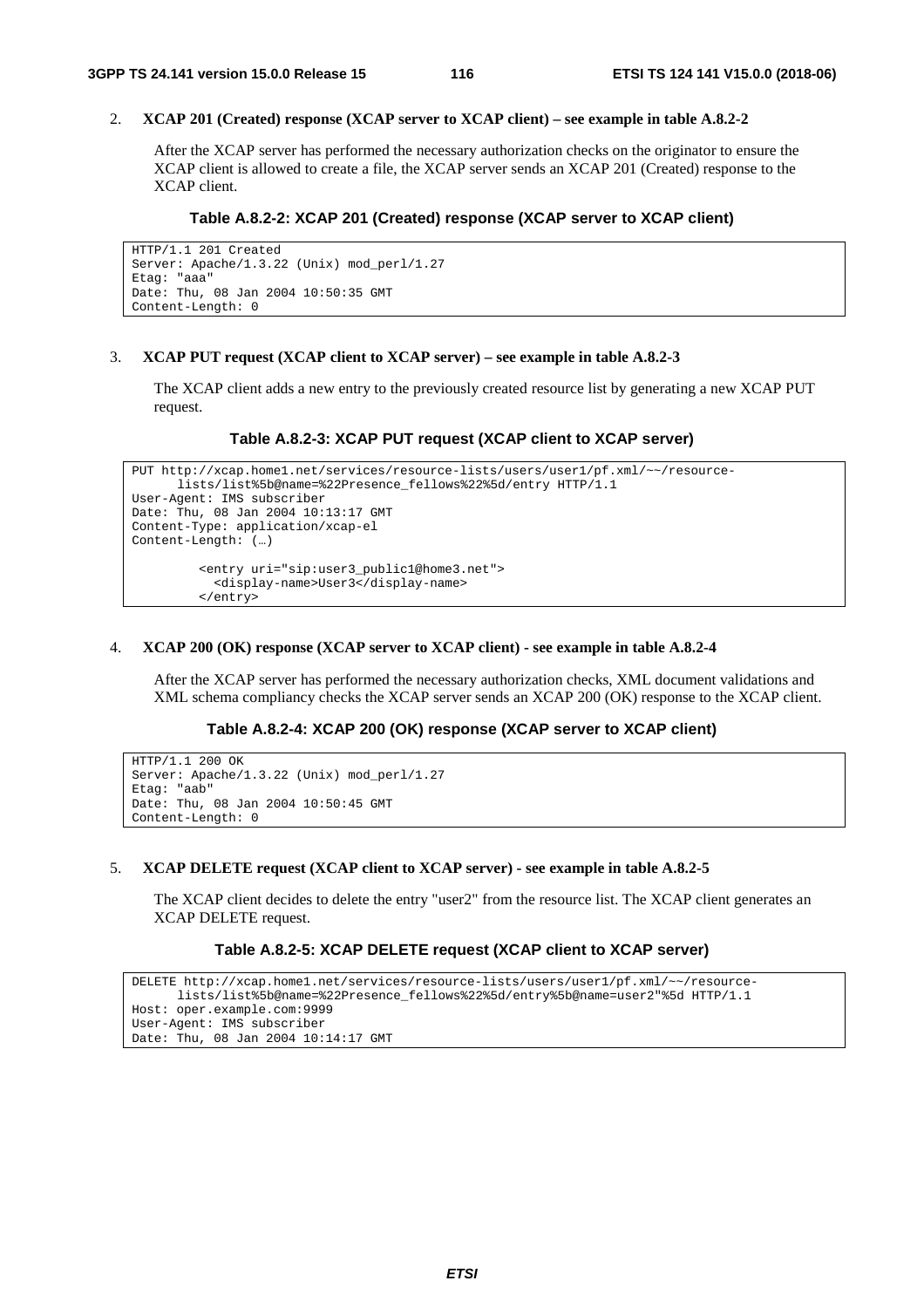#### 6. **XCAP 200 (OK) response (XCAP server to XCAP client) – see example in table A.8.2-6**

 After the XCAP server has performed the necessary authorization checks on the originator to ensure the XCAP client is allowed to delete an entry from the resource list, the XCAP server sends an XCAP 200 (OK) response.

#### **Table A.8.2-6: XCAP 200 (OK) response (XCAP server to XCAP client)**

```
HTTP/1.1 200 OK 
Server: Apache/1.3.22 (Unix) mod_perl/1.27 
Date: Thu, 08 Jan 2004 11:00:47 GMT 
Content-Length: 0
```
#### 7. **XCAP GET request (XCAP client to XCAP server) – see example in table A.8.2-7**

The XCAP client wishes to check the result of the previous transaction by generating an XCAP GET request.

#### **Table A.8.2-7: XCAP GET request (XCAP client to XCAP server)**

```
GET http://xcap.home1.net/services/resource-lists/users/user1/pf.xml HTTP/1.1 
User-Agent: IMS subscriber 
Date: Thu, 08 Jan 2004 11:13:17 GMT 
Content-Length: 0
```
#### 8. **XCAP 200 (OK) response (XCAP server to XCAP client) - see example in table A.8.2-8**

 After the XCAP server has performed the necessary authorization checks on the originator to ensure the XCAP client is allowed to fetch the resource list, the XCAP server sends an XCAP 200 (OK) response to the XCAP client including the resource list in the body of the response.

#### **Table A.8.2-8: XCAP 200 (OK) response (XCAP server to XCAP client)**

```
HTTP/1.1 200 OK 
Server: Apache/1.3.22 (Unix) mod_perl/1.27 
Etag: "askdajdsaj" 
Date: Thu, 08 Jan 2004 11:50:35 GMT 
Content-Type:application/resource-lists+xml 
Content-Length: (…) 
<?xml version="1.0" encoding="UTF-8"?> 
    <resource-lists xmlns="urn:ietf:params:xml:ns:resource-lists"> 
               xmlns:xsi="http://www.w3.org/2001/XMLSchema-instance" 
               xsi:schemaLocation="urn:ietf:params:xml:ns:resource-lists"> 
      <list name="Presence_fellows"> 
        <entry uri="sip:user3_public1@home3.net"> 
          <display-name>User3</display-name> 
        </entry> 
      </list> 
    </resource-lists>
```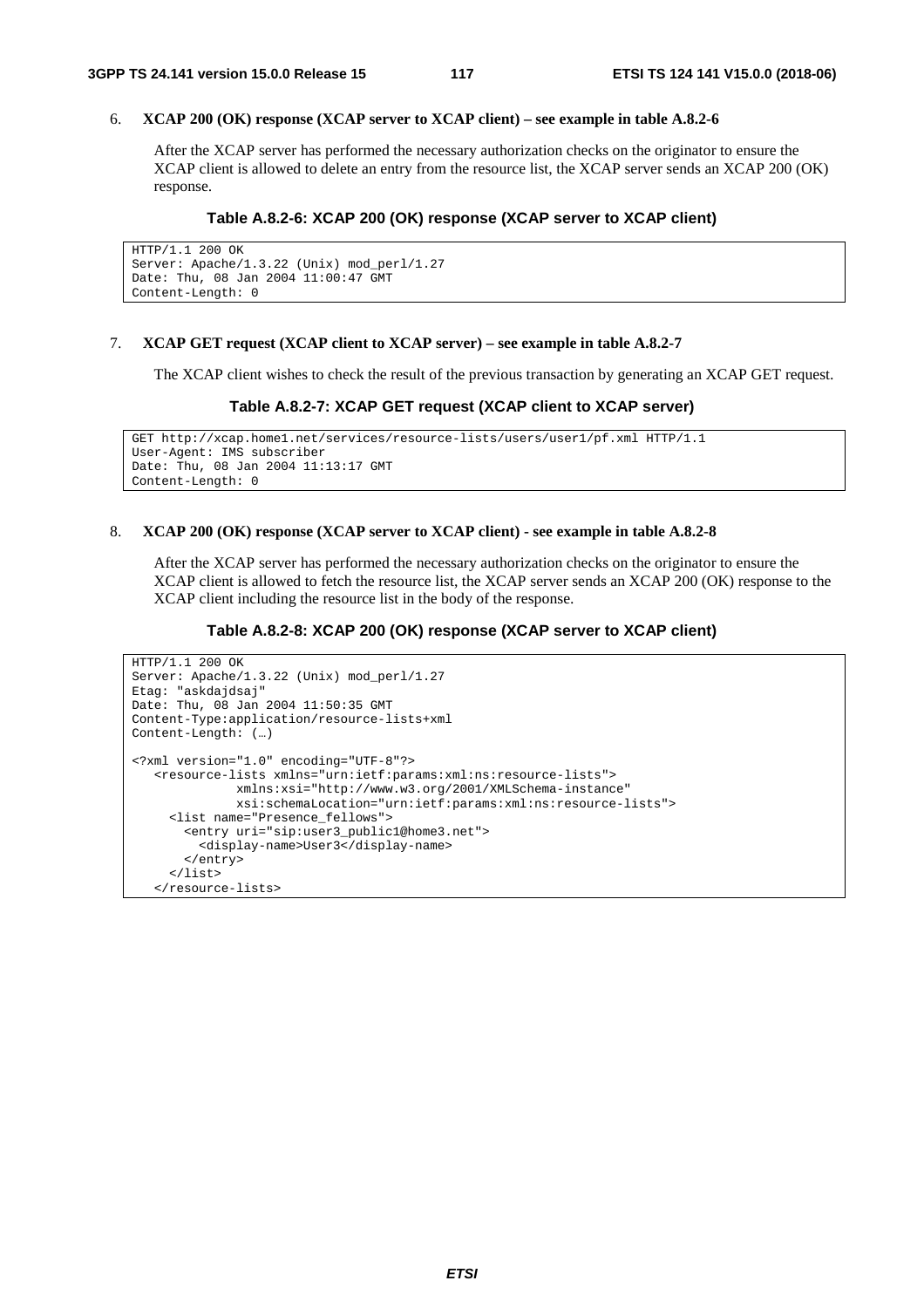A.8.3 Signalling flows demonstrating how XCAP clients manipulate presence authorization policy



# **Figure A.8.3-1: XCAP client manipulating presence authorization policy on XCAP server**

Figure A.8.3-1 shows a XCAP client manipulating presence authorization policy on a XCAP server. The details of the signalling flows are as follows:

# 1. **XCAP PUT request (XCAP client to XCAP server) – see example in table A.8.3-1**

 The XCAP client generates an XCAP PUT request to create a presence authorization policy on the XCAP server. The presence authorization policy has one rule allowing for sip:user2 public1@home2.net to see all service information along with the service related servcaps elements defined in RFC 5196 [25].

# **Table A.8.3-1: XCAP PUT request (XCAP client to XCAP server)**

```
PUT http://xcap.home1.net/services/pres-rules/users/user1/ps.xml HTTP/1.1 
User-Agent: IMS subscriber 
Date: Thu, 08 Jan 2004 10:13:17 GMT 
Content-Type:application/auth-policy+xml 
Content-Length: (…) 
<?xml version="1.0" encoding="UTF-8"?> 
    <ruleset xmlns="urn:ietf:params:xml:ns:common-policy" 
      xmlns:sc="urn:ietf:params:xml:ns:pidf:caps" 
      xmlns:pr="urn:ietf:params:xml:ns:pres-rules" 
               xmlns:xsi="http://www.w3.org/2001/XMLSchema-instance" 
               xsi:schemaLocation="urn:ietf:params:xml:ns:pres-rules"> 
      <rule id="dsafa43232"> 
        <conditions> 
          <identity> 
          <id entity="user2_public1@home2.net"/> 
          </identity> 
        </conditions> 
        <actions> 
        <pr:sub-handling>allow</pr:sub-handling>
```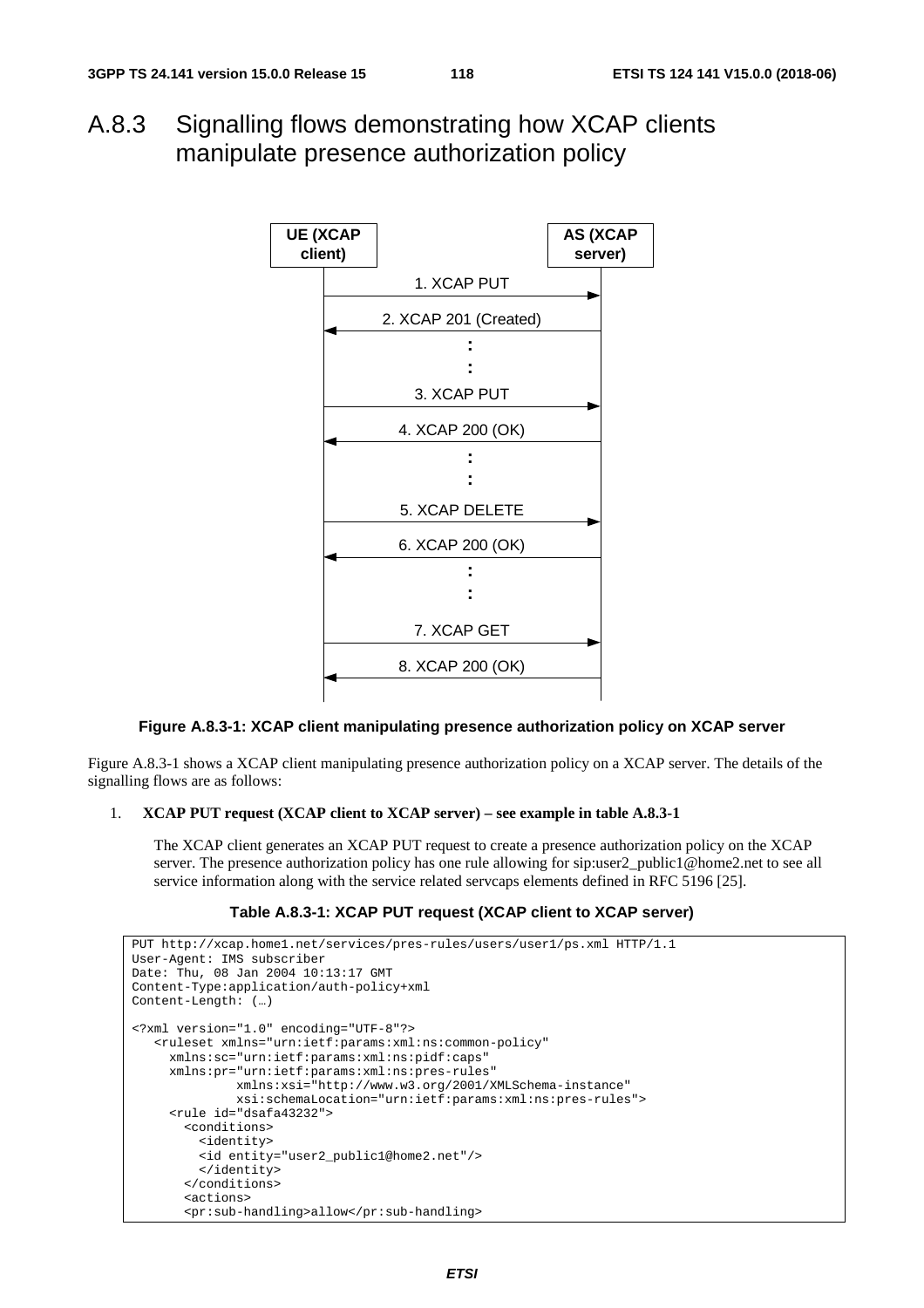```
 </actions> 
     <transformations> 
       <pr:provide-services> 
         <pr:all-services/> 
       </pr:provide-services> 
         <pr:provide-persons><pr:all-persons/></pr:provide-persons> 
         <pr:provide-unknown-attribute name="sc:servcaps">true</pr:provide-unknown-
            attribute> 
     </transformations> 
   </rule> 
 </ruleset>
```
#### 2. **XCAP 201 (Created) response (XCAP server to XCAP client) - see example in table A.8.3-2**

 After the XCAP server has performed the necessary authorization checks on the originator to ensure the XCAP client is allowed to create a file, the XCAP server sends an XCAP 201 (Created) response to the XCAP client.

#### **Table A.8.3-2: XCAP 201 (Created) response (XCAP server to XCAP client)**

```
HTTP/1.1 201 Created 
Server: Apache/1.3.22 (Unix) mod_perl/1.27 
Etag: "bbb" 
Date: Thu, 08 Jan 2004 10:50:35 GMT 
Content-Length: 0
```
#### 3. **XCAP PUT request (XCAP client to XCAP server) – see example in table A.8.3-3**

 The XCAP client adds a new rule to the previously created presence authorization policy by generating a new XCAP request. The new rule blocks the user named sip:user3\_public1@home3.net to see presence information.

#### **Table A.8.3-3: XCAP PUT request (XCAP client to XCAP server)**

```
PUT http://xcap.home1.net/services/pres-rules/users/user1/ps.xml/~~/permission-
      statements/ruleset/rule%5b2%5d HTTP/1.1 
User-Agent: IMS subscriber 
Date: Thu, 08 Jan 2004 10:13:27 GMT 
Content-Type: application/xcap-el 
Content-Length: (…) 
      <rule id="fdsjkf"> 
        <conditions> 
          <identity> 
            <id entity="user3_public1@home2.net"/> 
          </identity> 
        <conditions> 
        <actions> 
          <pr:sub-handling>block</pr:sub-handling> 
        </actions>
```
#### 4. **XCAP 200 (OK) response (XCAP server to XCAP client) - see example in table A.8.3-4**

 After the XCAP server has performed the necessary authorization checks, XML document validations and XML schema compliancy checks the XCAP server sends an XCAP 200 (OK) response to the XCAP client.

# **Table A.8.3-4: XCAP 200 (OK) response (XCAP server to XCAP client)**

```
HTTP/1.1 200 OK 
Server: Apache/1.3.22 (Unix) mod_perl/1.27 
Etag: "bbb2" 
Date: Thu, 08 Jan 2004 10:50:45 GMT 
Content-Length: 0
```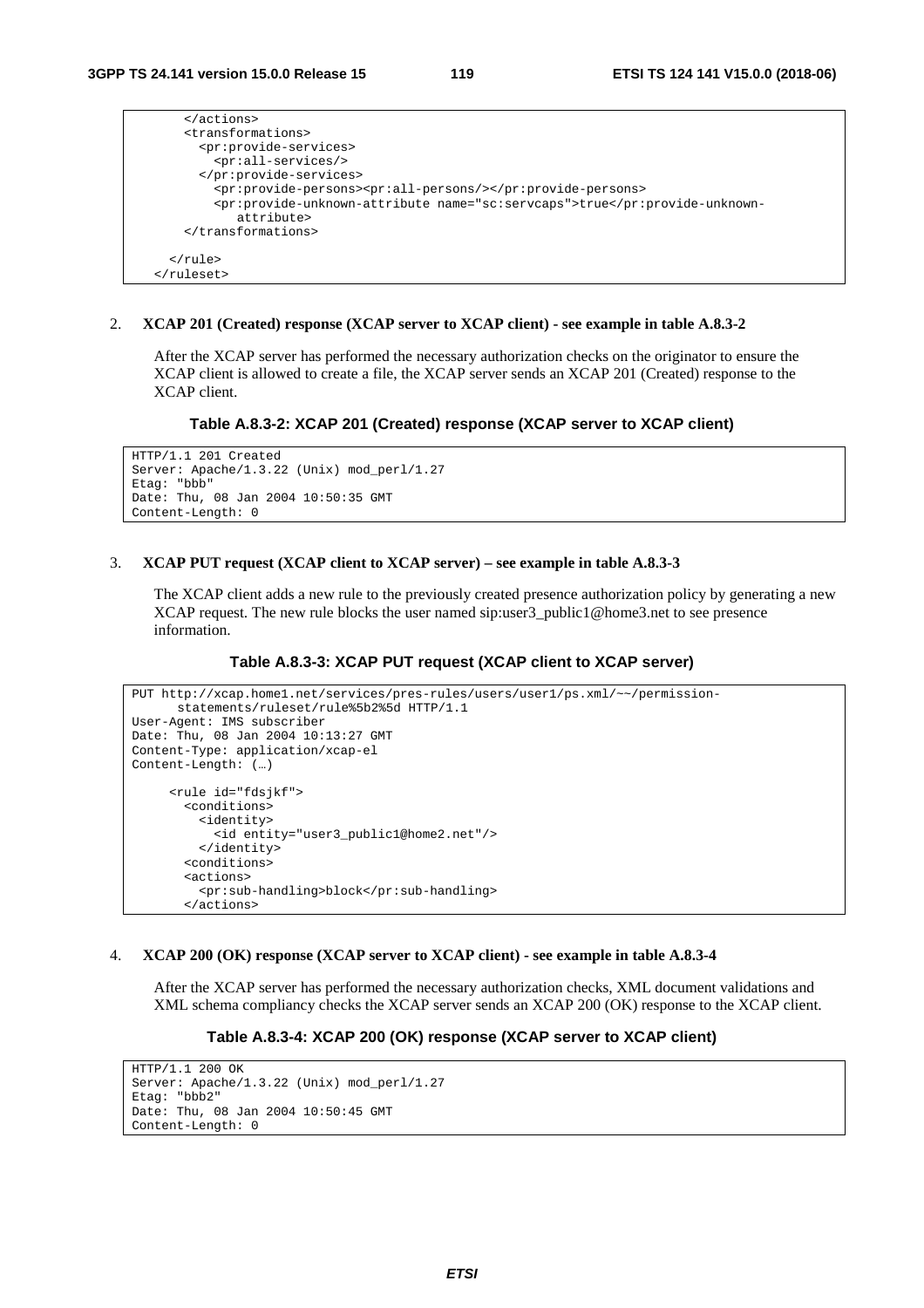#### 5. **XCAP DELETE request (XCAP client to XCAP server) - see example in table A.8.3-5**

 The XCAP client decides to delete the rule for sip:user2\_public1@home2.net from the authorization policy. The XCAP client generates an XCAP DELETE request.

# **Table A.8.3-5: XCAP DELETE request (XCAP client to XCAP server)**

```
DELETE http://xcap.home1.net/services/pres-
      rules/users/user1/ps.xml/~~/ruleset/rule/statement[@id="dsafa43232"] HTTP/1.1 
Host: oper.example.com:9999 
User-Agent: IMS subscriber 
Date: Thu, 08 Jan 2004 10:14:17 GMT
```
#### 6. **XCAP 200 (OK) response (XCAP server to XCAP client) – see example in table A.8.3-6**

 After the XCAP server has performed the necessary authorization checks on the originator to ensure the XCAP client is allowed to delete an entry from the resource list, the XCAP server sends an XCAP 200 (OK) response.

#### **Table A.8.3-6: XCAP 200 (OK) response (XCAP server to XCAP client)**

```
HTTP/1.1 200 OK 
Server: Apache/1.3.22 (Unix) mod_perl/1.27 
Date: Thu, 08 Jan 2004 11:00:47 GMT 
Content-Length: 0
```
#### 7. **XCAP GET request (XCAP client to XCAP server) – see example in table A.8.3-7**

The XCAP client wishes to check the result of the previous transaction by generating an XCAP GET request.

#### **Table A.8.3-7: XCAP GET request (XCAP client to XCAP server)**

```
GET http://xcap.home1.net/services/pres-rules/users/user1/ps.xml HTTP/1.1 
User-Agent: IMS subscriber 
Date: Thu, 08 Jan 2004 11:13:17 GMT 
Content-Length: 0
```
#### 8. **XCAP 200 (OK) response (XCAP server to XCAP client) – see example in table A.8.3-8**

 After the XCAP server has performed the necessary authorization checks on the originator to ensure the XCAP client is allowed to fetch the resource list, the XCAP server sends an XCAP 200 (OK) response to the XCAP client including the authorization rules in the body of the response.

# **Table A.8.3-8: XCAP 200 (OK) response (XCAP server to XCAP client)**

```
HTTP/1.1 200 OK 
Server: Apache/1.3.22 (Unix) mod_perl/1.27 
Etag: "eiuuekksks" 
Date: Thu, 08 Jan 2004 11:50:35 GMT 
Content-Type:application/auth-policy+xml 
Content-Length: (…) 
<?xml version="1.0" encoding="UTF-8"?> 
    <ruleset xmlns="urn:ietf:params:xml:ns:common-policy" 
      xmlns:sc="urn:ietf:params:xml:ns:pidf:caps" 
      xmlns:pr="urn:ietf:params:xml:ns:pres-rules" 
      xmlns:xsi="http://www.w3.org/2001/XMLSchema-instance" 
           xsi:schemaLocation="urn:ietf:params:xml:ns:pres-rules"> 
      <rule id="fdsjkf"> 
        <conditions> 
          <identity> 
            <id entity="user3_public1@home2.net"/> 
          </identity> 
        <conditions> 
        <actions> 
          <pr:sub-handling>block</pr:sub-handling> 
        </actions>
```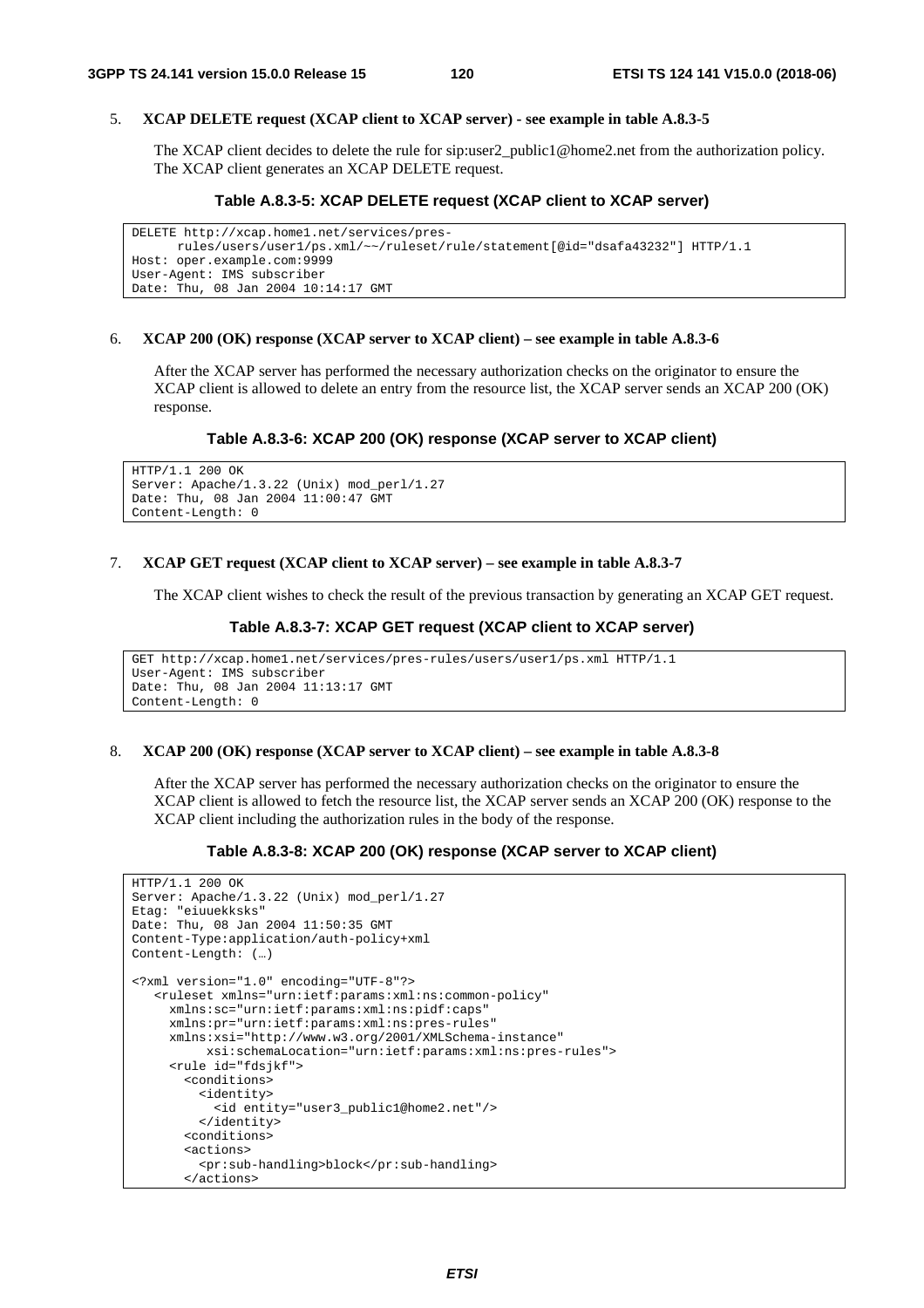</ruleset>

# A.8.4 Storing external content (successful operation)



**Figure A.8.4.-1: XCAP client manipulating hard-state presence document on XCAP server**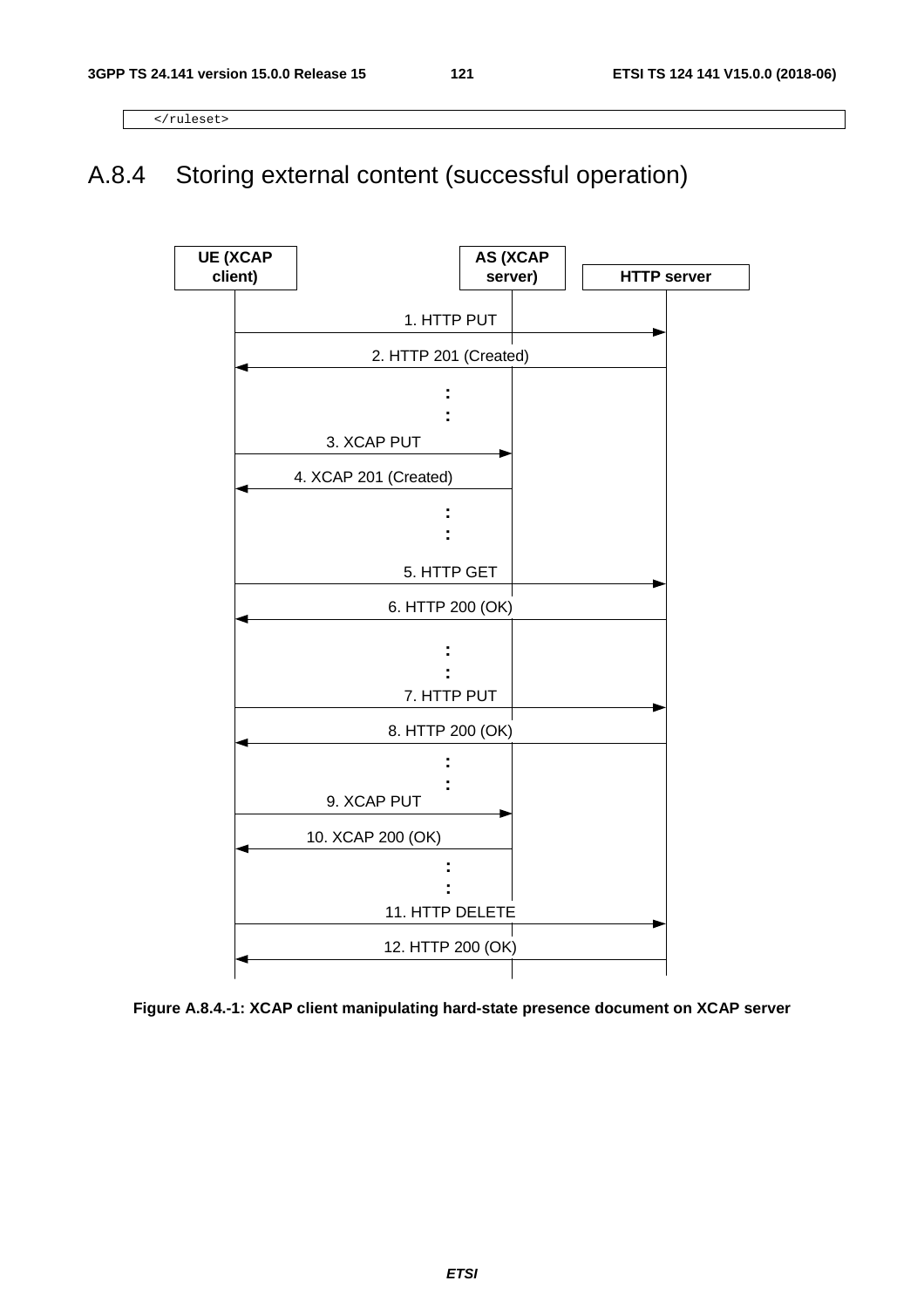Figure A.8.4-1 shows a XCAP client manipulating hard-state presence document on a XCAP server when the presence document has an aggregated storing MIME object with the "application/pidf+xml" content type and any of its extensions. The details of the signalling flows are as follows:

#### 1. **HTTP PUT request (XCAP client to XCAP server) – see example in table A.8.2-1**

 In order to store the content, the XCAP client generates an HTTP PUT request containing the MIME object in the body of the request. The request-URI points to the directory where the content is stored and shows the name of the file to be created.

# **Table A.8.4-1: HTTP PUT request (XCAP client to XCAP server)**

```
PUT http://operator.example.com/services/users/bill/pictureX HTTP/1.1 
User-Agent: IMS subscriber 
Date: Thu, 08 Jan 2004 10:13:17 GMT 
Content-Type: image/jpeg 
Content-Length: (…) 
{pictureX.jpg}
```
#### 2. **HTTP 201 (Created) response (XCAP server to XCAP client) – see example in table A.8.4-2**

 After the XCAP server has performed the necessary authorization checks on the originator to ensure the XCAP client is allowed to create a file the HTTP server sends an HTTP 201 (Created) response to the client.

#### **Table A.8.4-2: HTTP 201 (Created) response (XCAP server to XCAP client)**

```
HTTP/1.1 201 Created 
Server: Apache/1.3.22 (Unix) mod_perl/1.27Content-Type: text/html 
Date: Thu, 08 Jan 2004 10:50:35 GMT 
Content-Length: 0
```
#### 3. **XCAP PUT request (XCAP client to XCAP server) - see example in table A.8.2-3**

 The XCAP client generates an XCAP PUT request in order to store XML encoded presence document which includes a URI reference to the MIME object stored on the XCAP server. The AUID part of the request URI is 'pidf-manipulation' as defined in RFC 4827 [34].

#### **Table A.8.4-3: XCAP PUT request (XCAP client to XCAP server)**

```
PUT http://xcap.example.com/services/pidf-manipulation/users/bill/pidf.xml HTTP/1.1 
User-Agent: IMS subscriber 
Date: Thu, 08 Jan 2004 10:13:27 GMT 
Content-Type: application/pidf+xml 
Content-Length: (…) 
<?xml version="1.0" encoding="UTF-8"?> 
    <presence xmlns="urn:ietf:params:xml:ns:pidf" 
           xmlns:rp="urn:ietf:params:xml:ns:pidf:rpid" 
           xmlns:ext="urn:ietf:params:xml:ns:ext-cont" 
           xmlns:p="urn:ietf.params:xml:ns:pidf:data-model" 
           xmlns:xsi="http://www.w3.org/2001/XMLSchema-instance" 
           xsi:schemaLocation="urn:ietf:params:xml:ns:resource-lists" 
           entity="sip:bill@example.com"> 
      <tuple id="123sd"> 
        <status> 
          <basic>open</basic> 
        </status> 
          <contact>sip:bill@example.com</contact> 
      </tuple> 
      <p:person> 
          <rp:activities><rp:vacation/></rp:activities> 
        <ext:photo> 
          http://operator.example.com/services/users/bill/pictureX.jpg 
        </ext:photo> 
      </p:person> 
    </presence>
```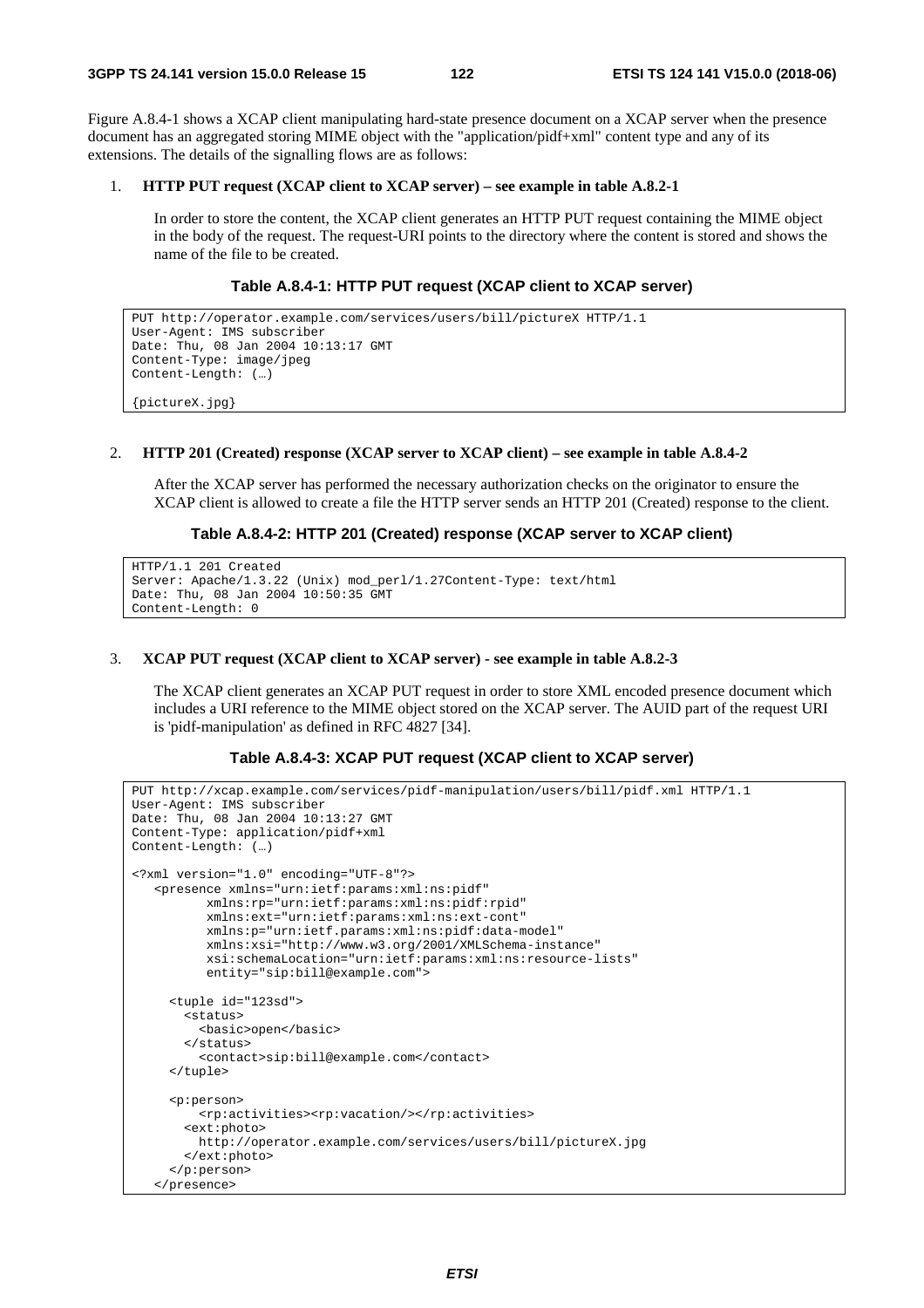# 4. **XCAP 201 (Created) response (XCAP server to XCAP client) - see example in table A.8.4-4**

 After the XCAP server has performed the necessary authorization checks, XML document validations and XML schema compliancy checks the XCAP server sends an XCAP 201 (Created) response to the XCAP client.

# **Table A.8.4-4: XCAP 201 (Created) response (XCAP server to XCAP client)**

```
HTTP/1.1 201 Created 
Server: Apache/1.3.22 (Unix) mod_perl/1.27 
Etag: "ccc1" 
Date: Thu, 08 Jan 2004 10:50:45 GMT 
Content-Length: 0
```
# 5. **HTTP GET request (XCAP client to XCAP server) – see example in table A.8.4-5**

 The XCAP client wishes to fetch the MIME object from the XCAP server. The client generates an HTTP GET request. The request URI points to the directory where the object is stored and indicates the name of the file to be fetched.

# **Table A.8.4-5: HTTP GET request (XCAP client to XCAP server)**

```
GET http://operator.example.com/services/users/bill/pictureX HTTP/1.1 
Host: oper.example.com:9999 
User-Agent: IMS subscriber 
Date: Thu, 08 Jan 2004 10:43:17 GMT 
Accept: image/jpeg 
Content-Length: 0
```
### 6. **HTTP 200 (OK) response (XCAP server to XCAP client) – see example in table A.8.4-6**

 After the XCAP server has performed the necessary authorization checks on the originator to ensure the XCAP client is allowed to fetch the file the XCAP server sends an HTTP 200 (OK) response having the object in the body to the XCAP client.

# **Table A.8.4-6: HTTP 200 (OK) response (XCAP server to XCAP client)**

```
HTTP/1.1 200 OK 
Server: Apache/1.3.22 (Unix) mod_perl/1.27 
Date: Thu, 08 Jan 2004 11:00:47 GMT 
Content-Type: image/jpeg 
Content-Length: (…)
```
{pictureX}

# 7. **HTTP PUT request (XCAP client to XCAP server) – see example in table A.8.4-7**

 The XCAP client wishes to modify the earlier stored MIME object by replacing the picture X with a new picture X with new content. To modify the object the XCAP client generates an HTTP PUT request using the same request URI as has been used for the modified (old) object. The new object is conveyed in the body of the request.

# **Table A.8.4-7: HTTP PUT request (XCAP client to XCAP server)**

```
PUT http://operator.example.com/services/users/bill/pictureX HTTP/1.1 
User-Agent: IMS subscriber 
Date: Thu, 08 Jan 2004 11:13:17 GMT 
Content-Type: image/jpeg 
Content-Length: (…) 
{pictureX.jpg}
```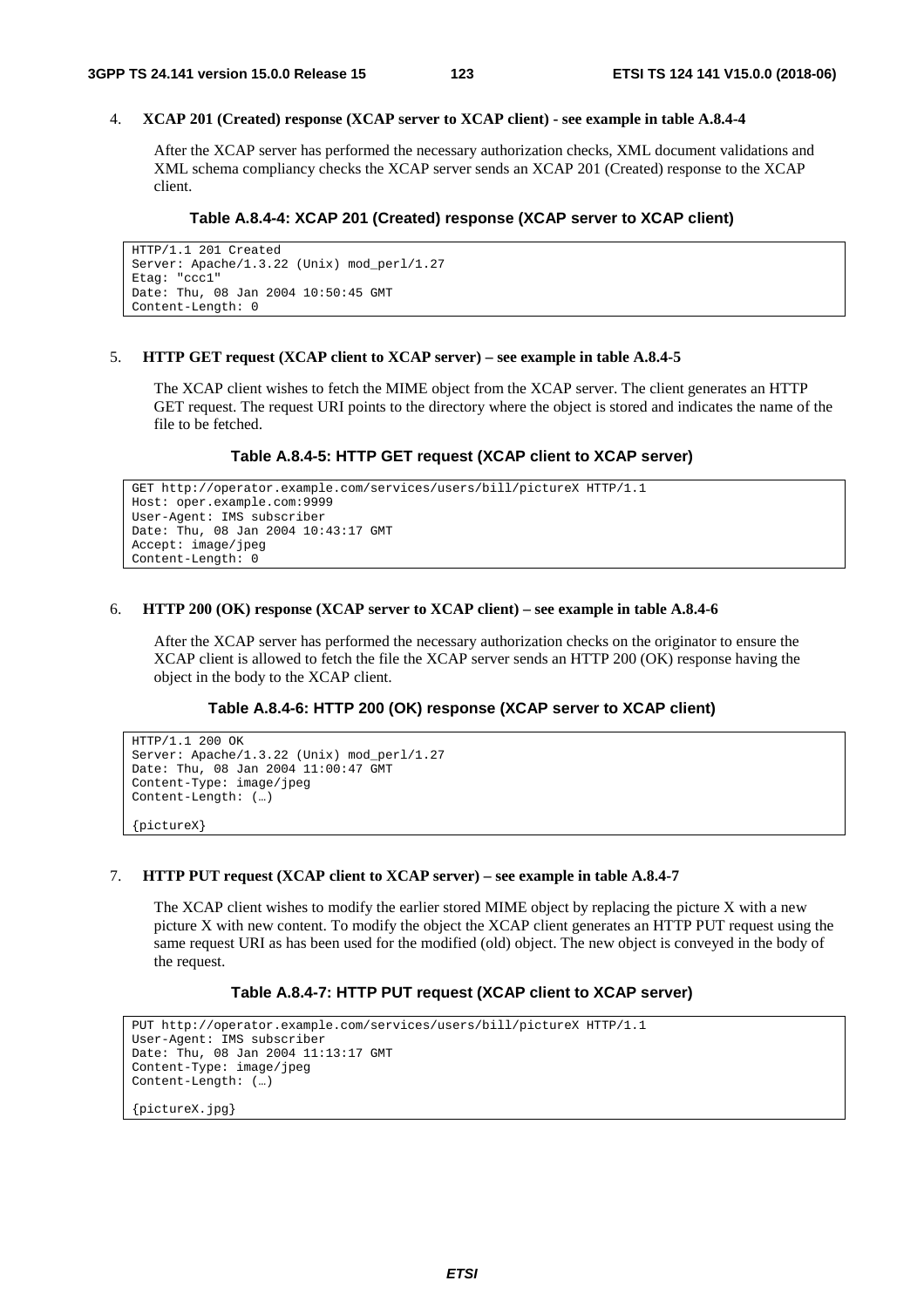### 8. **HTTP 200 (OK) response (XCAP server to XCAP client) – see example in table A.8.4-8**

 After the XCAP server has performed the necessary authorization checks on the originator to ensure the XCAP client is allowed to replace the existing MIME object with the new one the XCAP server sends an HTTP 200 (OK) response to the XCAP client.

# **Table A.8.4-8: HTTP 200 (OK) response (XCAP server to XCAP client)**

```
HTTP/1.1 200 OK 
Server: Apache/1.3.22 (Unix) mod_perl/1.27 
Date: Thu, 08 Jan 2004 11:50:35 GMT 
Content-Length: 0
```
# 9. **XCAP PUT request (XCAP client to XCAP server) – see example in table A.8.4-9**

 The XCAP client wishes to remove the MIME object from his presence information. The XCAP client generates an XCAP PUT request to modify the XML encoded presence document to remove the reference to the MIME object from the presence document. The request URI contains a node selector to the requested tuple according to RFC 4825 [33].

# **Table A.8.4-9: XCAP PUT request (XCAP client to XCAP server)**

```
PUT http://xcap.example.com/services/pidf-manipulation/users/bill/pidf.xml/~~/presence/person 
 HTTP/1.1 
Date: Thu, 08 Jan 2004 11:13:37 GMT 
If-Match: "ccc1" 
Content-Type: application/xcap-el 
Content-Length: (…) 
    <p:person> 
        <rp:activities><rp:vacation/></rp:activities> 
    </ p:person>
```
# 10. **XCAP 200 (OK) response (XCAP server to XCAP client) - see example in table A.8.4-10**

 After the XCAP server has performed the necessary authorization checks, XML document validations and XML Schema compliancy checks the XCAP server sends an XCAP 200 (OK) response to the XCAP client.

# **Table A.8.4-10: XCAP 200 (OK) response (XCAP server to XCAP client)**

```
HTTP/1.1 200 OK 
Server: Apache/1.3.22 (Unix) mod_perl/1.27 
Etag: "ccc2" 
Date: Thu, 08 Jan 2004 11:50:59 GMT 
Content-Length: 0
```
# 11. **HTTP DELETE request (XCAP client to XCAP server) – see example in table A.8.4-11**

 The XCAP client removes the MIME object from the XCAP server by generating an HTTP DELETE request.

# **Table A.8.4-11: HTTP DELETE request (XCAP client to XCAP server)**

```
DELETE http://operator.example.com/services/users/bill/pictureX HTTP/1.1 
Host: oper.example.com:9999 
User-Agent: IMS subscriber 
Date: Thu, 08 Jan 2004 11:52:00 GMT
```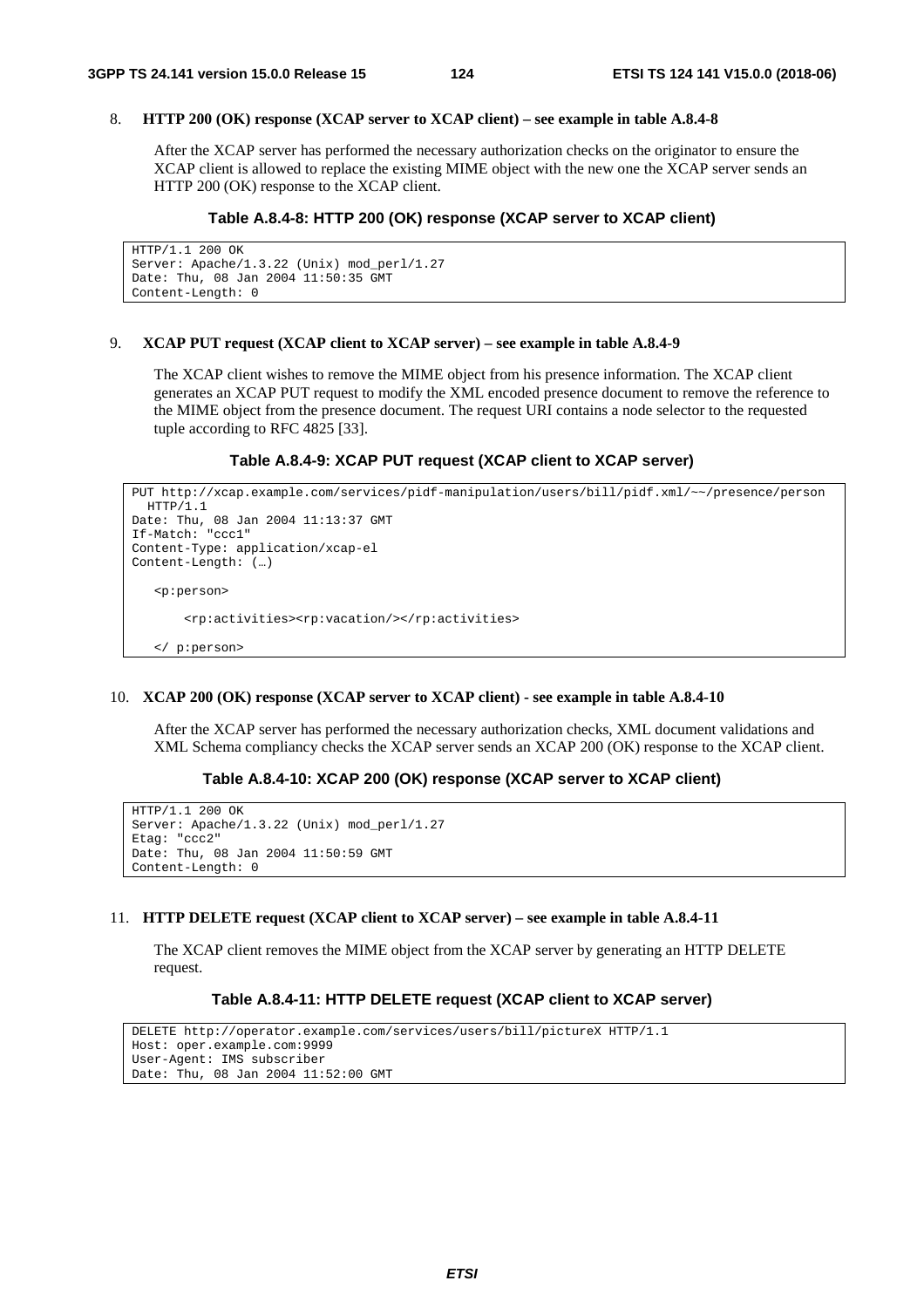# 12. **HTTP 200 (OK) response (XCAP server to XCAP client) – see example in table A.8.4-12**

 After the XCAP server has performed the necessary authorization checks on the originator to ensure that the XCAP client is allowed to delete the object, the XCAP server sends an HTTP 200 (OK) response to the XCAP client.

# **Table A.8.4-12: HTTP 200 (OK) response (XCAP server to XCAP client)**

```
HTTP/1.1 200 OK 
Server: Apache/1.3.22 (Unix) mod_perl/1.27 
Date: Thu, 08 Jan 2004 11:52:35 GMT 
Content-Length: 0
```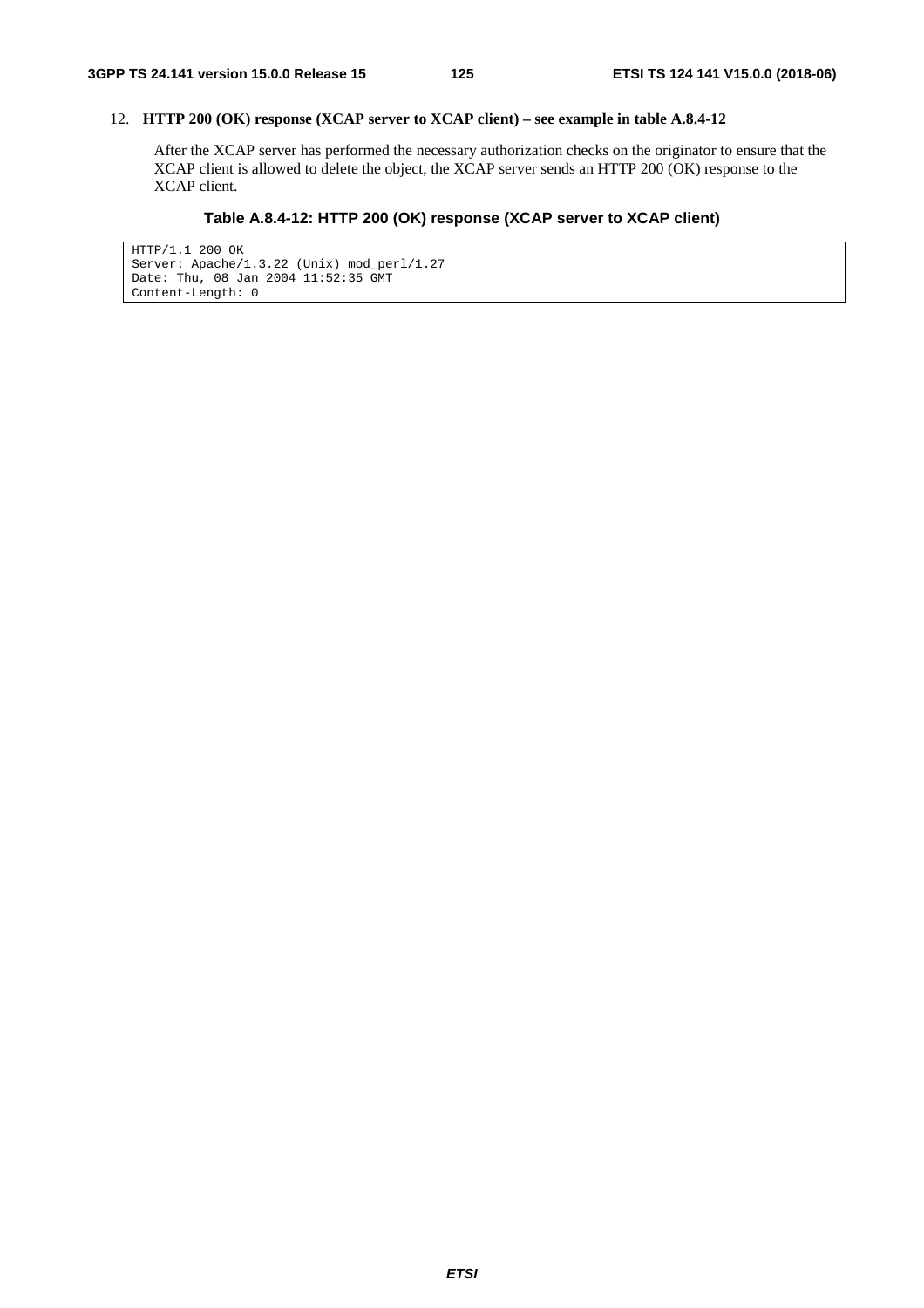# Annex B (informative): Change history

| <b>Change history</b> |              |              |           |                |                                                                                                                                                                                                                                      |       |            |
|-----------------------|--------------|--------------|-----------|----------------|--------------------------------------------------------------------------------------------------------------------------------------------------------------------------------------------------------------------------------------|-------|------------|
| Date                  | TSG#         | TSG Doc.     | <b>CR</b> |                | Rev Subject/Comment                                                                                                                                                                                                                  | Old   | <b>New</b> |
| 2003-06               |              |              |           |                | Version 0.0.1: Preliminary discussion with editor                                                                                                                                                                                    |       |            |
| 2003-06               |              |              |           |                | Version 0.0.2: Results of preliminary discussion with interested<br>parties                                                                                                                                                          |       |            |
| 2003-08               | CN1#31       | N1-031176    |           |                | Version 0.0.3: Revised as a result of conference call and email<br>discussion with interested parties                                                                                                                                |       |            |
| 2003-08               | CN1#31       | N1-031324    |           |                | Version 0.0.4: Revised as a result of offline discussions at CN1#31                                                                                                                                                                  |       |            |
| 2003-09               | CN1#31       | N1-031365    |           |                | Version 0.1.0: Revised to included allocated TS number and title as<br>amended by MCC.                                                                                                                                               |       |            |
| 2003-11               | CN1#32       | N1-03aaaa    |           |                | Version 0.2.0: Revised to include agreements made in N1-031366.                                                                                                                                                                      |       |            |
| 2004-05               | CN1#34       | NP-04xxxx    |           |                | Version 0.3.0. Revised to include agreements made in N1-040765,<br>N1-040794, N1-040795, N1-040866, N1-040939, N1-040945, N1-<br>040946, N1-040997, N1-040998, N1-040999, N1-041002, N1-<br>041006, N1-041008, N1-041092, N1-041093. |       |            |
| 2004-05               | CN1#34       | NP-040200    |           |                | Version 2.0.0 identical to version 0.3.0 for presentation for approval<br>to plenary.                                                                                                                                                |       |            |
| 2004-06               | <b>CN#24</b> | NP-040200    |           |                | Approved by the plenary.                                                                                                                                                                                                             | 2.0.0 | 6.0.0      |
| 2004-09               | <b>CN#25</b> | NP-040426 3  |           | 2              | <b>Editorial issues</b>                                                                                                                                                                                                              | 6.0.0 | 6.1.0      |
| 2004-09               | CN#25        | NP-040380 4  |           | $\mathbf{1}$   | Watcher cleanup and alignment with PUA                                                                                                                                                                                               | 6.0.0 | 6.1.0      |
| 2004-09               | <b>CN#25</b> | NP-040380 5  |           | $\mathsf 3$    | PUA clause restructuring                                                                                                                                                                                                             | 6.0.0 | 6.1.0      |
| 2004-09               | <b>CN#25</b> | NP-040427 6  |           | $\overline{2}$ | <b>GAA</b> impacts                                                                                                                                                                                                                   | 6.0.0 | 6.1.0      |
| 2004-09               | <b>CN#25</b> | NP-040380 7  |           | $\overline{1}$ | <b>XCAP</b> roles                                                                                                                                                                                                                    | 6.0.0 | 6.1.0      |
| 2004-09               | <b>CN#25</b> | NP-040380 8  |           | $\mathbf{1}$   | <b>XCAP Change</b>                                                                                                                                                                                                                   | 6.0.0 |            |
| 2004-09               | CN#25        | NP-04038019  |           |                | <b>Policy Capability References</b>                                                                                                                                                                                                  | 6.0.0 | 6.1.0      |
| 2004-09               | <b>CN#25</b> | NP-040380    | 11        |                | Filter criteria update                                                                                                                                                                                                               | 6.0.0 | 6.1.0      |
| 2004-09               | <b>CN#25</b> | NP-040380    | 14        | $\mathbf{1}$   | Enhanced partial publication description                                                                                                                                                                                             | 6.0.0 | 6.1.0      |
| 2004-09               | <b>CN#25</b> | NP-040380    | 15        | $\overline{1}$ | <b>Publication Rate Limiting</b>                                                                                                                                                                                                     | 6.0.0 | 6.1.0      |
| 2004-09               | <b>CN#25</b> | NP-040380    | 17        | $\mathbf{1}$   | Correction to processing PUBLISH with the "multipart/related"<br>content type                                                                                                                                                        | 6.0.0 | 6.1.0      |
| 2004-09               | <b>CN#25</b> | NP-040380    | 18        |                | XML document corrections of message flows                                                                                                                                                                                            | 6.0.0 | 6.1.0      |
| 2004-12               | <b>CN#26</b> | NP-040503    | 19        | $\overline{1}$ | Clarifications to Ut                                                                                                                                                                                                                 | 6.1.0 | 6.1.0      |
|                       |              |              |           |                |                                                                                                                                                                                                                                      |       | 6.2.0      |
| 2004-12               | <b>CN#26</b> | NP-040503    | 20        |                | Alignment between PUA and watcher for draft-ietf-geopriv-pidf-lo-<br>01                                                                                                                                                              | 6.1.0 |            |
| 2004-12               | <b>CN#26</b> | NP-040599 21 |           | $\overline{2}$ | Introduction of XCAP client and XCAP server                                                                                                                                                                                          | 6.1.0 | 6.2.0      |
| 2004-12               | CN#26        | NP-040503 22 |           | $\overline{1}$ | Correction XCAP change flow                                                                                                                                                                                                          | 6.1.0 | 6.2.0      |
| 2004-12               | CN#26        | NP-040503 23 |           |                | Delete Authentication Proxy Requirements                                                                                                                                                                                             | 6.1.0 | 6.2.0      |
| 2004-12               | CN#26        | NP-040503 24 |           | $\mathbf{1}$   | Aligning Presence data model with IETF                                                                                                                                                                                               | 6.1.0 | 6.2.0      |
| 2004-12               | CN#26        | NP-040503 25 |           | $\overline{1}$ | IETF reference update (SIP specific parts)                                                                                                                                                                                           | 6.1.0 | 6.2.0      |
| 2004-12               | CN#26        | NP-040503 26 |           | $\overline{1}$ | IETF reference update (XCAP)                                                                                                                                                                                                         | 6.1.0 | 6.2.0      |
| 2004-12               | CN#26        | NP-040503 27 |           | $\mathbf{1}$   | Updates to Partial publication                                                                                                                                                                                                       | 6.1.0 | 6.2.0      |
|                       |              |              |           |                |                                                                                                                                                                                                                                      |       | 6.2.0      |
| 2004-12               | CN#26        | NP-040503 28 |           | $\overline{1}$ | Correction to Watcher Information message flow                                                                                                                                                                                       | 6.1.0 | 6.2.0      |
| 2004-12               | CN#26        | NP-040503 30 |           | $\mathbf{1}$   | Preventing loop in RLS subscriptions                                                                                                                                                                                                 | 6.1.0 | 6.2.0      |
| 2004-12               | <b>CN#26</b> | NP-040503 32 |           |                | Filter criteria update                                                                                                                                                                                                               | 6.1.0 | 6.2.0      |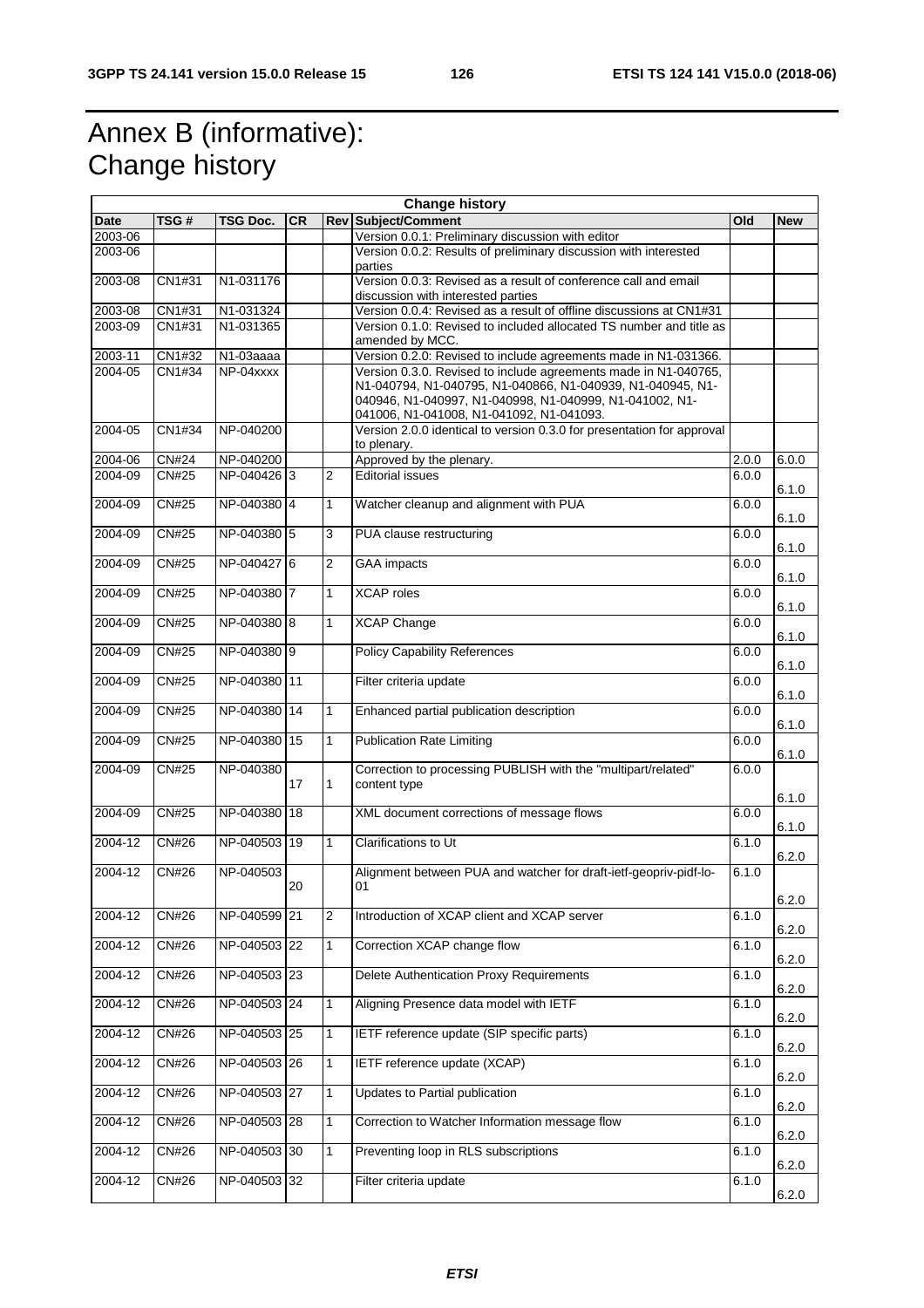| 2005-03 | <b>CN#27</b> | NP-050073 34  |     | 1                        | Resolution of references to 24.228                                                            | 6.2.0 | 6.3.0 |
|---------|--------------|---------------|-----|--------------------------|-----------------------------------------------------------------------------------------------|-------|-------|
| 2005-03 | <b>CN#27</b> | NP-050078 35  |     |                          | Authentication proxy for presence                                                             | 6.2.0 | 6.3.0 |
| 2005-03 | <b>CN#27</b> | NP-050078 37  |     |                          | XCAP-change clarrification                                                                    | 6.2.0 | 6.3.0 |
| 2005-03 | <b>CN#27</b> | NP-050078 38  |     |                          | <b>XCAP-change correction</b>                                                                 | 6.2.0 | 6.3.0 |
| 2005-03 | <b>CN#27</b> | NP-050078 39  |     |                          | IFC corrections                                                                               | 6.2.0 | 6.3.0 |
| 2005-06 | <b>CP#28</b> | CP-050063 41  |     |                          | SPI to SPT                                                                                    | 6.3.0 | 6.4.0 |
| 2005-06 | CP#28        | CP-050063 43  |     |                          | Reference update: event-list                                                                  | 6.3.0 | 6.4.0 |
| 2005-06 | CP#28        | CP-050063 44  |     |                          | Reference update: filter                                                                      | 6.3.0 | 6.4.0 |
| 2005-06 | <b>CP#28</b> | CP-050063 45  |     |                          | Reference update: xcap                                                                        | 6.3.0 | 6.4.0 |
| 2005-06 | CP#28        | CP-050063 46  |     |                          | Reference update: xcap-list-usage                                                             | 6.3.0 | 6.4.0 |
| 2005-06 | CP#28        | CP-050063 47  |     |                          | Reference update: policy                                                                      | 6.3.0 | 6.4.0 |
| 2005-06 | CP#28        | CP-050063 48  |     |                          | Reference update: config-framework                                                            | 6.3.0 | 6.4.0 |
| 2005-06 | CP#28        | CP-050063 40  |     | $\mathbf{1}$             | <b>Editorial corrections</b>                                                                  | 6.3.0 | 6.4.0 |
| 2005-06 | <b>CP#28</b> | CP-050063 42  |     | 1                        | xcap-change substitution                                                                      | 6.3.0 | 6.4.0 |
| 2005-09 | CP#29        | CP-050441 050 |     | 3                        | Data model changes                                                                            | 6.4.0 | 6.5.0 |
| 2005-09 | CP#29        | CP-050441 051 |     | 2                        | <b>XCAP</b> changes                                                                           | 6.4.0 | 6.5.0 |
| 2005-07 | $CP-30$      |               |     |                          | Version 7.0.0 created by MCC due to TISPAN references                                         | 6.5.0 | 7.0.0 |
| 2006-03 | CP-31        | CP-060163     | 053 | $\overline{2}$           | Clarifications to text on presence information                                                | 7.0.0 | 7.1.0 |
| 2006-03 | CP-31        | CP-060109     | 054 | $\mathbf{1}$             | Miscellanous Text Changes                                                                     | 7.0.0 | 7.1.0 |
| 2006-03 | CP-31        | CP-060109     | 055 | $\mathbf{1}$             | Reference Change                                                                              | 7.0.0 | 7.1.0 |
| 2006-03 | CP-31        | CP-060109     | 056 | $\mathbf{1}$             | Replace UA-Profile instead of SIP-profile                                                     | 7.0.0 | 7.1.0 |
| 2006-09 | CP-33        | CP-060456     | 063 | 1                        | Removal of Editor's notes in 24.141                                                           | 7.1.0 | 7.2.0 |
| 2006-11 | CP-34        | CP-060656     | 065 | $\overline{\phantom{a}}$ | draft-ietf-simple-event-list reference update                                                 | 7.2.0 | 7.3.0 |
| 2006-11 | CP-34        | CP-060656     | 067 | $\blacksquare$           | draft-ietf-sip-content-indirect-mech reference update                                         | 7.2.0 | 7.3.0 |
| 2006-11 | CP-34        | CP-060656     | 069 |                          | draft-ietf-geopriv-pidf-lo reference update                                                   | 7.2.0 | 7.3.0 |
| 2006-11 |              |               | 071 |                          | draft-ietf-simple-filter-funct and draft-ietf-simple-filter-format<br>reference update        | 7.2.0 |       |
| 2006-11 | CP-34        | CP-060656     |     |                          | draft-ietf-simple-presence-data-model, draft-ietf-simple-rpid and                             | 7.2.0 | 7.3.0 |
|         | CP-34        | CP-060656     | 073 |                          | draft-ietf-simple-cipid reference update                                                      |       | 7.3.0 |
| 2006-11 |              |               | 075 | 1                        | Resolution of editor's notes relating to draft-rosenberg-simple-<br>presence-processing-model | 7.2.0 |       |
| 2006-11 | CP-34        | CP-060656     |     |                          | User location query when UE watcher subscribes to presentity                                  | 7.2.0 | 7.3.0 |
|         | CP-34        | CP-060670     | 078 | 1                        | presentity                                                                                    |       | 7.3.0 |
| 2006-11 | CP-34        | CP-060670     | 079 | $\mathbf{1}$             | User location query when watcher subscribes to resource list                                  | 7.2.0 | 7.3.0 |
| 2006-11 | CP-34        | CP-060670     | 080 | $\mathbf{1}$             | User location query when resource list subscribes to presentity                               | 7.2.0 | 7.3.0 |
| 2006-11 | CP-34        | CP-060670     | 081 | $\mathbf{1}$             | User location query when network watcher subscribes to presentity                             | 7.2.0 | 7.3.0 |
| 2007-09 | CP-37        | CP-070581     | 086 | $\mathbf{1}$             | IETF reference updates                                                                        | 7.3.0 | 7.4.0 |
| 2008-03 | CP-39        | CP-080140     | 088 | 3                        | Network presence                                                                              | 7.4.0 | 8.0.0 |
| 2008-06 | CP-40        | CP-080348     | 091 |                          | Revision of references to documents from IETF                                                 | 8.0.0 | 8.1.0 |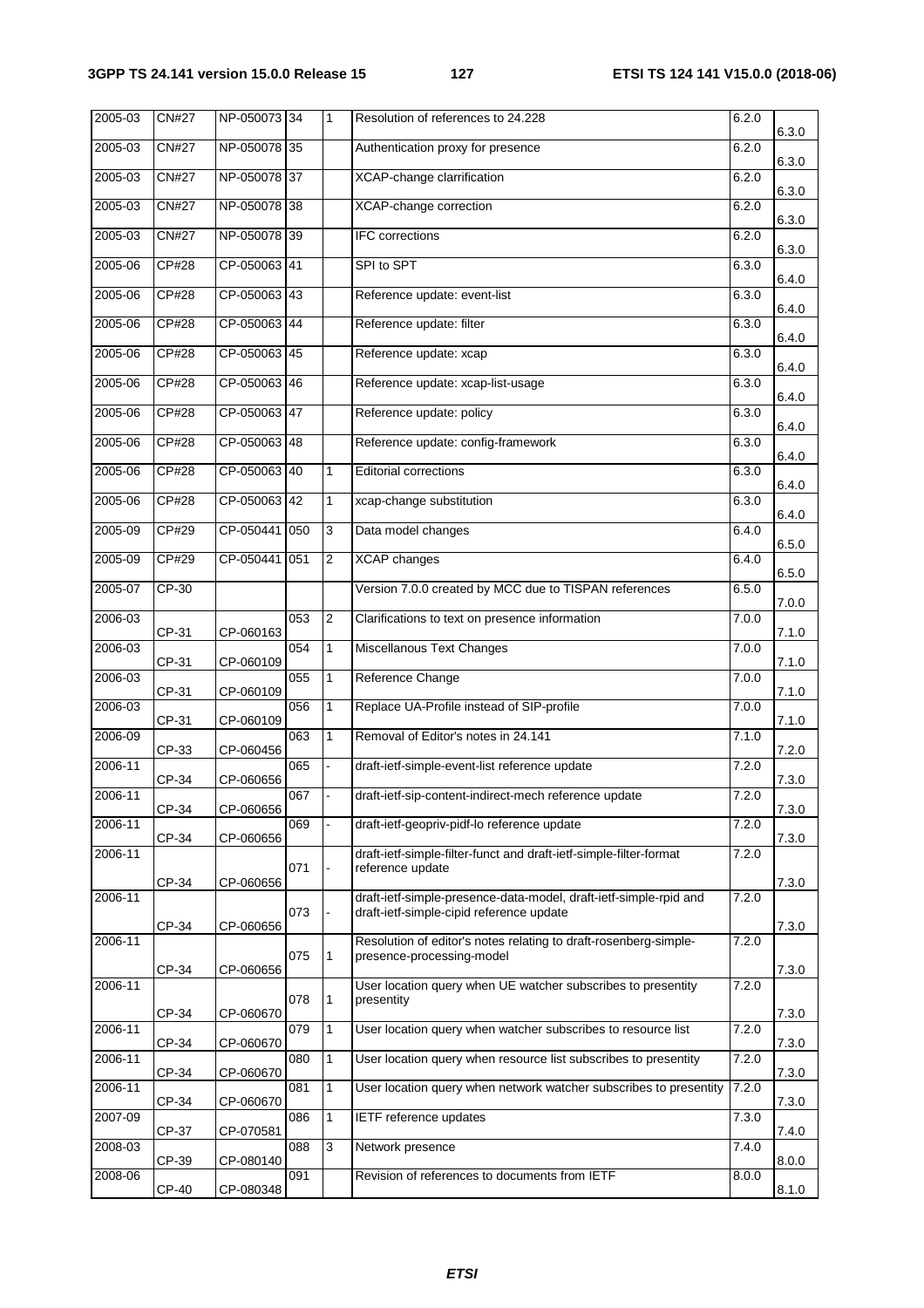| 2018-06               | <b>SA80</b>    | $\blacksquare$ |           |                |                                     | Update to Rel-15 version (MCC)                                   |        | 15.0.0                |
|-----------------------|----------------|----------------|-----------|----------------|-------------------------------------|------------------------------------------------------------------|--------|-----------------------|
| 2017-03               | CT75           |                |           |                |                                     | Upgrade to Rel-14                                                |        | 14.0.0                |
| <b>Date</b>           | <b>Meeting</b> | <b>TDoc</b>    | <b>CR</b> | Rev            | Cat                                 | Subject/Comment                                                  |        | <b>New</b><br>version |
| <b>Change history</b> |                |                |           |                |                                     |                                                                  |        |                       |
|                       | CP-68          | CP-150328      | 0118      |                | TLS profile                         |                                                                  |        | 13.0.0                |
| 2015-06               |                |                |           |                |                                     | Aligning TLS profiles used by CT1 specifications with SA3 agreed | 12.1.0 |                       |
| 2013-12               | CP-62          | CP-130770      | $0117$ 1  |                | Correcting RFC 6665 title<br>12.0.0 |                                                                  | 12.1.0 |                       |
| 2013-12               | CP-62          | CP-130770      | $0116$ 1  |                |                                     | Correction of some editorial errors                              | 12.0.0 | 12.1.0                |
| 2013-09               | CP-61          | CP-130513      | $0115$ 1  |                |                                     | Updating Presence to RFC 6665                                    | 11.0.0 | 12.0.0                |
| 2012-09               | CP-57          |                |           |                |                                     | Upgrade to Rel-11                                                | 10.0.0 | 11.0.0                |
| 2011-03               | CP-51          |                |           |                |                                     | Upgrade to Rel-10                                                | 9.2.0  | 10.0.0                |
| 2010-12               | CP-50          | CP-100722      | 0114      |                |                                     | <b>IETF</b> reference updates                                    | 9.1.0  | 9.2.0                 |
| 2010-06               | <b>CP-48</b>   | CP-100336      | 0106      | $\overline{4}$ |                                     | Remove reference to policy capability internet drafts            | 9.0.0  | 9.1.0                 |
| 2009-12               | CP-46          |                |           |                |                                     | Upgrade to Rel-9                                                 | 8.4.0  | 9.0.0                 |
| 2009-12               | CP-46          | CP-090891      | 0102      | l 1            |                                     | Change of ua-profile package to xcap-diff package                | 8.3.0  | 8.4.0                 |
| 2008-12               | CP-42          | CP-080861      | 099       |                |                                     | <b>IETF SIMPLE reference updates</b>                             | 8.2.0  | 8.3.0                 |
| 2008-09               | CP-41          | CP-080539      | 094       | $\mathbf{1}$   |                                     | Removal of redundant references                                  | 8.1.0  | 8.2.0                 |
| 2008-06               | CP-40          |                | 087       | $\overline{7}$ |                                     | Security mechanisms for presence                                 | 8.0.0  | 8.1.0                 |